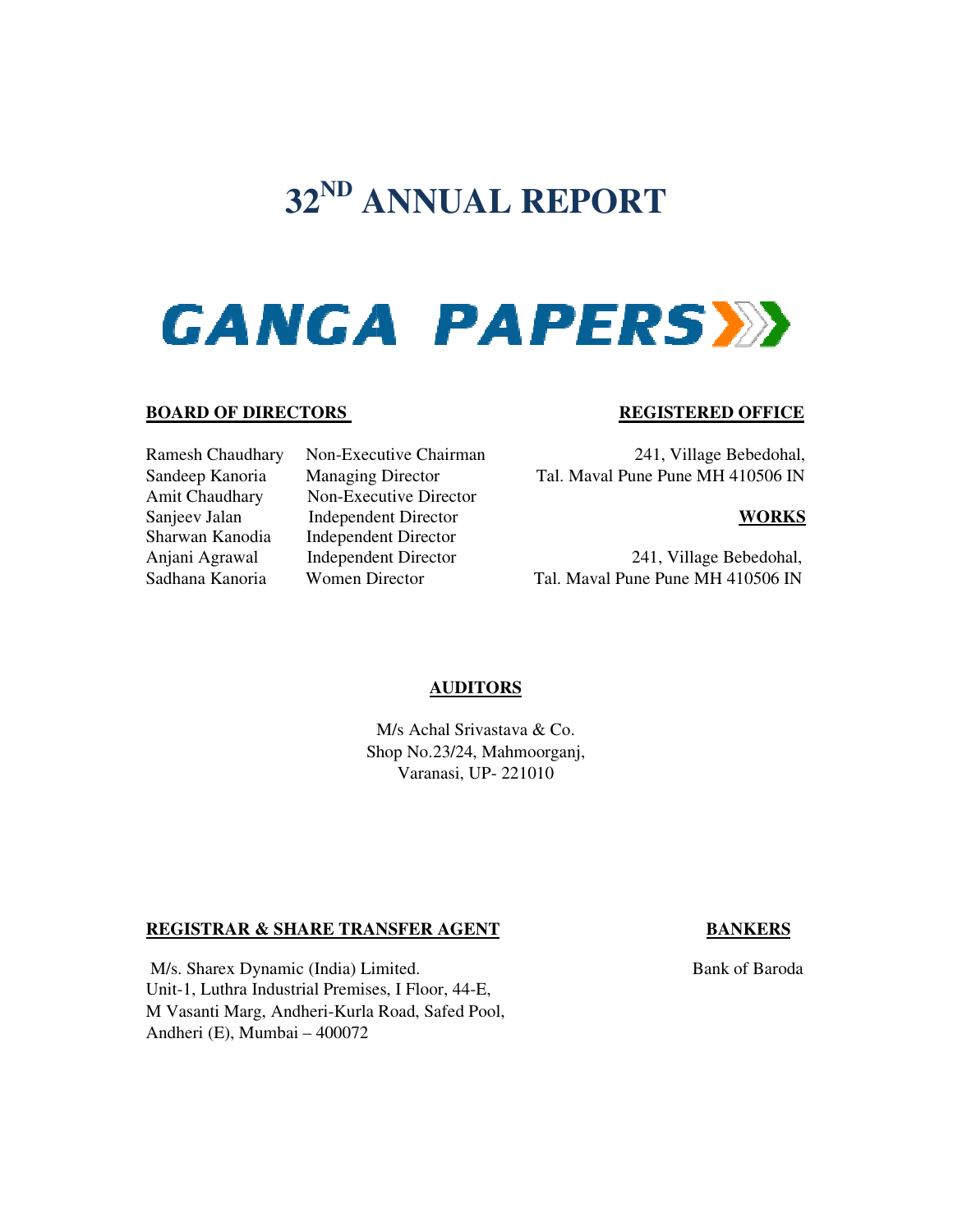# **GANGA PAPERS INDIA LIMITED CIN- L21012MH1985PTC035575**

Registered Office: 241, Village Bebedohal, Tal. Maval Pune Pune MH 410506 IN Phone No. : +91 20 66206581, Fax No. : +91 20 66206582, Website: www. gangapapers.in, E-mail : gangapapers@gmail.com

#### **NOTICE**

Notice is hereby given that the 32nd Annual General Meeting of the Members of the Company will be held on Friday the 30th day of September 2016 at 10.30 A.M. at the Registered Office of the Company at 241, Village Bebedohal, Tal. Maval Pune Pune MH 410506 IN to transact the following business:

#### **ORDINARY BUSINESS:**

- 1. To receive, consider and adopt the Financial Statement for the period ended  $31<sup>st</sup>$  March 2016 together with report of the Director's and the Auditor's thereon.
- 2. To appoint a Director in place of Mr. Amit Chaudhary (DIN 00080093), who retires by rotation and being eligible offers himself for re-appointment.
- 3. To consider and if thought fit, to pass, with or without modification(s), the following Resolution as an Ordinary Resolution:

**"RESOLVED THAT** pursuant to the provisions of Section 139 (2) and 142(1) of the Companies Act, 2013 the reappointment of the statutory auditors of company M/s Achal Srivastava & Co (Firm registration No : 013385C ), Chartered Accountants, be and is hereby ratified by the members of the company for the financial year 2016-2017 at such remuneration as may be determined by the Board of Directors of the Company."

 For and on behalf of the Board of Directors Ganga Papers India Limited Sd/- Place : Pune **Ramesh Chaudhary Ramesh Chaudhary** 

Date :  $26<sup>th</sup>$  August, 2016 Chairman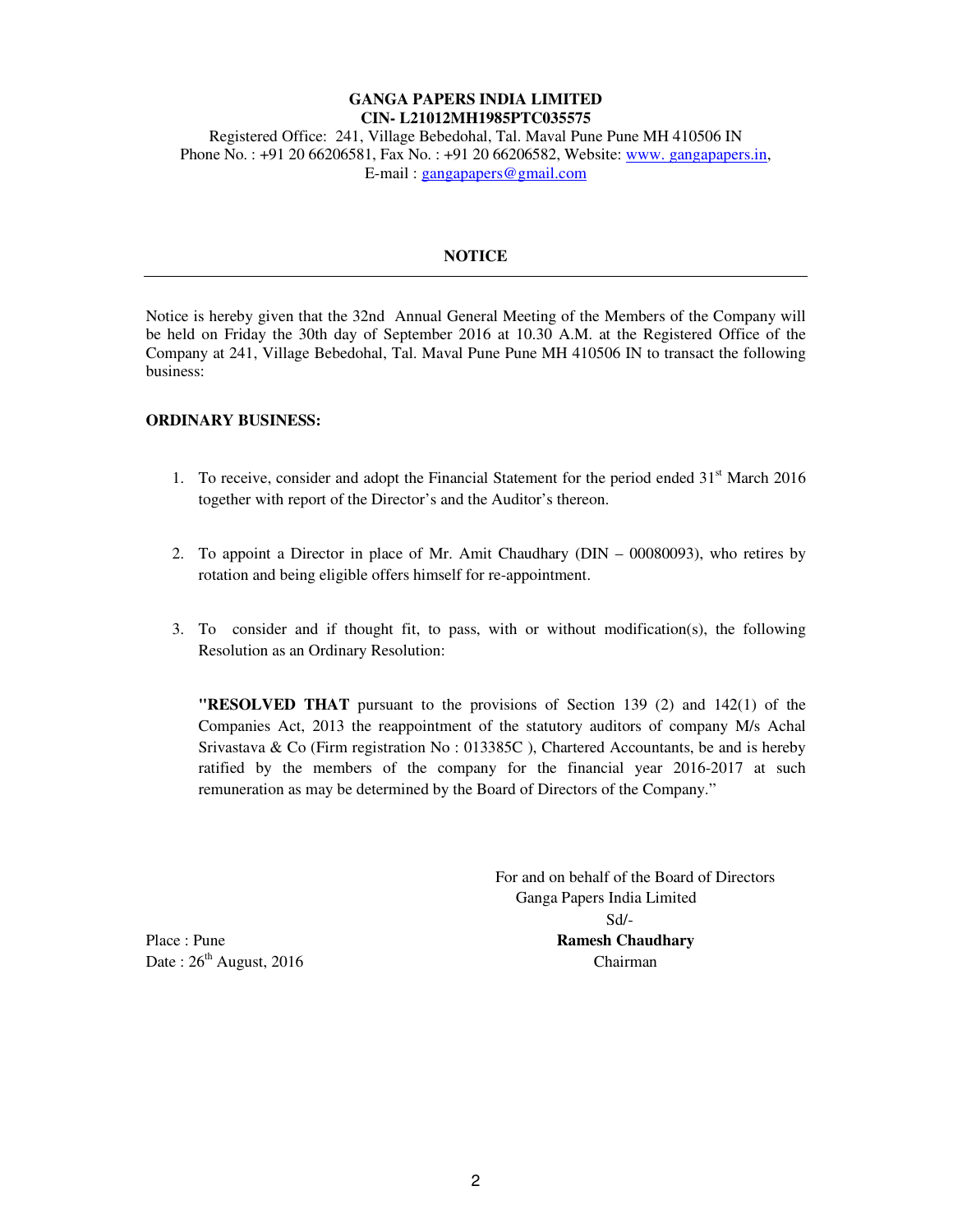#### **NOTES:**

1. A MEMBER ENTITLED TO ATTEND AND VOTE AT THE ANNUAL GENERAL MEETING IS ENTITLED TO APPOINT A PROXY TO ATTEND AND VOTE ON A POLL INSTEAD OF HIMSELF AND THE PROXY NEED NOT BE A MEMBER OF THE COMPANY. A PERSON CAN ACT AS PROXY ON BEHALF OF MEMBERS NOT EXCEEDING FIFTY (50) AND HOLDING IN THE AGGREGATE NOT MORE THAN TEN PERCENT OF THE TOTAL SHARE CAPITAL OF THE COMPANY CARRYING VOTING RIGHTS. IN CASE, A PROXY IS PROPOSED TO BE APPOINTED BY A MEMBER HOLDING MORE THAN 10% OF THE TOTAL SHARE CAPITAL OF THE COMPANY CARRYING VOTING RIGHTS, THEN SUCH PROXY SHALL NOT ACT AS A PROXY FOR ANY OTHER PERSON OR MEMBER.

The Instrument appointing proxy should, however, be deposited at the Registered Office of the Company duly completed and signed not less than forty-eight (48) hours before the commencement of the meeting.

- 2. Corporate members are requested to send board resolution duly certified, authorizing their representative to attend and vote on their behalf at the Annual General Meeting.
- 3. Members holding shares in dematerialized form are requested to intimate any change in their address, bank details, ECS details etc. to their respective Depository Participants and those holding shares in physical form are to intimate the said changes to the Registrar and Transfer Agent of the Company, at their address given below.
- 4. The Register of Members and the Share Transfer Register of the Company will remain closed from Saturday,  $24<sup>th</sup>$  September, 2016 to Friday, 30th September, 2016 (both days inclusive).
- 5. Equity Shares of the Company are under compulsory demat trading by all investors. Those shareholders, who have not dematerialized their shareholding, are advised to dematerialize the same to avoid any inconvenience in future.
- 6. Brief Profile of Directors proposed to be appointed / re-appointed, names of companies in which they hold directorships and memberships / chairmanships of Board Committees, shareholding and relationships between directors inter-se are given in Corporate Governance Report forming part of the Annual Report.
- 7. The Securities and Exchange Board of India (SEBI) has mandated the submission of Permanent Account Number (PAN) by every participant in the securities market. Members holding shares in dematerialised form are therefore requested to submit their PAN to the Depository Participants with whom they are maintaining the demat account. Members holding shares in physical form can submit their PAN details to the Registrar and Transfer Agent of the Company, at their address given below.
- 8. The Ministry of Corporate Affairs (MCA), Government of India, had taken a "Green Initiative in the Corporate Governance" by allowing paperless compliances by the companies and had issued circulars stating that service of notice / documents including Annual Report can be done by email to its members. To support this green initiative of the Government in full measure, members who have not registered their e-mail addresses, so far, are requested to register their e-mail addresses, in respect of dematerialised holdings with the Depository through their concerned Depository Participants. Members who hold shares in physical form are requested to fill-up the e-mail Updation Form available at Company's web-site www.gangapapers.in and submit the same to the Registrar and Transfer Agent of the Company, at their address given below. The Notice of the Annual General Meeting along with the Annual Report 2015-16 is being sent by electronic mode to those members whose e-mail addresses are registered with the Company.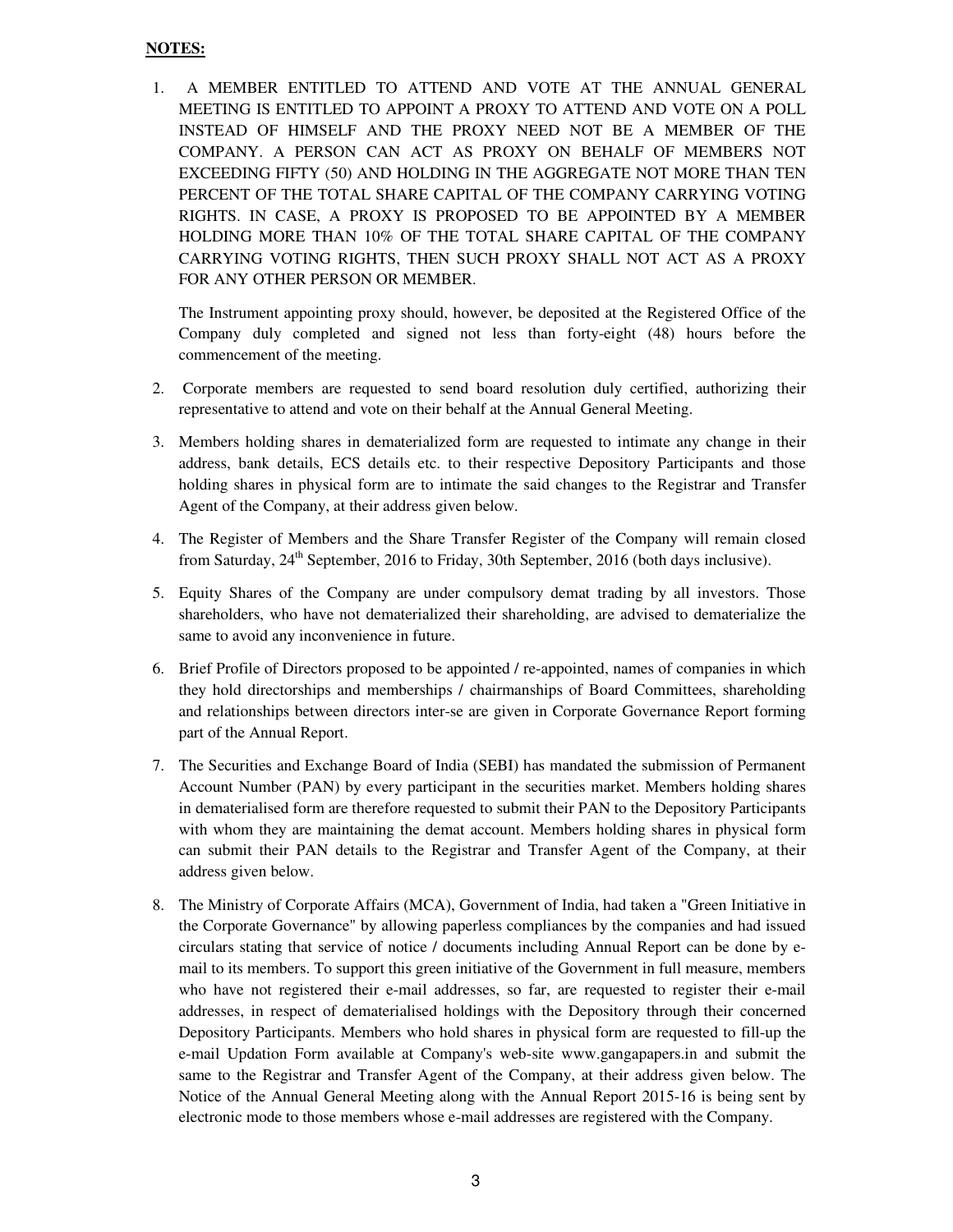# **9. Voting through electronic means for Annual General Meeting**

I. In compliance with provisions of Section 108 of the Companies Act, 2013 and Rule 20 of the Companies (Management and Administration) Rules, 2014, and modifications and amendments thereof and Regulation 44 of SEBI (Listing Obligations and Disclosure Requirements) Regulations, 2015 , the Company is pleased to provide members facility to exercise their right to vote at the 32<sup>nd</sup> Annual General Meeting (AGM) by electronics means and the business may be transacted through e-voting services provided through Central Depository Services Limited (CDSL):

The instructions for e-voting are as under:-

- (i) The voting period begins on  $27<sup>th</sup>$  September, 2016 (9.00 a.m.) and ends on 29th September, 2016 (5.00 p.m.). During this period shareholders' of the Company, holding shares either in physical form or in dematerialized form, as on the cut-off date (record date) of  $23<sup>nd</sup>$ September, 2016 may cast their vote electronically. The e-voting module shall be disabled by CDSL for voting thereafter.
- (ii) Shareholders who have already voted prior to the meeting date would not be entitled to vote at the meeting venue.
- (iii) The shareholders should log on to the e-voting website www.evotingindia.com.
- (iv) Click on Shareholders.
- (v) Now Enter your User ID
	- a. For CDSL: 16 digits beneficiary ID,
	- b. Members holding shares in Physical Form should enter Folio Number registered with the Company.
- (vi) Next enter the Image Verification as displayed and Click on Login.
- (vii) If you are holding shares in demat form and had logged on to www.evotingindia.com and voted on an earlier voting of any company, then your existing password is to be used.
- (viii) If you are a first time user follow the steps given below:

|                                     | For Members holding shares in Demat Form and Physical Form                                                                                                                                                                                                                                                                                                                                                                                                                                             |
|-------------------------------------|--------------------------------------------------------------------------------------------------------------------------------------------------------------------------------------------------------------------------------------------------------------------------------------------------------------------------------------------------------------------------------------------------------------------------------------------------------------------------------------------------------|
| <b>PAN</b>                          | Enter your 10 digit alpha-numeric PAN issued by Income Tax Department (Applicable<br>for both demat shareholders as well as physical shareholders)                                                                                                                                                                                                                                                                                                                                                     |
|                                     | Members who have not updated their PAN with the Company/Depository<br>Participant are requested to use the first two letters of their name and the 8 digits<br>of the sequence number in the PAN field.<br>In case the sequence number is less than 8 digits enter the applicable number of<br>$\bullet$<br>0's before the number after the first two characters of the name in CAPITAL<br>letters. Eg. If your name is Ramesh Kumar with sequence number 1 then enter<br>RA00000001 in the PAN field. |
| Dividend Bk                         | Enter the Dividend Bank Details or Date of Birth (in dd/mm/yyyy format) as recorded in                                                                                                                                                                                                                                                                                                                                                                                                                 |
| Details                             | your demat account or in the company records in order to login.                                                                                                                                                                                                                                                                                                                                                                                                                                        |
| <b>OR</b><br>Date of Birth<br>(DOB) | If both the details are not recorded with the depository or company please enter<br>٠<br>the member id / folio number in the Dividend Bank details field as mentioned in<br>instruction (iv).                                                                                                                                                                                                                                                                                                          |

(ix) After entering these details appropriately, click on "SUBMIT" tab.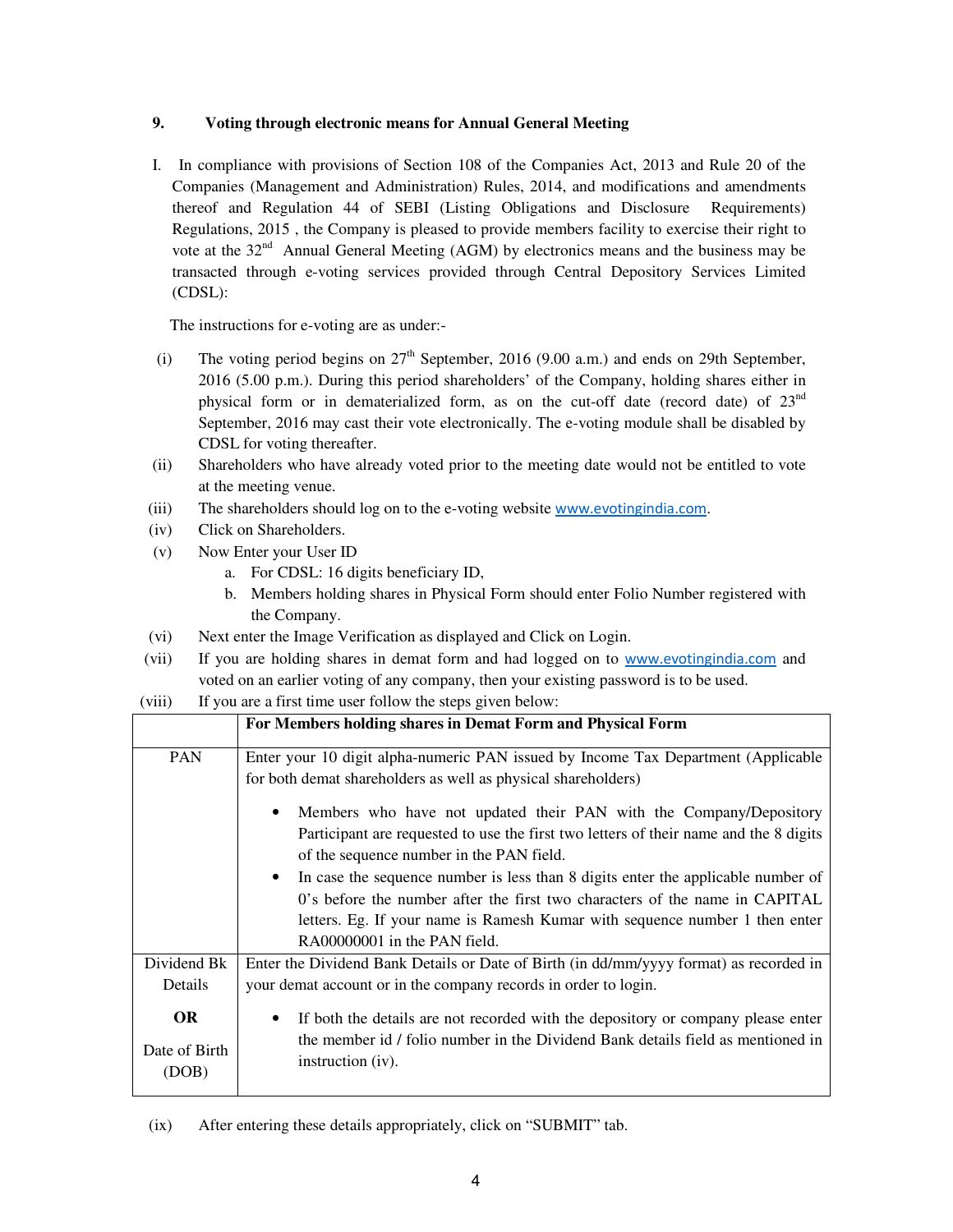- (x) Members holding shares in physical form will then directly reach the Company selection screen. However, members holding shares in demat form will now reach 'Password Creation' menu wherein they are required to mandatorily enter their login password in the new password field. Kindly note that this password is to be also used by the demat holders for voting for resolutions of any other company on which they are eligible to vote, provided that company opts for e-voting through CDSL platform. It is strongly recommended not to share your password with any other person and take utmost care to keep your password confidential.
- (xi) For Members holding shares in physical form, the details can be used only for e-voting on the resolutions contained in this Notice.
- (xii) Click on the EVSN for GANGA PAPERS INDIA LIMITED on which you choose to vote.
- (xiii) On the voting page, you will see "RESOLUTION DESCRIPTION" and against the same the option "YES/NO" for voting. Select the option YES or NO as desired. The option YES implies that you assent to the Resolution and option NO implies that you dissent to the Resolution.
- (xiv) Click on the "RESOLUTIONS FILE LINK" if you wish to view the entire Resolution details.
- (xv) After selecting the resolution you have decided to vote on, click on "SUBMIT". A confirmation box will be displayed. If you wish to confirm your vote, click on "OK", else to change your vote, click on "CANCEL" and accordingly modify your vote.
- (xvi) Once you "CONFIRM" your vote on the resolution, you will not be allowed to modify your vote.
- (xvii) You can also take a print of the votes cast by clicking on "Click here to print" option on the Voting page.
- (xviii) If a demat account holder has forgotten the login password then Enter the User ID and the image verification code and click on Forgot Password  $\&$  enter the details as prompted by the system.
- (xix) **Shareholders can also cast their vote using CDSL's mobile app m-Voting available for android based mobiles. The m-Voting app can be downloaded from Google Play Store. iPhone and Windows phone users can download the app from the App Store and the Windows Phone Store respectively. . Please follow the instructions as prompted by the mobile app while voting on your mobile.**
- (xx) **Note for Non Individual Shareholders and Custodians** 
	- Non-Individual shareholders (i.e. other than Individuals, HUF, NRI etc.) and Custodian are required to log on to www.evotingindia.com and register themselves as Corporates.
	- A scanned copy of the Registration Form bearing the stamp and sign of the entity should be emailed to helpdesk.evoting@cdslindia.com.
	- After receiving the login details a Compliance User should be created using the admin login and password. The Compliance User would be able to link the account(s) for which they wish to vote on.
	- The list of accounts linked in the login should be emailed to helpdesk.evoting@cdslindia.com and on approval of the accounts they would be able to cast their vote.
	- A scanned copy of the Board Resolution and Power of Attorney (POA) which they have issued in favour of the Custodian, if any, should be uploaded in PDF format in the system for the scrutinizer to verify the same.
- (xxi) In case you have any queries or issues regarding e-voting, you may refer the Frequently Asked Questions ("FAQs") and e-voting manual available at www.evotingindia.com, under help section or write an email to helpdesk.evoting@cdslindia.com.
- (xxii) Ragini Chokshi & Co., Company Secretaries, has been appointed as the Scrutinizer to scrutinize the e-voting process (including the physical ballots received from members who don't have access to the e-voting process) in a fair and transparent manner.
- (xxiii) The Scrutinizer shall within a period not exceeding Two (2) working days from the conclusion of the e-voting period unlock the votes in the presence of at least two (2) witnesses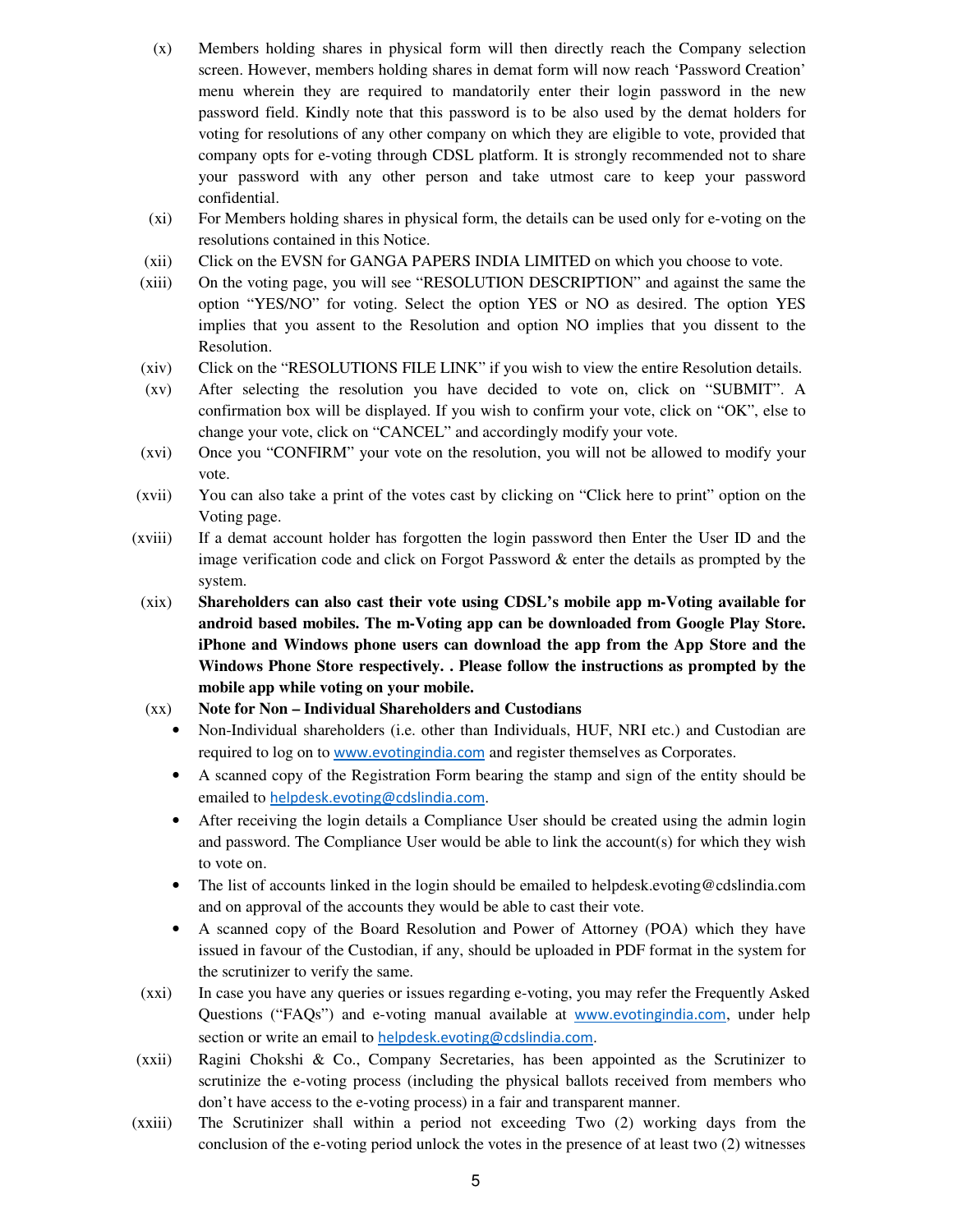not in the employment of the Company and make a Scrutinizer's Report of the votes cast in favour or against, if any, forthwith to the Chairman of the Company.

- 10. Members who do not have access to remote e-voting facility may fill in the Ballot Paper enclosed with the Notice (a copy of the same is also part of the soft copy of the Notice) and submit the same in a sealed envelope to the Scrutinizer appointed by the Board of Directors of the Company, Ragini Chokshi & Co., Company Secretaries, at C/o Ganga Papers India Limited, Registered Office at 241, Village Bebedohal, Tal. Maval Pune Pune MH 410506 IN so as to reach not later than 29th September, 2016 by 5:00 p.m. Ballot Paper received after this date will be treated as invalid.
- (xxiv) A member shall opt for only one mode of voting i.e either through remote e-voting or by Ballot Paper. If the member casts vote through both the modes, the votes in the electronic system would be considered and the Ballot Paper would be ignored.
- (xxv) The Results shall be declared on or after the AGM of the Company. The Results declared along with the Scrutinizer's Report shall be placed on the Company's website www.gangapapers.in and on the website of CDSL within two (2) days of passing of the resolutions at the AGM of the Company and communicated to the BSE Limited.

#### *ANNEXURE TO THE NOTICE MENTIONED OVERLEAF*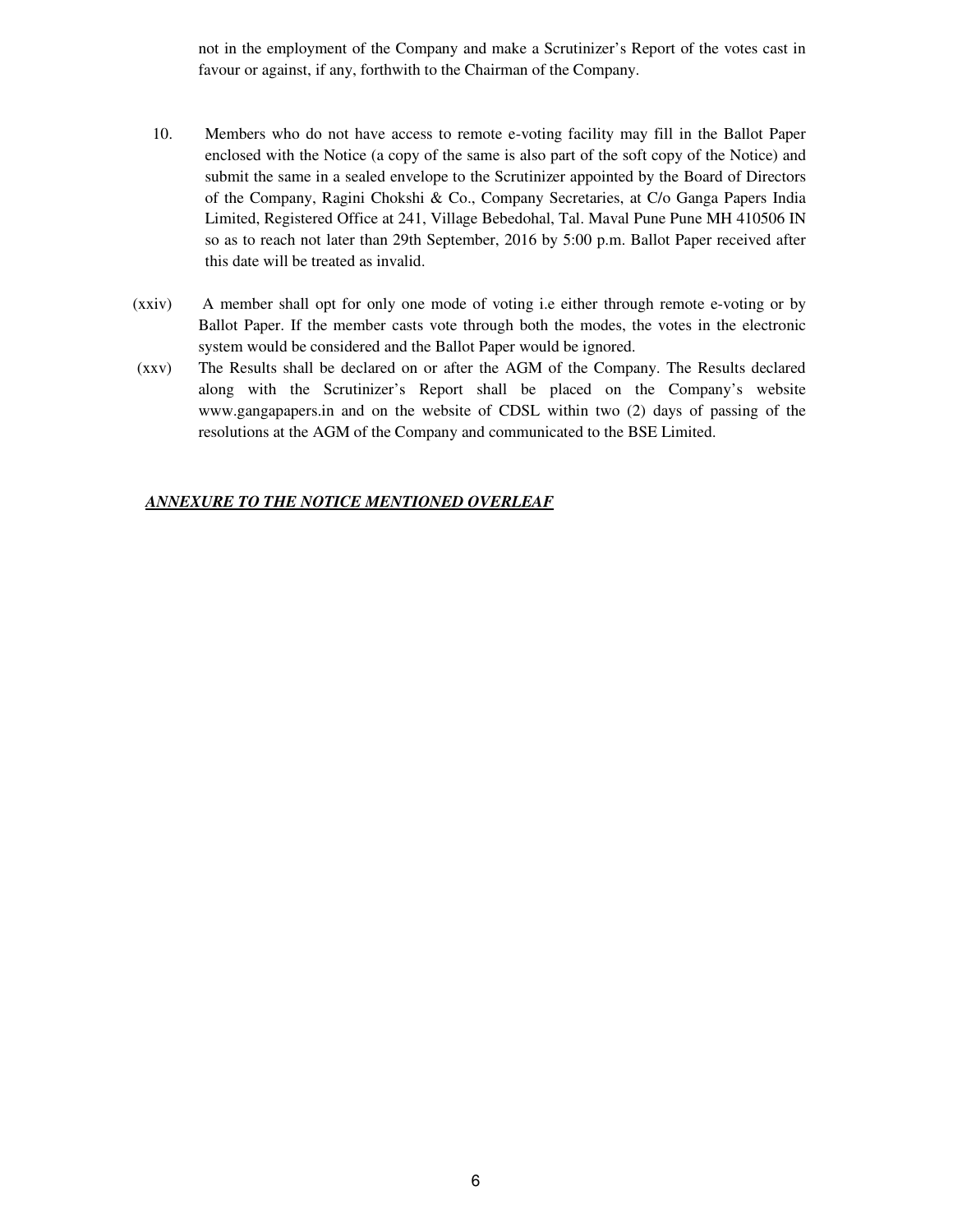#### **GANGA PAPERS INDIA LIMITED CIN- L21012MH1985PTC035575**

Registered Office: 241, Village Bebedohal, Tal. Maval Pune Pune MH 410506 IN Phone No.: +91 20 66206581, Fax No.: +91 20 66206582, Website: www. gangapapers.in,

E-mail : gangapapers@gmail.com

# **Form No. MGT-11**

#### **Proxy form**

*[Pursuant to section 105(6) of the Companies Act, 2013 and rule 19(3) of the* Companies (Management and Administration) Rules, 2014*]*

Name of the member(s): Registered Address: E-mail ID: Folio No/Client ID: DP ID:

I/We, being the member (s) of \_\_\_\_\_\_\_\_\_\_\_ equity/preference shares of the above named company, hereby appoint

1. Name:\_\_\_\_\_\_\_\_\_\_\_\_\_\_\_\_\_\_\_\_\_\_\_\_\_\_\_\_\_\_\_\_ Address:\_\_\_\_\_\_\_\_\_\_\_\_\_\_\_\_\_\_\_\_\_\_\_\_\_\_\_

E-mail Id:\_\_\_\_\_\_\_\_\_\_\_\_\_\_\_\_\_\_\_\_\_\_\_ Signature\_\_\_\_\_\_\_\_\_\_\_\_\_\_\_\_\_\_\_, or failing him

2. Name:\_\_\_\_\_\_\_\_\_\_\_\_\_\_\_\_\_\_\_\_\_\_\_\_\_\_\_\_\_\_\_\_ Address:\_\_\_\_\_\_\_\_\_\_\_\_\_\_\_\_\_\_\_\_\_\_\_\_\_\_\_ E-mail Id:\_\_\_\_\_\_\_\_\_\_\_\_\_\_\_\_\_\_\_\_\_\_\_\_\_\_\_\_\_\_\_\_\_\_Signature\_\_\_\_\_\_\_\_\_\_\_\_\_\_\_\_\_\_\_\_\_\_\_\_\_\_\_\_

as my/our proxy to attend and vote (on a poll) for me/us and on my/our behalf at the Annual general meeting of the Company, to be held on the  $30<sup>th</sup>$  Day of September, 2016 at 241, Village Bebedohal, Tal. Maval Pune Pune MH 410506 IN at 10:30 AM and at any adjournment thereof in respect of such resolutions as are indicated below:

| <b>Resolution</b>        | <b>Resolution</b>                             | <b>V</b> ote |                                |         |
|--------------------------|-----------------------------------------------|--------------|--------------------------------|---------|
| <b>Number</b>            |                                               |              | (Please mention no. of shares) |         |
| <b>Ordinary Business</b> |                                               | For          | <b>Against</b>                 | Abstain |
| 1.                       | Adoption of the Audited<br>Financial          |              |                                |         |
|                          | Statements of the Company for the             |              |                                |         |
|                          | financial year ended 31st March, 2016 and     |              |                                |         |
|                          | the reports of the Board of Directors and     |              |                                |         |
|                          | Auditors thereon.                             |              |                                |         |
| 2.                       | Appointment of a Director in place of Mr.     |              |                                |         |
|                          | Amit Chaudhary ( $DIN - 00080093$ ), who      |              |                                |         |
|                          | retires by rotation and being eligible offers |              |                                |         |
|                          | himself for re-appointment                    |              |                                |         |
| 3.                       | Reappointment of M/s. Achal Srivastav &       |              |                                |         |
|                          | Co. (Firm Registration No.-013385C),          |              |                                |         |
|                          | Chartered Accountants for the F.Y. 2016-      |              |                                |         |
|                          | 17 be and is hereby ratified.                 |              |                                |         |

Signed this \_\_\_\_\_ day of \_\_\_\_\_\_\_\_\_\_\_\_\_\_ 2016

Affix Revenue Stamp

Signature of shareholder Signature of Proxy holder(s)

………………………………… …………………………………

Instruction Mentioned Overleaf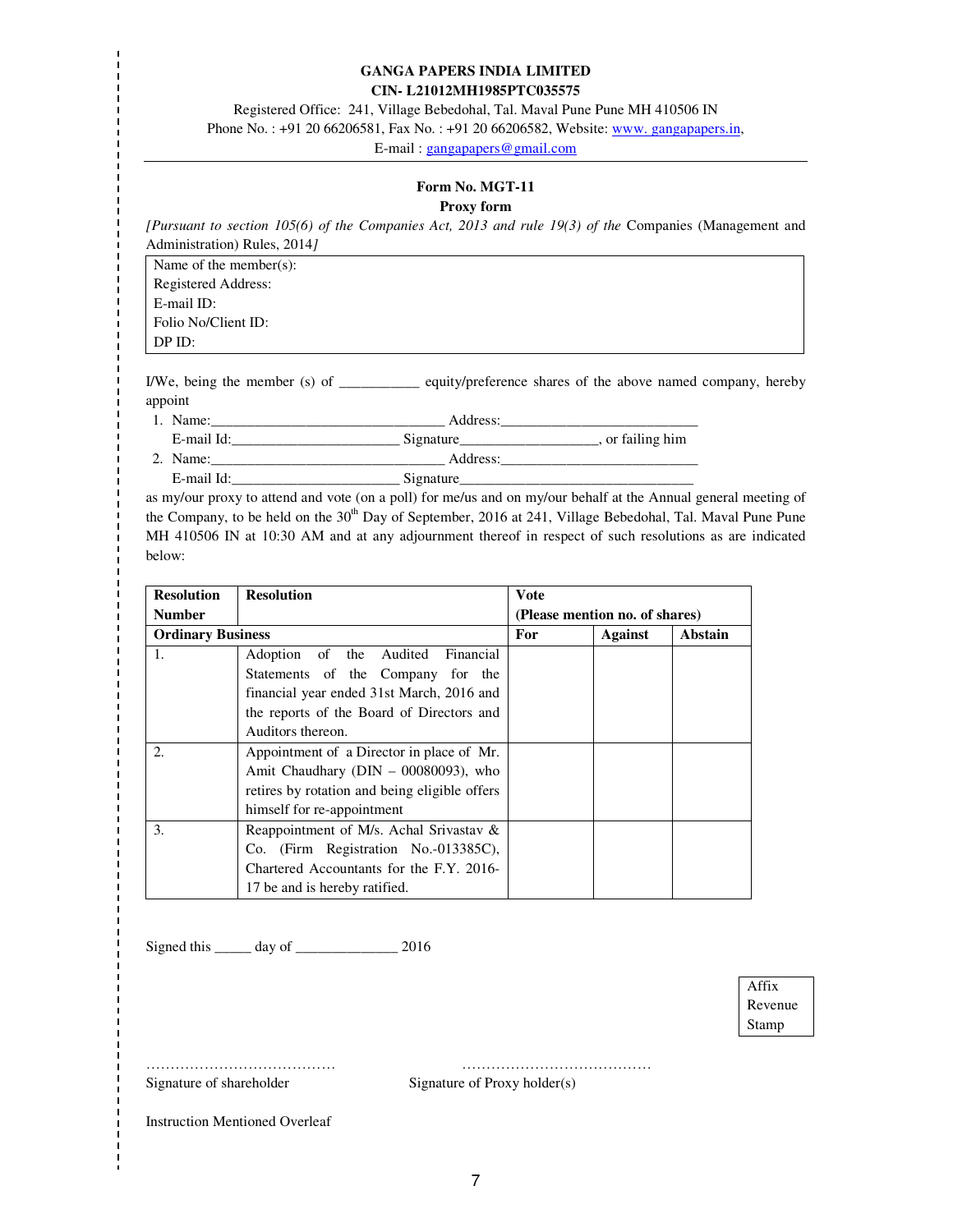#### **Notes:**

- 1. This form of proxy in order to be effective should be duly completed and deposited at the Registered Office of the Company, not less than 48 hours before the commencement of the Meeting.
- 2. A Proxy need not be a member of the Company.
- 3. A person can act as a proxy on behalf of members not exceeding fifty and holding in the aggregate not more than 10% of the total share capital of the Company carrying voting rights. A member holding more than 10% of the total share capital of the Company carrying voting rights may appoint a single person as proxy and such person shall not act as a proxy for any other person or shareholder.
- 4.It is optional to indicate your preference by placing Tick (\_) at the appropriate box. If you leave the 'For', 'Against' or 'Abstain' column blank against any or all resolutions, your Proxy will be entitled to vote in the manner as he/she may deem appropriate.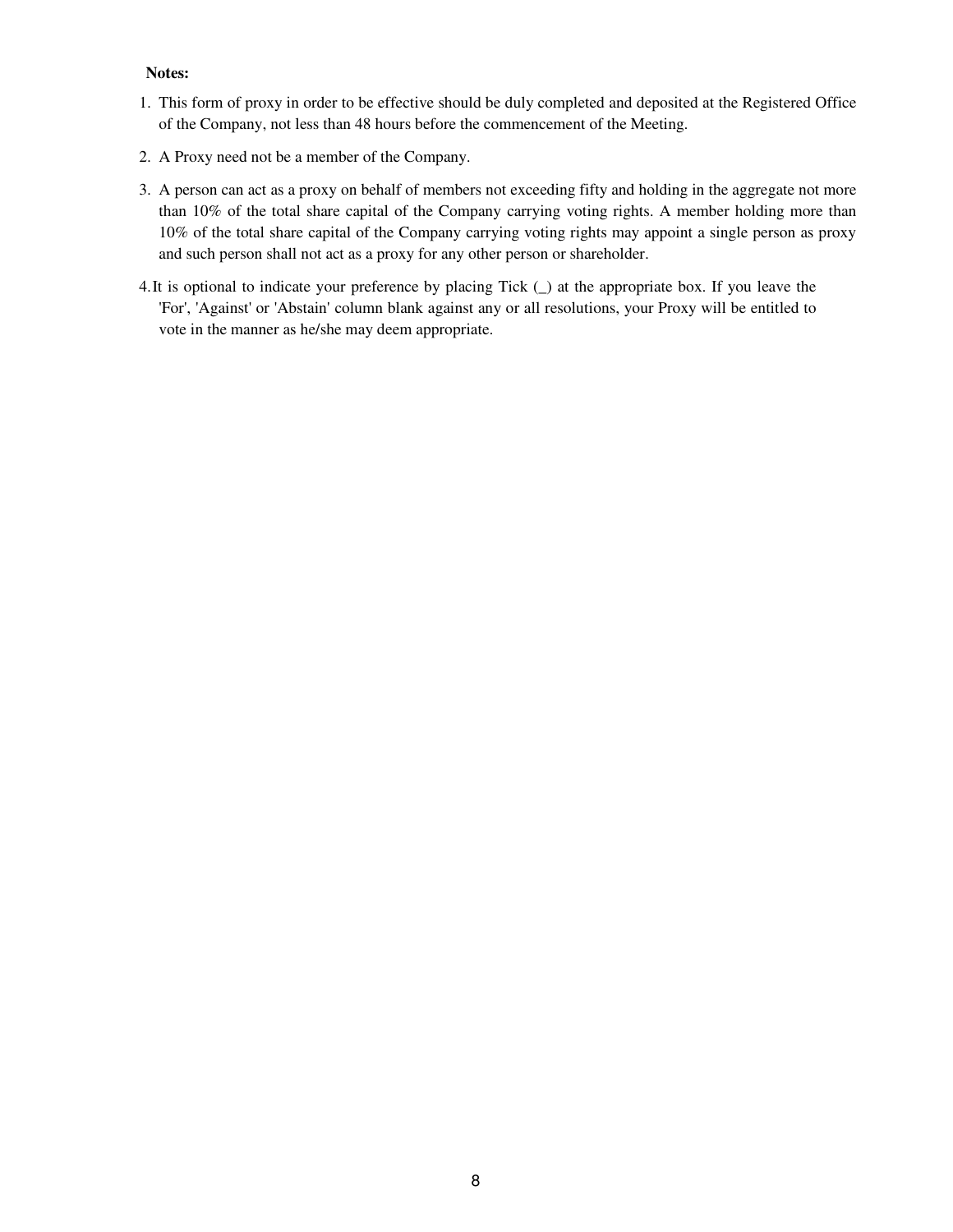### **Attendance Slip**

(To be handed over at the entrance of the Meeting Hall)

Folio No. / DP ID & Client ID: \_\_\_\_\_\_\_\_\_\_\_\_\_\_\_\_\_\_\_\_\_\_\_\_\_\_\_\_\_\_\_\_\_\_\_\_\_\_\_\_\_\_\_\_\_\_\_\_\_\_\_\_

No. of Shares held: \_\_\_\_\_\_\_\_\_\_\_\_\_\_\_\_\_\_\_\_\_\_\_\_\_\_\_\_\_\_\_\_\_\_\_\_\_\_\_\_\_\_\_\_\_\_\_\_\_\_\_\_\_\_\_\_\_\_\_\_

I certify that I am a registered Share holder / Proxy for the registered Share holder of the Ganga Papers India Ltd. I hereby record my presence at the 32<sup>nd</sup> Annual General Meeting of the Company to be held on the 30<sup>th</sup> Day of September, 2016 at 241, Village Bebedohal, Tal. Maval Pune Pune MH 410506 IN at 10:30 AM

I Member's/Proxy's name in Block Letters (Member's/Proxy's Signature)

\_\_\_\_\_\_\_\_\_\_\_\_\_\_\_\_\_\_\_\_\_\_\_\_\_\_\_\_\_\_\_\_\_ \_\_\_\_\_\_\_\_\_\_\_\_\_\_\_\_\_\_\_\_\_\_\_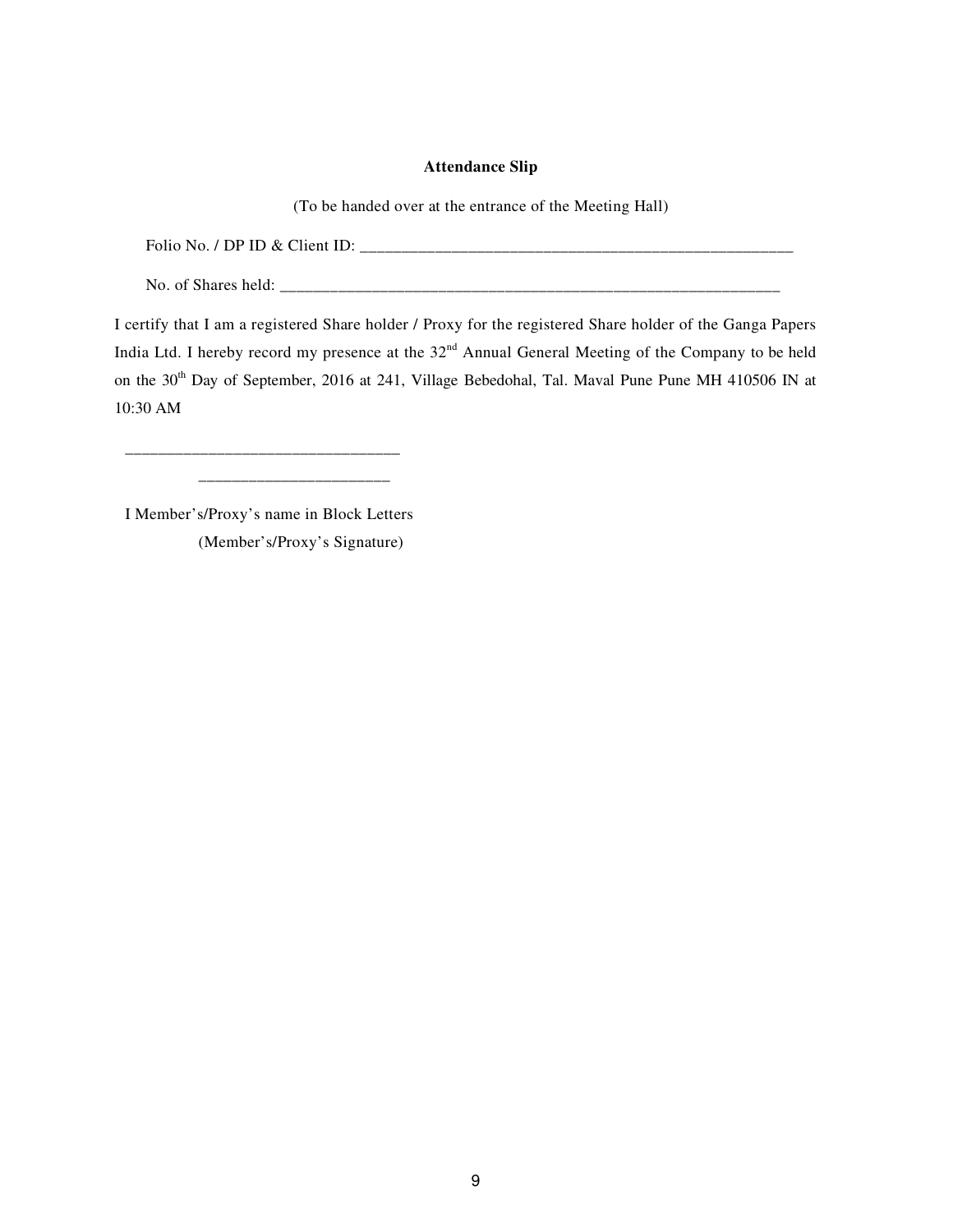#### **GANGA PAPERS INDIA LIMITED CIN- L21012MH1985PTC035575**

Registered Office: 241, Village Bebedohal, Tal. Maval Pune Pune MH 410506 IN

Phone No.: +91 20 66206581, Fax No.: +91 20 66206582, Website: www. gangapapers.in,

E-mail : gangapapers@gmail.com

#### **Ballot Paper (In lieu of remote e-voting)**

Name of the member(s):

Registered Address:

E-mail ID:

Folio No/Client ID\*:

DP ID\*:

Number of Shares held:

(\*Applicable to investors holding shares in dematerialised form)

I/We hereby exercise my/our vote in respect of Ordinary/ Special Resolution(s) enumerated below, by recording my/our assent or dissent to the said Resolution(s) in the following manner:

| <b>Resolution</b>        | <b>Resolution</b>                             | Vote |                                |         |
|--------------------------|-----------------------------------------------|------|--------------------------------|---------|
| <b>Number</b>            |                                               |      | (Please mention no. of shares) |         |
| <b>Ordinary Business</b> |                                               | For  | Against                        | Abstain |
| -1.                      | Adoption of the Audited Financial             |      |                                |         |
|                          | Statements of the Company for the             |      |                                |         |
|                          | financial year ended 31st March, 2016 and     |      |                                |         |
|                          | the reports of the Board of Directors and     |      |                                |         |
|                          | Auditors thereon.                             |      |                                |         |
| 2.                       | Appointment of a Director in place of Mr.     |      |                                |         |
|                          | Amit Chaudhary ( $DIN - 00080093$ ), who      |      |                                |         |
|                          | retires by rotation and being eligible offers |      |                                |         |
|                          | himself for re-appointment                    |      |                                |         |
| 3.                       | Reappointment of M/s. Achal Srivastav $\&$    |      |                                |         |
|                          | $(Registration$ No.-013385C),<br>Co.          |      |                                |         |
|                          | Chartered Accountants for the F.Y. 2016-      |      |                                |         |
|                          | 17 be and is hereby ratified.                 |      |                                |         |

Signed this \_\_\_\_\_\_ day of \_\_\_\_\_\_\_\_\_\_\_\_\_\_\_\_ 2016

Signature of shareholder Signature of Proxy holder(s)

………………………………… …………………………………

Refer Instruction mentioned overleaf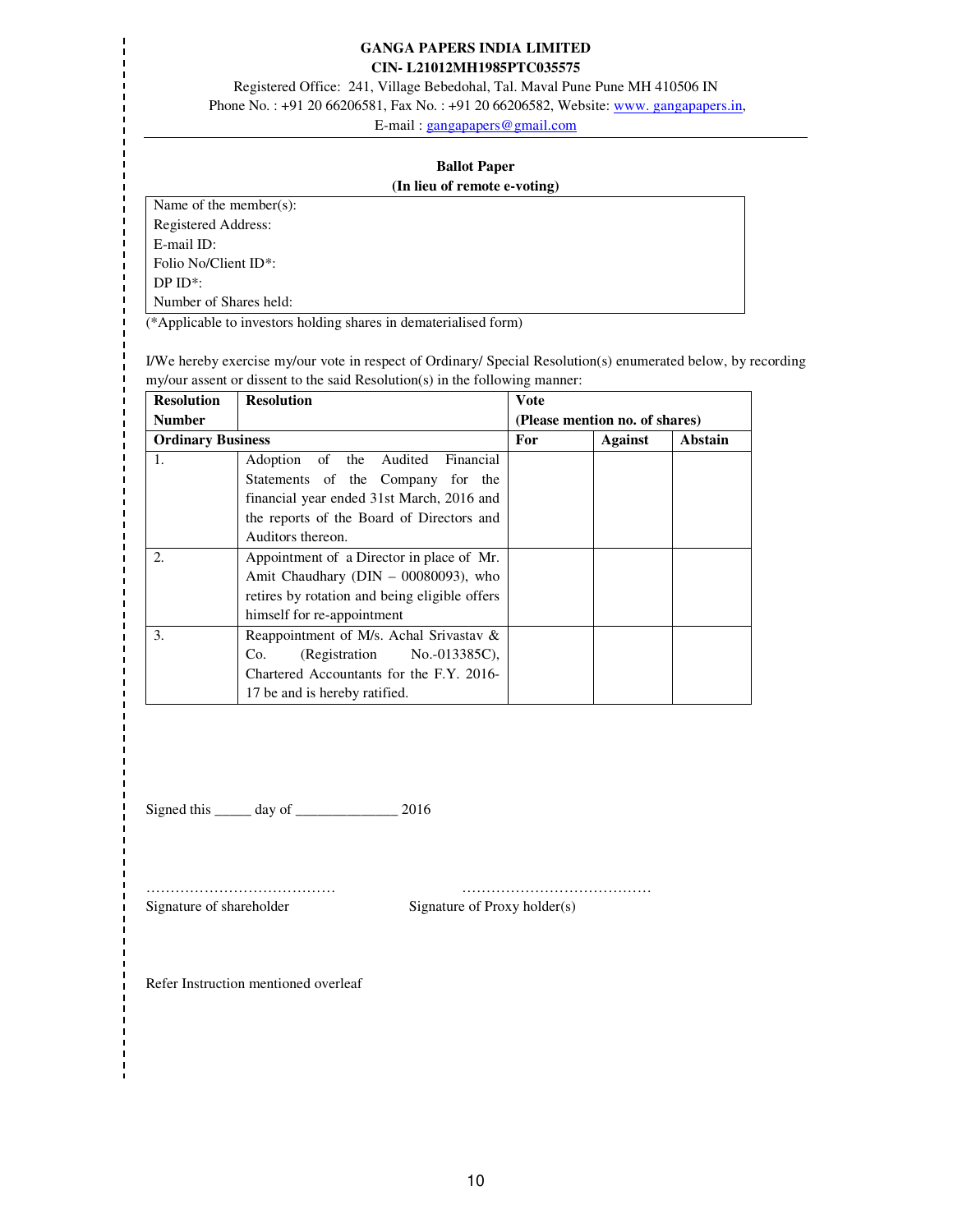### **INSTRUCTIONS:**

- 1. Members may fill up the Ballot Paper by placing the Tick (\_) Mark at the appropriate box above and submit the same in a sealed envelope to the Scrutinizer, Ragini Chokshi & Co., Company Secretaries, C/o Ganga Papers India Limited, Registered Office at 241, Village Bebedohal, Tal. Maval Pune Pune MH 410506 IN so as to reach not later than  $29<sup>th</sup>$  September, 2016 by 5:00 p.m. Ballot Paper received thereafter will be treated as invalid.
- 2. The Company will not be responsible if the envelope containing the Ballot Paper is lost in transit.
- 3. Unsigned, incomplete or incorrectly ticked Ballot Papers are liable to be rejected and the decision of the Scrutinizer on the validity of the Ballot Papers will be final.
- 4. In the event member casts his votes through both the processes i.e. remote e-voting and Ballot Paper, the votes in the electronic system would be considered and the Ballot Paper would be ignored.
- 5. The right of voting by Ballot Paper shall not be exercised by a proxy.
- 6. To avoid fraudulent transactions, the identity/signature of the members holding shares in electronic/demat form is verified with the specimen signatures furnished by NSDL/CDSL and that of members holding shares in physical form is verified as per the records of the Registrar  $\&$ Transfer Agent of the Company. Members are requested to keep the same updated.
- 7. There will be only one Ballot Paper for every Folio/ DP ID & Client ID irrespective of the number of joint members.
- 8. In case of joint holders, the Ballot Paper should be signed by the first named shareholder and in his/her absence by the next named shareholders. Ballot Paper signed by a joint holder shall be treated valid if signed as per records available with the Company and the Company shall not entertain any objection on such Ballot Paper signed by other joint holders.
- 9. Where the Ballot Paper has been signed by an authorised representative of the body corporate / Trust / Society etc. a certified copy of the relevant authorisation / Board resolution to vote should accompany the Ballot Paper.
- 10. Instructions for remote e-voting procedure are available in the Notice of Annual General Meeting and are also placed on the website of the Company.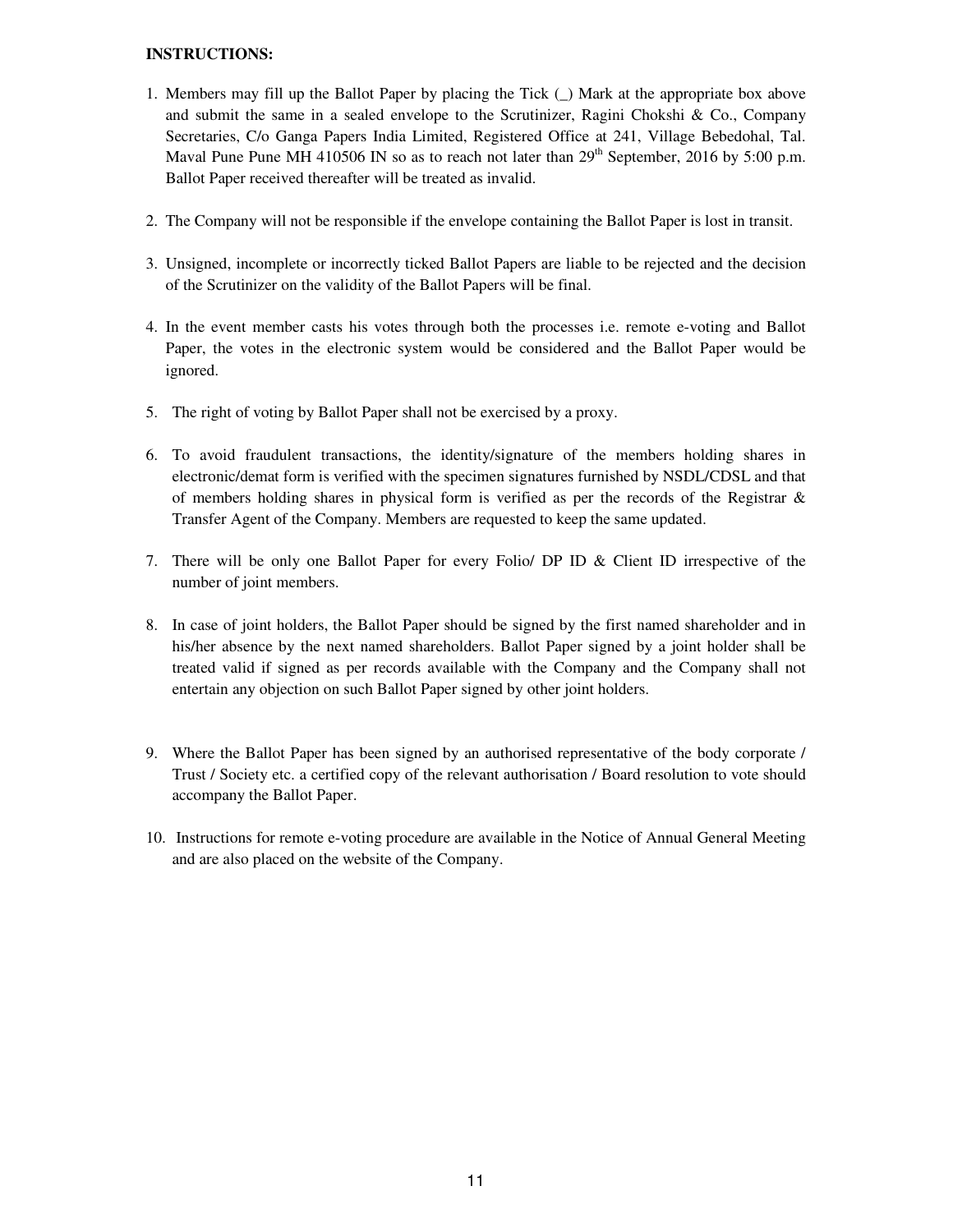# **MAP TO REACH VENUE FOR AGM OF GANGA PAPERS INDIA LIMITED**

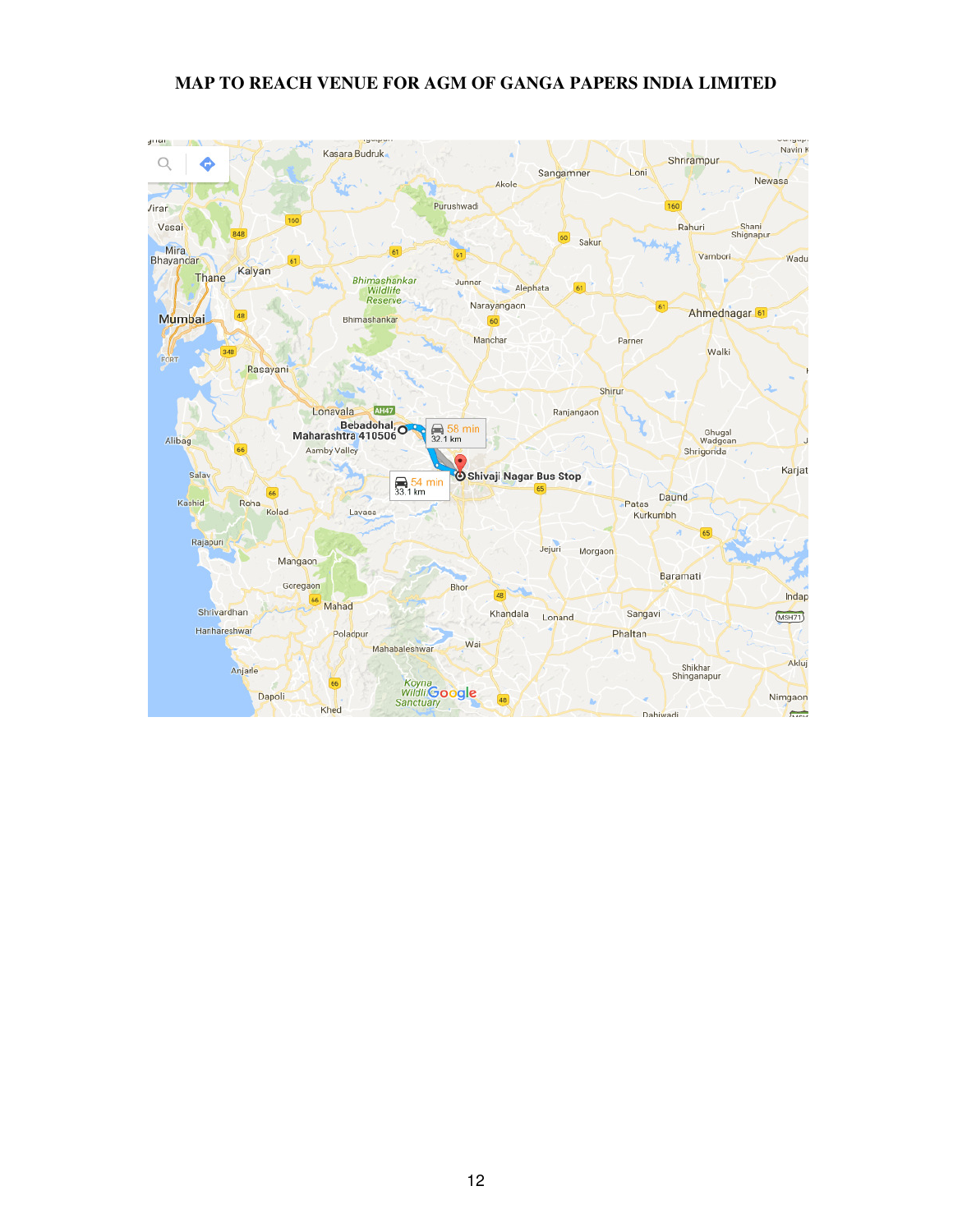# **GANGA PAPERS INDIA LIMITED**

**CIN- L21012MH1985PTC035575** 

**Registered Office: 241, Village Bebedohal, Tal. Maval Pune Pune MH 410506 IN** 

**Phone No. : +91 20 66206581, Fax No. : +91 20 66206582, Website: www. gangapapers.in,** 

**E-mail : gangapapers@gmail.com**

# **DIRECTORS' REPORT TO THE MEMBERS**

The Directors have pleasure in presenting this Report with Audited Financial Statements of the Company for the year ended 31 March, 2016.

# **1. FINANCIAL RESULTS**

The financial performance of the company for the period under review was as follows:

|                                                        |            | Amount in  |
|--------------------------------------------------------|------------|------------|
| <b>Particulars</b>                                     |            | (Lacs)     |
|                                                        | 2015-16    | 2014-15    |
| <b>Total Income</b>                                    | 7434.15    | 7503.29    |
| <b>Total Expenditure</b>                               | 7318.67    | 7388.74    |
| Profit before depreciation, tax and prior period items | 181.71     | 178.27     |
| Less: Depreciation                                     | 66.24      | 63.72      |
| Less: Prior period items                               | <b>Nil</b> | <b>Nil</b> |
| Profit/ (Loss) for the year before tax                 | 115.47     | 114.55     |
| Tax expenses                                           | 9.54       | 13.02      |
| Profit/ (Loss) after tax                               | 105.93     | 101.53     |

# **FINANCIAL PERFORMANCE AND OPERATIONS AND FUTURE PROSPECTS OF THE COMPANY**

The operations of the Company are improving day by day and the management is very aggressively striving to achieve the full production capacity. The production of the company has increased marginally this year and full capacity is still to be achieved. The management is taking all necessary steps including various modifications in the plant to ensure the full and efficient running of the plant.

Your Directors feel that this current year is going to be better for the company as we are striving hard to achieve the full production capacity.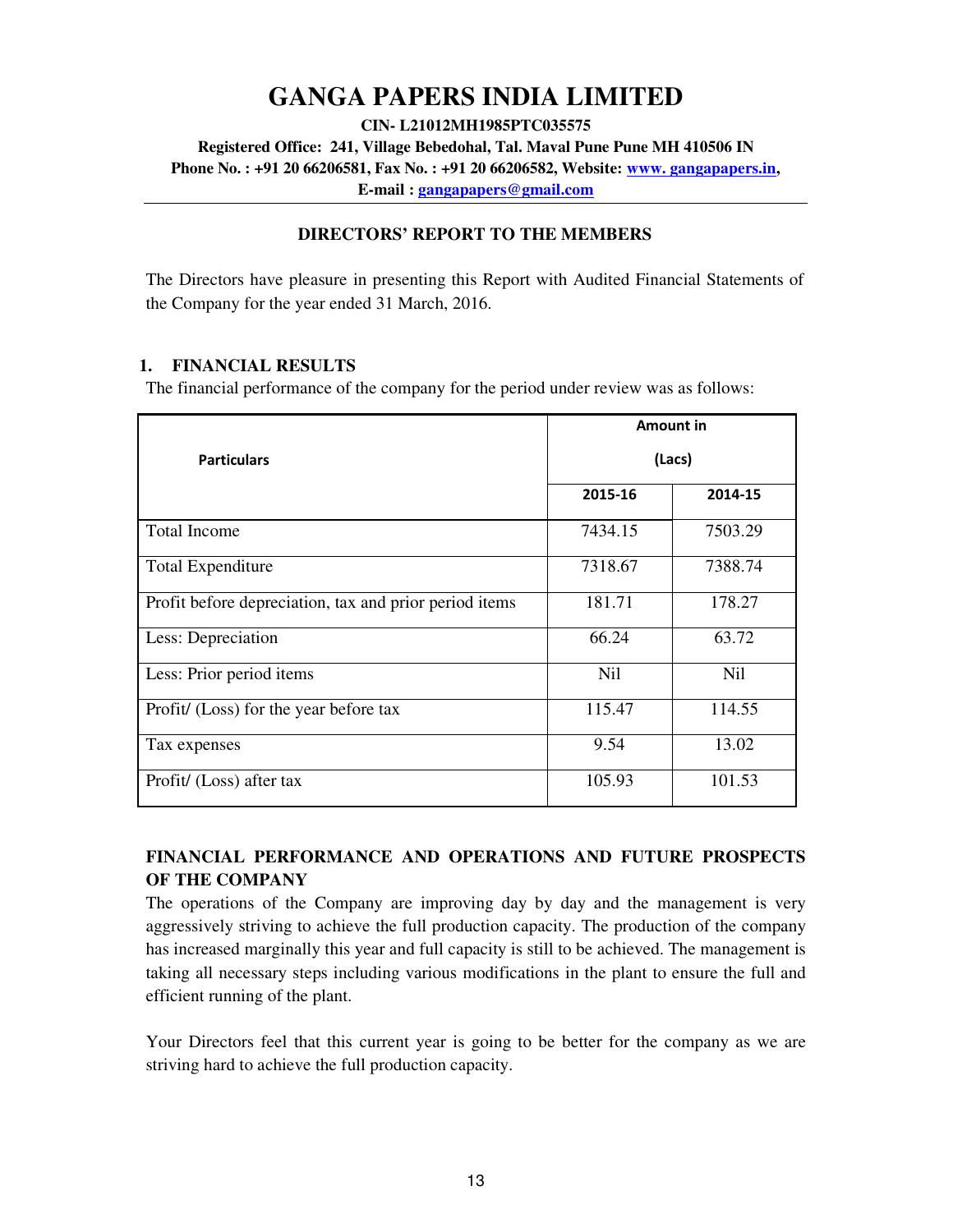# **DIVIDEND & RESERVES**

In order to preserve the resources, your Directors do not recommend any dividend for the current financial year and no reserve was required to be transferred to general reserve account.

# **FIXED DEPOSIT**

The Company has not accepted any fixed deposits during the financial year under review.

# **PARTICULARS OF LOANS, GUARANTEES OR INVESTMENTS**

No Loans, Guarantees covered under the provisions of Section 186 of the Companies Act, 2013 are given / provided during the reporting year.

# **MATERIAL CHANGES AND COMMITMENTS AFFECTING THE FINANCIAL POSITION OF THE COMPANY**

There have been no material changes and commitments affecting the financial position of the Company, which have occurred between the end of the financial year of the Company to which the financial statements relate and the date of this report.

# **DIRECTORS**

- Mr. Sanjeev Murarilal Jalan, Mr. Anjani Kumar Agrawal and Mr. Sharwan Kumar Kanodia were appointed as Independent Directors on the Board in the 30<sup>th</sup> Annual General Meeting held on  $30<sup>th</sup>$  of September, 2014. There are no changes in the directorship of the company during the year under review.
- Your Company has received necessary declarations from all its Independent Directors stating that they meet the criteria of independence as provided in Sub-section (6) of Section 149 of the Companies Act, 2013.
- During the year under review, Mr. Amit Chaudhary, Non-Executive Director retires by rotation at the ensuing Annual General Meeting and being eligible offers himself for re-appointment.

# **BOARD DIVERSITY**:

Board ensures that a transparent Board nomination process is in place that encourages diversity of thought, experience, knowledge, perspective, age and gender. It is ensured that the Board has an appropriate blend of functional and industry expertise.

# **BOARD EVALUATION**

The annual evaluation framework for assessing the performance of Directors comprises of the following key areas:

- a) Attendance for the meetings, participation and independence during the meetings;
- b) Interaction with Management;
- c) Role and accountability of the Board;
- d) Knowledge and proficiency;
- e) Strategic perspectives or inputs;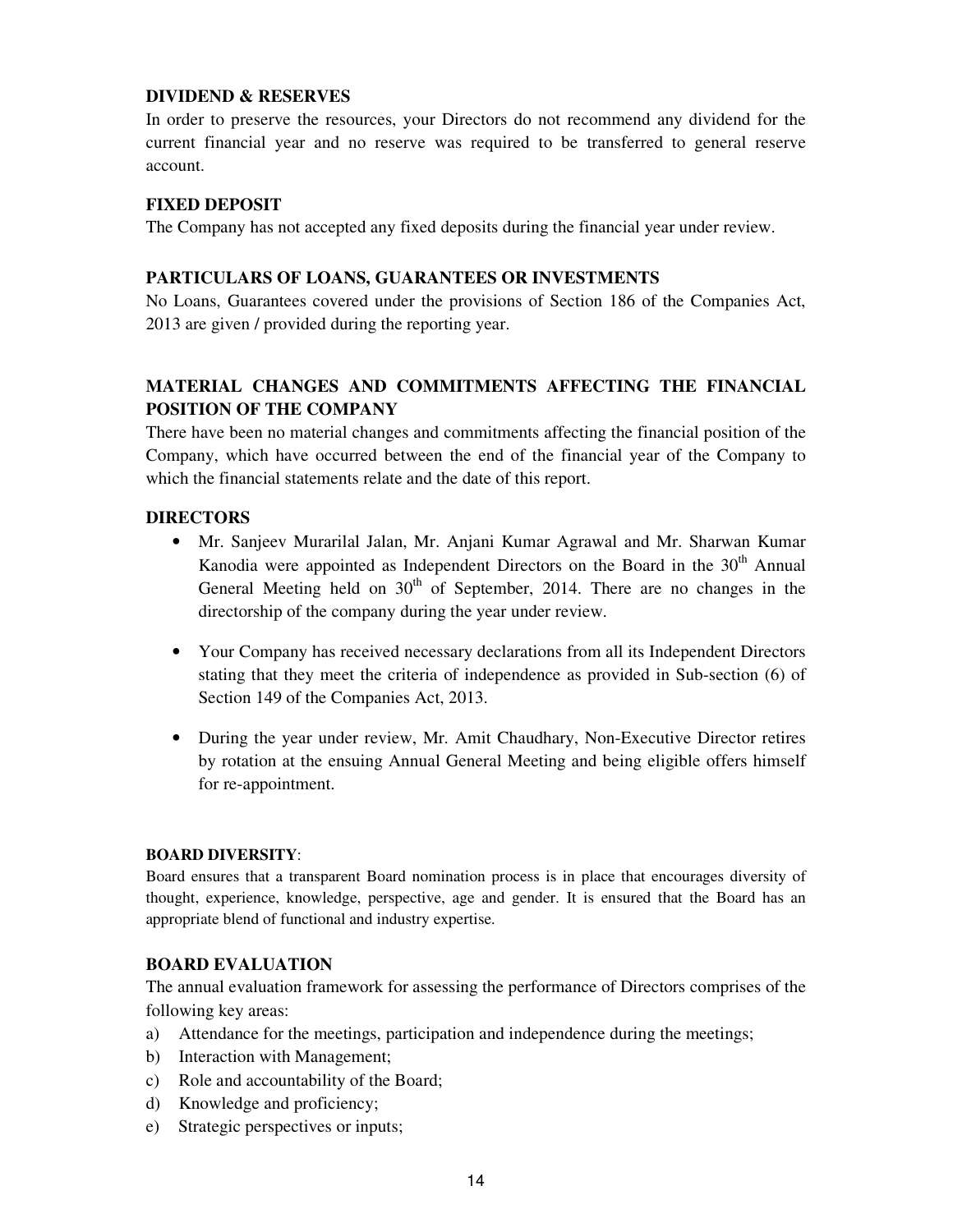The evaluation involves assessment by the Nomination and Remuneration Committee and Board of Directors. A member of the Nomination and Remuneration Committee and Board does not participate in the discussion of his / her evaluation.

# **DIRECTORS APPOINTMENT AND REMUNERATION POLICY**

The Board has on the recommendation of the Nomination and Remuneration Committee framed a 'Remuneration Policy' for selection and appointment of Directors and for their remuneration. The Remuneration Policy is annexed as "*Annexure "1".*

# **NUMBER OF MEETINGS OF THE BOARD**

A calendar of meetings is prepared and circulated in advance to the Directors. During the year five Board Meetings were convened and held, the details of which are given in the Corporate Governance Report. The intervening gap between the meetings was within the period prescribed under the Companies Act, 2013.

# **DIRECTORS' RESPONSIBILITY STATEMENT**

To the best of their knowledge and belief and according to the information and explanation obtained by them, the Directors in terms of clause (c) of sub-section (3) of Section 134 state that:

- (a) in the preparation of the annual accounts, the applicable accounting standards have been followed and there have been no material departures;
- (b) the Directors had selected such accounting policies and applied them consistently and made judgments and estimates that are reasonable and prudent so as to give a true and fair view of the state of affairs of the company at the end of the financial year and of the profit and loss of the company for that period;
- (c) Proper and sufficient care has been taken for the maintenance of adequate accounting records in accordance with the provisions of Companies Act, 2013 for safeguarding the assets of the company and for prevention and detection of fraud and other irregularities;
- (d) The annual accounts have been prepared on a going concern basis; and
- (e) Proper internal financial controls have been laid down for the company and that such internal financial controls are adequate and are operating effectively.
- (f) Proper systems to ensure compliance with the provisions of all applicable laws are in place and that such systems are adequate and operating effectively.

# **AUDITORS**

a. Statutory Auditors

M/s. Achal Srivastav & Co. (Firm Registration No.-013385C),Chartered Accountants have been appointed as statutory auditors of the company at the Annual General Meeting held on 30.09.2015 for a period of five years subject to ratification by members at every consequent Annual General Meeting. Therefore, ratification of appointment of Statutory Auditors is being sought from the members of the Company at the ensuing AGM.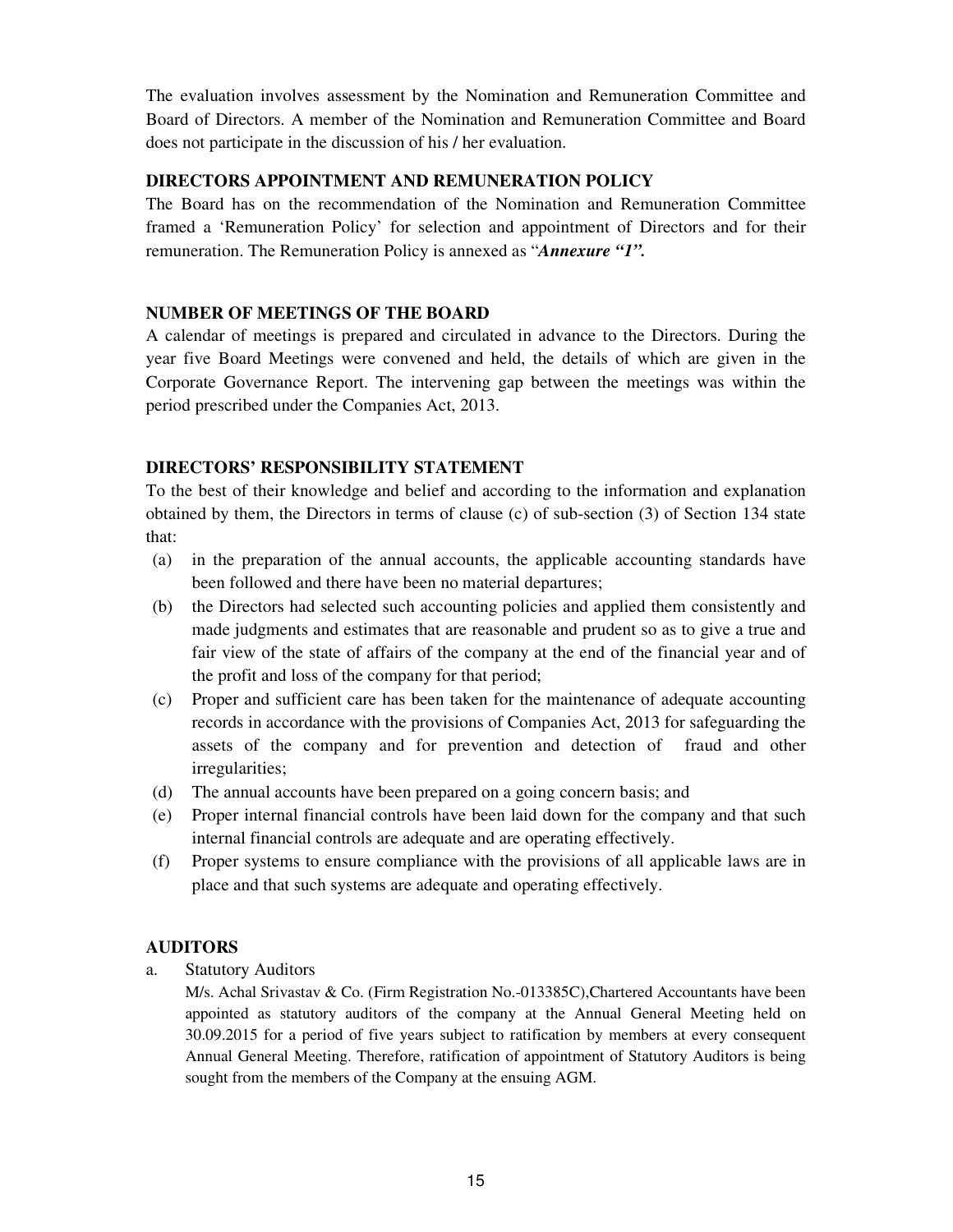• Remarks of the Statutory Auditor

 Notes to Accounts forming part of the Financial Statements are self explanatory and need no further explanation. The Auditors' Report to the Shareholders does not contain any reservations or qualifications or adverse remarks which require any clarification or explanations.

b. Secretarial Audit

Pursuant to the provisions of Section 204 of the Companies Act, 2013 and The Companies (Appointment and Remuneration of Managerial Personnel) Rules, 2014, the Company has appointed M/s Ragini Chokshi & Co., a Company Secretaries in Practice to undertake the Secretarial Audit of the Company. The Report of the Secretarial Audit Report is annexed herewith as *"Annexure 7".*

- *Remarks of the Secretarial Auditor*
- *1. Compliance of observation as reproduced below, raised by Secretarial Auditor of the financial year 2014-2015,is yet not made by the Company.*

*(A) The Company has not filed Form MGT- 14 as required u/s 179 of the Companies Act, 2013, for the board resolutions in respect of Approval of Quarterly Financial Results for the Quarter ended 31st March 2014, 30th June 2014 & 30th Sep 2014.* 

# *Reply of Board of Directors thereon*

*The Ministry of Corporate Affairs has issued a General Notification with respect to The Companies (Meeting of Board & its Powers) Amendment Rules, 2015 dated 18.03.2015 and amended The Companies (Meeting of Board & its Powers) Rules, 2014 in which it has omitted Rule 8(9) "approval of quarterly, half yearly and annual financial statements or financial results as the case may be". In light of above statement, filing of form MGT-14 u/s 179 of the Companies Act, 2013 is not mandatory.* 

# **MANAGEMENT DISCUSSION AND ANALYSIS**

Management Discussion and Analysis is annexed and forms part of the Annual Report and mentioned in "*Annexure-5"*

# **CORPORATE GOVERNANCE**

As per SEBI (Listing Obligations and Disclosure Requirements) Regulation, 2015 of the Listing Agreement with the Stock Exchanges, a separate section on corporate governance practices followed by the Company, together with a certificate from the Company's Secretarial Auditor confirming compliance forms an integral part of this Report in **"Annexure-6".** 

# **EXTRACT OF ANNUAL RETURN**

The extract of Annual Return as provided under Sub-section (3) of Section 92 of the Companies Act, 2013 is annexed as *"Annexure 2".*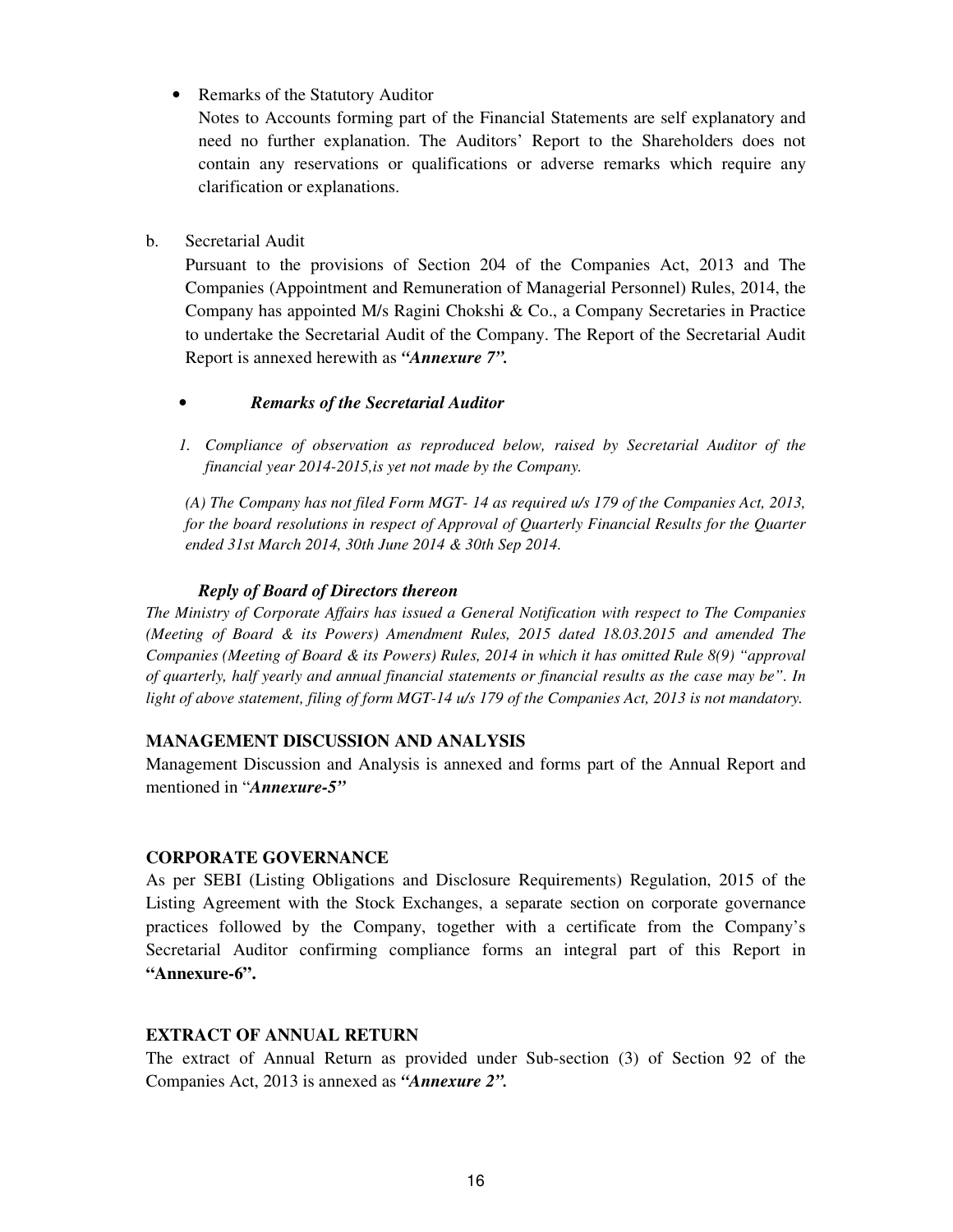# **PARTICULARS OF CONTRACTS OR ARRANGEMENTS WITH RELATED PARTIES**

No contracts or arrangements with related parties were entered during the financial year 2015-16. Further, Form No. AOC-2 for disclosure of particulars of contracts/arrangements entered into by the company with related parties is annexed as *"Annexure 4".*

The Policy on Related party as approved by the Board is uploaded on the Company's website.

# **INTERNAL CONTROL SYSTEMS AND THEIR ADEQUACY**

The Company has an Internal Control System commensurate with the size, scale and complexity of its operations. The scope of the Internal Audit is decided by the Audit Committee and the Board. To maintain its objectivity and independence, the Board has appointed an external Auditor, which reports to the Audit Committee of the Board on a periodic basis.

The Internal Auditor monitors and evaluates the efficacy and adequacy of internal control systems in the Company, its compliance with operating systems, accounting procedures and policies for various functions of the Company. Based on the report of Internal Auditor, process owners undertake corrective action wherever required in their respective areas and thereby strengthen the controls further. Audit observations and actions taken thereof are presented to the Audit Committee of the Board.

# **RISK MANAGEMENT**

The Company has a Risk Management framework to identify, evaluate business risks and opportunities. This framework seeks to minimize adverse impact on the business objectives and enhance the Company's competitive advantage. The risk framework defines the risk management approach across the enterprise at various levels. To strengthen the risk management framework, company has formed segment level risk committees to identify, analyze and mitigate the potential risks.

# **CORPORATE SOCIAL INITIATIVES**

Since the average net profit of the Company as required to be computed under Section 135 of the Companies Act, 2013 and rules made thereunder of the Act is below Rs. 5 Crores, the Company has not established Corporate Social Responsibility Committee.

# **CONSERVATION OF ENERGY, TECHNOLOGY ABSORPTION AND FOREIGN EXCHANGE**

The information on conservation of energy, technology absorption and foreign exchange earnings and outgo stipulated under Section 134(3)(m) of the Companies Act, 2013 read with Rule, 8 of The Companies (Accounts) Rules, 2014, is annexed herewith as *"Annexure 3".*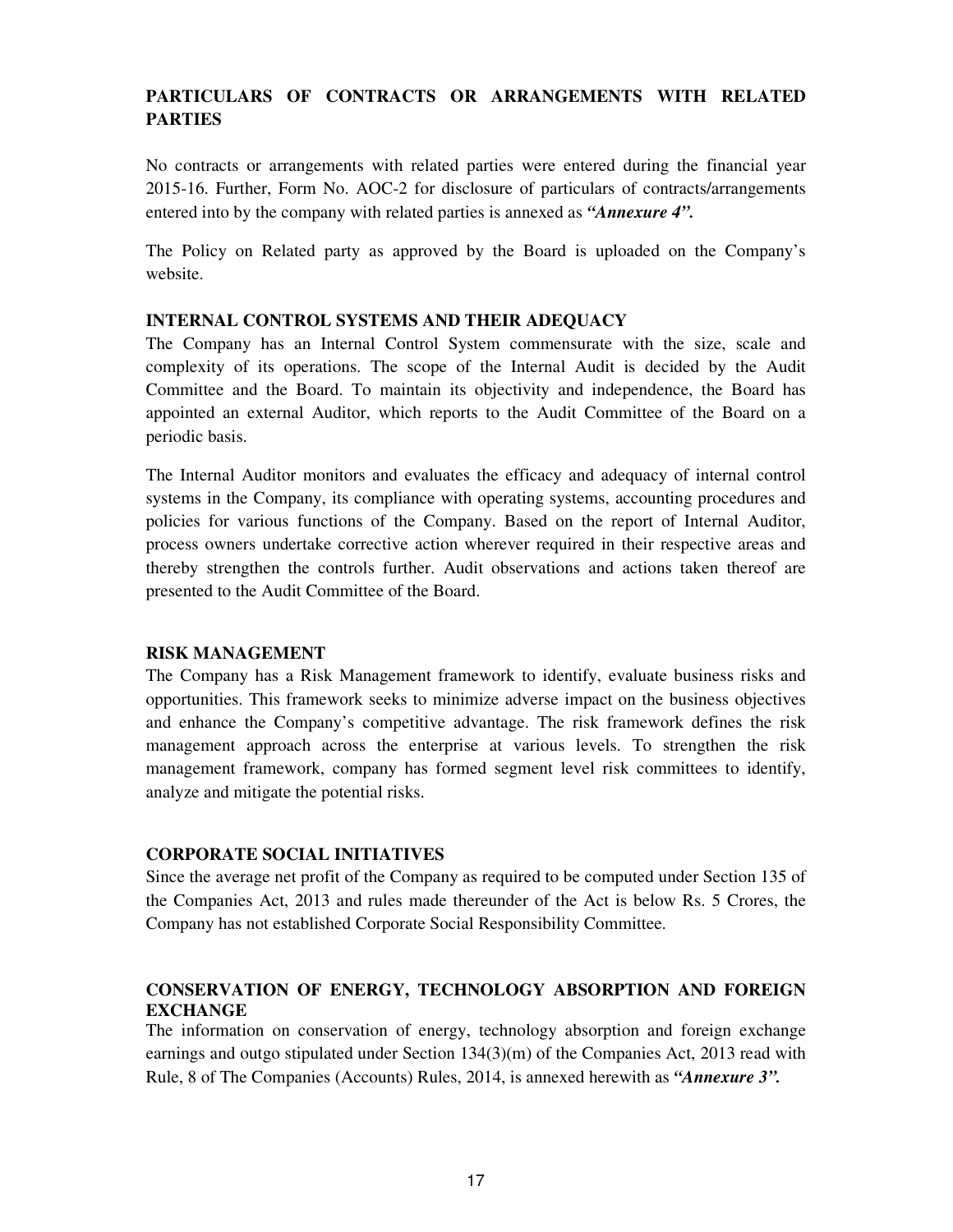# **SIGNIFICANT AND MATERIAL ORDERS PASSED BY THE REGULATORS OR COURTS**

There are no significant material orders passed by the Regulators / Courts which would impact the going concern status of the Company and its future operations.

# **VIGIL MECHANISM / WHISTLE BLOWER POLICY**

The Company has established a vigil mechanism for Directors and employees to report their genuine concerns, details of which have been given in the Corporate Governance Report.

The Whistle Blower Policy as approved by the Board is uploaded on the Company's website.

# **PARTICULARS OF EMPLOYEES**

The Company does not have any of its employees drawing remuneration attracting the provisions of Section 197(12) of the Companies Act, 2013 and Rule 5 of the Companies (Appointment and Remuneration of Managerial Personnel) Rules 2014.

# **DISCLOSURE UNDER THE SEXUAL HARASSMENT OF WOMEN AT WORKPLACE (PREVENTION, PROHIBITION AND REDRESSAL) ACT, 2013**

Pursuant to Section 22 of the Sexual Harassment of Women at Workplace (Prevention, Prohibition and Redressal) Act, 2013 read with Rule 14 of the Rules issued thereunder, the Internal Committee constituted under the said Act has confirmed that no complaint / case has been filed / pending with the Company during the year.

# **EMPLOYEES**

Your Company has taken several initiatives for Human Resource development and retention. Competency mapping, identifying training needs, career counseling and Management Development Programs are some of the initiatives adopted by your Company. Training programs are designed to enhance skills, knowledge and behavior. Employees are motivated through empowerment and rewards for good performance. Adoption of 5S across the Company has led to a clean and healthy environment. All these measures have resulted in increased employee engagement.

# **FAMILIARISATION PROGRAMME**

The details of programmes for familiarisation of Independent Directors with the Company are mentioned in the Corporate Governance Report in *Annexure-6* of Board Reports.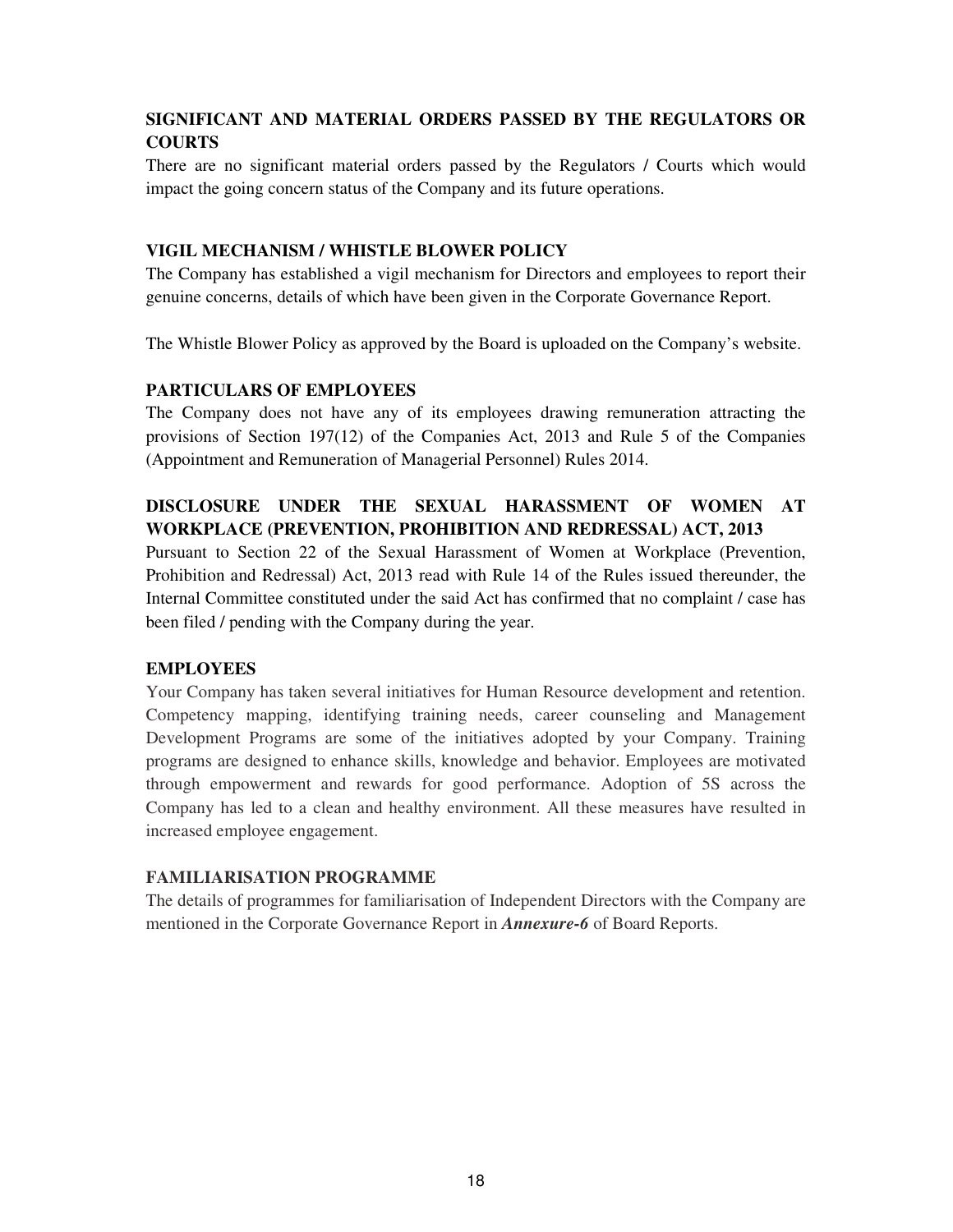# **ACKNOWLEDGEMENT**

The Directors wish to convey their appreciation to all your Company's employees for their enormous personal efforts as well as their collective contribution to your Company's performance. The Directors would also like to thank the shareholders, customers, dealers, suppliers, bankers and all the other stakeholders for their continued support and their confidence in its management.

 For and on behalf of the Board of Directors Ganga Papers India Limited Sd/- Place : Pune **Ramesh Chaudhary**  Date :  $26<sup>th</sup>$  August, 2016 Chairman DIN 00007319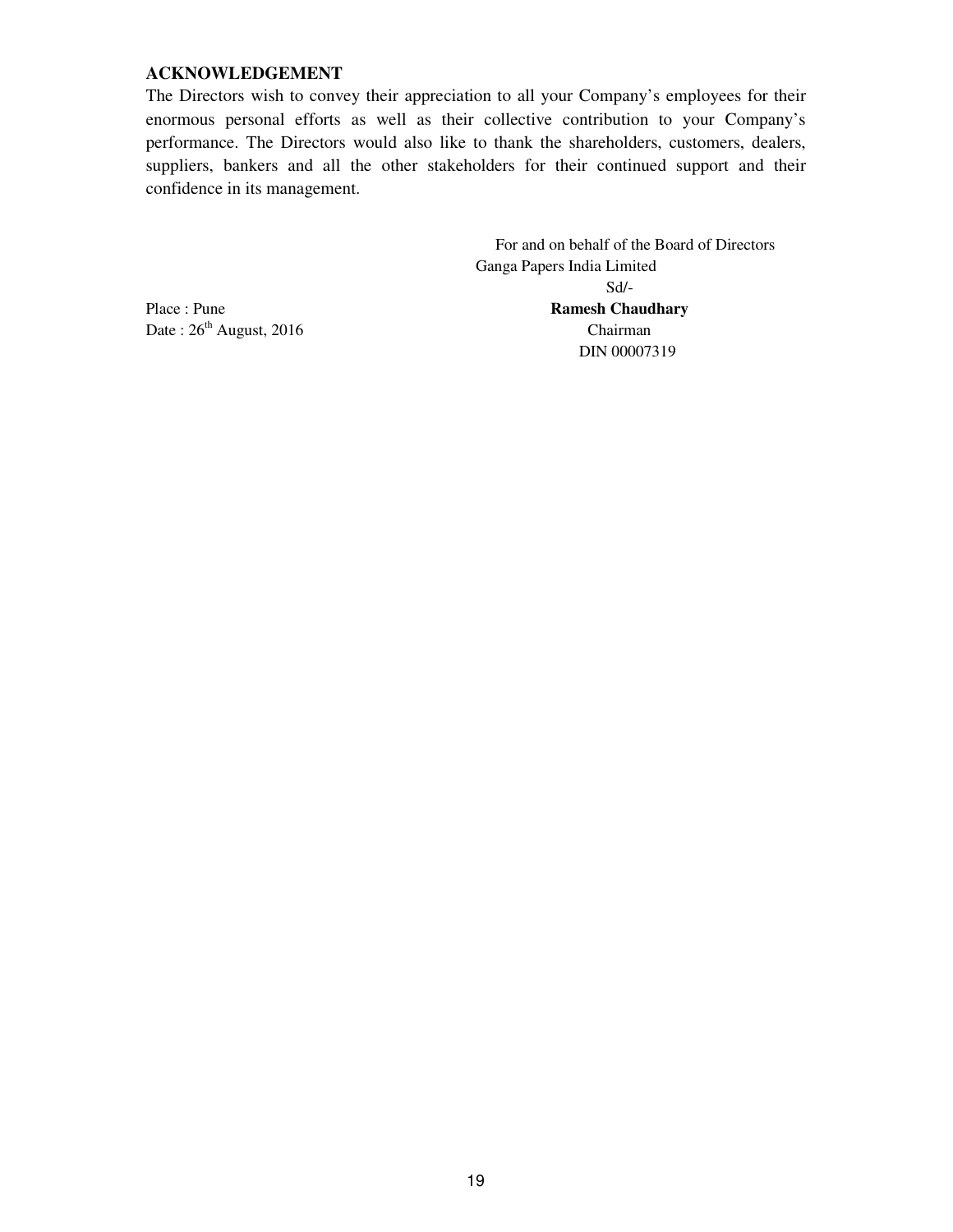# **REMUNERATION POLICY**

# **PHILOSOPHY:**

The Company strongly believes that the system of Corporate Governance protects the interest of all the stakeholders by inculcating transparent business operations and accountability from management towards fulfilling consistently high standard of Corporate Governance in all facets of the Company's operations.

The Company is committed to provide employment to all eligible applicants on the principles of equality without any discrimination.

The employees have to strictly follow code of ethics and the management practices a zero tolerance for the same.

# **OBJECTIVE:**

- To strike the right balance in the composition of the Board of Directors by ensuring experts from different spectrum of the existing and/or future business environment are co-opted on the Board to help the Company achieve its objectives, aspirations and growth potential.
- To implement a transparent process of determining remuneration at Board and Senior Management level of the Company that would strengthen confidence of stakeholders in the Company and its management and help in creation of long - term value for them.
- To strike appropriate balance between the elements comprising the remuneration so as to attract and retain potential high performing candidates for critical position in the Company for attaining continual growth in business.
- To ensure a direct relationship with the Key Result Areas and individual achievements considering short as well as long term performance objectives appropriate to the working of the Company and its goals.

# **COVERAGE:**

A. Policy on Board Diversity and Term of Appointment of Independent Directors:

The Board of Directors shall comprise of persons who have expertise in the areas of business that the Company operates in and of such persons having expertise to help the Company to diversify its business at the appropriate times.

The Nomination and Remuneration Committee of the Board shall identify and ascertain the integrity, qualification, expertise and experience of the person for appointment as Director, KMP or senior management level and recommend to the Board his / her appointment.

A person to be appointed as Director, KMP or senior management level should possess adequate qualification, expertise and experience for the position he / she is considered for appointment. The Committee has discretion to decide whether qualification, expertise and experience possessed by a person is sufficient / satisfactory for the concerned position.

B. Guidelines of determining remuneration of:

- i. Executive Directors
- ii. Non Executive Directors
- iii. Key Managerial Personnel
- iv. Senior Management Personnel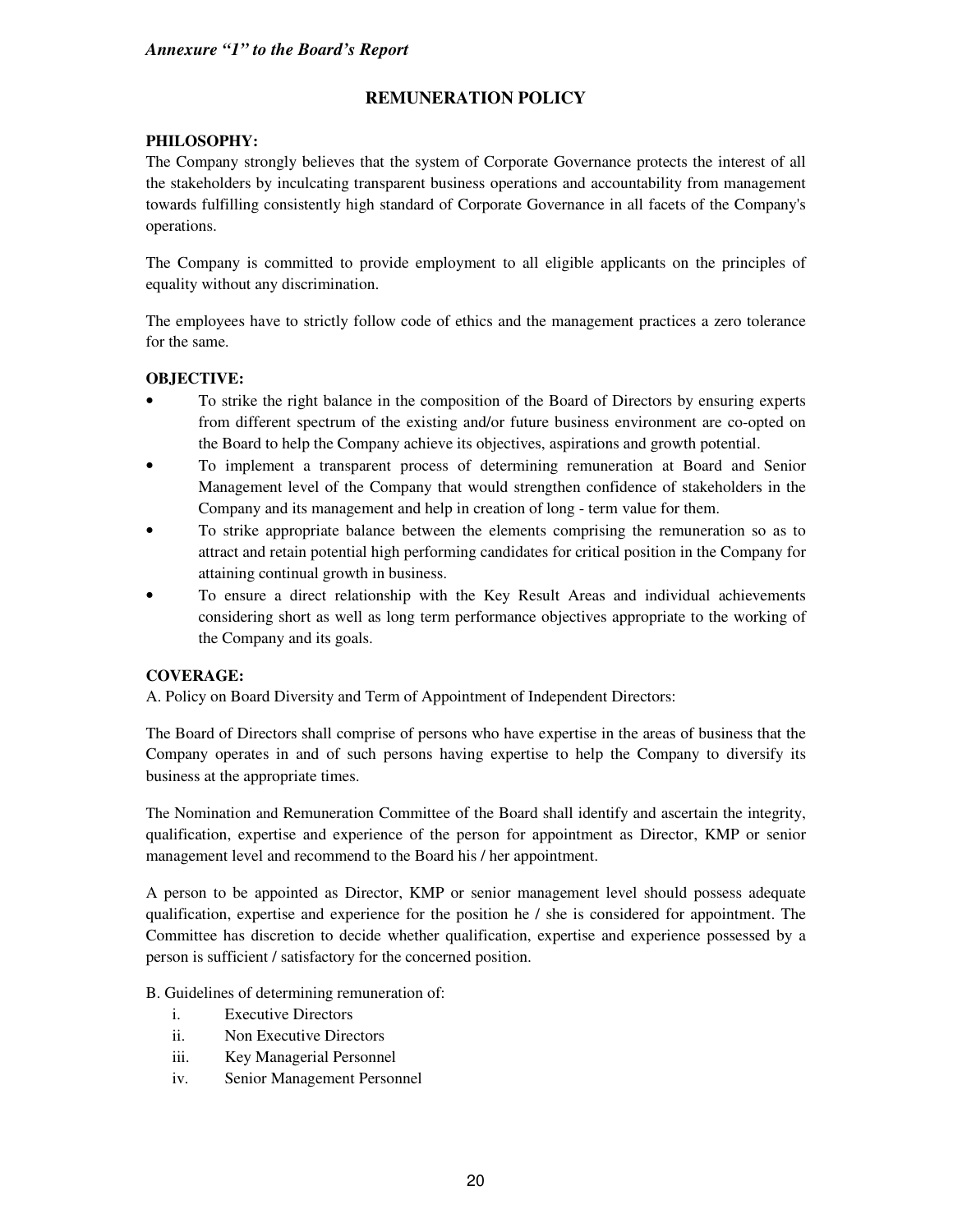### **I. DIRECTORS**

# **i. Executive Directors:**

The Board of Directors of the Company shall decide the remuneration of Executive Directors on the basis of recommendation from Nomination & Remuneration Committee (N&RC) subject to the overall limits provided under the Companies Act, 2013 and rules made thereunder, including any amendments, modifications and re-enactments thereto ('the Act') and compliance of related provisions provided therein.

The remuneration shall be approved by the shareholders of the Company as and when required. At present, Mr. Sandeep Kanoria, Managing Director and only Executive Director of the Company does not draw any Salary from the Company.

#### **ii. Non Executive Directors:**

The Company shall issue a letter of engagement or appointment to every Non Executive Director. The components of payment of remuneration to Non Executive Directors shall be as follows:

a. Sitting fees :

Sitting fees shall be paid for Board Meetings and any Committee Meetings attended by the Director. Different amount of sitting fees may be paid for different types of meetings.

Sitting fees shall be over and above the limits prescribed in the Act for payment of remuneration but shall not exceed the amount as may be prescribed in the Rules for independent and non independent directors.

The disclosure of the payment of sitting fees for all types of meetings shall be made in the Annual Report of the Company.

Committee shall include Audit Committee, Nomination & Remuneration Committee, Stakeholders' Relationship Committee, Corporate Social Responsibility Committee, Transfer Committee or such Committees as may be constituted by the Board.

# b. Commission

The Board may approve payment of commission subject to the limits provided in the Act. The eligibility and the amount of commission to be paid to each director shall be recommended by the N&RC on the basis of annual performance evaluation of the director based on directors' attendance in board meeting, committees of the Board, time devoted for the Company, contribution in the Board process and such other criteria like duties delegated to the director etc. and which requires payment of higher commission to the director.

c. Stock Options:

Independent Directors & Promoter Directors shall not be entitled for stock options of the Company.

d. Professional fees:

Non independent directors may be paid fees for services of professional nature, if in the opinion of N&RC, the director possesses the requisite qualification for the practice of the profession. The professionals shall be deemed to be possessing requisite qualification and the N&RC is not required to give its opinion, if the director is any of the professional and renders his services to the company in that capacity. Such professional fees shall not be considered as remuneration for the purpose of Act.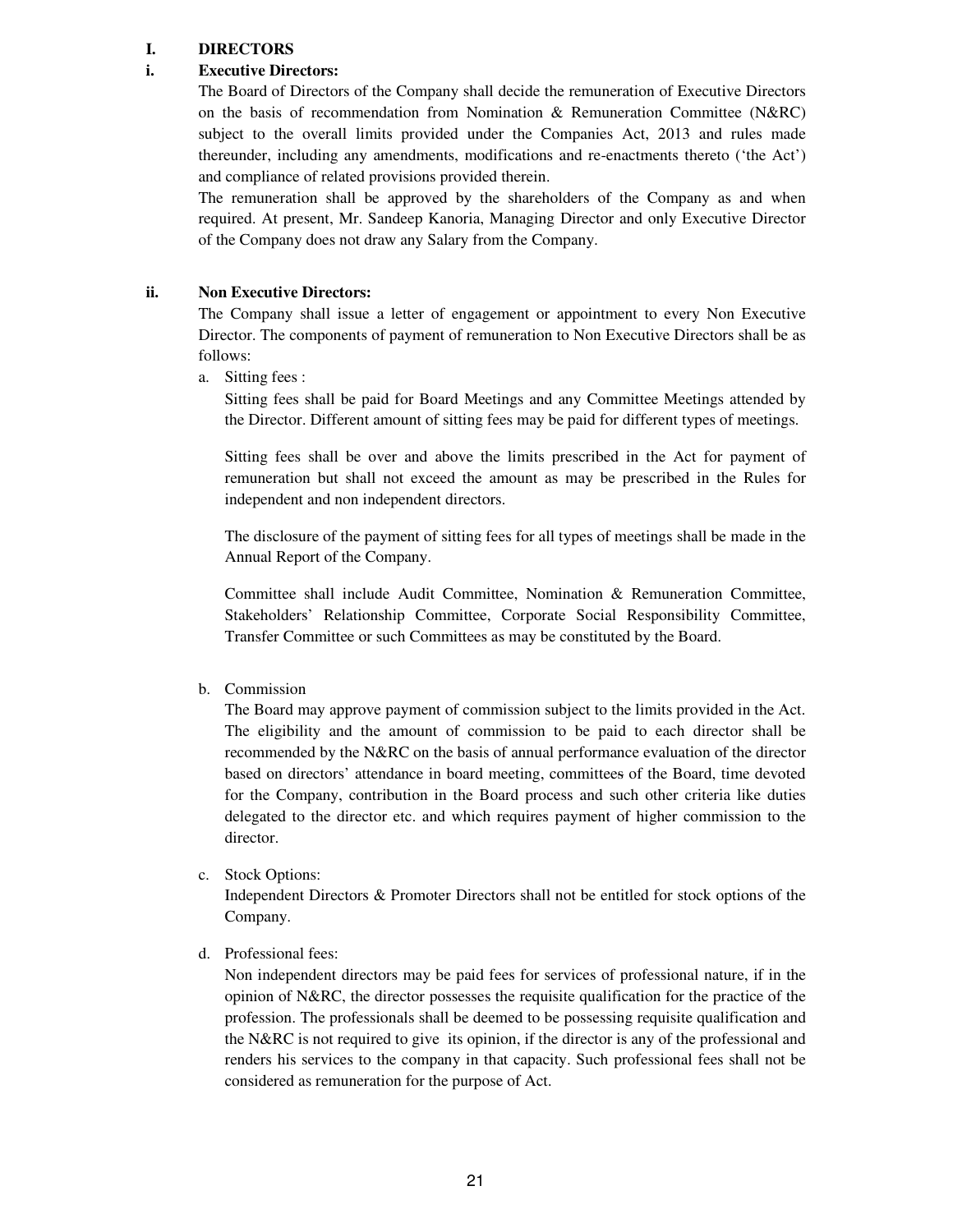#### **EXCESS REMUNERATION:**

The Board of Directors may decide to remunerate the Director/s beyond the overall limits provided under the Companies Act, subject to compliance of provisions in this regard including obtaining approval of Central Government, if required, owing to loss incurred by the Company or inadequacy of profits and situation entails providing such remuneration.

# **WAIVING OF EXCESS REMUNERATION:**

Any remuneration or sitting fees paid, whether directly or indirectly, to any director whether executive or not beyond the limits prescribed under the Act and for which approval of the shareholders or Central Government is not obtained, if required to be obtained, the same shall be refunded to the Company and until such sum is refunded, hold it in trust for the Company.

The Company shall not, in any case, waive the recovery of any such sum unless specific permission is obtained from Central Government for waiving such excess payment.

#### **II. KEY MANAGERIAL PERSONNEL**

#### i. **Key Managerial Personnel:**

For the purpose of this Policy, Key Managerial Personnel (KMP) includes Chief Executive Officer, Manager, Chief Financial Officer and Company Secretary and such other officers as may be prescribed from time to time, but shall not include members of the Board of Directors.

The Company shall issue an appointment letter to every KMP.

The remuneration components may be:

Fixed salary:

Each KMP shall be paid fixed salary consisting of basic salary and such allowances and perquisites as per service rules of the Company. The band of the salary shall be determined according to the industry standards, market conditions, scale of Company's business relating to the position, educational qualification parameters and personal experience in the industry as detailed in the service rules of the Company and such other factors as may be prescribed therein.

The same shall be reviewed annually based on the Company's annual appraisal policy.

 For and on behalf of the Board of Directors Ganga Papers India Limited

Place : Pune **Ramesh Chaudhary Ramesh Chaudhary** Date :  $26<sup>th</sup>$  August, 2016 Chairman

Sd/- DIN 00007319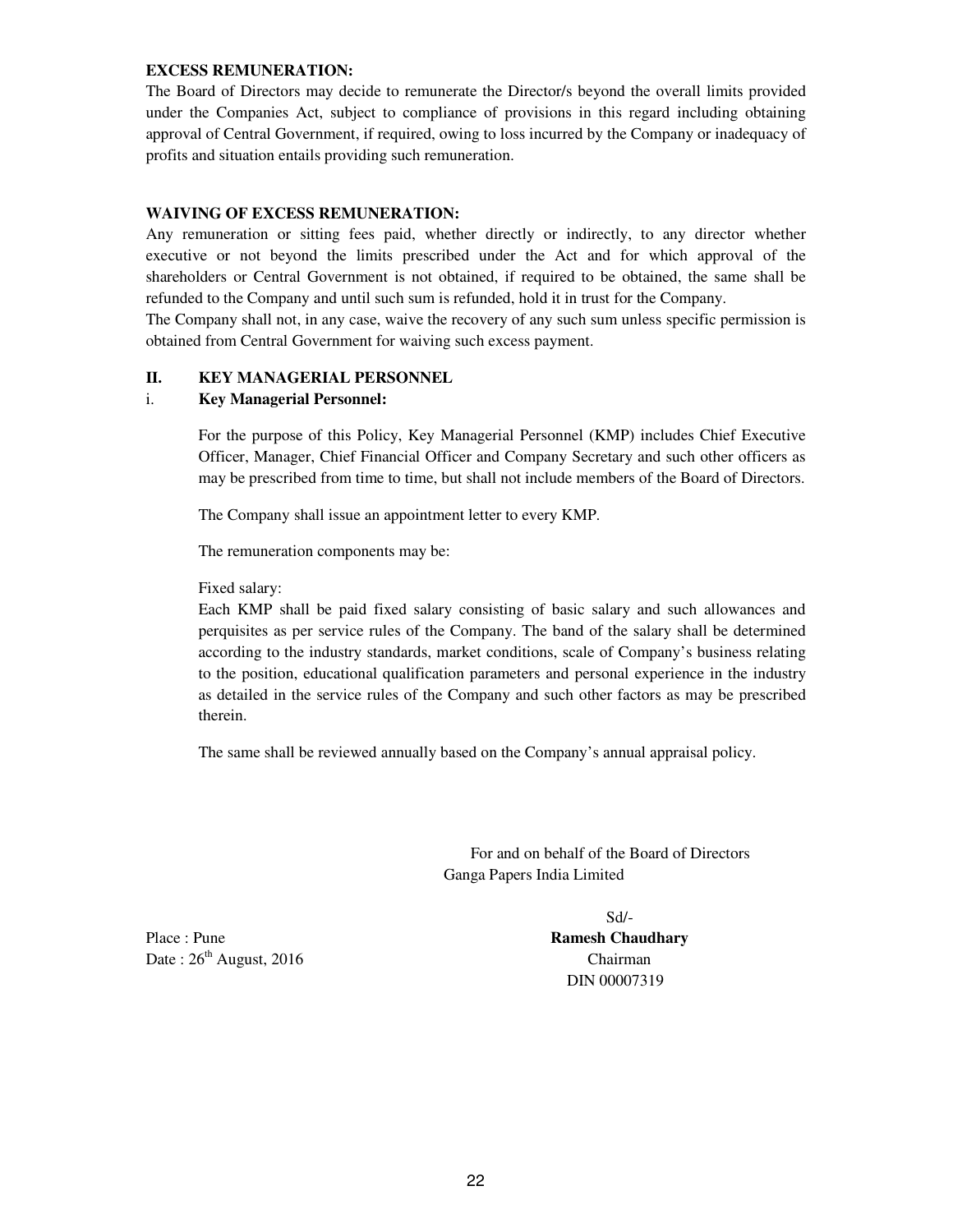*Annexure "2" to the Board's Report*

#### **MGT-9**

# **Extract of Annual Return**

[Pursuant to section 92(3) of the Companies Act*,* 2013 and Rule 12(1) of the Companies (Management and Administration) Rules, 2014]

# **I. REGISTRATION AND OTHER DETAILS**

| $\mathbf{1}$  | <b>CIN</b>                          | L21012MH1985PTC035575                                            |
|---------------|-------------------------------------|------------------------------------------------------------------|
| $\mathbf{ii}$ | <b>Registration Date</b>            | $11th$ of March, 1985                                            |
| iii           | Name of the Company                 | <b>GANGA PAPERS INDIA LIMITED</b>                                |
| iv            | Category / Sub-Category of the      | Public Company / Limited by shares                               |
|               | Company                             |                                                                  |
| $\mathbf{V}$  | Address of the Registered Office    | 241, Village Bebedohal, Tal. Maval Pune Pune MH                  |
|               | and contact details                 | 410506 IN                                                        |
|               |                                     | Tel: +91 20 66206581                                             |
|               |                                     | Fax: $+91$ 20 66206582                                           |
|               |                                     | Email: gangapapers@gmail.com                                     |
|               |                                     | Website: www.gangapapers.in                                      |
| vi            | Whether listed company              | Yes                                                              |
| vii           | Name, address and contact details   | Sharex Dynamic (India) Pvt Ltd                                   |
|               | of Registrar and Transfer Agent, if | Address: Luthra Indus Estate, 1 <sup>st</sup> Floor, Safed Pool, |
|               | any                                 | Andheri-Kurla Road, Mumbai:400072                                |
|               |                                     | Tel. No-022 28515606; Fax: 022 28512885                          |

# **II. PRINCIPAL BUSINESS ACTIVITIES OF THE COMPANY**

All the business activities contributing 10% or more of the total turnover of the Company stated below:-

| Sr. No. | Name and description of main products /<br>services | <b>NIC</b> code<br>of the<br>product /<br>service | % to total<br>turnover of<br>the Company |
|---------|-----------------------------------------------------|---------------------------------------------------|------------------------------------------|
|         | News print, Kraft Paper, Writing/Printing Paper     | 21                                                | $100\%$                                  |

# **III. PARTICULARS OF HOLDING, SUBSIDIARY AND ASSOCIATE COMPANIES**

| Sr.<br>No. | Name and address of<br>the Company | <b>CIN/GLN</b> | Holding/<br>Subsidiary/<br><b>Associate</b> | $\%$ of<br>shares<br>held | Applicable<br><b>Section</b> |
|------------|------------------------------------|----------------|---------------------------------------------|---------------------------|------------------------------|
| 1.         | Not Applicable                     | Not Applicable | <b>Not</b><br>Applicable                    | Not<br>Applicabl<br>e     | <b>Not</b><br>Applicable     |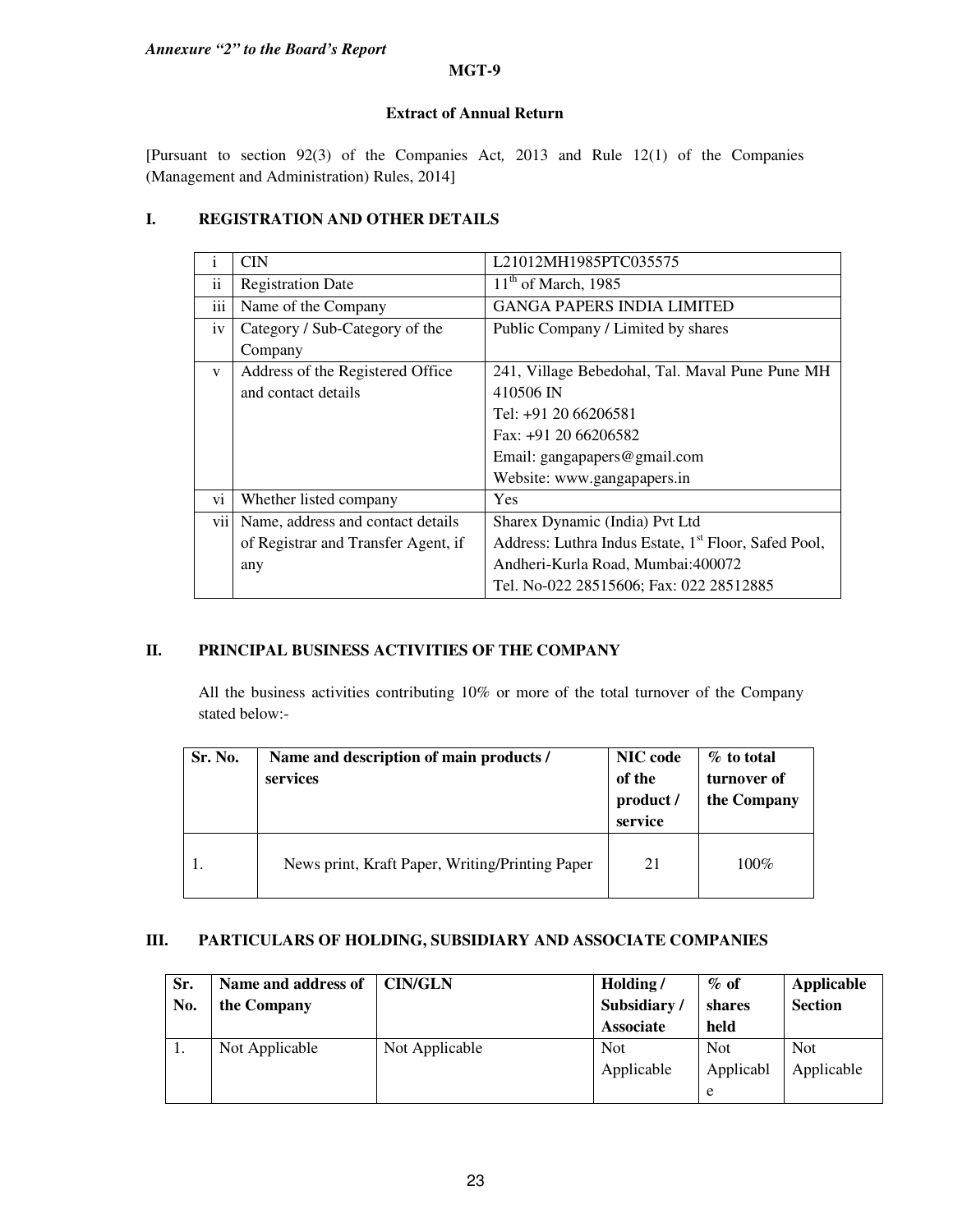| No. of shares held at the end of the year |                             |                                                      |  |  |  |  |
|-------------------------------------------|-----------------------------|------------------------------------------------------|--|--|--|--|
|                                           |                             |                                                      |  |  |  |  |
|                                           |                             |                                                      |  |  |  |  |
|                                           |                             |                                                      |  |  |  |  |
|                                           |                             | ares held at the beginning of the year<br>No. of sha |  |  |  |  |
|                                           |                             |                                                      |  |  |  |  |
|                                           | Category-wise Share Holding | agory of Shareholders                                |  |  |  |  |

I**V. SHARE HOLDING PATTERN (Equity Share Capital Breakup as percentage of Total Equity)** 

IV. SHARE HOLDING PATTERN (Equity Share Capital Breakup as percentage of Total Equity)

| Category of Shareholders                 |                | No. of shares held at the | beginning of the year |                                  |                | No. of shares held at the end of the year |         |                                          | $%$ change         |  |
|------------------------------------------|----------------|---------------------------|-----------------------|----------------------------------|----------------|-------------------------------------------|---------|------------------------------------------|--------------------|--|
|                                          | Demat          | Physical                  | Total                 | <b>Shares</b><br>Total<br>$%$ of | Demat          | Physical                                  | Total   | <b>Shares</b><br>Total<br>$\frac{10}{2}$ | during the<br>year |  |
| A. Promoters                             |                |                           |                       |                                  |                |                                           |         |                                          |                    |  |
| $(1)$ Indian                             |                |                           |                       |                                  |                |                                           |         |                                          |                    |  |
| a)Individual / Hindu<br>Undivided Family | Ξ              |                           |                       | 0.00                             | $\overline{z}$ |                                           |         | 0.00                                     | 0.00               |  |
| b)Central Government                     | Ē              | $\overline{z}$            | $\overline{z}$        | Ē                                | $\overline{z}$ | $\overline{z}$                            | E       | Ē                                        | $\mathbf I$        |  |
| c)State Government (s)                   | $\overline{z}$ | $\overline{z}$            | $\overline{z}$        | $\overline{z}$                   | $\overline{z}$ | $\overline{z}$                            | E       | $\overline{z}$                           | $\mathbf I$        |  |
| d)Bodies Corporate                       | 8091663        | $\overline{z}$            | 8091663               | 75.00                            | 8091663        | Ξ                                         | 8091663 | 75.00                                    | 0.00               |  |
| e)Bank / Financial<br>Institutions       | $\overline{z}$ | $\overline{z}$            | $\overline{z}$        | $\overline{z}$                   | $\overline{z}$ | $\overline{z}$                            | Ż       | E                                        | $\mathbf{I}$       |  |
| f)Any other                              | $\overline{z}$ | $\overline{z}$            | E                     | $\overline{z}$                   | $\overline{z}$ | $\overline{z}$                            | Ē       | Ξ                                        | ı                  |  |
| Sub-total $(A)$ (1) :-                   | 8091663        |                           | 8091664               | 75.00                            | 8091663        |                                           | 8091664 | 75.00                                    | 0.00               |  |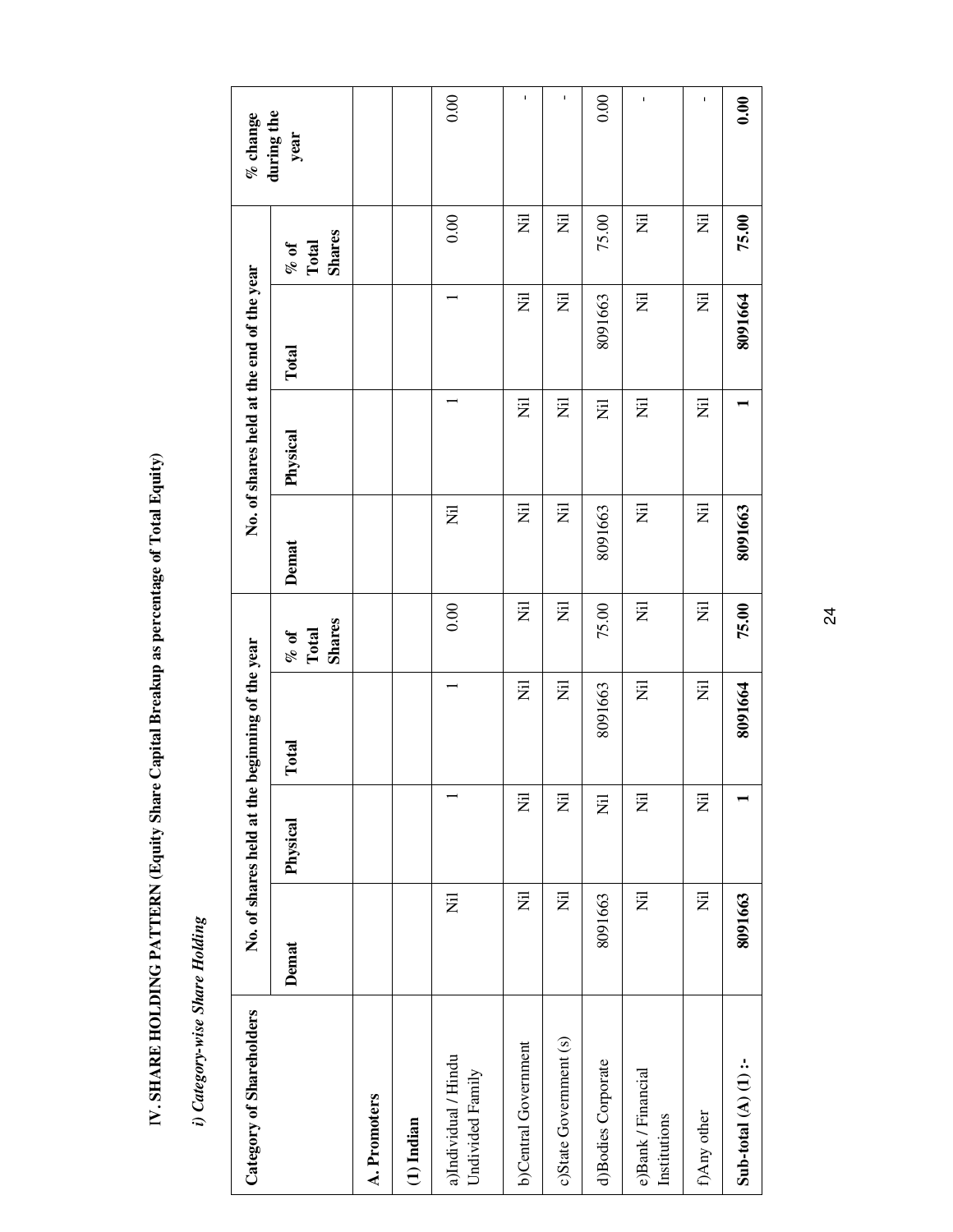| (2) Foreign                                                                  |                                   |                           |                                   |                                   |                                   |                              |                  |                          |             |
|------------------------------------------------------------------------------|-----------------------------------|---------------------------|-----------------------------------|-----------------------------------|-----------------------------------|------------------------------|------------------|--------------------------|-------------|
| a) Non Resident Indians -<br>Individuals                                     | $\overline{\Xi}$                  | $\overline{z}$            | Ξ                                 | $\overline{\Xi}$                  | Ξ                                 | 艺                            | $\overline{\Xi}$ | 艺                        | $\mathbf I$ |
| b) Other - Individuals                                                       | $\overline{z}$                    | $\overline{z}$            | $\overleftrightarrow{z}$          | $\overleftrightarrow{\mathbf{z}}$ | $\overleftrightarrow{\mathbf{Z}}$ | $\overleftarrow{\mathbf{z}}$ | $\overline{\Xi}$ | $\overleftrightarrow{z}$ | $\mathbf I$ |
| c) Bodies Corporate                                                          | $\overleftrightarrow{\mathbf{z}}$ | W                         | $\overline{z}$                    | $\overline{\Xi}$                  | $\overline{\Xi}$                  | 艺                            | W                | $\overline{z}$           | I.          |
| d) Banks / Financial<br>Institutions                                         | $\overleftrightarrow{\mathbf{z}}$ | $\overline{z}$            | $\overline{z}$                    | $\overleftrightarrow{\mathbf{Z}}$ | $\overline{\Xi}$                  | $\overline{\Xi}$             | $\Xi$            | $\overline{\Xi}$         | $\mathbf I$ |
| e) Any other                                                                 | $\overleftrightarrow{\mathbf{z}}$ | $\overline{\overline{z}}$ | 定<br>                             | $\overline{z}$                    | E                                 | 艺                            | W                | $\overline{z}$           | I.          |
| Sub-total $(A)$ $(2)$ :-                                                     | $\overline{z}$                    | Ż                         | $\overline{z}$                    | Ē                                 | $\overline{\overline{z}}$         | $\bar{z}$                    | Ē                | 艺                        | ٠           |
| Promoter (A) = (A)(1) +<br><b>Total Shareholding of</b><br>$\overline{A}(2)$ | 8091663                           |                           | 8091664                           | 75.00                             | 8091663                           |                              | 8091664          | 75.00                    | 0.00        |
| <b>B. Public Shareholding</b>                                                |                                   |                           |                                   |                                   |                                   |                              |                  |                          |             |
| 1. Institutions                                                              |                                   |                           |                                   |                                   |                                   |                              |                  |                          |             |
| a)Mutual Funds                                                               | $\overline{z}$                    | 26650                     | 26650                             | 0.25                              | Ξ                                 | 26650                        | 26650            | 0.25                     | 0.00        |
| b)Banks / Financial<br>Institutions                                          | $\overline{\Xi}$                  | $\overline{z}$            | $\overleftrightarrow{\mathbf{z}}$ | $\overline{\overline{z}}$         | Ξ                                 | $\overline{z}$               | 艺                | 艺                        | Ξ           |
| c)Central Government                                                         | $\overleftrightarrow{\mathbf{z}}$ | 500000                    | 500000                            | 4.63                              | $\overline{z}$                    | 艺                            | Ż                | $\overline{z}$           | 4.63        |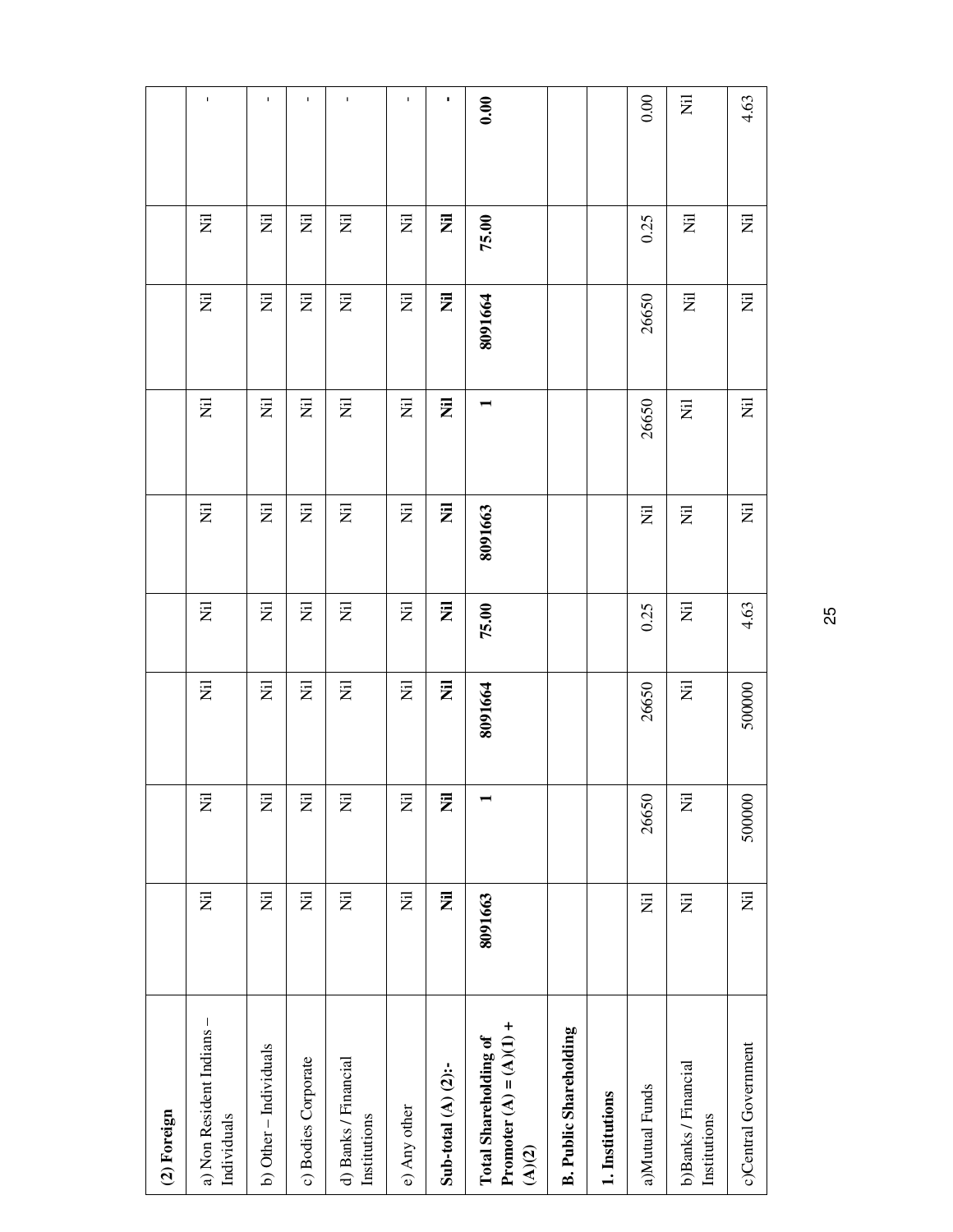| d)State Government (s)                                                         | $\overleftrightarrow{\mathbf{z}}$ | $\overleftrightarrow{\mathbf{z}}$ | $\overleftrightarrow{\mathbf{Z}}$ | $\overleftrightarrow{\mathbf{z}}$ | E              | $\overleftrightarrow{\mathbf{z}}$ | 艺       | E                         | E                         |
|--------------------------------------------------------------------------------|-----------------------------------|-----------------------------------|-----------------------------------|-----------------------------------|----------------|-----------------------------------|---------|---------------------------|---------------------------|
| e)Venture Capital Funds                                                        | $\overline{z}$                    | $\overline{z}$                    | Ξ                                 | $\overline{\Xi}$                  | Ξ              | $\overline{z}$                    | E       | Ξ                         | $\overline{z}$            |
| f)Insurance Companies                                                          | $\overleftrightarrow{\mathbf{Z}}$ | $\overline{z}$                    | $\overline{z}$                    | $\overline{z}$                    | $\overline{z}$ | $\overleftarrow{\mathbf{z}}$      | W       | $\overline{\overline{z}}$ | $\overline{\Xi}$          |
| g)Foreign Institutional<br>Investors                                           | $\overline{z}$                    | $\overline{z}$                    | $\overleftrightarrow{\mathbf{z}}$ | E                                 | $\overline{z}$ | $\overline{\Xi}$                  | 艺       | 艺                         | Ē                         |
| h)Foreign Venture Capital<br>Funds                                             | $\overline{z}$                    | E                                 | $\overline{z}$                    | $\overline{z}$                    | Ξ              | $\overline{z}$                    | Ξ       | Ξ                         | $\overline{\Xi}$          |
| i) Others (Non-Promoter<br>shareholdings)                                      | $\overleftrightarrow{\mathbf{z}}$ | $\overline{\Xi}$                  | $\overline{\overline{z}}$         | E                                 | E              | $\overline{\overline{z}}$         | 艺       | E                         | E                         |
| $Sub-total(B)(1)$                                                              | $\overline{z}$                    | 526650                            | 526650                            | 4.88                              | $\bar{z}$      | 26650                             | 26650   | 0.25                      | 4.63                      |
| 2. Non-Institutions                                                            |                                   |                                   |                                   |                                   |                |                                   |         |                           |                           |
| a)Body Corporate                                                               |                                   |                                   |                                   |                                   |                |                                   |         |                           |                           |
| i) Indian                                                                      | 912195                            | 13350                             | 925545                            | 8.58                              | 909895         | 513350                            | 1423245 | 13.19                     | 4.61                      |
| ii) Overseas                                                                   | $\overleftrightarrow{\mathbf{z}}$ | $\overline{z}$                    | $\overline{\overline{z}}$         | $\overline{\overline{z}}$         | $\overline{z}$ | E                                 | 艺       | 艺                         | $\overline{\overline{z}}$ |
| b) Individuals                                                                 |                                   |                                   |                                   |                                   |                |                                   |         |                           |                           |
| i) Individual shareholders<br>holding nominal share<br>capital up to Rs. 1 Lac | 67933                             | 27250                             | 95183                             | $0.88\,$                          | 59051          | 26180                             | 85231   | 0.79                      | 0.09                      |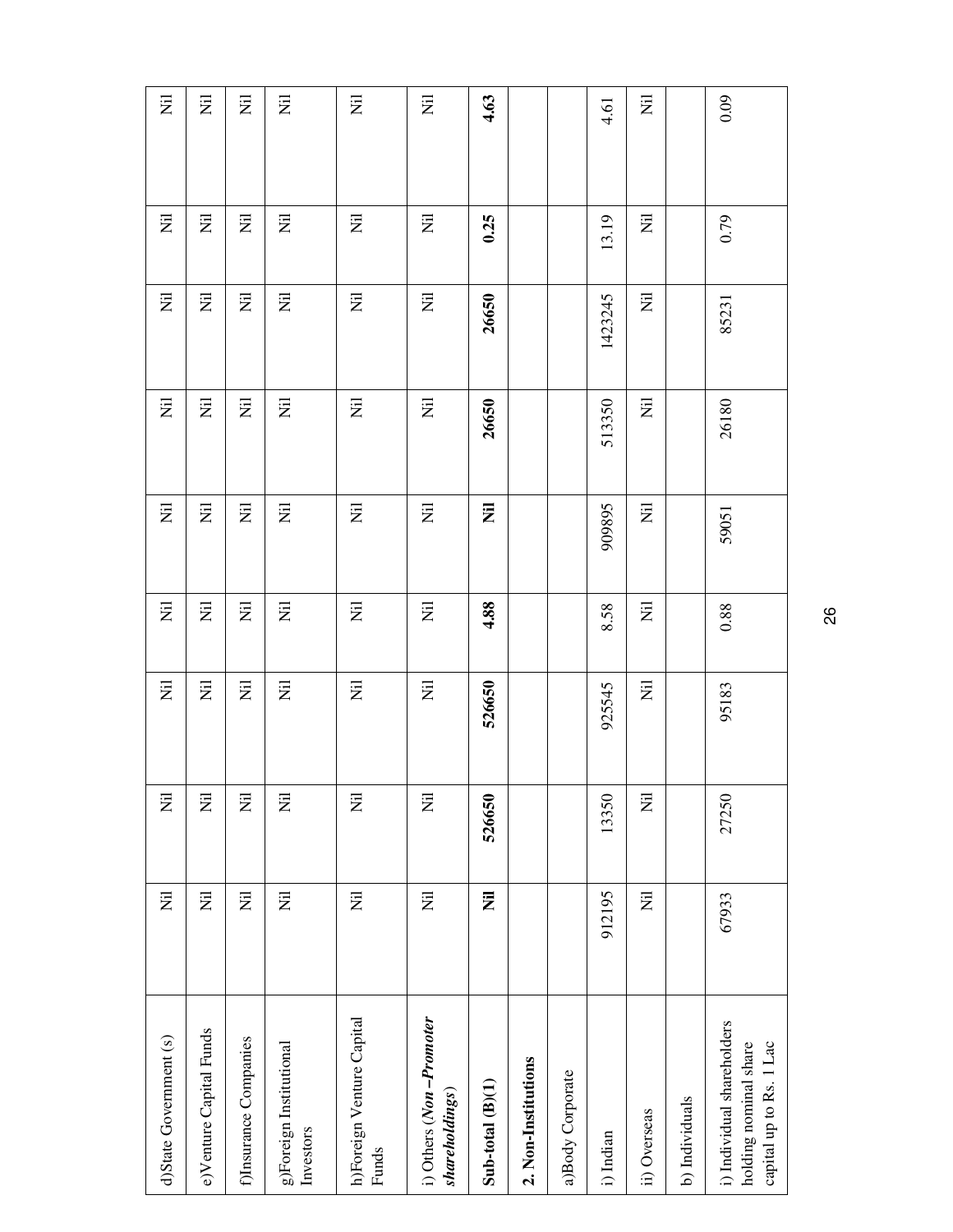| ii) Individual shareholders<br>capital in excess of Rs. 1<br>holding nominal share<br>Lac | 1,138,574 | 11,250   | 1,149,824                 | 10.66  | 1150846                   | 11250                              | 1162096        | 10.77  | $\overline{0.11}$ |
|-------------------------------------------------------------------------------------------|-----------|----------|---------------------------|--------|---------------------------|------------------------------------|----------------|--------|-------------------|
| c) Others (Specify)                                                                       |           |          |                           |        |                           |                                    |                |        |                   |
| a. NRI                                                                                    | Ë         | $\Omega$ | $\Omega$                  | 0.00   | $\overline{\overline{z}}$ | 0.00                               | 0.00           | 0.00   | 0.00              |
| b. Clearing members                                                                       | Ξ         | Ż        | $\overline{\overline{z}}$ | 0.00   | $\overline{\overline{z}}$ | $\overline{\overline{\mathbf{z}}}$ | $\overline{z}$ | 0.00   | 0.00              |
| c. Trusts                                                                                 | Ξ         | 艺        | $\overline{z}$            | 0.00   | $\overline{z}$            | $\overline{z}$                     | $\overline{z}$ | 0.00   | 0.00              |
| Sub-total $(B)(2)$ :-                                                                     | 2118702   | 51870    | 2170572                   | 20.12  | 2119792                   | 550780                             | 2670572        | 24.75  | 4.63              |
| <b>Total Public Shareholding</b><br>$(B) = (B)(1) + (B)(2)$                               | 2118702   | 578520   | 2697222                   | 25.00  | 2119792                   | 577430                             | 2697222        | 25.00  | 0.00              |
| custodian for GDRs &<br>C. Shares held by<br><b>ADRs</b>                                  | E         | Ξ        | Ē                         | Ē      | Ē                         | $\overline{\Xi}$                   | Ξ              | Ē      | Ξ                 |
| Grand Total (A+B+C)                                                                       | 10210365  | 578521   | 10788886                  | 100.00 | 10211455                  | 577431                             | 10788886       | 100.00 | 0.00              |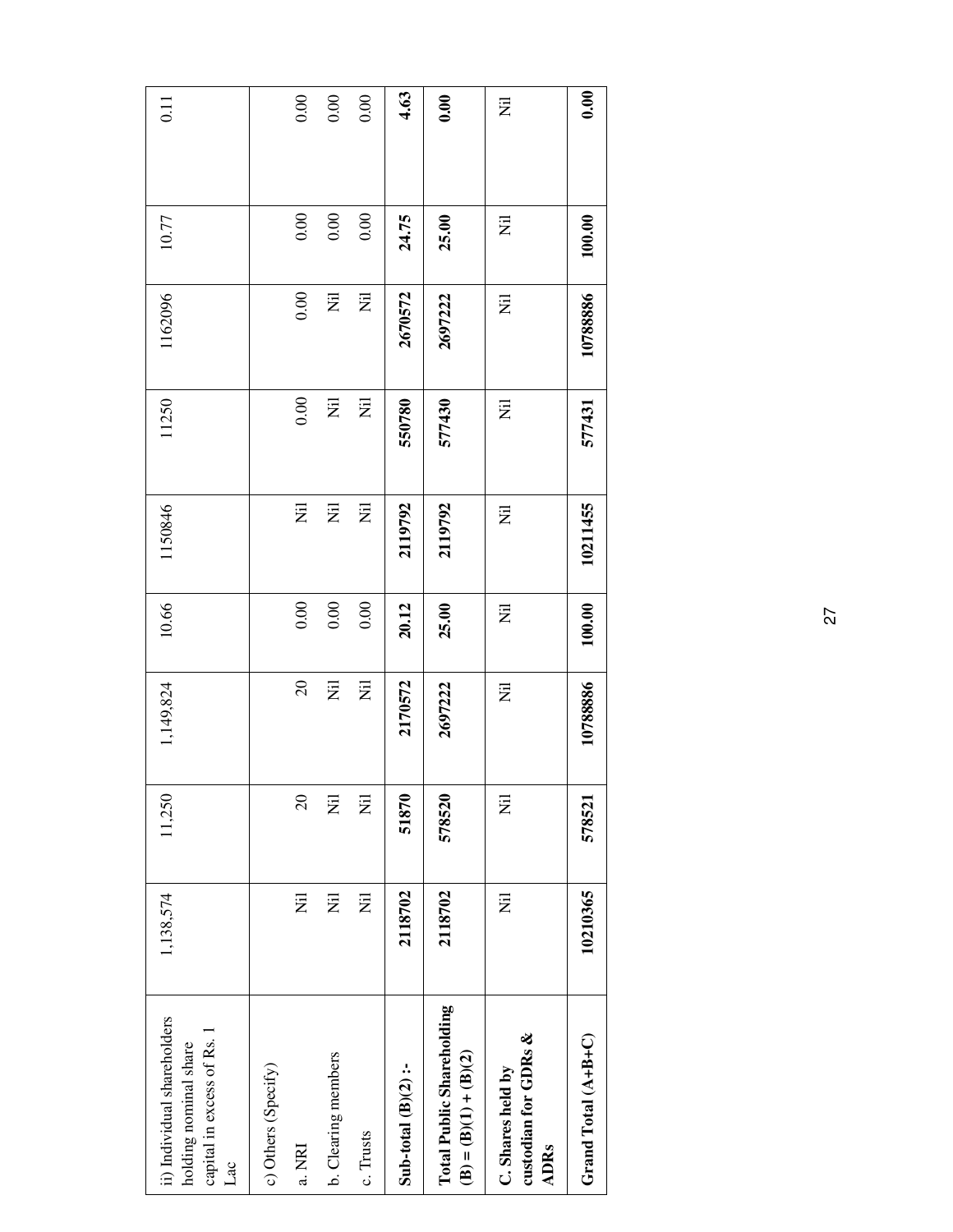| SI.            | <b>Shareholder's Name</b>  | Shareholding at the beginning of |            |               | Shareholding at the end of the |           |               | $\mathcal{G}_{\mathcal{O}}$ |
|----------------|----------------------------|----------------------------------|------------|---------------|--------------------------------|-----------|---------------|-----------------------------|
| No.            |                            |                                  | the year   |               |                                | year      |               | change                      |
|                |                            | No. of                           | % of total | $%$ of        | No. of                         | $%$ of    | $%$ of        | in                          |
|                |                            | <b>Shares</b>                    | shares of  | <b>Shares</b> | <b>Shares</b>                  | total     | <b>Shares</b> | share                       |
|                |                            |                                  | the        | Pledged /     |                                | shares of | Pledged /     | holding                     |
|                |                            |                                  | company    | encumbe       |                                | the       | encumber      | during                      |
|                |                            |                                  |            | red to        |                                | company   | ed to total   | the                         |
|                |                            |                                  |            | total         |                                |           | shares        | year                        |
|                |                            |                                  |            | shares        |                                |           |               |                             |
| $\mathbf{1}$   | Sandeep Kanoria            |                                  | 0.00       | 0.00          |                                | 0.00      | 0.00          | 0.00                        |
| $\overline{2}$ | <b>RAS Polytex Private</b> | 3119163                          | 28.91      | 0.00          | 3119163                        | 28.91     | 0.00          | 0.00                        |
|                | Limited                    |                                  |            |               |                                |           |               |                             |
| 3              | <b>SAB</b> Computing       | 300000                           | 2.78       | 0.00          | 300000                         | 2.78      | 0.00          | 0.00                        |
|                | Private Limited            |                                  |            |               |                                |           |               |                             |
| 4              | Ganga Pulp and Papers      | 4672500                          | 43.31      | $0.00\,$      | 4672500                        | 43.31     | 0.00          | 0.00                        |
|                | Private Limited            |                                  |            |               |                                |           |               |                             |
|                | <b>Total</b>               | 8091664                          | 75.00      | 0.00          | 8091664                        | 75.00     | 0.00          | 0.00                        |

# (ii) **Shareholding of Promoters**

iii) Change in Promoters' Shareholding (please specify, if there is no change)

| Sl. |                                      |               | Shareholding at the beginning of |               | Cumulative Shareholding during the |
|-----|--------------------------------------|---------------|----------------------------------|---------------|------------------------------------|
| No. |                                      | the year      |                                  | year          |                                    |
|     |                                      | No. of shares | % of total shares                | No. of shares | % of total shares of               |
|     |                                      |               | of the company                   |               | the company                        |
| A   | At the beginning of the year         | 8091664       | 75.00                            | 00.0          | 0.00                               |
|     | Date wise Increase / Decrease in     |               |                                  |               |                                    |
|     | Promoters Share Holding during       |               |                                  |               |                                    |
|     | the year specifying the reasons for  |               |                                  |               |                                    |
|     | increase / decrease (e.g. allotment  |               |                                  |               |                                    |
|     | / transfer / bonus / sweat equity    |               |                                  |               |                                    |
|     | $etc.$ ):                            |               |                                  |               |                                    |
| 1.  | Sandeep Kanoria                      |               |                                  |               |                                    |
|     | Increase/Decrease in Promoters       |               |                                  | 0.00          | 0.00                               |
|     | Share Holding during the year        |               |                                  |               |                                    |
| 2.  | RAS Polytex Private Limited          | 3119163       | 28.91                            |               |                                    |
|     | Increase/Decrease in Promoters       |               |                                  | 0.00          | 0.00                               |
|     | Share Holding during the year        |               |                                  |               |                                    |
| 3.  | <b>SAB Computing Private Limited</b> | 300000        | 2.78                             |               |                                    |
|     | Increase/Decrease in Promoters       |               |                                  | 0.00          | 0.00                               |
|     | Share Holding during the year        |               |                                  |               |                                    |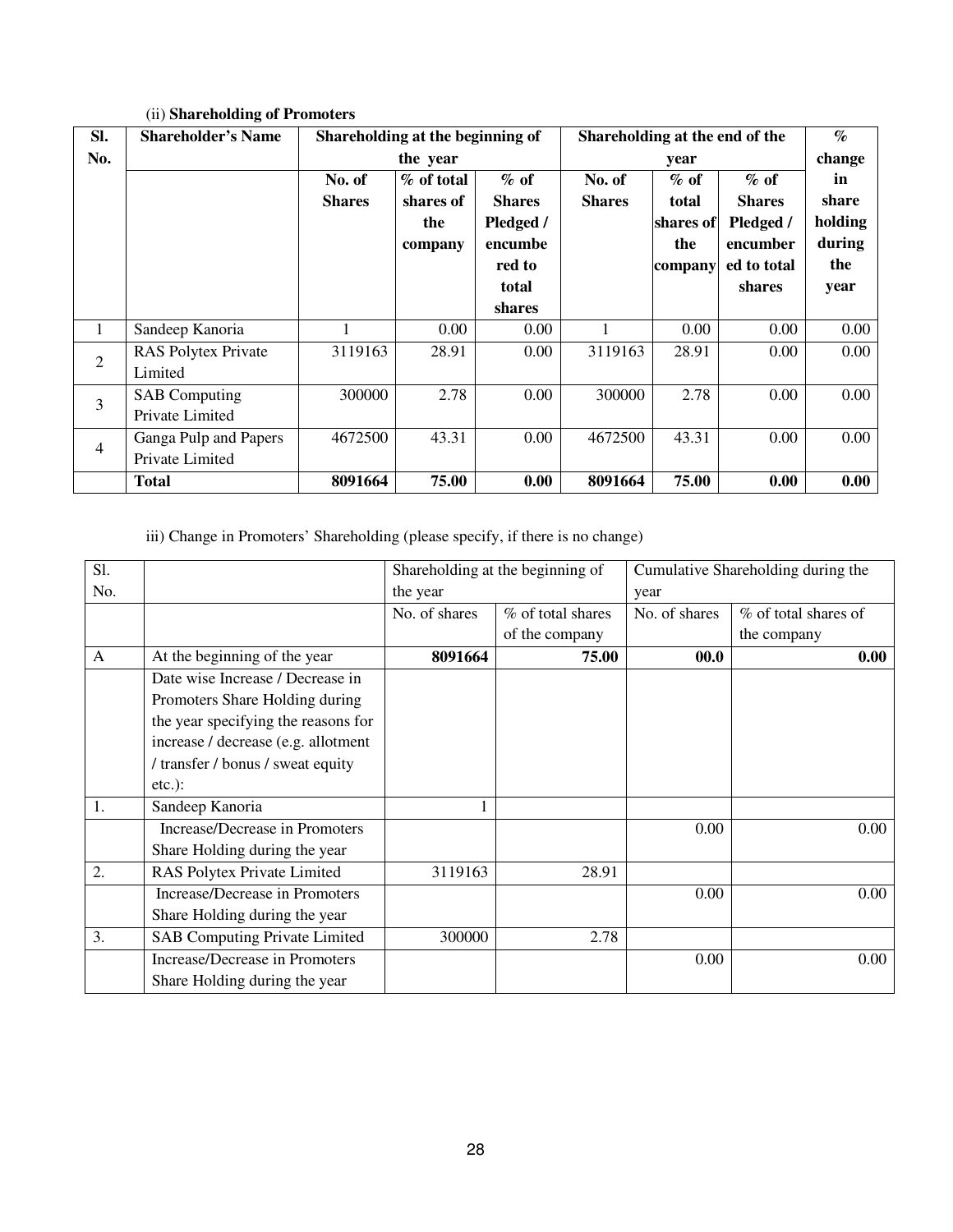| Ganga Pulp and Papers Private  | 4672500   | 43.31 |      |          |
|--------------------------------|-----------|-------|------|----------|
| Limited                        |           |       |      |          |
| Increase/Decrease in Promoters |           |       | 0.00 | $0.00\,$ |
| Share Holding during the year  |           |       |      |          |
| At the end of the year         | 8.091.664 | 75.00 | 0.00 | $0.00\,$ |

# **(iv) Shareholding Pattern of top ten shareholders (other than Directors, Promoters and Holders of GDRs and ADRs)**

| SI.<br>No.     | For Each of the Top 10<br><b>Shareholders</b>    | <b>Reason</b> |                  | <b>Shareholding</b>                           | <b>Cumulative</b><br>year | Shareholding during the                          |
|----------------|--------------------------------------------------|---------------|------------------|-----------------------------------------------|---------------------------|--------------------------------------------------|
|                |                                                  |               | No. of<br>shares | % of total<br><b>Shares of the</b><br>Company | No. of<br>shares          | % of total<br><b>Shares of</b><br>the<br>Company |
| $\mathbf{1}$   | <b>Ajcon Finance Limited</b>                     |               |                  |                                               |                           |                                                  |
|                | At the beginning of the year<br>[01.04.2015]     |               | 0.00             | 0.00                                          | 0.00                      | 0.00                                             |
|                | Increase as on 21/03/2016                        | Transfer      | N <sub>il</sub>  | Nil                                           | 500,000                   | 4.63                                             |
|                | At the end of the year                           |               | 500,000          | 4.63                                          | $\theta$                  | $\Omega$                                         |
| $\overline{2}$ | <b>Apex Commotrade Private</b><br><b>Limited</b> |               |                  |                                               |                           |                                                  |
|                | At the beginning of the year<br>[01/04/2015]     |               | 354,550          | 3.29                                          | 0.00                      | 0.00                                             |
|                | No change during the year                        |               | 0.00             | 0.00                                          | 0.00                      | 0.00                                             |
|                | At the end of the year                           |               | 354,550          | 3.29                                          | 0.00                      | 0.00                                             |
| $\overline{3}$ | Veeraj Agarwal                                   |               |                  |                                               |                           |                                                  |
|                | At the beginning of the year<br>[01/04/2015]     |               | 300,000          | 2.78                                          | 0.00                      | 0.00                                             |
|                | No change during the year                        |               | 0.00             | 0.00                                          | 0.00                      | $0.00\,$                                         |
|                | At the end of the year                           |               | 300,000          | 2.78                                          | 0.00                      | $0.00\,$                                         |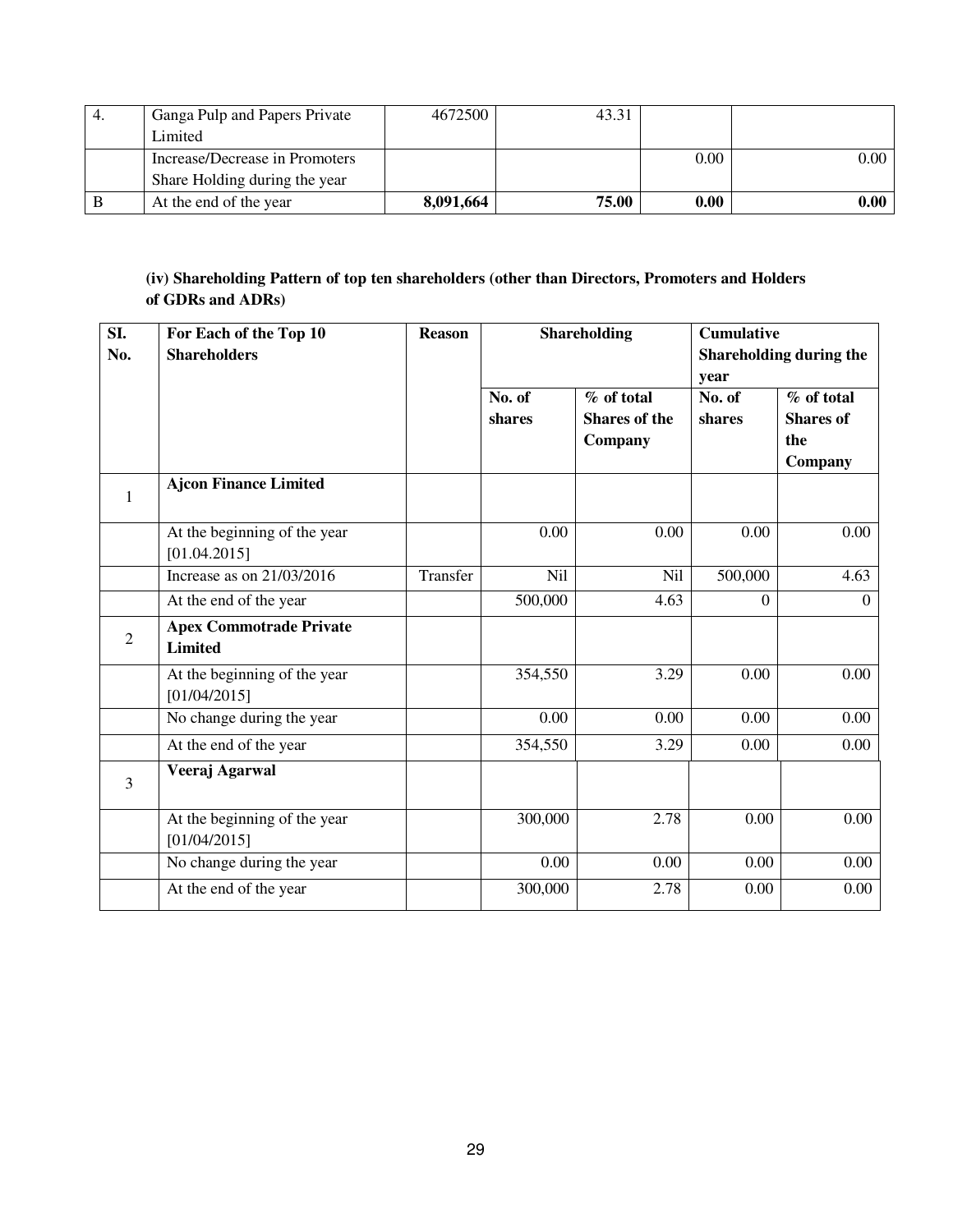| $\overline{SI.}$ | For Each of the Top 10                       | <b>Reason</b> |                   |                                        | <b>Cumulative</b> |                                                  |
|------------------|----------------------------------------------|---------------|-------------------|----------------------------------------|-------------------|--------------------------------------------------|
| No.              | <b>Shareholders</b>                          |               |                   |                                        |                   | Shareholding during the                          |
|                  |                                              |               |                   | Shareholding                           | year              |                                                  |
|                  |                                              |               | No. of shares     | % of total<br>Shares of the<br>Company | No. of<br>shares  | % of total<br><b>Shares</b> of<br>the<br>Company |
| $\overline{4}$   | <b>Winall Vinimay Private Limited</b>        |               |                   |                                        |                   |                                                  |
|                  | At the beginning of the year<br>[01/04/2015] |               | 283,641           | 2.63                                   | 0.00              | 0.00                                             |
|                  | No change during the year                    |               | $\overline{0.00}$ | 0.00                                   | $\overline{0.00}$ | $\overline{0.00}$                                |
|                  | At the end of the year                       |               | 283,641           | 2.63                                   | 0.00              | 0.00                                             |
| 5                | <b>Anita Agarwal</b>                         |               |                   |                                        |                   |                                                  |
|                  | At the beginning of the year<br>[01/04/2015] |               | 200000            | 1.85                                   | 0.00              | 0.00                                             |
|                  | No change during the year                    |               | 0.00              | 0.00                                   | 0.00              | 0.00                                             |
|                  | At the end of the year                       |               | 200000            | 1.85                                   | 0.00              | 0.00                                             |
| 6.               | <b>Sonal Agarwal</b>                         |               |                   |                                        |                   |                                                  |
|                  | At the beginning of the year<br>[01/04/2015] |               | 200000            | 1.85                                   | 0.00              | 0.00                                             |
|                  | No change during the year                    |               | 0.00              | 0.00                                   | 0.00              | 0.00                                             |
|                  | At the end of the year                       |               | 200,000           | 1.85                                   | 0.00              | 0.00                                             |
| $\overline{7}$   | <b>Gouri Kumar Prusty</b>                    |               |                   |                                        |                   |                                                  |
|                  | At the beginning of the year<br>[01/04/2015] |               | 196000            | 1.82                                   | 0.00              | 0.00                                             |
|                  | No change during the year                    |               | 0.00              | 0.00                                   | 0.00              | 0.00                                             |
|                  | At the end of the year                       |               | 196000            | 1.82                                   | 0.00              | 0.00                                             |
| 8                | <b>Signet Vinimay Private Limited</b>        |               |                   |                                        |                   |                                                  |
|                  | At the beginning of the year<br>[01/04/2015] |               | 127,638           | 1.18                                   | 0.00              | 0.00                                             |
|                  | No change during the year                    |               | 0.00              | 0.00                                   | 0.00              | 0.00                                             |
|                  | At the end of the year                       |               | 127,638           | 1.18                                   | 0.00              | 0.00                                             |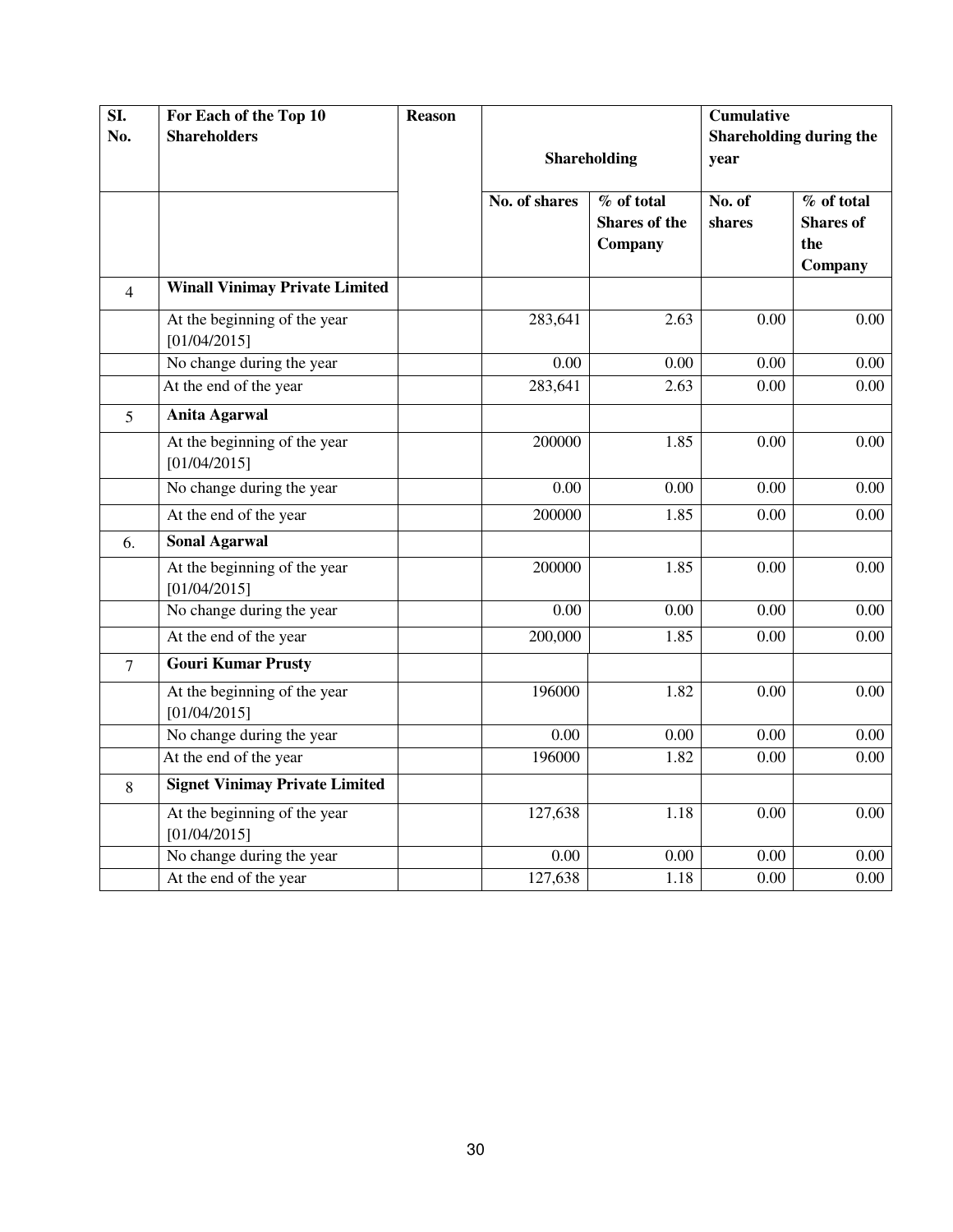| SI. | For Each of the Top 10                       | <b>Reason</b> |               |                      | <b>Cumulative</b>       |                  |
|-----|----------------------------------------------|---------------|---------------|----------------------|-------------------------|------------------|
| No. | <b>Shareholders</b>                          |               |               |                      | Shareholding during the |                  |
|     |                                              |               |               | <b>Shareholding</b>  | year                    |                  |
|     |                                              |               | No. of shares | % of total           | No. of shares           | $\%$ of          |
|     |                                              |               |               | <b>Shares of the</b> |                         | total            |
|     |                                              |               |               | Company              |                         | <b>Shares of</b> |
|     |                                              |               |               |                      |                         | the              |
|     |                                              |               |               |                      |                         | Company          |
|     | At the beginning of the year<br>[01/04/2015] |               | 127,638       | 1.18                 | 0.00                    | $0.00\,$         |
|     | No change during the year                    |               | 0.00          | 0.00                 | 0.00                    | 0.00             |
|     | At the end of the year                       |               | 127,638       | 1.18                 | 0.00                    | $0.00\,$         |
| 10  | <b>Anil Kumar Khemka</b>                     |               |               |                      |                         |                  |
|     | At the beginning of the year                 |               | 99,274        | 0.92                 | 0.00                    | $0.00\,$         |
|     | [01/04/2015]                                 |               |               |                      |                         |                  |
|     | No change during the year                    |               |               |                      | 0.00                    | 0.00             |
|     | At the end of the year                       |               | 99,274        | 0.92                 | 0.00                    | 0.00             |

Note:

- 1. In case of shares held in dematerialize form, the date of increase / decrease in shareholding corresponds to the date of Benpos provided by the Depositories i.e. CDSL.
- **2.** The above list is based on information of shareholders folio wise.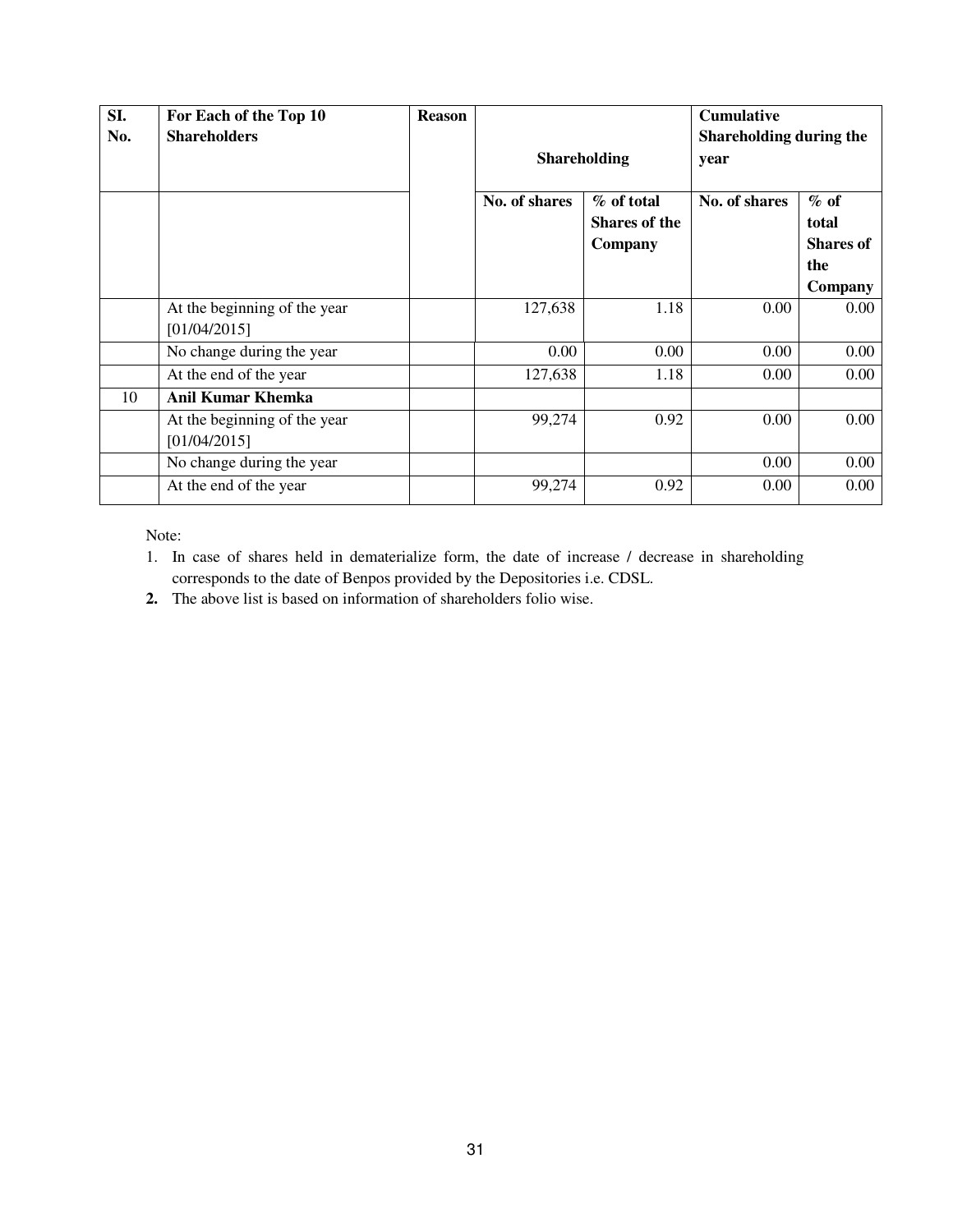|                                                             | Mr Amit Chaudhary – Non-Executive Director Mr. Sanjeev Murarilal Jalan– Non-Executive & | <b>Independent Director</b> | Cumulative<br>Shareholding at the<br>Cumulative Shareholding<br>Shareholding at the | Shareholding during<br>beginning of the year<br>during the year<br>beginning of the year | the year | $\%$ of total<br>No. of<br>$\%$ of total<br>No. of<br>$%$ of total<br>No. of<br>$%$ of total<br>No. of | shares of the<br>shares<br>shares of the<br>shares<br>shares of the<br>shares<br>shares of the<br>shares | Company<br>Company<br>Company<br>Company | $\overline{z}$<br>Ē<br>$\overline{z}$<br>$\overline{z}$<br>$\overline{z}$<br>$\overline{z}$<br>艺<br>$\overline{z}$ |         |                           |                   |                    |                     | No change during the year |                |                      |               |              | Ξ<br>$\overline{z}$<br>Ξ<br>Ż<br>Ξ<br>Ξ<br>Ξ<br>Ż |      |
|-------------------------------------------------------------|-----------------------------------------------------------------------------------------|-----------------------------|-------------------------------------------------------------------------------------|------------------------------------------------------------------------------------------|----------|--------------------------------------------------------------------------------------------------------|----------------------------------------------------------------------------------------------------------|------------------------------------------|--------------------------------------------------------------------------------------------------------------------|---------|---------------------------|-------------------|--------------------|---------------------|---------------------------|----------------|----------------------|---------------|--------------|---------------------------------------------------|------|
|                                                             |                                                                                         |                             |                                                                                     |                                                                                          |          |                                                                                                        |                                                                                                          |                                          |                                                                                                                    |         |                           |                   |                    |                     |                           |                |                      |               |              |                                                   |      |
|                                                             |                                                                                         |                             |                                                                                     |                                                                                          |          |                                                                                                        |                                                                                                          |                                          |                                                                                                                    |         |                           |                   |                    |                     |                           |                |                      |               |              |                                                   |      |
|                                                             |                                                                                         |                             |                                                                                     |                                                                                          |          |                                                                                                        |                                                                                                          |                                          |                                                                                                                    |         |                           |                   |                    |                     |                           |                |                      |               |              |                                                   |      |
|                                                             |                                                                                         |                             |                                                                                     |                                                                                          |          |                                                                                                        |                                                                                                          |                                          |                                                                                                                    |         |                           |                   |                    |                     |                           |                |                      |               |              |                                                   |      |
|                                                             |                                                                                         |                             |                                                                                     | Shareholding during                                                                      |          | $%$ of total                                                                                           | shares of the                                                                                            | Company                                  | 艺                                                                                                                  |         |                           |                   |                    |                     |                           |                |                      |               |              | Ξ                                                 |      |
|                                                             |                                                                                         | Chairman                    | Cumulative                                                                          |                                                                                          | the year | No.of                                                                                                  |                                                                                                          |                                          | Ë                                                                                                                  |         |                           |                   |                    |                     |                           |                |                      |               |              | Ξ                                                 |      |
| (v) Shareholding of Directors and Key Managerial Personnel: | Mr Ramesh Chaudhary -Non- Executive                                                     |                             | Shareholding at the                                                                 | beginning of the year                                                                    |          | $%$ of total                                                                                           | shares of the shares                                                                                     | Company                                  | $\overline{z}$                                                                                                     |         |                           |                   |                    |                     |                           |                |                      |               |              | Ξ                                                 |      |
|                                                             |                                                                                         |                             |                                                                                     |                                                                                          |          | No. of                                                                                                 | shares                                                                                                   |                                          |                                                                                                                    |         |                           |                   |                    |                     |                           |                |                      |               |              | E                                                 |      |
|                                                             |                                                                                         |                             |                                                                                     |                                                                                          |          |                                                                                                        |                                                                                                          |                                          | At the beginning of Nil                                                                                            |         | <b>Date wise Increase</b> | Decrease in Share | Holding during the | year specifying the | reasons for increase      | decrease (e.g. | allotment / transfer |               |              | At the end of the                                 |      |
|                                                             | Particulars                                                                             |                             |                                                                                     |                                                                                          |          |                                                                                                        |                                                                                                          |                                          |                                                                                                                    | he year |                           |                   |                    |                     |                           |                |                      | bonus / sweat | equity etc.) |                                                   | year |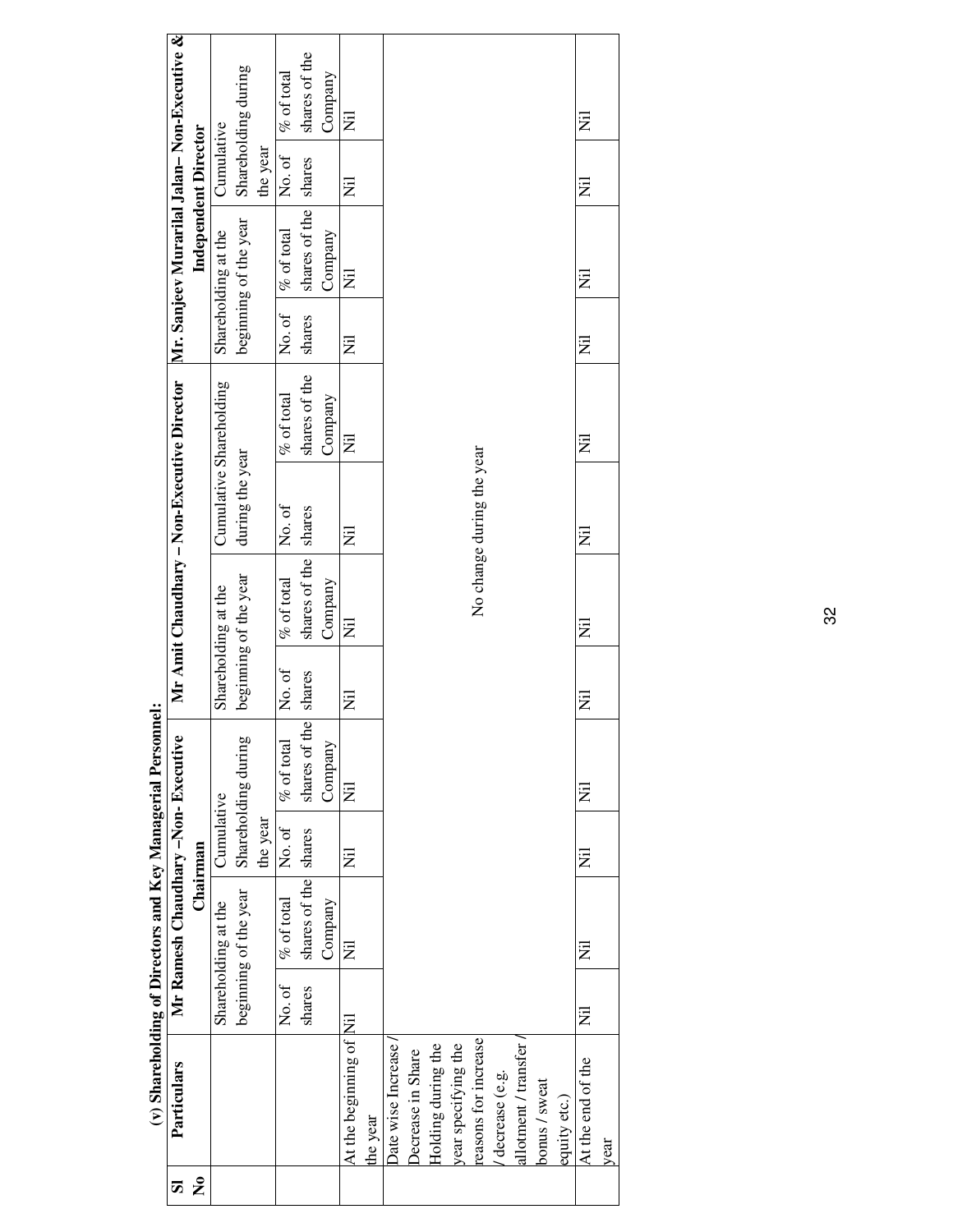| 5                    | Particulars                     |                           | Mr. Sharwan                      | Mr Anjani l  |                                  | Kumar Agrawal - Non- |                |                           | Ms. Sadhana Kanoria - Non-Executive & Women Director |                                |                                |                                |                                |
|----------------------|---------------------------------|---------------------------|----------------------------------|--------------|----------------------------------|----------------------|----------------|---------------------------|------------------------------------------------------|--------------------------------|--------------------------------|--------------------------------|--------------------------------|
| $\tilde{\mathbf{z}}$ |                                 |                           | Non-Executive &<br>Kumar Kanodia |              | Executive & Independent Director |                      |                |                           |                                                      |                                |                                |                                |                                |
|                      |                                 |                           | Independent<br><b>Director</b>   |              |                                  |                      |                |                           |                                                      |                                |                                |                                |                                |
|                      |                                 |                           | Shareholding at the              | Cumulative   |                                  | Shareholding         |                |                           | Cumulative Shareholding                              |                                | Shareholding at the            | Cumulative                     |                                |
|                      |                                 |                           | beginning of the year            | Shareholding | during                           | at the               |                | during the year           |                                                      |                                | beginning of the year          |                                | Shareholding during            |
|                      |                                 |                           |                                  | the year     |                                  | beginning of         |                |                           |                                                      |                                |                                | the year                       |                                |
|                      |                                 |                           |                                  |              |                                  | the year             |                |                           |                                                      |                                |                                |                                |                                |
|                      |                                 | No. of                    | $%$ of total                     | No. of       | $%$ of total                     | No. of               | $\%$ of        | No. of                    | $%$ of total                                         | No. of                         | $%$ of total                   | No. of                         | $\%$ of total                  |
|                      |                                 | shares                    | shares of the                    | shares       | shares of the                    | shares               | total          | shares                    | shares of the                                        | shares                         | shares of the                  | shares                         | shares of the                  |
|                      |                                 |                           | Company                          |              | Company                          |                      | shares         |                           | Company                                              |                                | Company                        |                                | Company                        |
|                      |                                 |                           |                                  |              |                                  |                      | of the<br>Comp |                           |                                                      |                                |                                |                                |                                |
|                      |                                 |                           |                                  |              |                                  |                      | any            |                           |                                                      |                                |                                |                                |                                |
|                      | At the beginning of<br>the year | $\overline{z}$            | $\overline{\overline{z}}$        | Z            | Ξ                                | $\overline{z}$       | 艺              | $\overline{z}$            | $\bar{z}$                                            | $\mathop{\mathsf{X}}\nolimits$ | $\mathop{\mathsf{X}}\nolimits$ | $\mathop{\mathsf{X}}\nolimits$ | $\mathop{\mathsf{X}}\nolimits$ |
|                      | Date wise Increase              |                           |                                  |              |                                  |                      |                |                           |                                                      |                                |                                |                                |                                |
|                      | Decrease in Share               |                           |                                  |              |                                  |                      |                |                           |                                                      |                                |                                |                                |                                |
|                      | Holding during the              |                           |                                  |              |                                  |                      |                |                           |                                                      |                                |                                |                                |                                |
|                      | year specifying the             |                           |                                  |              |                                  |                      |                |                           |                                                      |                                |                                |                                |                                |
|                      | reasons for increase            |                           |                                  |              |                                  |                      |                | No change during the year |                                                      |                                |                                |                                |                                |
|                      | decrease (e.g.                  |                           |                                  |              |                                  |                      |                |                           |                                                      |                                |                                |                                |                                |
|                      | allotment / transfer /          |                           |                                  |              |                                  |                      |                |                           |                                                      |                                |                                |                                |                                |
|                      | bonus / sweat                   |                           |                                  |              |                                  |                      |                |                           |                                                      |                                |                                |                                |                                |
|                      | equity etc.)                    |                           |                                  |              |                                  |                      |                |                           |                                                      |                                |                                |                                |                                |
|                      | At the end of the               | $\overline{\overline{z}}$ | $\overline{\overline{z}}$        | Ż            | $\overline{z}$                   | $\overline{\Xi}$     | 艺              | $\overline{\Xi}$          | 乭                                                    | $\overline{z}$                 | $\overline{z}$                 | $\overline{\overline{z}}$      | $\bar{z}$                      |
|                      | year                            |                           |                                  |              |                                  |                      |                |                           |                                                      |                                |                                |                                |                                |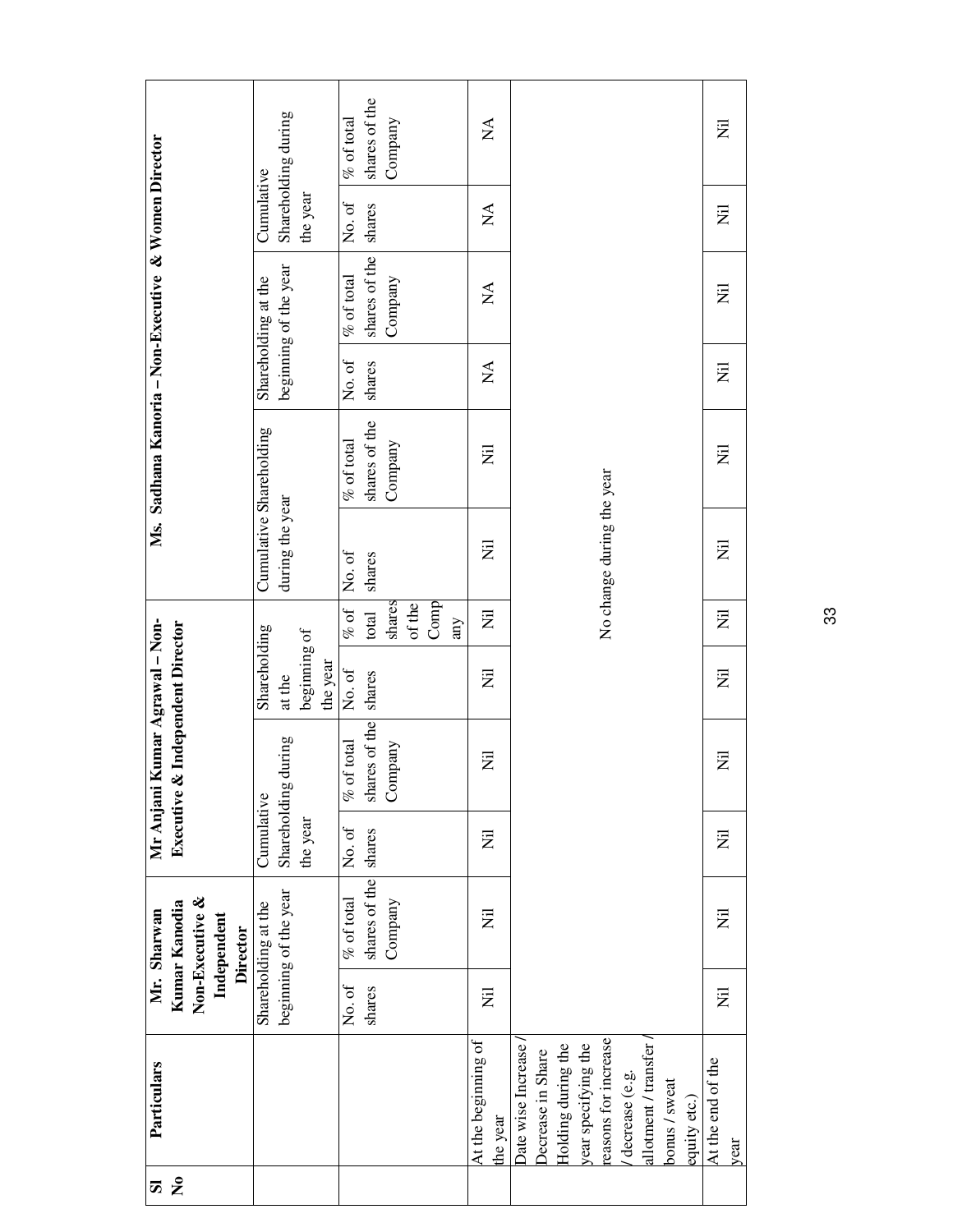| S                    | Particulars          |        | Mr. Sandeep Kanoria--Executive & |              |               |                  | Mr. Gautam Chaudhary-Chief Finance Officer |                 |                           |                           | Ms. Shreya Chakarvarty - Company |                 |                |
|----------------------|----------------------|--------|----------------------------------|--------------|---------------|------------------|--------------------------------------------|-----------------|---------------------------|---------------------------|----------------------------------|-----------------|----------------|
| $\tilde{\mathbf{z}}$ |                      |        | Managing Director                |              |               |                  |                                            |                 |                           |                           | Secretary                        |                 |                |
|                      |                      |        | Shareholding at the              | Cumulative   |               |                  | Shareholding at the                        |                 | Cumulative Shareholding   | Shareholding at the       |                                  | Cumulative      |                |
|                      |                      |        | beginning of the year            | Shareholding | during        |                  | beginning of the year                      | during the year |                           | beginning of the year     |                                  | Shareholding    |                |
|                      |                      |        |                                  | the year     |               |                  |                                            |                 |                           |                           |                                  | during the year |                |
|                      |                      | No. of | $%$ of total                     | No. of       | $%$ of total  | No. of           | $%$ of total                               | No. of          | $%$ of total              | No. of                    | $\%$ of total                    | No. of          | $\%$ of        |
|                      |                      | shares | shares of the shares             |              | shares of the | shares           | shares of the                              | shares          | shares of the             | shares                    | shares of                        | shares          | total          |
|                      |                      |        | Company                          |              | Company       |                  | Company                                    |                 | Company                   |                           | the                              |                 | shares         |
|                      |                      |        |                                  |              |               |                  |                                            |                 |                           |                           | Company                          |                 | of the         |
|                      |                      |        |                                  |              |               |                  |                                            |                 |                           |                           |                                  |                 | Comp<br>any    |
|                      | At the beginning of  |        |                                  |              |               |                  |                                            | Ξ               | Ξ                         | W                         | $\overline{\Xi}$                 |                 | $\overline{z}$ |
|                      | the year             |        | 0.00                             |              | 0.00          | $\overline{\Xi}$ | Ξ                                          |                 |                           |                           |                                  | Ξ               |                |
|                      | Date wise Increase   |        |                                  |              |               |                  |                                            |                 |                           |                           |                                  |                 |                |
|                      | Decrease in Share    |        |                                  |              |               |                  |                                            |                 |                           |                           |                                  |                 |                |
|                      | Holding during the   |        |                                  |              |               |                  |                                            |                 |                           |                           |                                  |                 |                |
|                      | year specifying the  |        |                                  |              |               |                  |                                            |                 |                           |                           |                                  |                 |                |
|                      | reasons for increase |        |                                  |              |               |                  |                                            |                 |                           |                           |                                  |                 |                |
|                      | decrease (e.g.       |        |                                  |              |               |                  |                                            |                 |                           |                           |                                  |                 |                |
|                      | allotment / transfer |        |                                  |              |               |                  |                                            |                 |                           |                           |                                  |                 |                |
|                      | bonus / sweat        |        |                                  |              |               |                  |                                            |                 |                           |                           |                                  |                 |                |
|                      | equity etc.)         |        |                                  |              |               |                  |                                            |                 |                           |                           |                                  |                 |                |
|                      | Decrease as on       |        |                                  |              |               |                  |                                            |                 |                           |                           |                                  |                 |                |
|                      | 14/11/2014 due to    |        | 0.00                             |              | 0.00          | $\overline{z}$   | $\overline{z}$                             | $\overline{z}$  | $\overline{z}$            | Ż                         | $\overline{z}$                   | $\overline{z}$  | $\overline{z}$ |
|                      | transfer of shares   |        |                                  |              |               |                  |                                            |                 |                           |                           |                                  |                 |                |
|                      | At the end of the    |        | 0.00                             |              | 0.00          | Ξ                | Ξ                                          | $\overline{z}$  | $\overline{\overline{z}}$ | $\overline{\overline{z}}$ | $\overline{\overline{z}}$        | Ē               | $\bar{z}$      |
|                      | year                 |        |                                  |              |               |                  |                                            |                 |                           |                           |                                  |                 |                |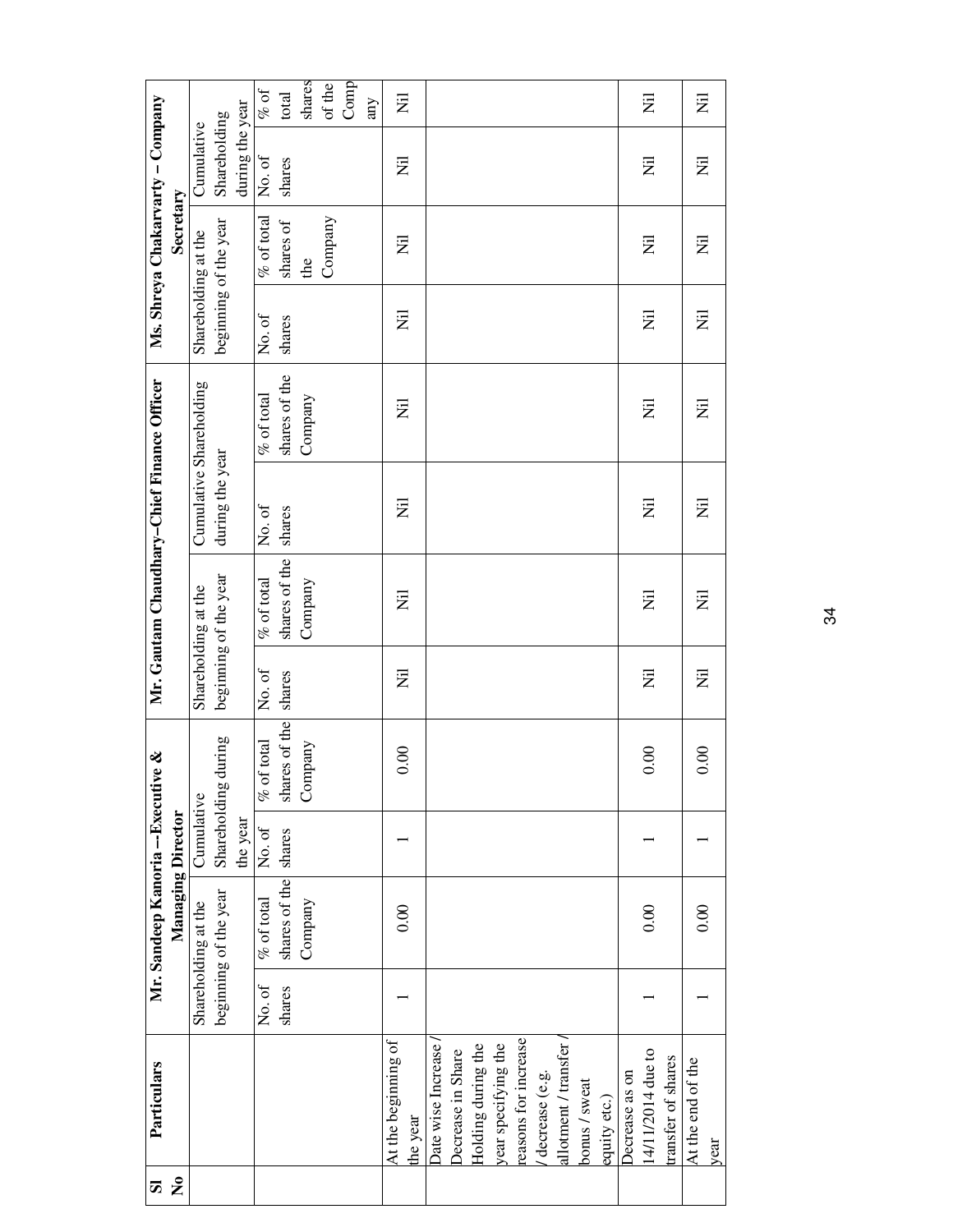# **V. INDEBTEDNESS**

#### **Indebtedness of the Company including interest outstanding/accrued but not due for payment**

|                                          | <b>Secured Loans</b> | Unsecured  | Deposits   | Total         |
|------------------------------------------|----------------------|------------|------------|---------------|
|                                          | excluding deposits   | Loans      |            | Indebtedness  |
| Indebtedness at the beginning of the     |                      |            |            |               |
| financial year                           |                      |            |            |               |
| i) Principal Amount                      | 1,020,907.10         | <b>NIL</b> | <b>NIL</b> | 1,020,907.10  |
| ii) Interest due but not paid            |                      |            |            |               |
| iii) Interest accrued but not due        |                      |            |            |               |
| Total (i+ii+iii)                         | 1,020,907.10         | <b>NIL</b> | <b>NIL</b> | 1,020,907.10  |
| Change in Indebtedness during the        |                      |            |            |               |
| financial year                           |                      |            |            |               |
| Addition                                 |                      |            |            |               |
| Reduction                                | 705,154.30           | <b>NIL</b> | <b>NIL</b> | 705,154.30    |
| <b>Net Change</b>                        | (705, 154.30)        |            |            | (705, 154.30) |
| Indebtedness at the end of the financial |                      |            |            |               |
| year                                     |                      |            |            |               |
| i) Principal Amount                      | 315,752.80           | <b>NIL</b> | <b>NIL</b> | 315,752.80    |
| ii) Interest due but not paid            |                      |            |            |               |
| iii) Interest accrued but not due        |                      |            |            |               |
| Total (i+ii+iii)                         | 315,752.80           |            |            | 315,752.80    |

# **VI. REMUNERATION OF DIRECTORS AND KEY MANAGERIAL PERSONNEL**

*A. Remuneration of Managing Director, Whole-time Directors and/or Manager:* 

| S1. | Particulars of Remuneration                   | <b>Total Amount</b> |
|-----|-----------------------------------------------|---------------------|
| No. |                                               | in INR              |
|     |                                               |                     |
| 1.  | <b>Gross Salary</b>                           |                     |
|     | a) Salary as per provisions contained in      |                     |
|     | Section 17(1) of the Income Tax Act, 1961     | Nil                 |
|     |                                               |                     |
|     |                                               |                     |
|     | b) Value of perquisites under Section $17(2)$ |                     |
|     | of the Income Tax Act, 1961                   | Nil                 |
|     |                                               |                     |
|     | c) Profits in lieu of salary under Section    |                     |
|     | $17(3)$ of the Income Tax Act, 1961           |                     |
|     |                                               |                     |
| 2.  | <b>Stock Option</b>                           |                     |
| 3.  | <b>Sweat Equity</b>                           |                     |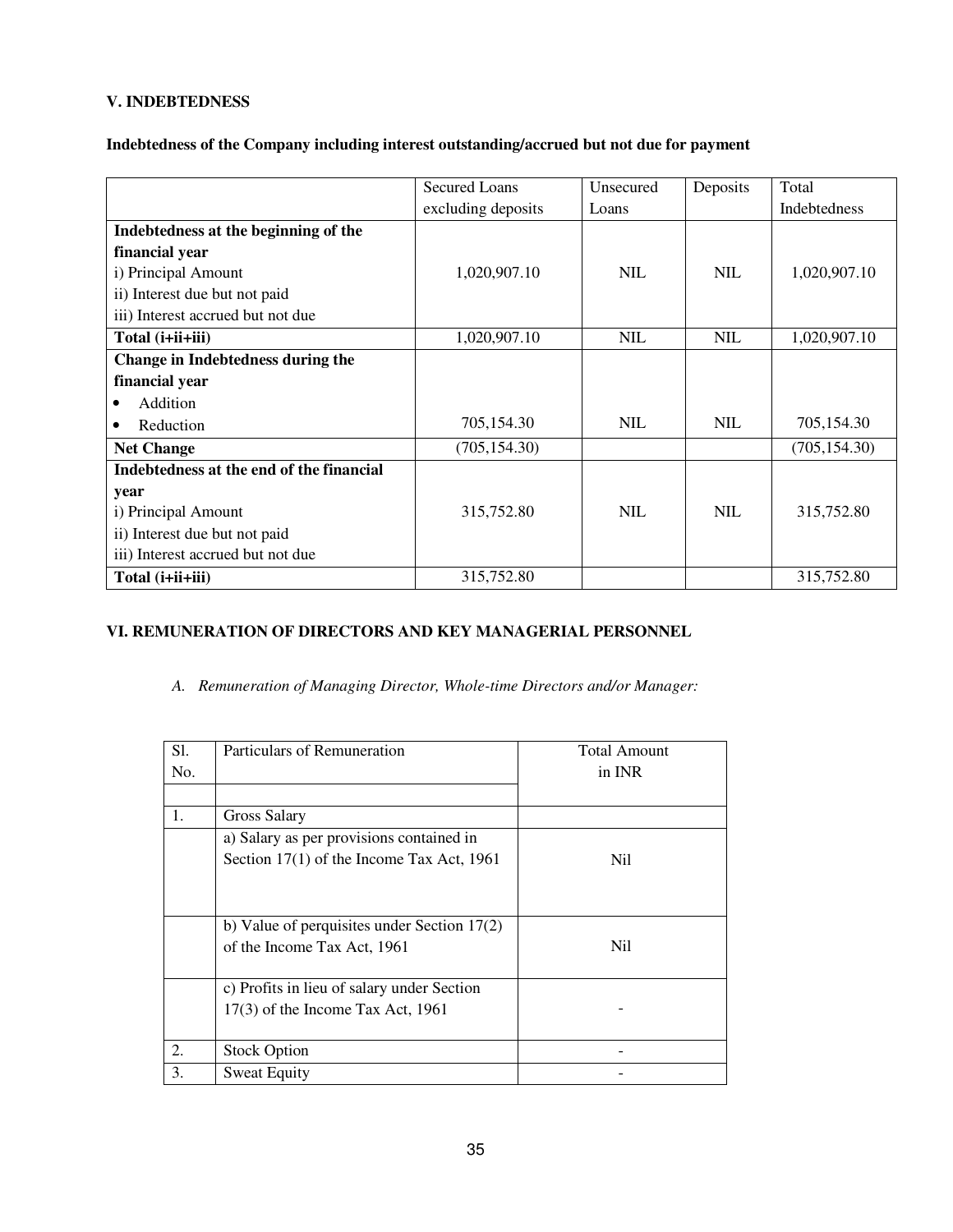|    | Commission                                        |     |
|----|---------------------------------------------------|-----|
|    | - as % of profit                                  |     |
|    | - others, specify                                 |     |
| 5. | Others, please specify<br>Contribution to Funds # | Ni1 |
|    |                                                   |     |
|    | Total (A)                                         | Nil |

# B. Remuneration to other Directors:

| SI.<br>No.     | <b>Particulars of</b><br>Remuneration                 | <b>Name of Directors</b>                           |                                                        |                                             | <b>Total Amount</b><br>in INR |
|----------------|-------------------------------------------------------|----------------------------------------------------|--------------------------------------------------------|---------------------------------------------|-------------------------------|
|                |                                                       |                                                    |                                                        |                                             |                               |
| $\mathbf{1}$   | Independent<br>Directors                              | Mr.<br>Sanjeev<br><b>Murarilal</b><br><b>Jalan</b> | Mr<br><b>Sharwan</b><br><b>Kumar</b><br><b>Kanodia</b> | Mr Anjani<br><b>Kumar</b><br><b>Agrawal</b> |                               |
|                | Fee for<br>attending board<br>/ committee<br>meetings |                                                    |                                                        |                                             |                               |
|                | Commission                                            | $\overline{a}$                                     | $\overline{a}$                                         | $\overline{a}$                              | $\overline{a}$                |
|                | Others, please<br>specify                             | $\overline{a}$                                     | $\overline{a}$                                         | $\overline{a}$                              | $\overline{a}$                |
|                | Total $(1)$                                           | $\overline{a}$                                     | $\overline{a}$                                         |                                             | $\overline{\phantom{a}}$      |
| $\overline{2}$ | Other Non-<br>Executive<br><b>Directors</b>           | Mr Amit<br>Chaudhary                               | <b>Mr Ramesh</b><br>Chaudhary                          |                                             | <b>Total Amount</b><br>in INR |
|                | Fee for<br>attending board<br>/ committee<br>meetings | Nil                                                | Nil                                                    |                                             | Nil                           |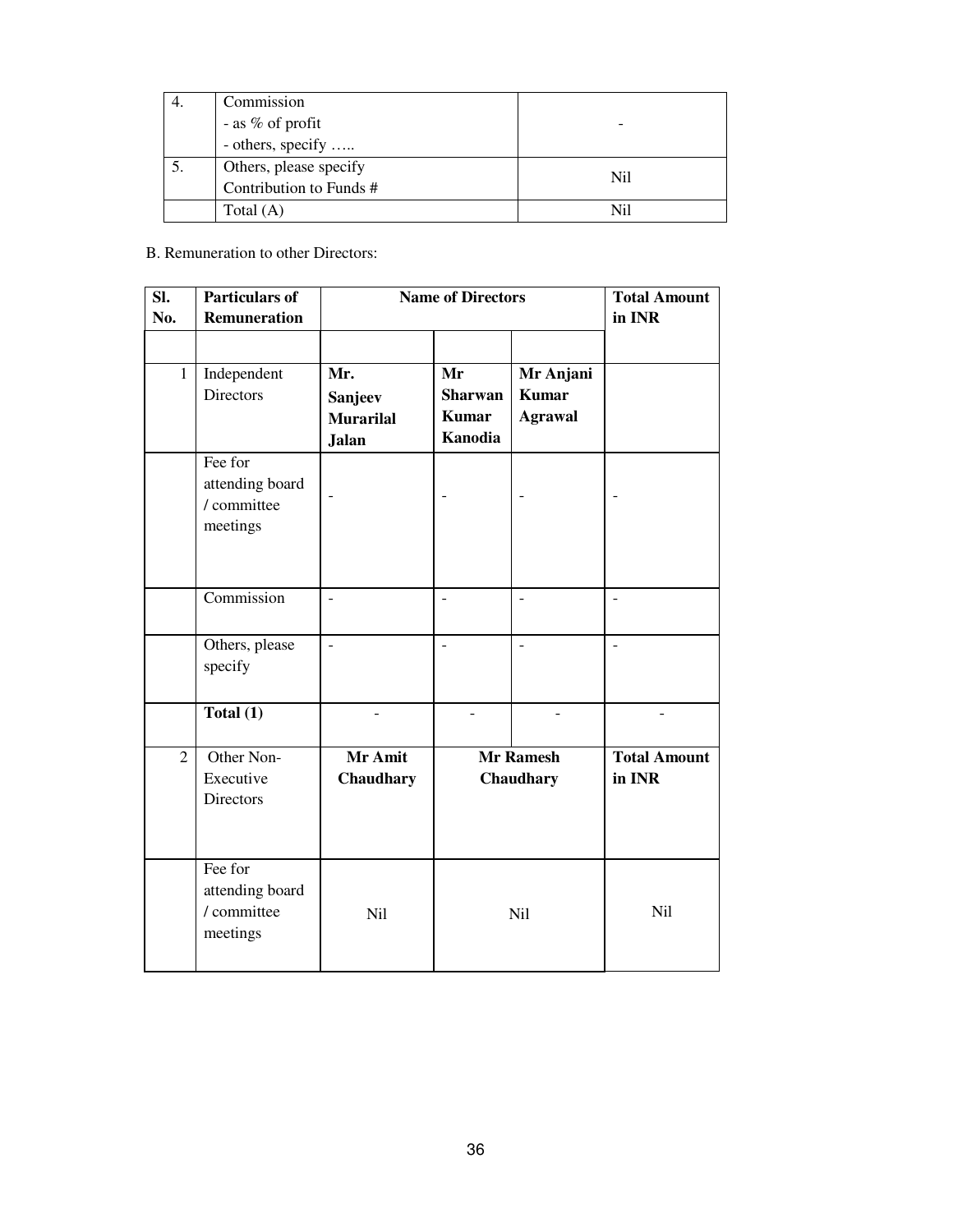| Commission                          |  |  |
|-------------------------------------|--|--|
| Others, please<br>specify           |  |  |
| Total $(2)$                         |  |  |
| Total $(B)$ =<br>$(1+2)$            |  |  |
| Total<br>Managerial<br>Remuneration |  |  |

## C. REMUNERATION TO KEY MANAGERIAL PERSONNEL OTHER THAN MANAGING DIRECTOR / MANAGER / WHOLE TIME DIRECTOR

| S1.              | Particulars of Remuneration            |                  | Key Managerial personnel |            |
|------------------|----------------------------------------|------------------|--------------------------|------------|
| No.              |                                        |                  |                          |            |
|                  |                                        | Gautam Chaudhary | Shreya Chakravarty       | Total      |
|                  |                                        | (Chief Financial | (Company Secretary)      |            |
|                  |                                        | Officer)         |                          |            |
| 1.               | <b>Gross Salary</b>                    |                  |                          |            |
|                  | (a) Salary as per provisions           |                  |                          |            |
|                  | contained in Section $17(1)$ of the    | Nil              | 2,40,000                 | 2,40,000   |
|                  | Income Tax Act, 1961                   |                  |                          |            |
|                  | (b) Value of perquisites under         |                  |                          |            |
|                  | Section 17(2) of the Income Tax        |                  |                          |            |
|                  | Act, 1961                              |                  |                          |            |
|                  | (c) Profits in lieu of salary under    |                  |                          |            |
|                  | Section $17(3)$ of the Income Tax      |                  |                          |            |
|                  | Act, 1961                              |                  |                          |            |
| 2.               | <b>Stock Option</b>                    |                  |                          |            |
| $\overline{3}$ . | <b>Sweat Equity</b>                    |                  |                          |            |
| 4.               | Commission                             |                  |                          |            |
|                  | - as % of profit                       |                  |                          |            |
|                  | - others, specify                      |                  |                          |            |
| 5.               | Others, please specify                 |                  |                          |            |
|                  | <b>Contribution to Statutory Funds</b> |                  |                          |            |
|                  | Total                                  | Nil              | 2,40,000/-               | 2,40,000/- |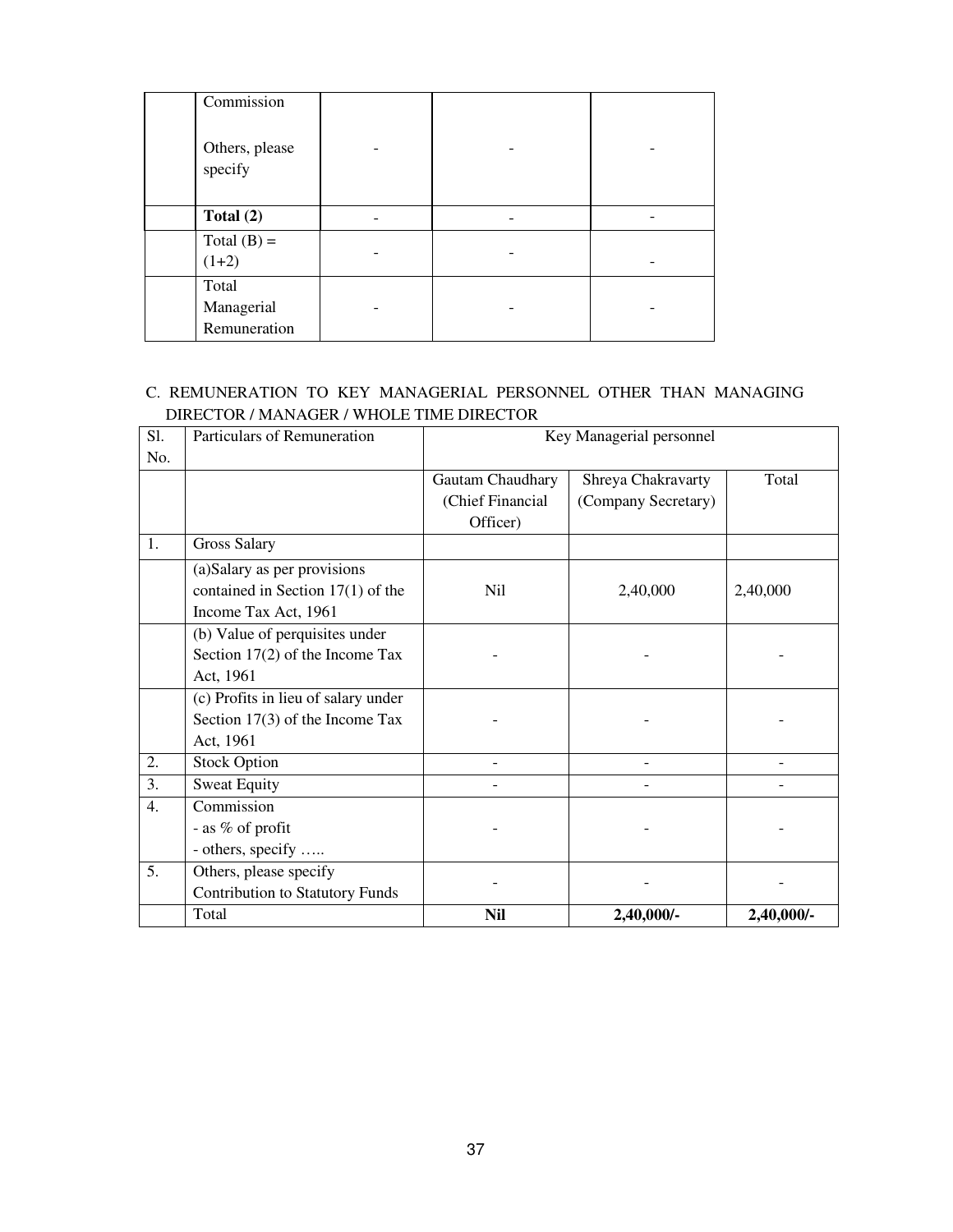## **VII. PENALTIES / PUNISHMENT / COMPOUNDING OF OFFENCES:**

| <b>Type</b>                         | <b>Section of the</b><br><b>Companies</b><br>Act | <b>Brief</b><br><b>Description</b> | <b>Details of</b><br>Penalty /<br><b>Punishment /</b><br>Compounding<br>fees imposed | <b>Authority</b><br>$\overline{\text{RD}}$<br>NCLT/<br><b>COURT1</b> | <b>Appeal</b><br>made, if<br>any (give<br>details) |
|-------------------------------------|--------------------------------------------------|------------------------------------|--------------------------------------------------------------------------------------|----------------------------------------------------------------------|----------------------------------------------------|
| A. COMPANY                          |                                                  |                                    |                                                                                      |                                                                      |                                                    |
| Penalty                             |                                                  |                                    |                                                                                      |                                                                      |                                                    |
| Punishment                          | <b>NIL</b>                                       |                                    |                                                                                      |                                                                      |                                                    |
| Compounding                         |                                                  |                                    |                                                                                      |                                                                      |                                                    |
|                                     |                                                  | <b>B. DIRECTORS</b>                |                                                                                      |                                                                      |                                                    |
| Penalty                             |                                                  |                                    |                                                                                      |                                                                      |                                                    |
| Punishment                          |                                                  |                                    | <b>NIL</b>                                                                           |                                                                      |                                                    |
| Compounding                         |                                                  |                                    |                                                                                      |                                                                      |                                                    |
| <b>C. OTHER OFFICERS IN DEFAULT</b> |                                                  |                                    |                                                                                      |                                                                      |                                                    |
| Penalty                             |                                                  |                                    |                                                                                      |                                                                      |                                                    |
| Punishment                          | <b>NIL</b>                                       |                                    |                                                                                      |                                                                      |                                                    |
| Compounding                         |                                                  |                                    |                                                                                      |                                                                      |                                                    |

## FOR **GANGA PAPERS INDIA LIMITED**

Date:  $26<sup>th</sup>$  August, 2016 Chairman

Sd/- Place: Pune **RAMESH CHAUDHARY** DIN 00007319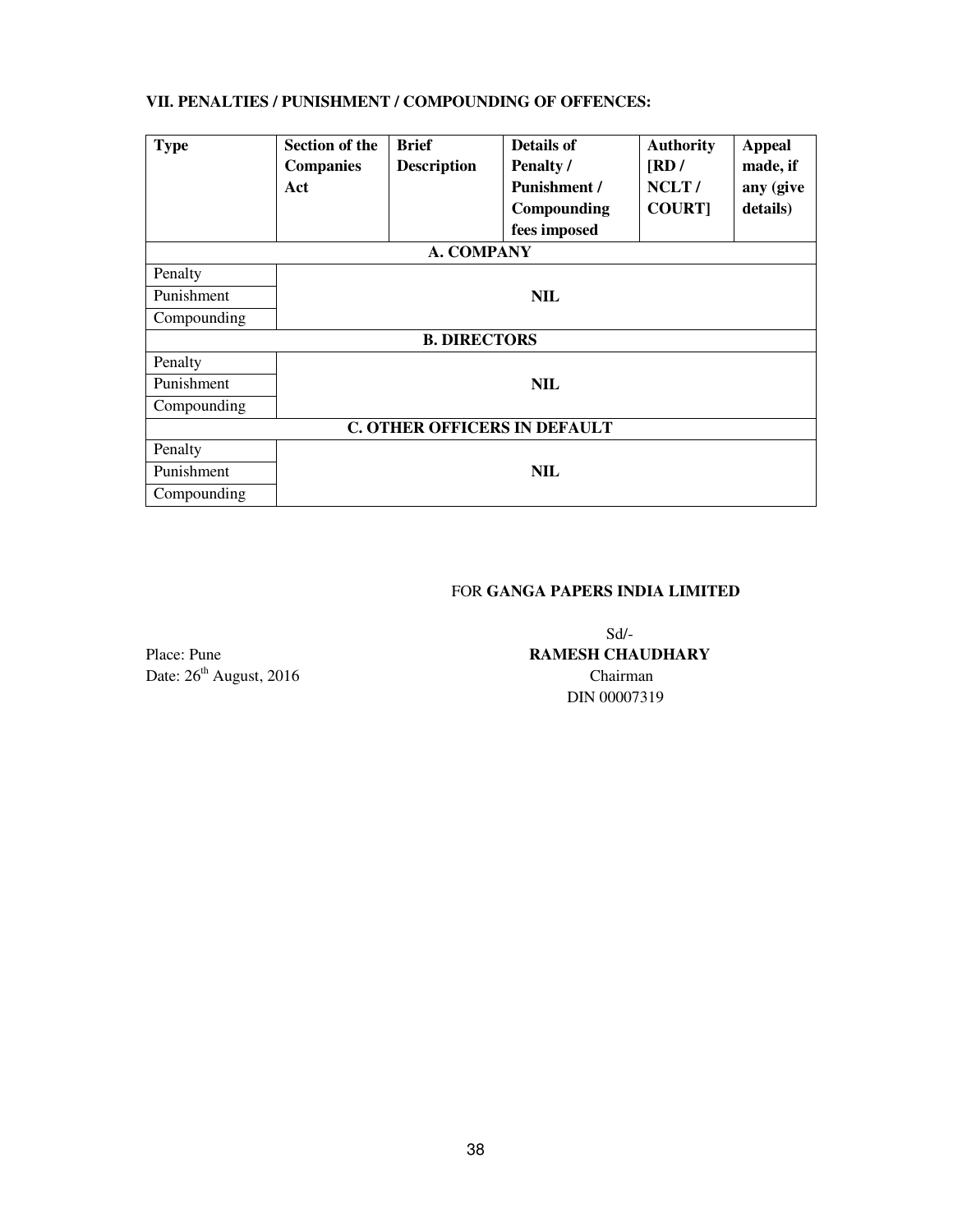#### **Annexure "3" to the Board's Report**

## **CONSERVATION OF ENERGY, TECHNOLOGY ABSORPTION AND FOREIGN EXCHANGE EARNINGS AND OUTGO**

# **[Section 134(3)(m) of The Companies Act, 2013 read with Rule 8(3) of The Companies (Accounts) Rules, 2014]**

#### **1.** CONSERVATION OF ENERGY

- a) Energy Conservation Measures Taken:
	- I. Variable Frequency Drives installed in order to save power.
	- II. Various old equipments of the plant are changed with new technology to save energy.
- b) Additional investment and proposals, if any, being implemented for reduction of consumption of energy: NIL
- c) Impact of the measures (a)  $\&$  (b) above, for reduction of energy consumption and consequent impact on the cost of production of goods: The Company will achieve savings in energy consumption.
- d) Total energy consumption and energy consumption per unit of production as Form A of the Annexure to the rules in respect of industry specified in the Schedule thereto:

|                                          | <b>Current Year</b> | Previous Year    |
|------------------------------------------|---------------------|------------------|
| A. Power and Fuel Consumption            |                     |                  |
| 1. Electricity                           |                     |                  |
| (a) Purchased                            |                     |                  |
| Unit                                     | 11,739,380kwh       | 11,142,007 kwh   |
| <b>Total Amount</b>                      | Rs. Rs.89,127,810/- | Rs. 77,404,612/- |
| Rate/unit                                | Rs.7.59 /unit       | Rs.6.95 /unit    |
| (b) Own Generation                       |                     |                  |
| (i) Through Diesel Generator             |                     |                  |
| (ii) Through steam turbine / generator   | 756,108 kwh         | 3,225,792 kwh    |
| 2. Coal (specify quality and where used) |                     |                  |
| Quantity (tones)                         | 20,493MT            | 18,829.724 MT    |
| <b>Total Cost</b>                        | Rs. 64,258,812/-    | Rs.655,40,681/-  |
| <b>Average Rate</b>                      | Rs. 3,316/-         | Rs. 3,481/-      |
| 3. Furnace Oil                           | N <sub>i</sub>      | Nil              |
| 4. Others                                | Ni1                 | N <sub>i</sub>   |
| B. Consumption per unit of production    |                     |                  |
| Products (with details) unit             |                     |                  |
| Electricity                              | 446.40 unit/MT      | 405.33 unit/MT   |
| Furnace Oil                              |                     |                  |
| Coal (specify quality)                   | 732.10 Kg/MT        | 685.00 Kg/MT     |
| Others (specify)                         |                     |                  |

#### FORM A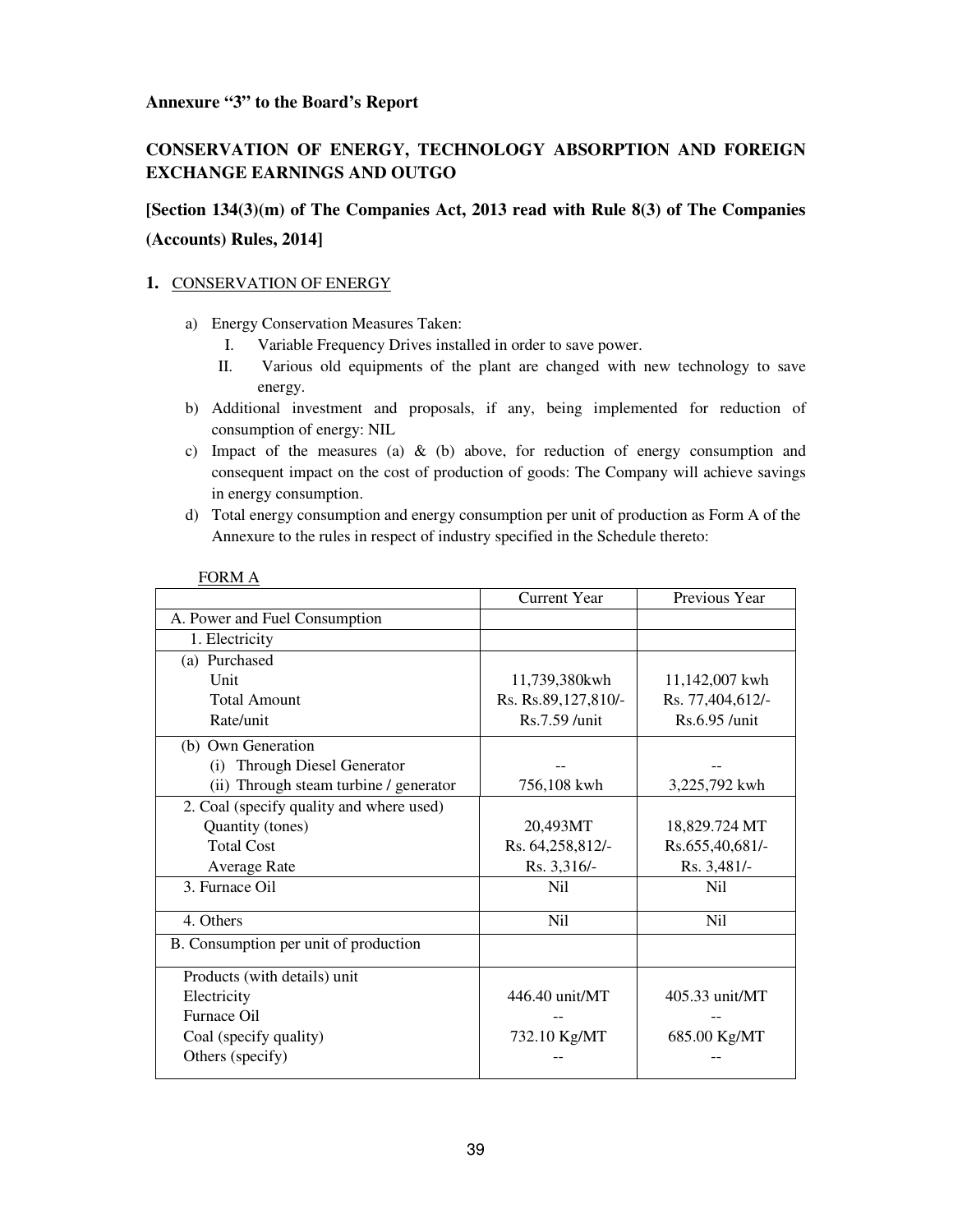#### **2.** TECHNOLOGY ABSORPTION

Efforts made in technology absorption as per Form-B of the Annexure:

#### FORM B

- 1. Research & Development (R & D)
	- a) Specific areas in which R & D carried out by the Company: None
	- b) Benefits derived as a result of the above R & D: Not Applicable
	- c) Future plan of action: Not yet finalized
	- d) Expenditure on R & D : Nil

#### 2. Technology absorption, adaptation and innovation: NIL

- a) Efforts in brief, made towards technology absorption, adaptation and innovation: N.A.
- b) Benefits derived as a result of the above efforts: N.A.
- c) Technology imported during the last five years: N.A.

#### **3.** FOREIGN EXCHANGE EARNINGS & OUTGO

- a) The Company has not commenced any major export activities and the earnings in foreign currency during the previous year was nil and during the year under review is also nil.
- b) Total CIF Value of Imports during the previous year was Rs. 9,08,58,439 /-and during the year under review it was Rs.14,52,90,142 /-.

For Ganga Papers India Limited

Sd/-

Date:  $26<sup>th</sup>$  August, 2016 Chairman

#### Place: Pune **Ramesh Chaudhary Ramesh Chaudhary**

DIN 00007319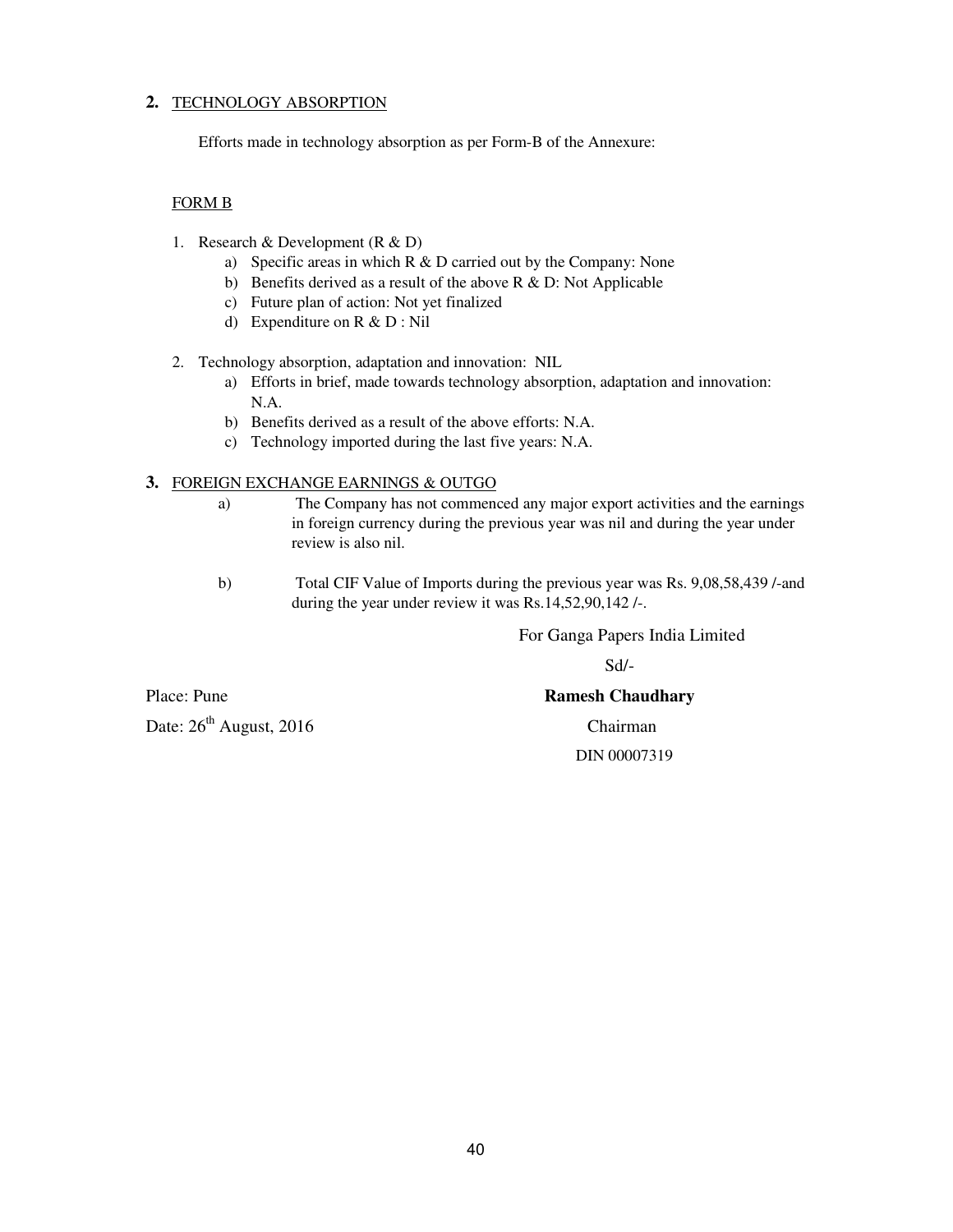# **PARTICULARS OF CONTRACTS OR ARRANGEMENTS MADE WITH RELATED PARTIES (FORM (AOC-2)**

Form for disclosure of particulars of contracts/arrangements entered into by the company with related parties referred to in sub section (1) of section 188 of Companies Act 2013 including certain arms length transactions under third proviso thereto:

| 1. Details of contracts or arrangements or transactions not at arm's length basis: |  |  |  |  |  |  |  |  |
|------------------------------------------------------------------------------------|--|--|--|--|--|--|--|--|
|------------------------------------------------------------------------------------|--|--|--|--|--|--|--|--|

| <b>Name</b> | <b>Nature</b> | <b>Duration</b> | <b>Salient</b> | <b>Justification</b> | Date of | <b>Amount</b> | Date on   |
|-------------|---------------|-----------------|----------------|----------------------|---------|---------------|-----------|
| <b>of</b>   | of            | of              | terms of       | for entering         | approv  | paid as       | which     |
| related     | contra        | contracts/      | the            | into such            | al by   | advances      | special   |
| party       | cts,          | arrangem        | contracts      | contracts or         | the     | , if any      | resolutio |
| and         | arrang        | ents/trans      | <b>or</b>      | arrangements         | Board,  |               | n was     |
| nature      | ements        | actions         | arrangeme      | or transactions      | if any  |               | passed in |
| of          | and           |                 | nts or         |                      |         |               | general   |
| relatio     | transa        |                 | transactio     |                      |         |               | meeting   |
| nship       | ctions        |                 | <b>ns</b>      |                      |         |               | as        |
|             |               |                 |                |                      |         |               | required  |
|             |               |                 |                |                      |         |               | under     |
|             |               |                 |                |                      |         |               | first     |
|             |               |                 |                |                      |         |               | proviso   |
|             |               |                 |                |                      |         |               | to        |
|             |               |                 |                |                      |         |               | section   |
|             |               |                 |                |                      |         |               | 188       |
|             |               |                 |                | <b>NOT</b>           |         |               |           |
|             |               |                 |                | <b>APPLICABLE</b>    |         |               |           |
|             |               |                 |                |                      |         |               |           |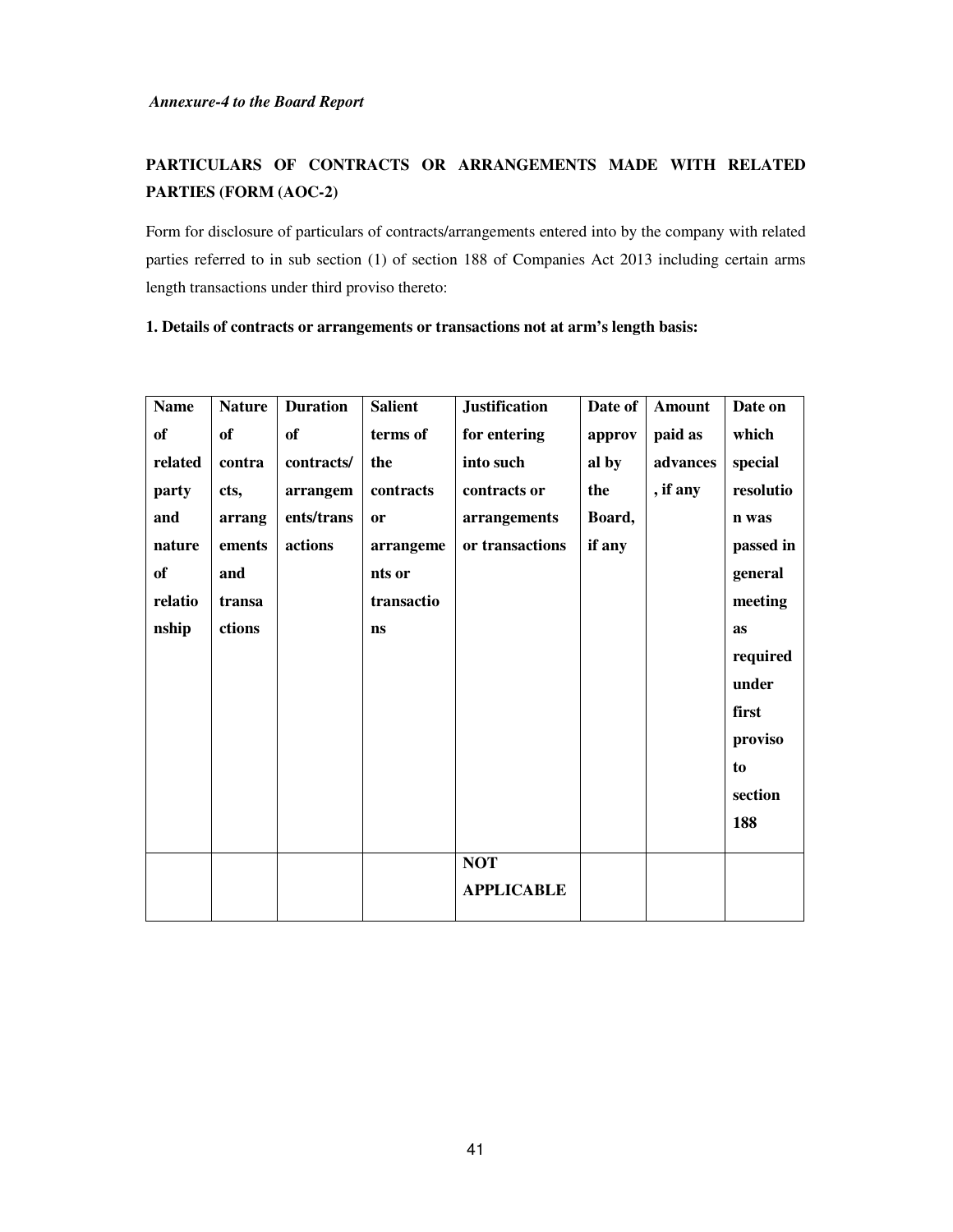## **2. Details of material contracts or arrangements or transactions at arm's length basis.**

| Name of       | Nature of             | <b>Duration of</b> | <b>Salient terms</b> | <b>Justificatio</b> | Date of   | Amou      |
|---------------|-----------------------|--------------------|----------------------|---------------------|-----------|-----------|
| related party | contracts,            | contracts/ar       | of the               | n for               | approval  | nt paid   |
| and nature of | arrangement           | rangements/        | contracts or         | entering            | by the    | <b>as</b> |
| relationship  | s and                 | transactions       | arrangements         | into such           | Board, if | advanc    |
|               | transactions          |                    | or                   | contracts           | any       | es, if    |
|               |                       |                    | transactions         | <b>or</b>           |           | any       |
|               |                       |                    | including the        | arrangeme           |           |           |
|               |                       |                    | value, if any        | nts or              |           |           |
|               |                       |                    |                      | transactio          |           |           |
|               |                       |                    |                      | ns                  |           |           |
|               |                       |                    |                      |                     |           |           |
|               | <b>NOT APPLICABLE</b> |                    |                      |                     |           |           |
|               |                       |                    |                      |                     |           |           |

For Ganga Papers India Limited

Sd/-

Place: Pune **Ramesh Chaudhary Ramesh Chaudhary** Date:  $26<sup>th</sup>$  August, 2016 Chairman

# DIN 00007319

42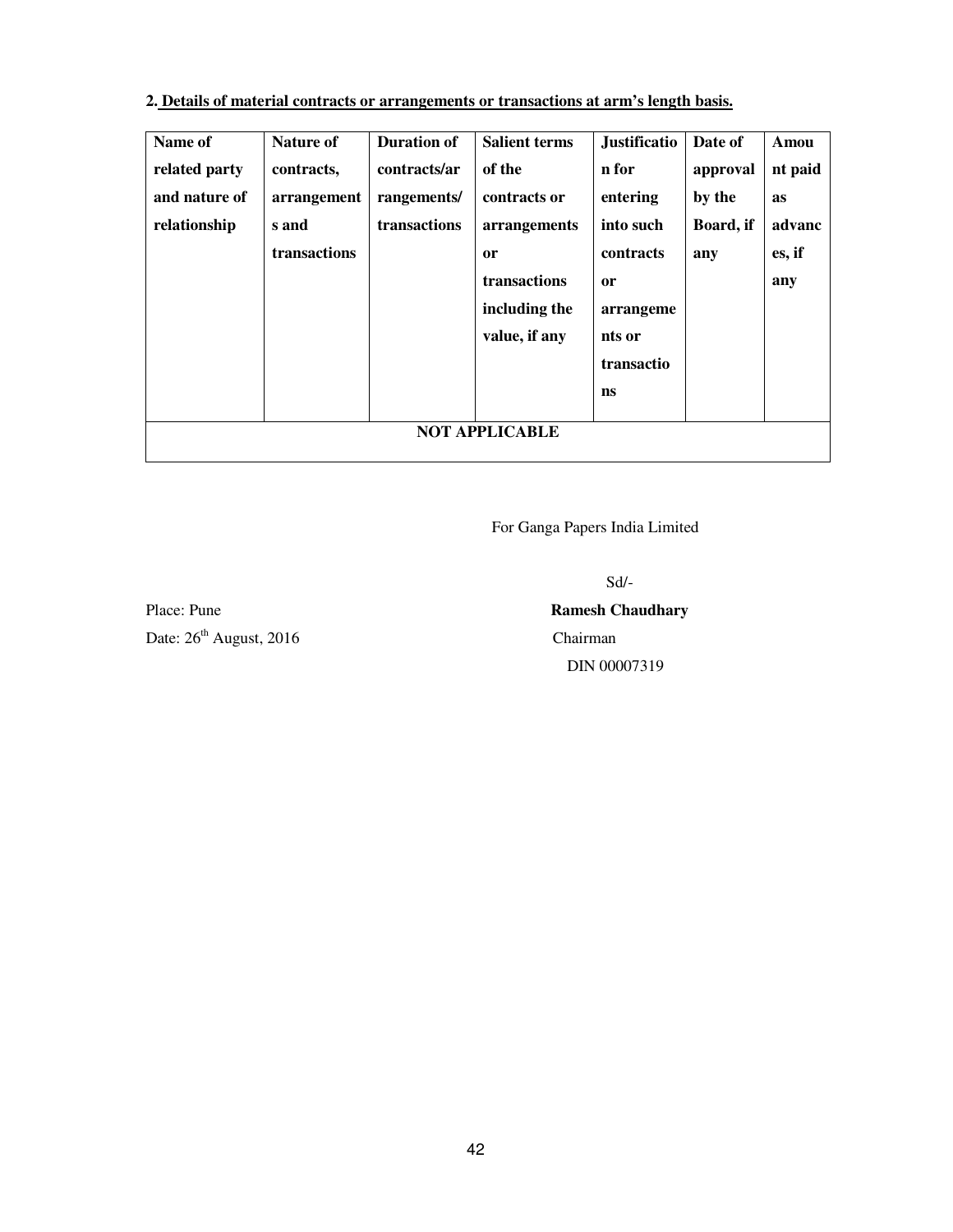#### **MANGEMENT DISCUSSION & ANALYSIS REPORT**

#### **1 INDUSTRY STRUCTURES & DEVELOPMENT**

 Your Company has been working through this demanding situation to ensure that we move forward and achieve success at various ends. The Company sticks to its commitment of working and yielding better results even in this situation of global slowdown in the economy.

#### **2 OPERATIONS & FINANCIAL PERFORMANCE**

The operations of the Company are satisfactory considering the present slowdown in the economy and the management is striving to achieve better results. The management is taking all necessary steps including various modifications in the plant to ensure the full and efficient running of the plant.

The summarized performance of Company during the year was as under:

| <b>Particulars</b>                                  | 2015-16 | 2014-15 |  |
|-----------------------------------------------------|---------|---------|--|
| Sales (Rs. In Lacs)                                 | 7406.31 | 7450.77 |  |
|                                                     |         |         |  |
| Profit before Depreciation<br>and Tax (Rs. In Lacs) | 181.71  | 178.27  |  |

#### **3 INTERNAL CONTROL SYSTEM & ITS ADEQUACY**

The effort of the Company to strengthen its internal control systems and their adequacy has yielded fruitful results. The system of internal control is working towards development of transparent and efficient policies for strict adherence to management rules and policies as well as ethical conduct within the organization. The internal control systems are further designed to ensure reliability in financial records and other records for preparing financial information.

The Company places prime importance on the effective internal audit system. The internal audit programme is aligned to the previous years' observations, suggestions from statutory auditors, existing systems and procedures, financial limits and also risk areas which are identified and reviewed. The internal audit report are discussed and reviewed by the Audit Committee.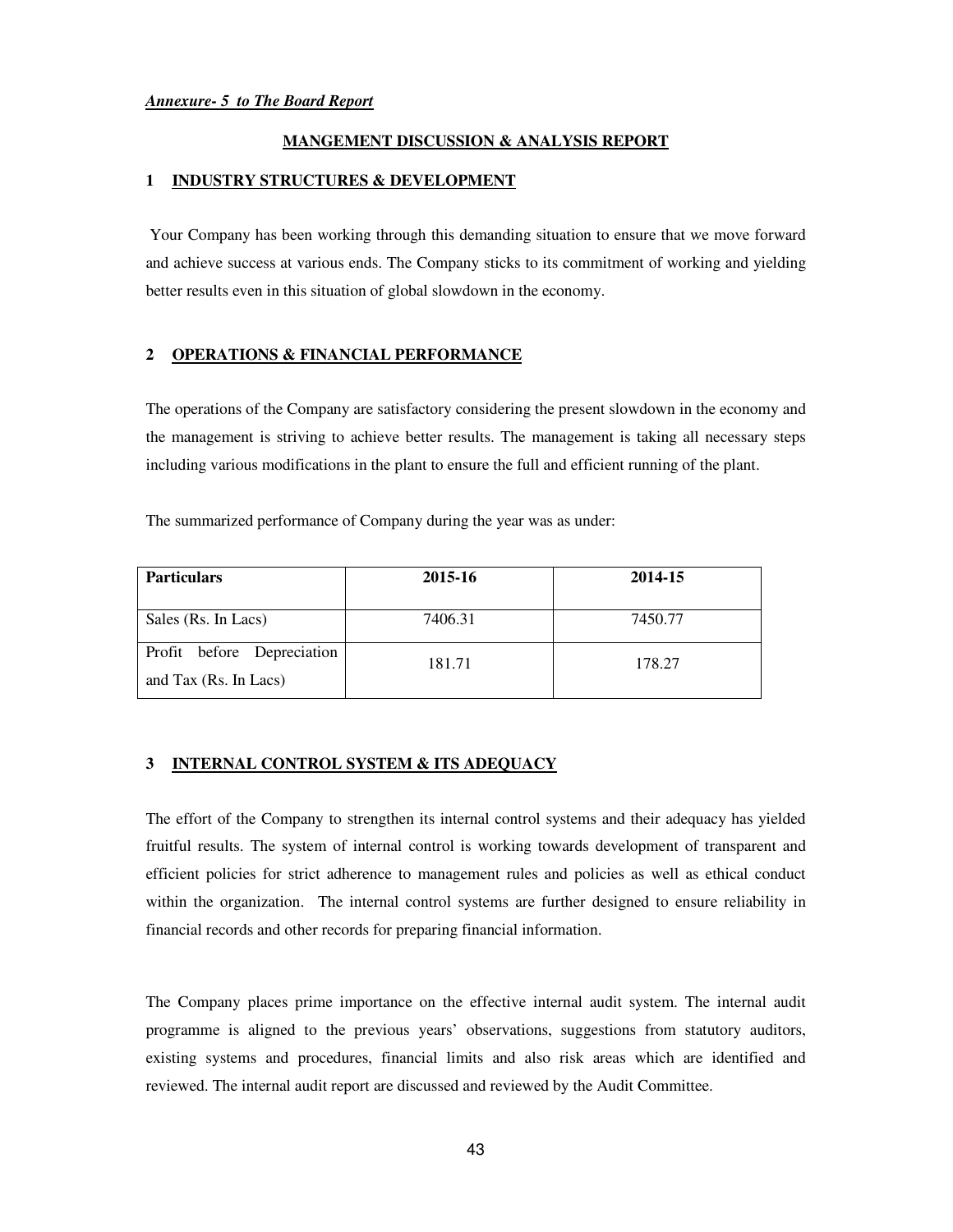#### **4 OUTLOOK**

During the year under review, we have succeeded to a greater extent in fulfilling the demands of our consumers and we hope that in the financial year 2015-16, we continue with our endeavors and grow even faster. Ganga Papers India Ltd.(GPIL) commits you that we will put all efforts in successfully running this plant and to make your Company one of the biggest paper producing Company in India as we say that "Making Paper is our Passion"

#### **5 CAUTIONARY STATEMENT**

The management of Ganga Papers India Ltd. (GPIL) has prepared this report and is responsible for the same. Statements in this Management Discussion and Analysis, describing the Company's objectives, projections, estimates and expectations may be "forward looking statements" within the meaning of applicable laws and regulation and the management has based them on its current expectations and its projection about future events. Actual result might differ materially from those either expressed or implied.

For Ganga Papers India Limited

Date:  $26<sup>th</sup>$  August, 2016 Chairman

Place: Pune **Ramesh Chaudhary Ramesh Chaudhary** DIN 00007319

Sd/-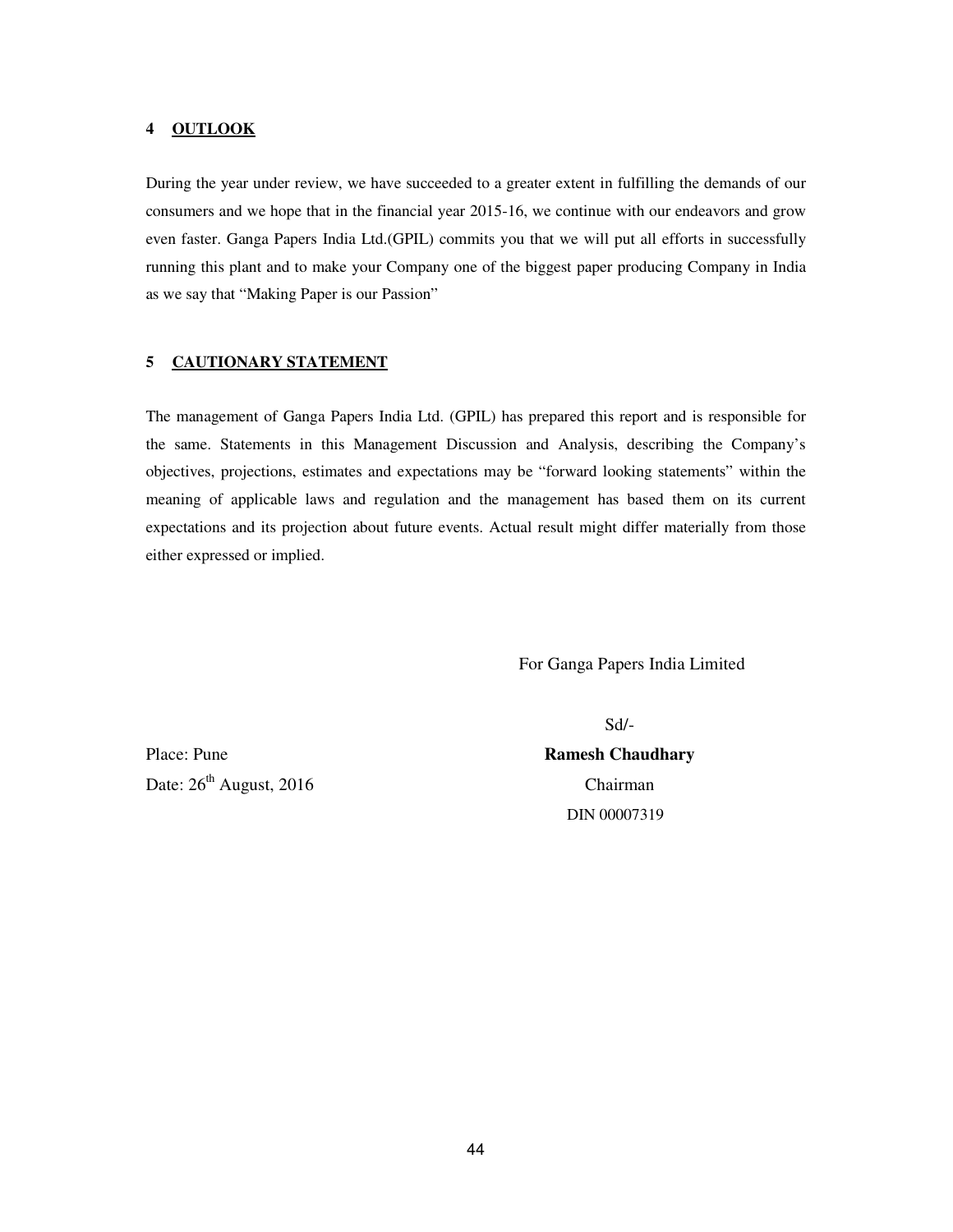#### *Annexure-6 to the Board's Report*

#### *CORPORATE GOVERNANCE REPORT*

#### **COMPANY'S PHILOSOPHY ON CORPORATE GOVERNANCE**

#### **The company**

It is the consistent conviction of the company that sound and strong corporate governance standards lead to durable sustenance of business and generate long term value for all stakeholders ensuring the robust health of the corporate entity. The corporate governance process and systems have gradually been strengthened over the years to ensure full compliance with regulatory requirements. While the company's compliance of legislative and regulatory requirements is total and absolute, the company believes that good corporate governance goes much beyond the mere fulfilling of statutory requirements, but is also a projection towards the sound formulation of a distinct corporate culture. The Company further presumes that corporate governance is more about creating organizational excellence leading to increased customer satisfaction and stakeholder value.

We firmly believe the concept of corporate governance is founded upon the core values of transparency, empowerment, accountability and independent monitoring. The company has always given its best efforts to uphold and nurture these core values across all operational aspects.

#### *Board of Directors:*

#### • *Composition of the Board:*

As on 31<sup>st</sup> of March, 2016 the Board of the Directors of the Company comprises of Seven Directors of which one is Executive Director, Six Non-Executive Director of which three are Independent Directors and one Women Director. Details are given in Table-1.

#### • *Number of Board Meetings:*

During the year 2015-16, 5 (Five) Board Meetings were held and the gap between two meetings did not exceed 120 days . The meetings were held on May 30, 2015, August 14, 2015, November 13, 2015, February 09, 2016, and March 19, 2016.

The strength of Directors on the Board as on March 31, 2016 is Seven. One is Executive Director, Six are Non-Executive Directors out of which three are independent and one being a Women Director.

None of the Directors on the Board is a member of more than 10 Committees or Chairman of more than 5 Committees across all Companies in which he is a Director. Further, none of the Independent Directors on the Board is serving as an Independent Director in more than seven listed companies.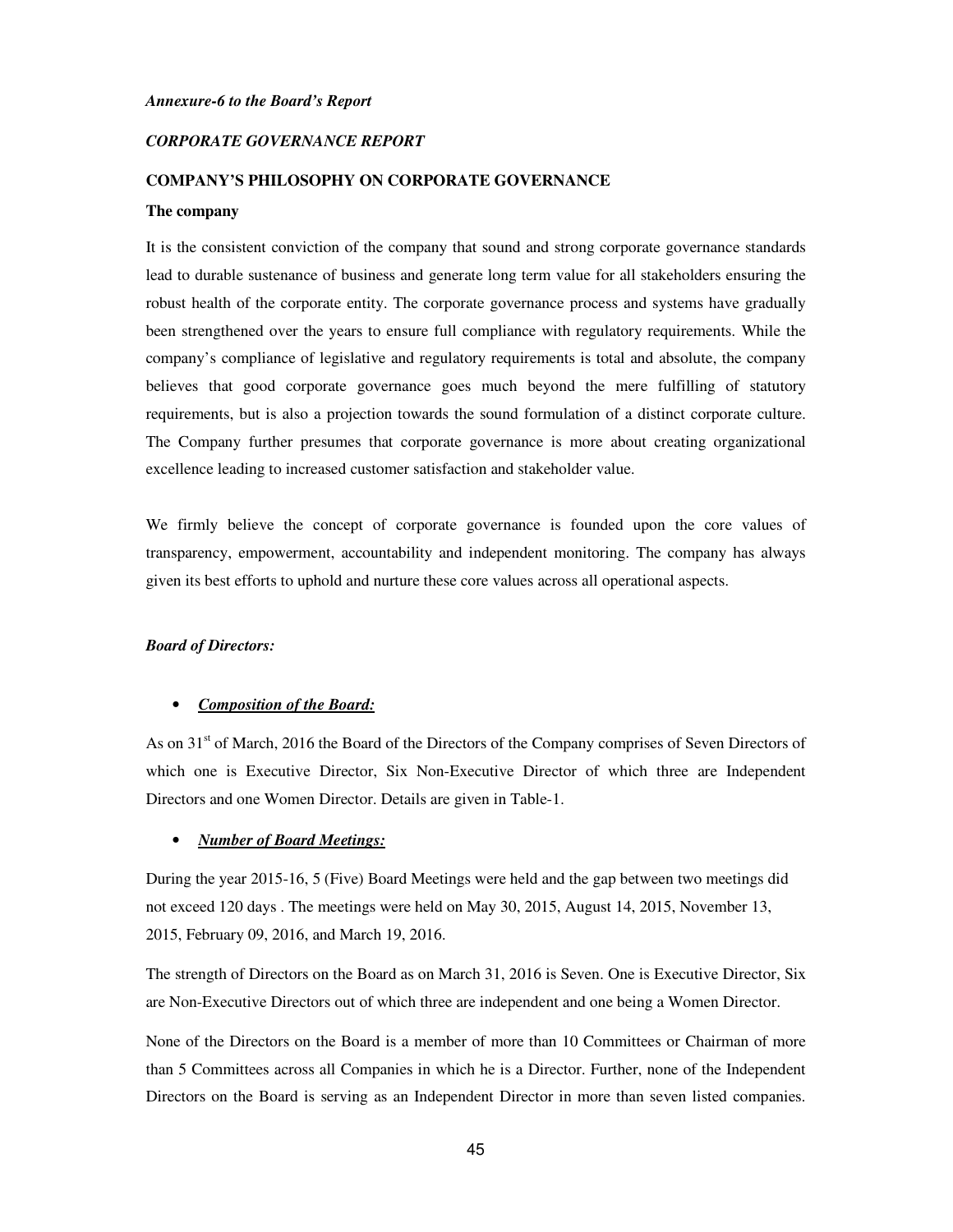The necessary disclosures regarding Committee positions have been made by all the Directors. None of the Directors is related to another.

# • **Attendance at the Board Meetings & the last Annual General Meeting (AGM), Directorship in other Companies and other Board Committee Memberships:**

| <b>Name of Director</b>                | Category of<br><b>Directorship</b>             | No. of<br><b>Board</b><br><b>Meetings</b><br>Attended* | Attendance at<br>the last $AGM$<br>held on<br>30-09-2015 | Directorship in<br><i>other</i><br>Companies ** | No. of other<br><b>Committee</b><br>$Memberships\omega$ |               |
|----------------------------------------|------------------------------------------------|--------------------------------------------------------|----------------------------------------------------------|-------------------------------------------------|---------------------------------------------------------|---------------|
|                                        |                                                |                                                        |                                                          |                                                 | <b>Chairman</b>                                         | <b>Member</b> |
| Ramesh Chaudhary                       | Chairman,<br>Non-Executive,<br>Non Independent | 5                                                      | Not Present                                              | 10                                              | <b>Nil</b>                                              | Nil           |
| Amit Chaudhary                         | Non-Executive,<br>Non Independent              | 5                                                      | Present                                                  | 8                                               | <b>Nil</b>                                              | <b>Nil</b>    |
| Sandeep Kanoria<br>(Managing Director) | Executive,<br>Non Independent                  | 5                                                      | Present                                                  | $\overline{3}$                                  | <b>Nil</b>                                              | Nil           |
| Sadhana Kanoria<br>(Women Director)    | Non-Executive,<br>Non Independent              | 5                                                      | <b>Not Present</b>                                       | $\overline{0}$                                  | <b>Nil</b>                                              | <b>Nil</b>    |
| Sanjeev Jalan                          | Non-Executive,<br>Independent                  | 5                                                      | Present                                                  | 3                                               | <b>Nil</b>                                              | <b>Nil</b>    |
| Sharwan Kanodia                        | Non-Executive,<br>Independent                  | 5                                                      | Not Present                                              | $\mathbf{1}$                                    | Nil                                                     | Nil           |
| Anjani Agrawal                         | Non-Executive,<br>Independent                  | 5                                                      | Not Present                                              | $\overline{0}$                                  | <b>Nil</b>                                              | <b>Nil</b>    |

*The information tabled is as on March 31, 2016 or for the year 2015-16:* 

*\** No. of Board Meetings held during 2015-16: 5 (Five)

\*\* This includes Directorships held in private limited Companies and excludes Directorships in foreign and Section 8 Companies.

@ This covers Membership / Chairmanship of Audit Committee, Nomination & Remuneration Committee and Stakeholder Relationship Committee.

#### *Notes:*

In compliance with the provisions of Companies Act, 2013, Ms. Anjani Kumar Agrawal Mr. Sanjeev Jalan and Mr. Sharwan Kanodia were appointed as Independent Directors for a term of five years from September 30, 2014.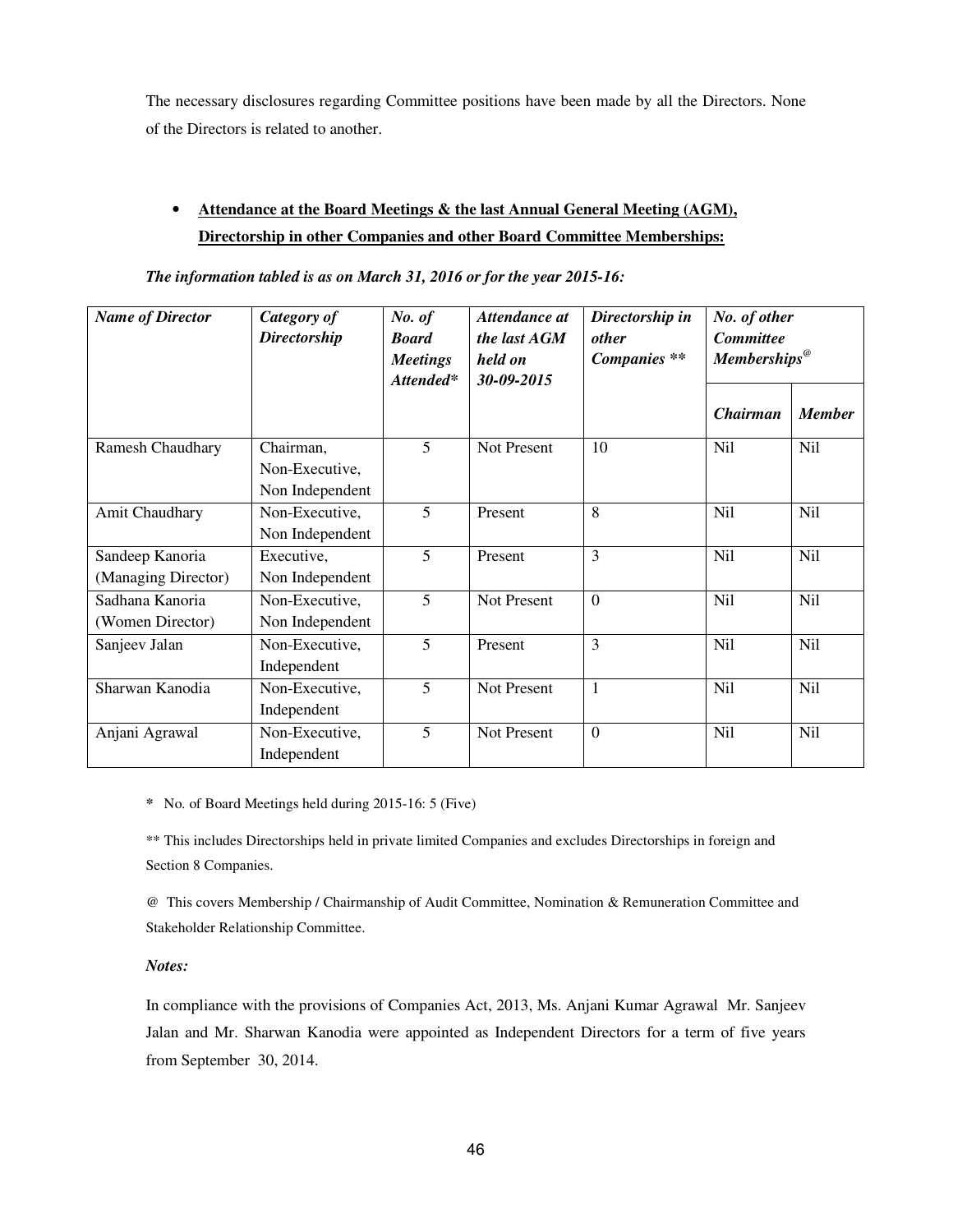#### Code of Conduct for Directors and Senior Management:

The Code of Conduct for the Directors and Senior Management is posted on the website of the Company:

#### **INFORMATION PLACED BEFORE THE BOARD.**

Among other information supplied to the Board includes:

- Annual operating plan & budget and any update thereof.
- Quarterly results for the Company.
- Minutes of the meeting of the Audit Committee and other committees of the Board.
- Any show cause notice, prosecution notices and penalty notices.

#### **Directors with material pecuniary or business relationship with the Company:**

The Company did not have any pecuniary relationship or transactions with its Non-Executive and/or Independent Directors during the year 2015-16.

#### *Committees of the Board*

#### *Audit Committee:*

The Company has an Audit Committee comprising of 3 (three) members, two are Independent Directors. Mr. Sanjeev Jalan is the Chairman and Non-Executive Independent Director of the Committee, Mr. Sharwan Kanodia as Non-Executive Independent Director and Mr Amit Chaudhary as Non-Executive Director.

All the members have relevant finance and audit exposure.

The Committee is governed by a Charter which is in line with the regulatory requirements mandated by the Companies Act, 2013 and Clause 49 of the Listing Agreement. The committee continues to perform its tasks under the companies Act, 2013 as well as newly introduced SEBI (Listing Obligations and Disclosures) Regulations, 2015

The representatives of Statutory Auditors and Internal Auditors are permanent invitees to the Audit Committee meetings.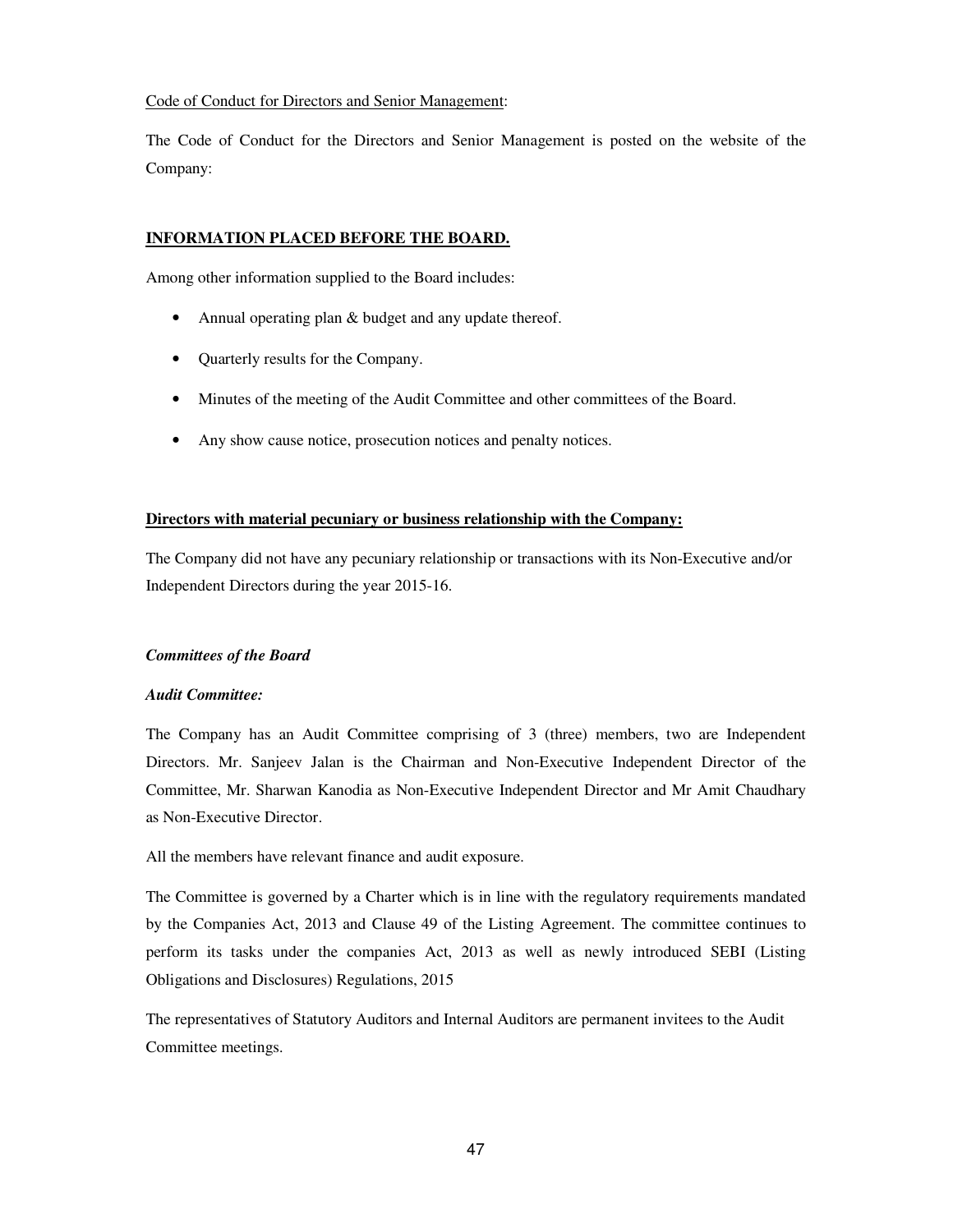The Secretary of the Company acts as the Secretary of the Audit Committee.

The Chairman of the Audit Committee was present at the Annual General Meeting held on September 30, 2015.

#### • *Terms of Reference:*

The Company has framed an Audit Committee Charter which covers all the Audit Committee related requirements of the Corporate Governance Code as well as the requirements of Section 177 of the Companies Act, 2013. The role of the Committee includes:

- 1. Oversight of the company's financial reporting process and the disclosure of its financial information to ensure that the financial statement is correct, sufficient and credible;
- 2. Recommendation for appointment, remuneration and terms of appointment of auditors of the Company;
- 3. Approval of payment to statutory auditors for any other services rendered by the statutory auditors;
- 4. Reviewing, with the management, the annual financial statements and auditor's report thereon before submission to the board for approval, with particular reference to:
	- a. Matters required to be included in the Director's Responsibility Statement to be included in the Board's report in terms of clause (c) of sub-section 3 of section 134 of the Companies Act, 2013
	- b. Changes, if any, in accounting policies and practices and reasons for the same
	- c. Major accounting entries involving estimates based on the exercise of judgment by management
	- d. Significant adjustments made in the financial statements arising out of audit findings
	- e. Compliance with listing and other legal requirements relating to financial statements.
	- f. Disclosure of any related party transactions
	- g. Qualifications in the draft audit report
- 5. Reviewing, with the management, the quarterly financial statements before submission to the board for approval;
- 6. Reviewing, with the management, the statement of uses / application of funds raised through an issue (public issue, rights issue, preferential issue, etc.), the statement of funds utilized for purposes other than those stated in the offer document / prospectus / notice and the report submitted by the monitoring agency monitoring the utilisation of proceeds of a public or rights issue, and making appropriate recommendations to the Board to take up steps in this matter;
- 7. Review and monitor the auditor's independence and performance, and effectiveness of audit process;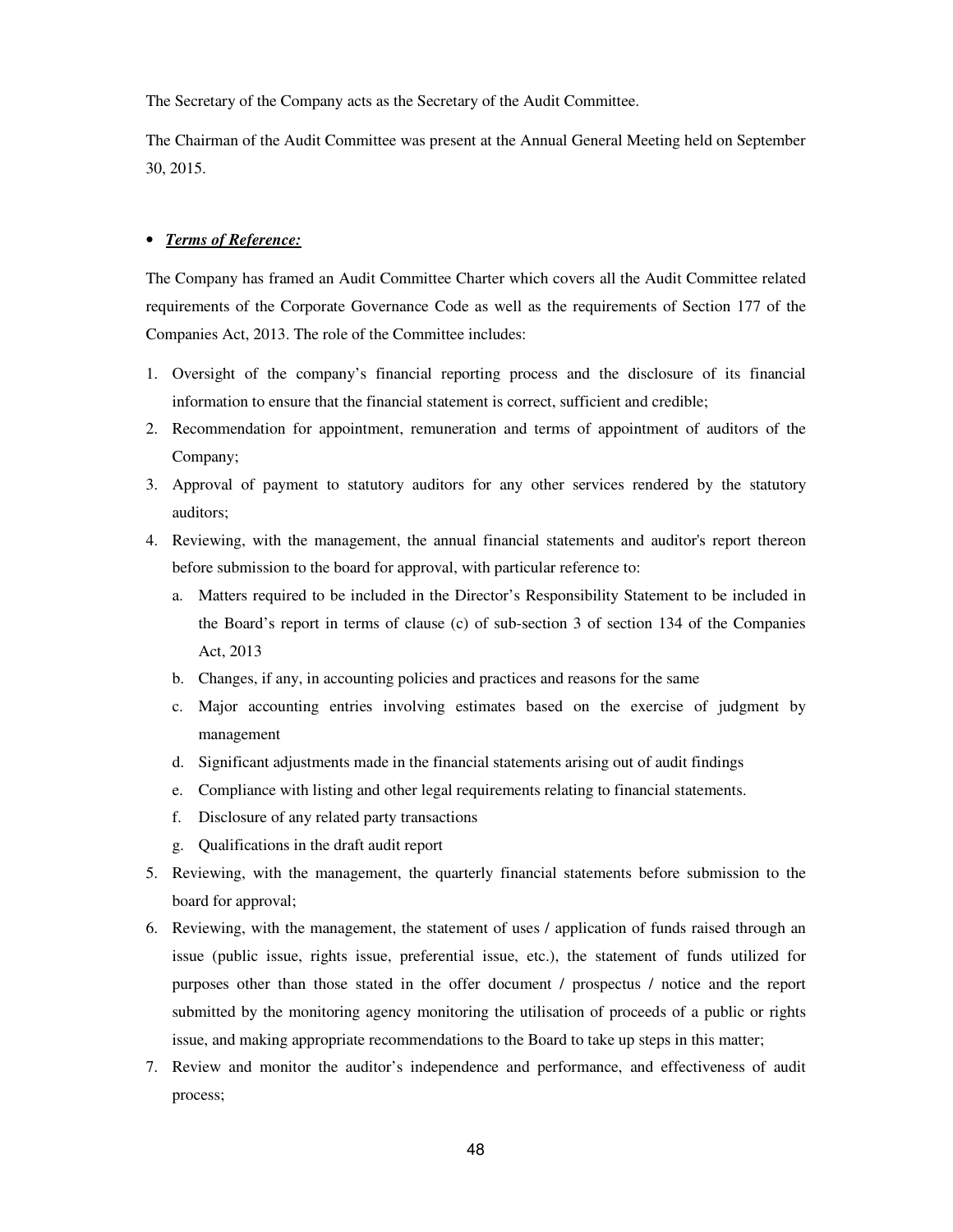- 8. Approval or any subsequent modification of transactions of the company with related parties;
- 9. Scrutiny of inter-corporate loans and investments;
- 10. Valuation of undertakings or assets of the company, wherever it is necessary;
- 11. Evaluation of internal financial controls and risk management systems;
- 12. Reviewing, with the management, performance of statutory and internal auditors, adequacy of the internal control systems;
- 13. Reviewing the adequacy of internal audit function, if any, including the structure of the internal audit department, staffing and seniority of the official heading the department, reporting structure coverage and frequency of internal audit;
- 14. Discussion with internal auditors of any significant findings and follow up there on;
- 15. Reviewing the findings of any internal investigations by the internal auditors into matters where there is suspected fraud or irregularity or a failure of internal control systems of a material nature and reporting the matter to the board;
- 16. Discussion with statutory auditors before the audit commences, about the nature and scope of audit as well as post-audit discussion to ascertain any area of concern;
- 17. To look into the reasons for substantial defaults in the payment to the depositors, debenture holders, shareholders (in case of non-payment of declared dividends) and creditors;
- 18. To review the functioning of the Whistle Blower mechanism;
- 19. Approval of appointment of CFO (i.e., the whole-time Finance Director or any other person heading the finance function or discharging that function) after assessing the qualifications, experience and background, etc. of the candidate;
- 20. Carrying out any other function as is mentioned in the terms of reference of the Audit Committee.

#### *Meetings and attendance during the year:*

Four Audit Committee meetings were held during the Financial Year 2015-16. The meetings were held on May 30, 2015, August 14, 2015, November 13, 2015, and February 09, 2016*.*

#### **The attendance of each member of the Audit Committee is given below:**

| <b>Name of Director</b> | <b>Designation</b> | Category of<br><b>Directorship</b> | No. of<br>meetings<br>attended* |
|-------------------------|--------------------|------------------------------------|---------------------------------|
| Sanjeev Jalan           | Chairman           | Non-Executive,                     | 4                               |
|                         |                    | Independent                        |                                 |
| Sharwan Kanodia         | Member             | Non-Executive,                     | 4                               |
|                         |                    | Independent                        |                                 |
| Amit Chaudhary          | Member             | Non-Executive,                     | 4                               |
|                         |                    | Non-Independent                    |                                 |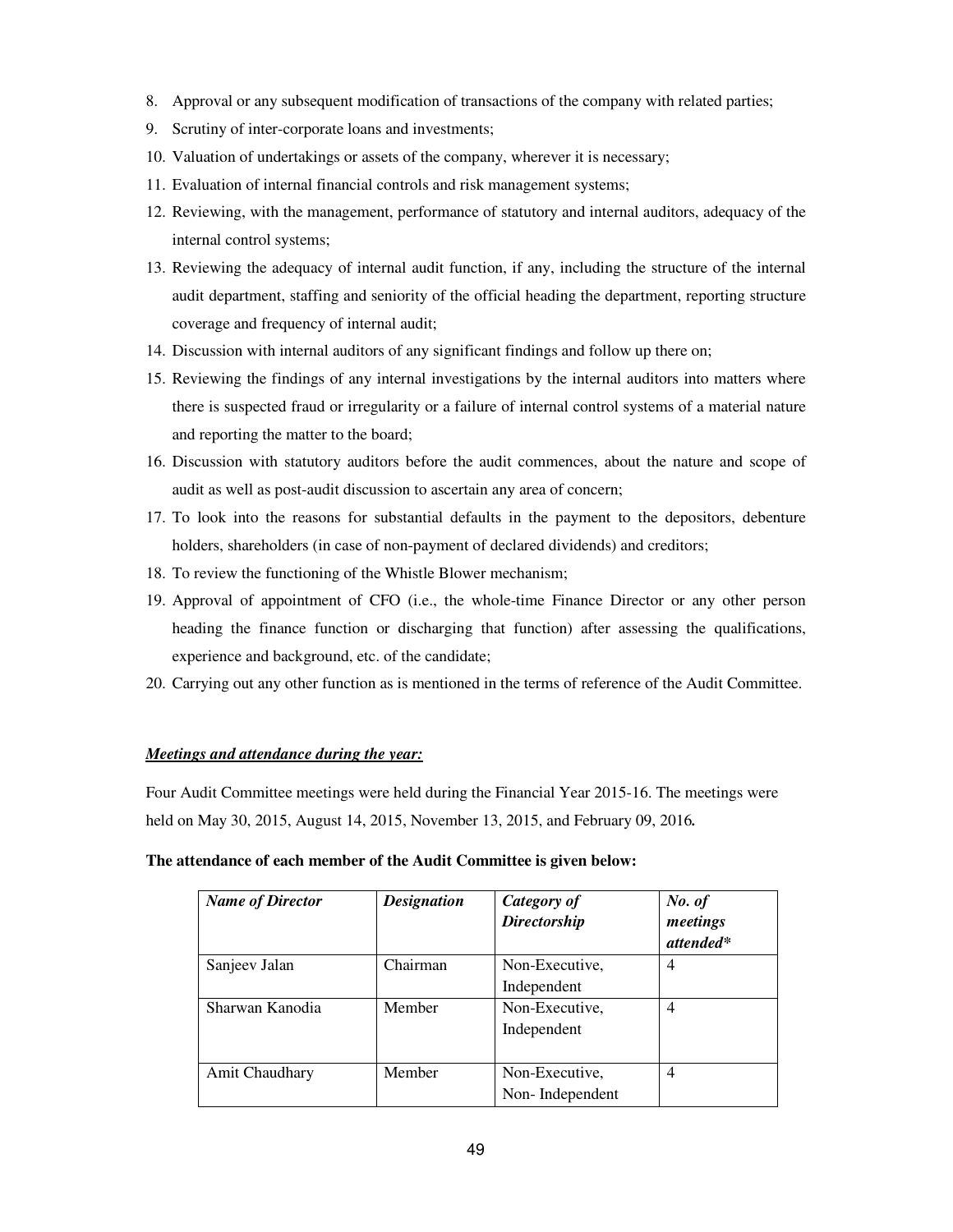#### **\* Number of meetings held during 2015-16:4 (Four)**

#### *Nomination and Remuneration Committee:*

The Company has re-constituted its Remuneration Committee as Nomination and Remuneration Committee in the Board meeting held on 30.05.2014.

The Committee comprises of three members out of which two are Independent Directors. Mr. Sanjeev Jalan is the Chairman of the Committee, Mr Sharwan Kanodia as Non-Executive Independent and Mr Amit Chaudhary as Non-Executive Director are the other members.

The Committee was constituted to comply with the provisions of Section 178 of the Companies Act, 2013.

The terms of reference of this Committee include:

- a) Recommend to the Board the setup and composition of the Board and its committees. This shall include "Formulation of the criteria for determining qualifications, positive attributes and independence of a Director".
- b) Periodically reviewing the composition of the Board with the objective of achieving an optimum balance of size, skills, independence, knowledge, age, gender and experience.
- c) Recommend to the Board the appointment or reappointment of Directors.
- d) Devise a policy on Board diversity.
- e) Recommend to the Board appointment of Key Managerial Personnel ("KMP" as defined by the Act) and executive team members of the Company (as defined by the Committee).
- f) Support the Board and Independent Directors in evaluation of the performance of the Board, its Committees and Individual Directors.
- g) Formulation of criteria for evaluation of Independent Directors and the Board.
- h) Oversee the performance review process of the KMP and the executive team of the Company.
- i) Recommend to the Board the remuneration policy for Directors, executive team/ KMP as well as the rest of the employees.
- j) On an annual basis, recommend to the Board the remuneration payable to Directors and executive team/ Managerial Person of the Company.
- k) Oversee familiarization programmes for Directors.
- l) Oversee the HR philosophy, HR and People strategy and HR practices including those for leadership development, rewards and recognition, talent management and succession planning (specifically for Board, KMP and executive team).
- m) Provide guidelines for remuneration of Directors on material subsidiaries.
- n) Performing such other duties and responsibilities as may be consistent with the provisions of the Committee Charter.

Two meetings of the 'Nomination and Remuneration Committee' were held during the financial year 2015-16. The meetings were held on August 14, 2015 and February 9, 2016.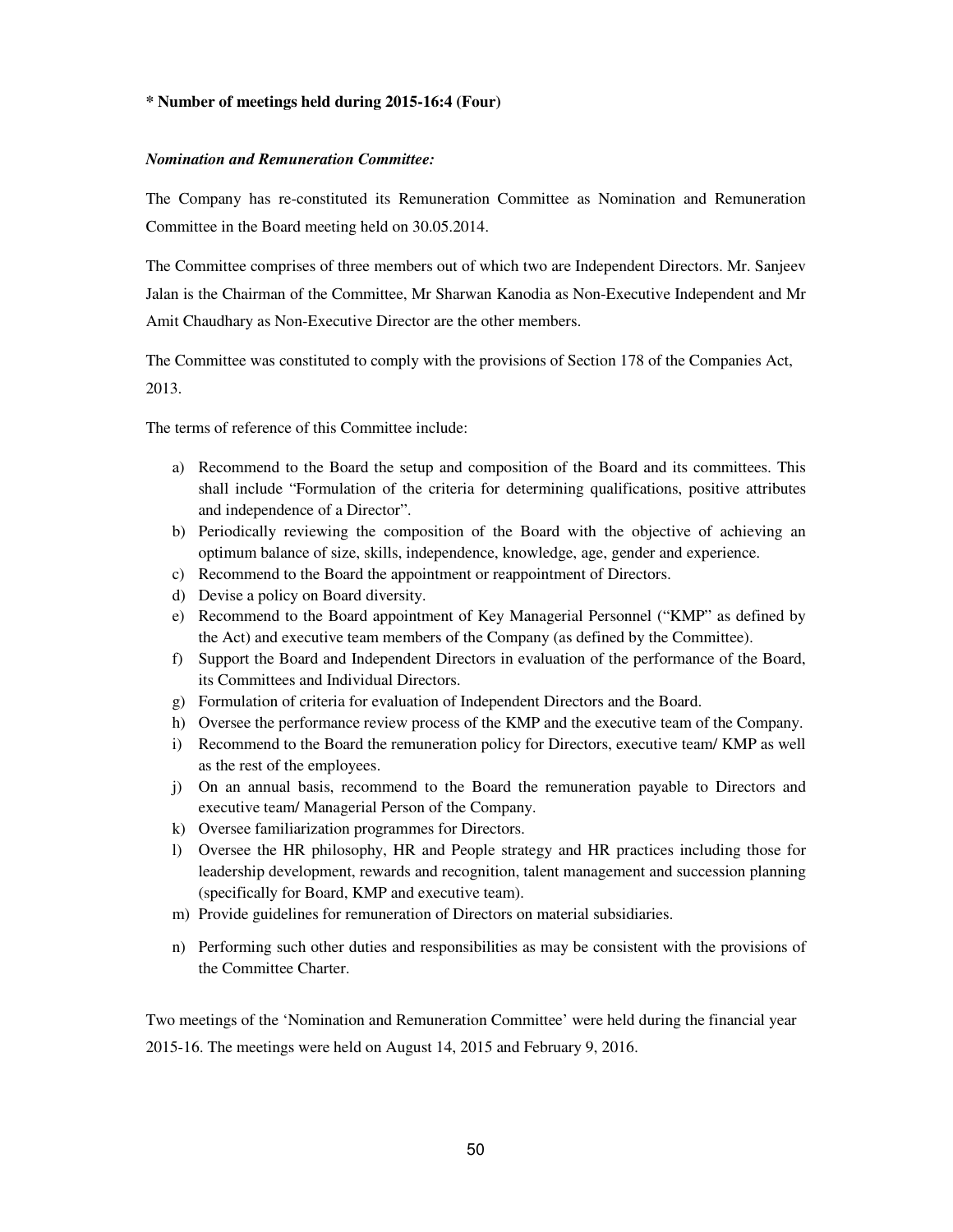#### *The attendance of each member of the Committee is given below:*

| <b>Name of Director</b> | <b>Designation</b> | <b>Category of</b><br><b>Directorship</b> | No. of<br>meetings<br>attended* |
|-------------------------|--------------------|-------------------------------------------|---------------------------------|
| Sanjeev Jalan           | Chairman           | Non-Executive,<br>Independent             |                                 |
| Sharwan Kanodia         | Member             | Non-Executive,<br>Independent             |                                 |
| Amit Chaudhary          | Member             | Non-Executive,<br>Non-Independent         |                                 |

\* Number of meetings held during 2015-16: 2 (Two)

#### **Details of managerial remuneration for the year 2015-16 are given below:**

The Company does not pay any sitting fees to the Directors for attending any Board or Committee meetings.

The Company does not pay any remuneration to its Managing Director of the Company.

## *STAKE HOLDER RELATIONSHIP COMMITTEE*

The Stake holder relationship committee comprises of two Directors namely Mr. Amit Chaudhary , Chairman and Mr. Sharwan Kanodia, Member The Committee was formed to approve the matters relating to allotment of securities, issue of duplicate certificates, review and redressal of investor grievance. The Committee met as when required during the year.

The Committee comprises of the following:

| Sr. No | Name of the         | Category                            |
|--------|---------------------|-------------------------------------|
|        | director/members    |                                     |
|        | Mr. Amit Chaudhary  | Chairman (Non Executive)            |
|        | Mr. Sharwan Kanodia | Member (Non-Executive, Independent) |

## **Status of Investor Complaints**

During the year under review, no complaints were received which is required to be redressed at the SEBI Complaints redress System (SCORES)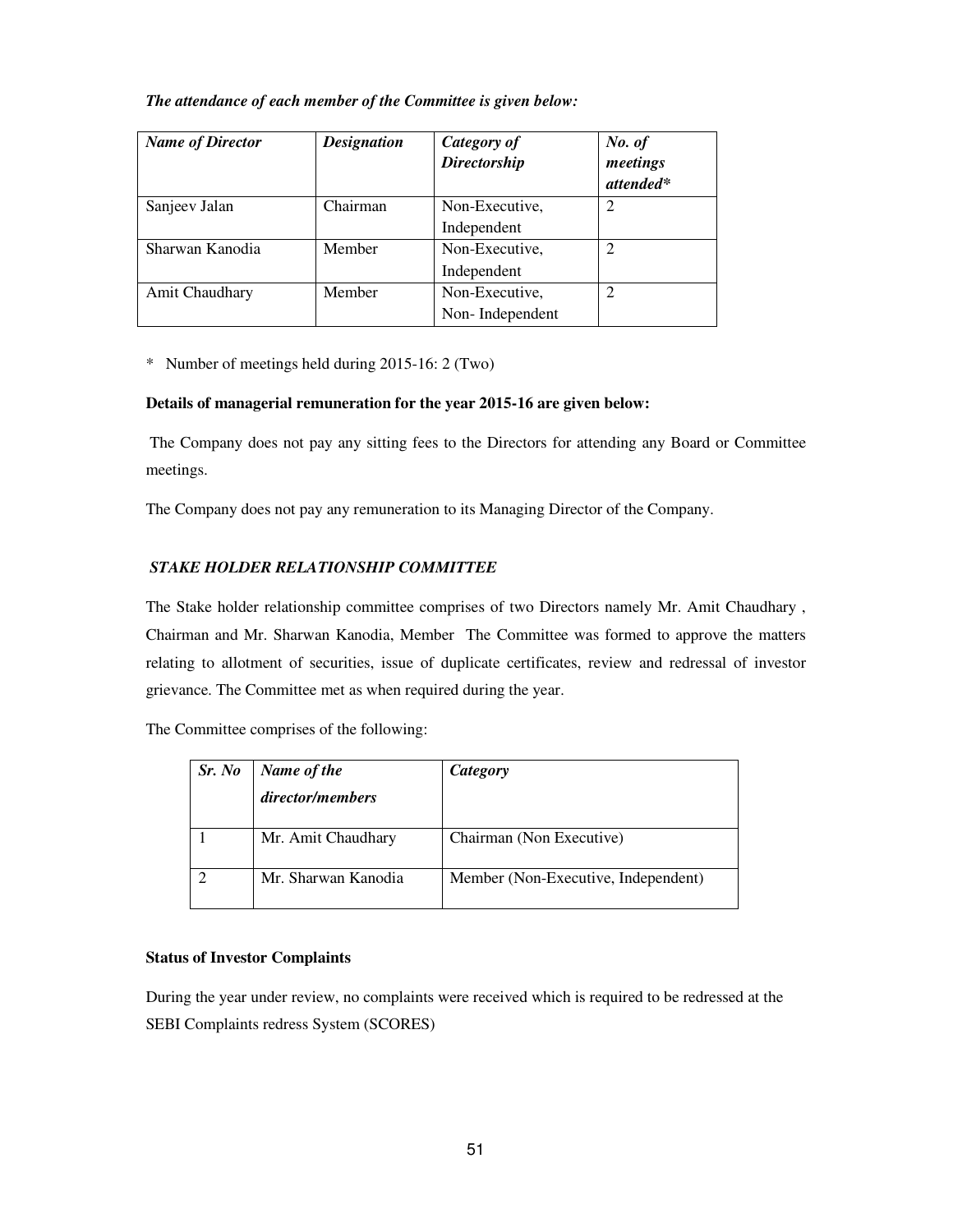#### **Meeting of Independent Directors:**

During the year under review, the Independent Directors met on February 09, 2016, inter alia, to discuss:

- 1. Review of the performance of Non-independent Directors and the Board as a whole
- 2. To assess the quality, quantity and timeliness of flow of information between the Management and the Board

All the Independent Directors were present at the Meeting.

#### **Familiarisation programme for Directors:**

The Directors (Independent and Non-Independent) are made to interact with Senior Management Personnel and are given all the documents sought by them for enabling a good understanding of the Company, its various operations and the industry of which it is a part.

The role, rights, duties and responsibilities of Independent Directors have been incorporated in the Letters of Appointment issued to them. The amendments / updates in statutory provisions are informed from time to time.

The information w.r.t. the nature of industry in which the Company operates and business model of the Company, etc. is made known through various presentations on operational performance, strategy, budgets & business forecasts, etc. to the Board*.* 

The above initiatives help the Directors to understand the Company, its business and the regulatory framework in which the Company operates to effectively fulfill their role as Directors of the Company.

The details of the Familiarisation programme have been uploaded on the Company's website.

#### **Evaluation of Independent Directors, the Board & its Committees:**

- Pursuant to the provisions of the Companies Act, 2013 and SEBI (Listing Obligations & Disclosure Requirements) Regulations, 2015, the Board has carried out the annual performance evaluation for FY 2015-16 of its own performance, the Directors individually as well as the evaluation of the working of its Committees viz. Audit Committee, 'Nomination and Remuneration Committee'.
- The review of the performance of all the Directors was also evaluated for FY 2015-16 by the 'Nomination and Remuneration Committee'.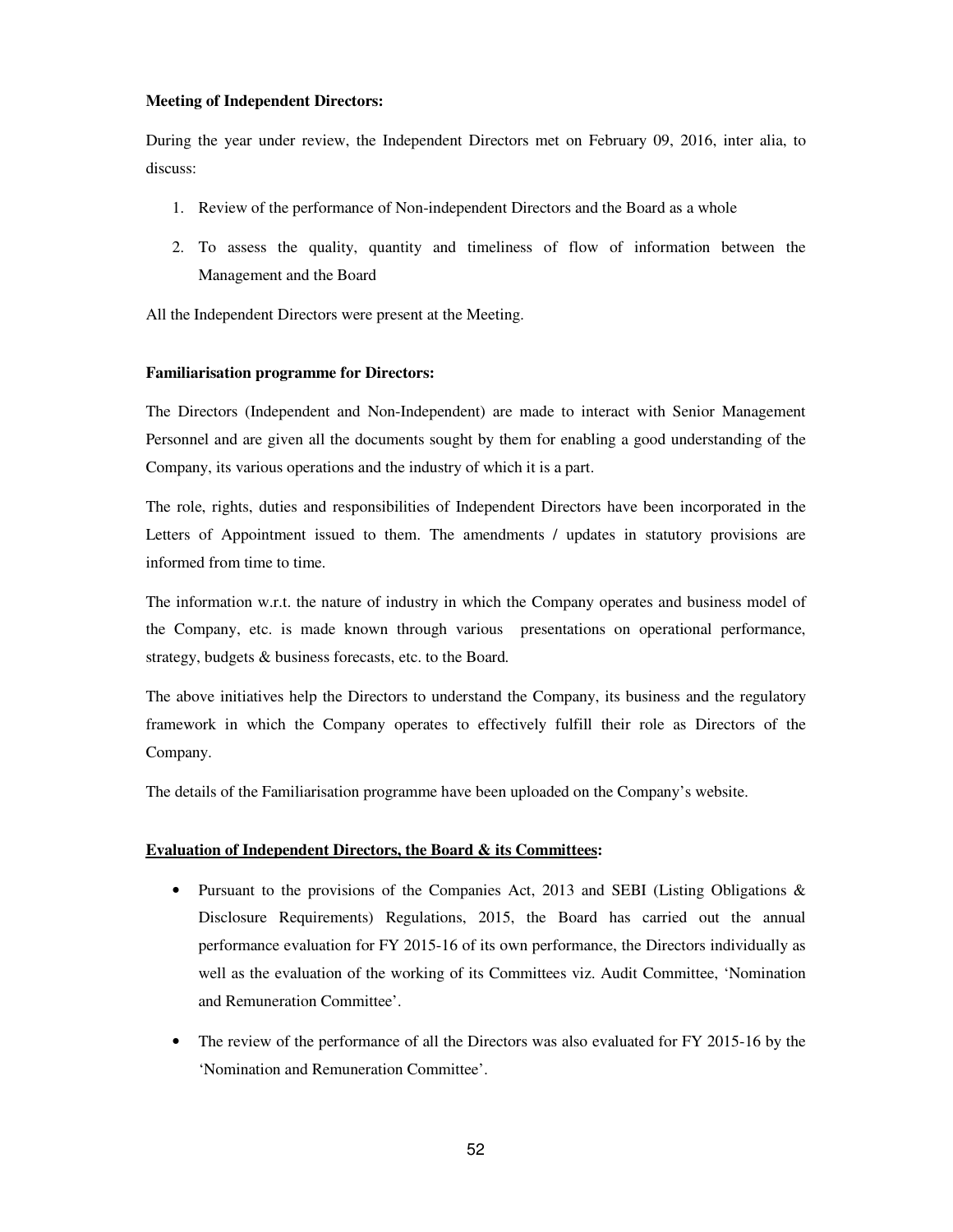- The performance review of the Non-independent Directors was evaluated for FY 2015-16 in the meeting of the 'Independent Directors'.
- The broad areas followed for evaluation of the performance of individual Directors include (a) Attendance; (b) Contribution at Board meetings; (c) Guidance/ support to management outside Board/ Committee meetings.

Additionally, for the Chairman, the key aspects of the role like (a) setting the strategic agenda of the Board with focus on long term value creation for all stakeholders; (b) encouraging active engagement by all the members of the Board and promoting effective relationships and open communication;(c) Communicating effectively with all stakeholders and enabling meaningful relationships were considered.

- The broad areas followed for evaluation of the performance of the Board include (a) Degree of fulfillment of key responsibilities; (b) Board structure and composition; (c) Establishment and delineation of responsibilities to Committees; (d) Effectiveness of Board processes, information and functioning; (e) Board Culture and Dynamics; (f) Quality of relationship between Board and the management; and (g) Efficacy of communication with various stakeholders.
- The broad areas followed for evaluation of the performance of Board Committees include (a) Degree of fulfillment of key responsibilities; (b) Adequacy of Board committee composition; (c) Effectiveness of meetings; (d) Committee Dynamics; and (e) Quality of relationship of the Committee with Board and the management.

#### **Board Diversity:**

Board ensures that a transparent Board nomination process is in place that encourages diversity of thought, experience, knowledge, perspective, age and gender. It is ensured that the Board has an appropriate blend of functional and industry expertise.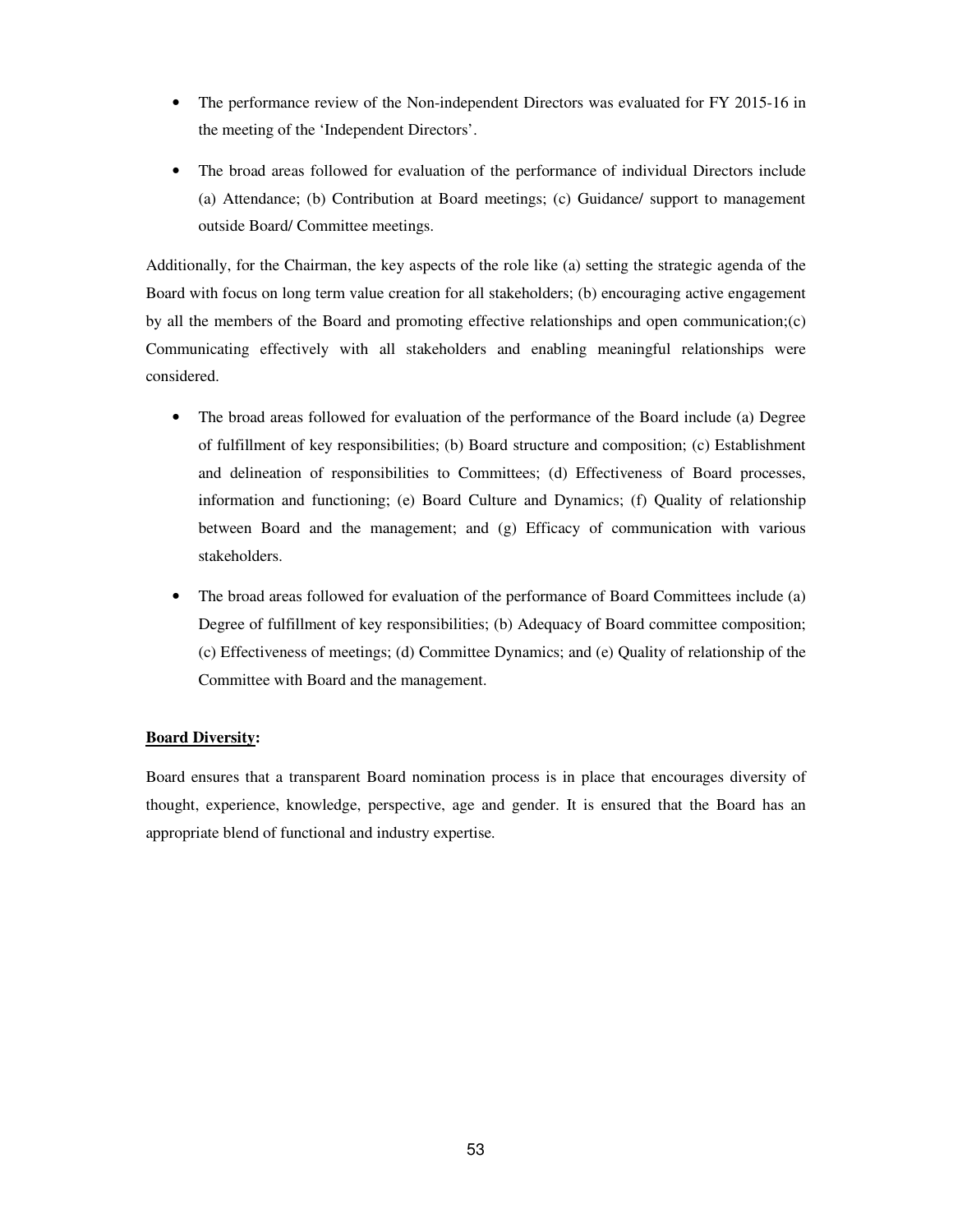#### **General Body Meetings**

# **Venue of the last three Annual General Meetings (AGM) and the details of the Resolutions passed or to be passed by Postal Ballot are as under:-**

| <b>AGM</b> for the<br>financial<br>year | Date & Time of<br>AGM                    | <b>Venue</b>                                                            | <b>No. Of Special</b><br><b>Resolutions</b> |
|-----------------------------------------|------------------------------------------|-------------------------------------------------------------------------|---------------------------------------------|
| 2014-15                                 | September 30,<br>2014<br>At $10.30$ a.m. | D-8, Sanskruti Prangan, Baner – Balewadi Road,<br>Baner, Pune - 411 046 | $\overline{2}$                              |
| 2013-14                                 | September 30,<br>2014<br>At 10.30 a.m.   | D-8, Sanskruti Prangan, Baner – Balewadi Road,<br>Baner, Pune - 411 046 | 3                                           |
| 2012-13                                 | September 29,<br>2013<br>At 10.30 a.m.   | D-8, Sanskruti Prangan, Baner – Balewadi Road,<br>Baner, Pune - 411 046 | $\boldsymbol{0}$                            |

\*\*The Shareholders passed all the Resolutions set out in the respective Notices. No Postal ballots were used for voting at these meetings. At the forthcoming AGM, there is no item on the agenda that needs approval by postal ballot*.* 

#### *Disclosures*

#### • **Risk Management Framework**

The Company has a Risk Management framework to identify, evaluate business risks and opportunities. This framework seeks to minimize adverse impact on the business objectives and enhance the Company's competitive advantage. The risk framework defines the risk management approach across the enterprise at various levels. To strengthen the risk management framework, company has formed segment level risk committees to identify, analyze and mitigate the potential risks.

#### **Vigil Mechanism / Whistle Blower Policy**

The Company has established a vigil mechanism for Directors and employees to report their genuine concerns, details of which have been given in the Corporate Governance Report. The Whistle Blower Policy as approved by the Board is uploaded on the Company's website.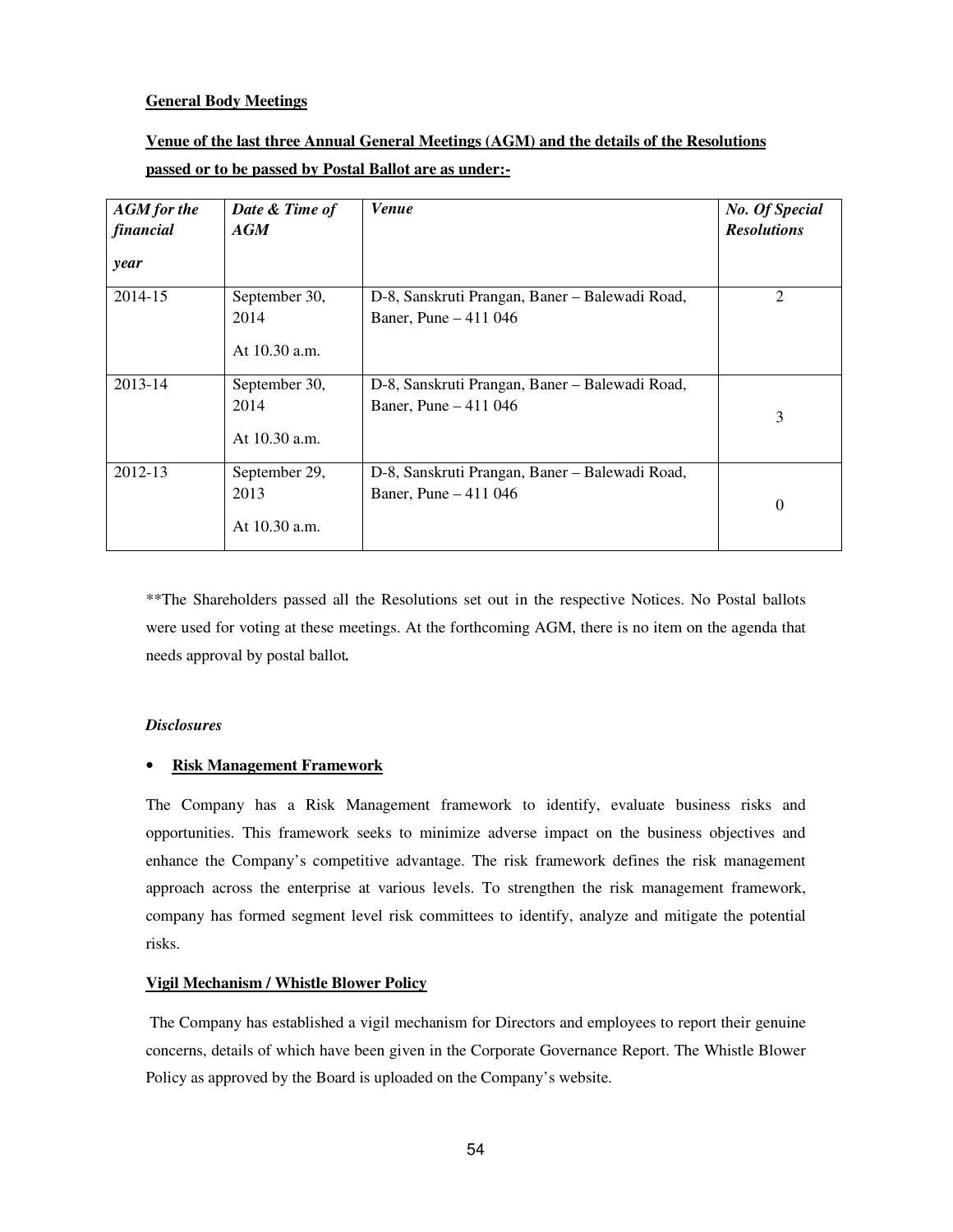## • **Related Party Transactions**

No contracts or arrangements with related parties were entered during the financial year 2015-16.

#### • **Management Disclosures**

Based on the disclosures received from the Senior Management Personnel; none of the Senior Management Personnel has entered into any transactions during the year in which he/she has material financial and commercial interest or in which he/she may have potential conflict of interest with the interest of the Company at large.

#### • **Statutory Compliance, Penalties and Strictures**

\*\*The Company has complied with the requirements of the Stock Exchanges / SEBI / Statutory Authority on all matters related to capital markets during last three years except SEBI interim order dated 04th of June, 2013 against the Company, its Directors, Promoters and promoters group for noncompliance of Minimum Public Shareholding.

*\*\* The said interim order dated 04th of June, 2013 was revoked by the SEBI Order No. WTM/PS/06/CFD/APR/2015 dated 29th of April, 2015.* 

#### *Means of Communication*

- The Quarterly, Half-Yearly and Annual Results are published in The Free Press Journal (English) and Navshakti (Marathi) as required under the Listing Agreement with the Stock Exchanges.
- The financial results are also posted on the Company's website.
- Management Discussion and Analysis has been covered in the Directors' Report. *General Shareholder Information* 
	- AGM: Date, Time and Venue: September 30, 2016 at 10.30 a.m. at 241, Village Bebedohal, Tal. Maval Pune Pune MH 410506 IN
	- Profile of Directors being re-appointed: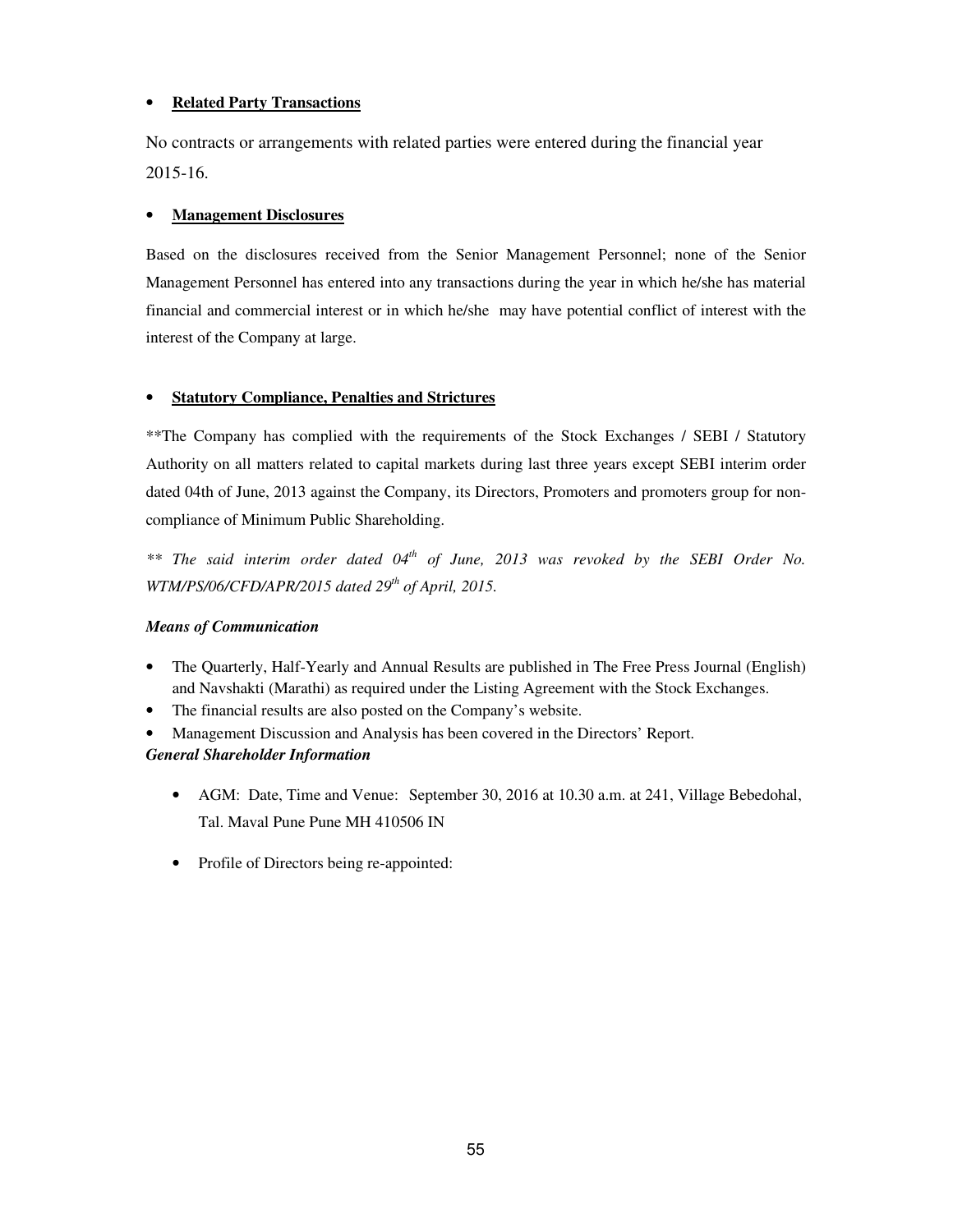#### **Profile of Mr. Amit Chaudhary who is being re-appointed:**

As required under of SEBI (Listing Obligations and Disclosures ) Regulations, 2015, the details of membership of the Director and other relevant details in respect of Directors who are being recommended for reappointment are given hereunder:

| <b>Particular</b>                                                                                                                                              | Mr. Amit Chaudhary                |  |  |
|----------------------------------------------------------------------------------------------------------------------------------------------------------------|-----------------------------------|--|--|
|                                                                                                                                                                | (Non-Executive Director)          |  |  |
| Date of Birth                                                                                                                                                  | 24.05.1980                        |  |  |
| Date of Appointment                                                                                                                                            | 15.01.2007                        |  |  |
| <i><b>Qualifications</b></i>                                                                                                                                   | B. Com, Chartered Accountant      |  |  |
| <b>Expertise in Specific functional area</b>                                                                                                                   | Vast Experience in Paper Industry |  |  |
| Directorship held in other Public Companies                                                                                                                    | 1. Shanti Gopal Concast Limited   |  |  |
| <i>(excluding Foreign Companies)</i>                                                                                                                           | 2. Cempack India Limited          |  |  |
| <b>Membership/ Chairmanships of committees of</b><br>other Public Companies (including only Audit<br><b>Committee and Shareholders Grievance</b><br>Committee) | Nil                               |  |  |
| No. of Shares held in the Company                                                                                                                              | Nil                               |  |  |

- Date of Book Closure September 24, 2016 to September 30, 2016
- Listing on Stock Exchanges BSE Limited
- Stock Code "531813" on BSE Limited
- Demat ISIN Number for I NE278001015 CDSL
-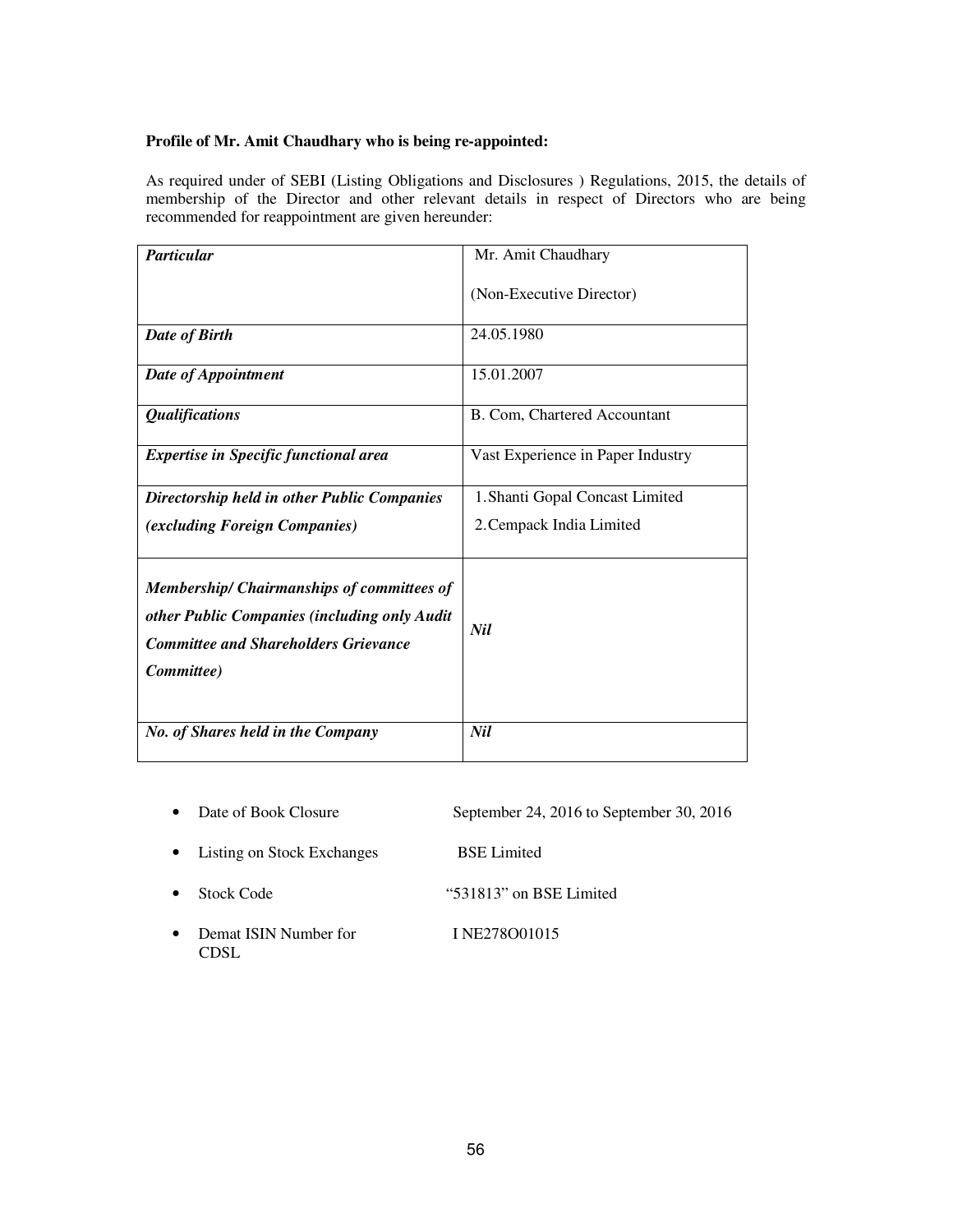|              | Open  |                   |                  | <b>Close</b> | No.of         | No. of         |
|--------------|-------|-------------------|------------------|--------------|---------------|----------------|
| <b>Month</b> | Price | <b>High Price</b> | <b>Low Price</b> | <b>Price</b> | <b>Shares</b> | <b>Trades</b>  |
| Apr-15       | 16.3  | 17.1              | 16.3             | 17.1         | 18000         | 6              |
| $May-15$     | 17.95 | 17.95             | 17.95            | 17.95        | 100           | $\mathbf{1}$   |
| $Jun-15$     | 17.1  | 17.1              | 15.5             | 15.5         | 1500          | $\overline{4}$ |
| Aug- $15$    | 14.75 | 14.75             | 12.7             | 12.7         | 3500          | $\overline{4}$ |
| $Sep-15$     | 12.07 | 12.07             | 10.37            | 10.37        | 3300          | $\overline{4}$ |
| $Dec-15$     | 10.02 | 10.02             | 10.02            | 10.02        | 400           | $\mathbf{1}$   |
| Feb-16       | 9.53  | 9.53              | 9.53             | 9.53         | 900           | $\mathbf{1}$   |
| $Mar-16$     | 10    | 11.44             | 10               | 11.44        | 3500          | $\overline{4}$ |

• **High/Low of market price of the Company's shares traded on BSE Limited during the year 2015-16 is furnished below:** 

• Registrar and Transfer Agents: The Company has appointed M/s. Sharex Dynamic (India) Limited as Registrar and Transfer Agents having their office at: Unit no.1,LuthraInd. Premises, Safed Pool, Andheri Kurla Road, Andheri (East), Mumbai – 400072.

> Tel.No. 022- 2851 5606/ 5644/ 6338. Fax No. 022- 2851 2885 Email Id: investor@sharexindia.com

• *Share Transfer System:* Shareholders/Investors are requested to send documents related to share transfer directly to our Registrar and Share Transfer Agent. The transfer of shares gets registered within 10-15 days of receipt of transfer documents, if all the documents are in order.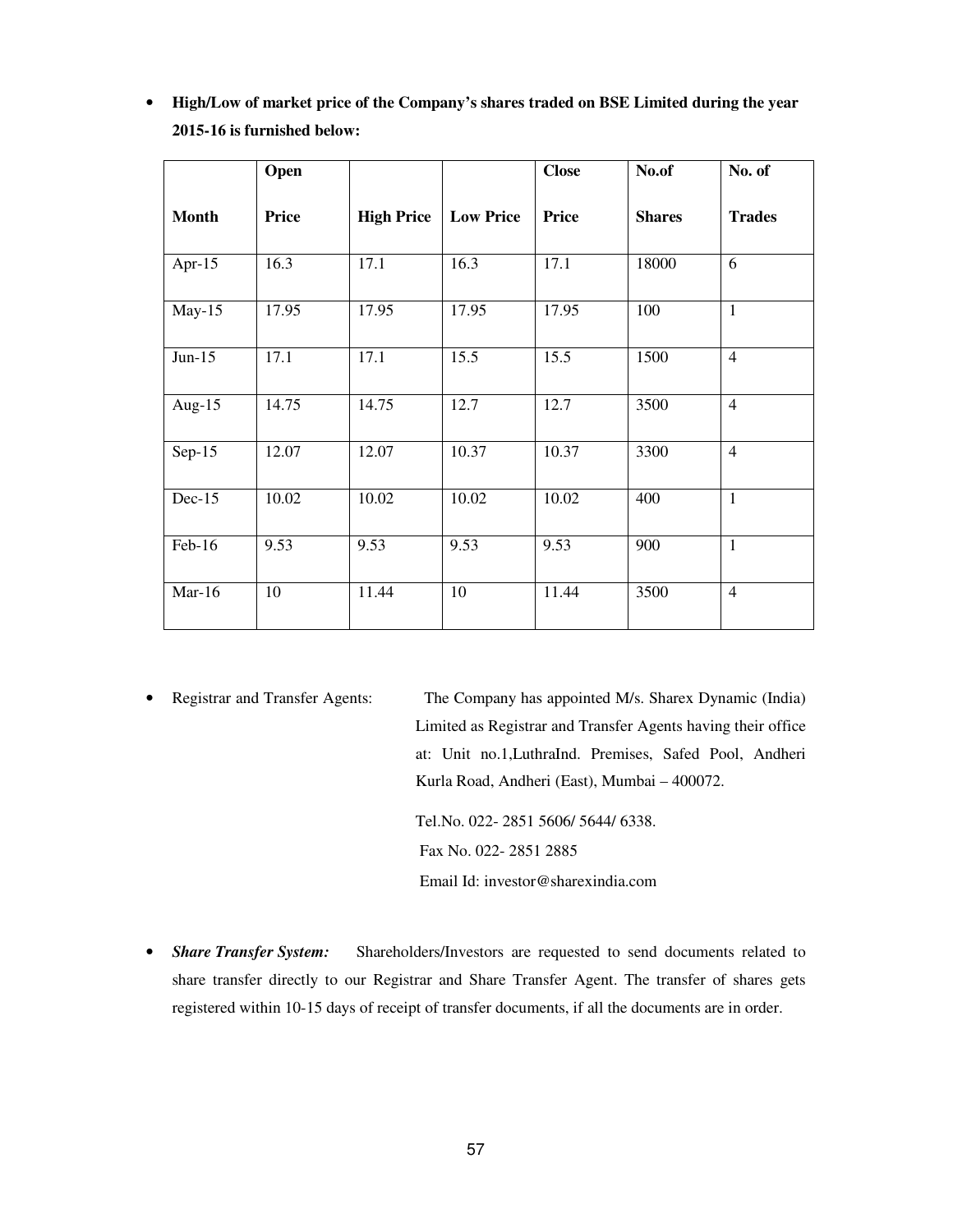• **Distribution of Shareholding and Shareholding pattern as on 31.03.2016:** 

| <b>Share Holding of</b>     | Number of           | <b>No. of Equity</b> | $\%$ to      |
|-----------------------------|---------------------|----------------------|--------------|
| <b>Nominal Value of Rs.</b> | <b>Shareholders</b> | <b>Shares held</b>   | <b>Total</b> |
| <b>Upto 5000</b>            | 185                 | 12329                | 0.11         |
| 5001-10,000                 | 6                   | 4980                 | 0.05         |
| 10,001-20,000               | $\overline{5}$      | 8301                 | 0.08         |
| 20,001-30,000               | $\overline{2}$      | 4800                 | 0.04         |
| 30,001-40,000               | $\overline{3}$      | 10040                | 0.09         |
| 40,001-50,000               | $\overline{2}$      | 9100                 | 0.08         |
| 50,001-100,000              | $\overline{5}$      | 41900                | 0.39         |
| $100,001$ and above         | 29                  | 10697436             | 99.15        |
| <b>TOTAL</b>                | 237                 | 10788886             | 100.00       |

*The distribution of Shareholding as on 31.03.2016 was as follows:* 

## • *Shareholding pattern as on 31.03.2016:*

| Category                                            | <b>No. of Shares</b> | Percentage of |
|-----------------------------------------------------|----------------------|---------------|
|                                                     |                      | shareholding  |
| Promoters                                           | 8091664              | 75.00         |
| Banks, Financial Institutions, Insurance Companies, | 26650                | 0.25          |
| Central/State Govt. Institutions, etc.              |                      |               |
| Foreign Institutional Investors                     | Nil                  | <b>Nil</b>    |
| Private Corporate Bodies                            | 1423245              | 13.19         |
| Non Resident Indian                                 | Nil                  | 0.00          |
| Others                                              | 1247327              | 11.56         |
| <b>Total:</b>                                       | 10788886             | 100.00        |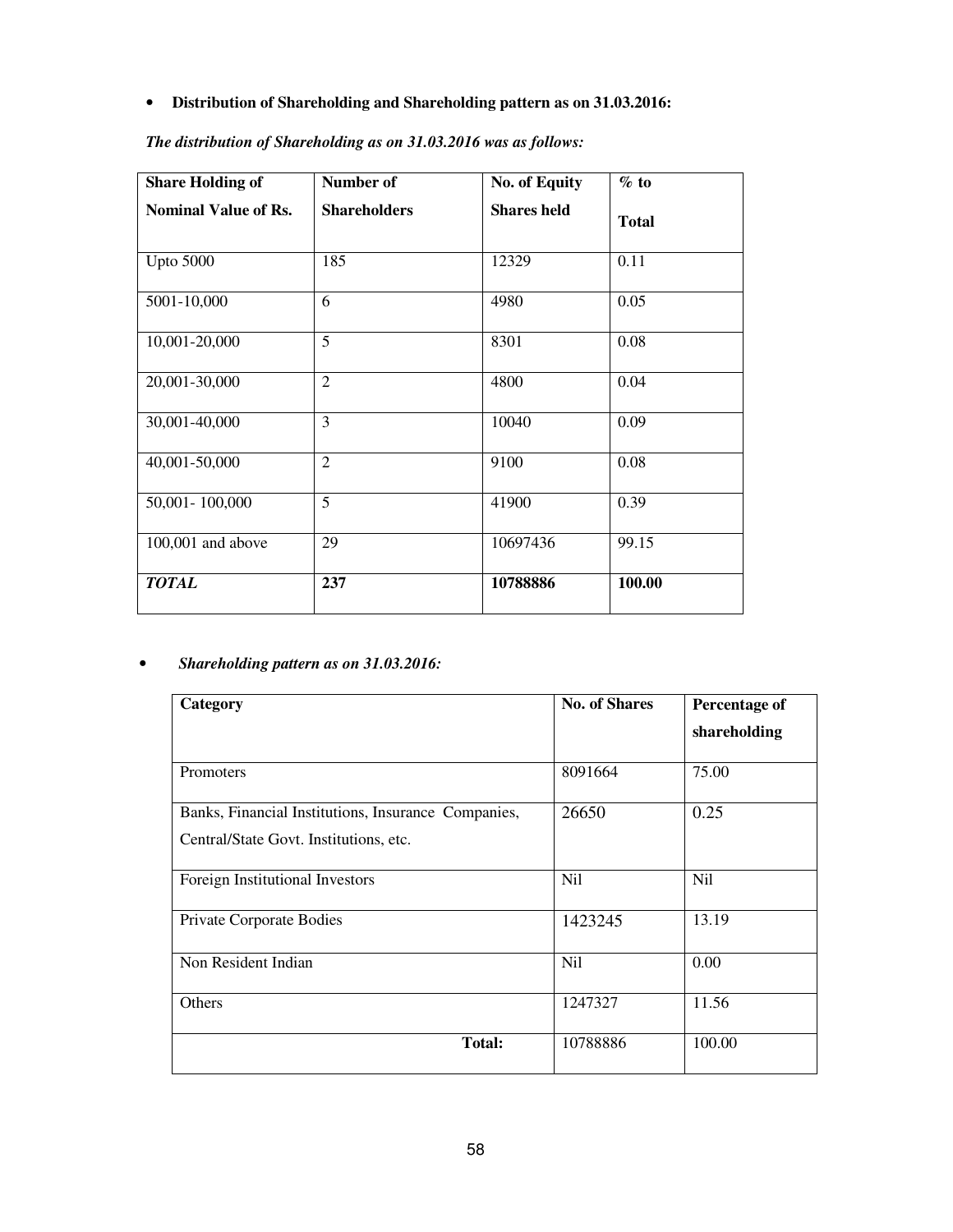- Dematerialisation of shares:  $94.64\%$  equity shares of the Company and liquidity were held in dematerialised form as on March 31, 2016*.*
- *Plant Locations:* 241, Village Bebedohal, Tal. Maval, Dist. Pune 411 507
- *Address for correspondence:* Shareholders correspondence should be addressed to our Registrars and Share Transfer Agents at the address mentioned above. Shareholders may also contact the Secretary of the Company at the Registered Office of the Company for any assistance. *Tel. - (020) 66206581 Fax – (020) 66206582*

The Secretary has designated following Email ID for investors' correspondence and redressal of their grievances and complaints.

#### Email: gangapapers@gmail.com

Shareholders holding shares in electronic mode should address all their correspondence relating to change of address, change in bank mandate for NECS etc. to their respective Depository Participant.

#### *CEO / CFO Certification:*

As required under regulation 17(8) read with schedule II of part B of SEBI (Listing Obligations and Disclosures ) Regulations, 2015 Mr. Sandeep Kanoria, Managing Director and Mr. Gautam Chaudhary, Chief Financial Officer of the Company certify to the Board that:

- 1. The financial statements and the Cash Flow Statement for the year have been reviewed and to the best of their knowledge and belief:
	- a. these statements do not contain any untrue statement of material fact, have not omitted any material fact and do not contain any statement that is misleading;
	- b. these statements together present a true and fair view of the company's affairs and are in compliance with existing accounting standards applicable laws and regulations.
- 2. To the best of their knowledge and belief no transactions entered into by the company during the year are fraudulent, illegal or violate the Company's code of conduct.
- 3. They accept responsibility for establishing and maintaining internal controls for financial reporting and that they have evaluated the effectiveness of internal control systems of the company pertaining to financial reporting.
- 4. They have indicated to the auditors and the Audit Committee:
	- b. Significant changes in the internal control over financial reporting during the year
	- c. Significant changes in accounting policies during the year and that the same has been disclosed in the notes to the financial statements; and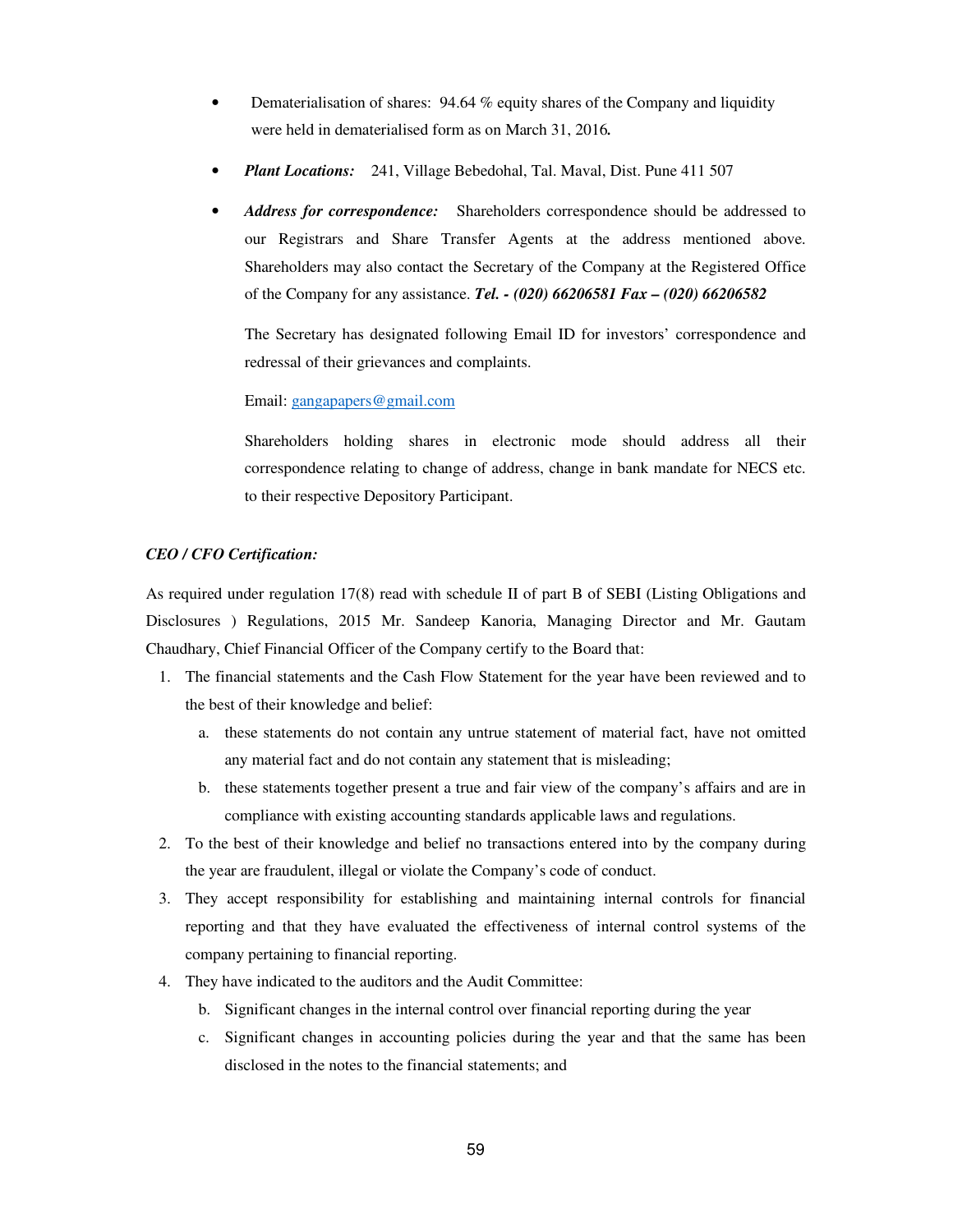d. There have been no instances of significant fraud either by the management or an employee having a significant role in the Company's internal control system of financial reporting.

#### **Regulations for Prevention of Insider Trading**

The Company has a comprehensive code of conduct with its Directors, Management and Executives to prevent insider trading as required by the SEBI regulation. In this regards, the Company lays down certain procedures and disclosures to be made while dealing with the securities of the Company.

#### **Name Designation and Address of the Compliance officer:**

Ms. Shreya Chakravarty, Company Secretary of the Company is appointed as the Compliance officer of the Company. She may be contacted at:

Ganga Papers India Limited 241, Village Bebedohal, Tal. Maval Pune Pune MH 410506 IN Phone: 020-66206581 Fax : 020-66206582 Email: gangapapers@gmail.com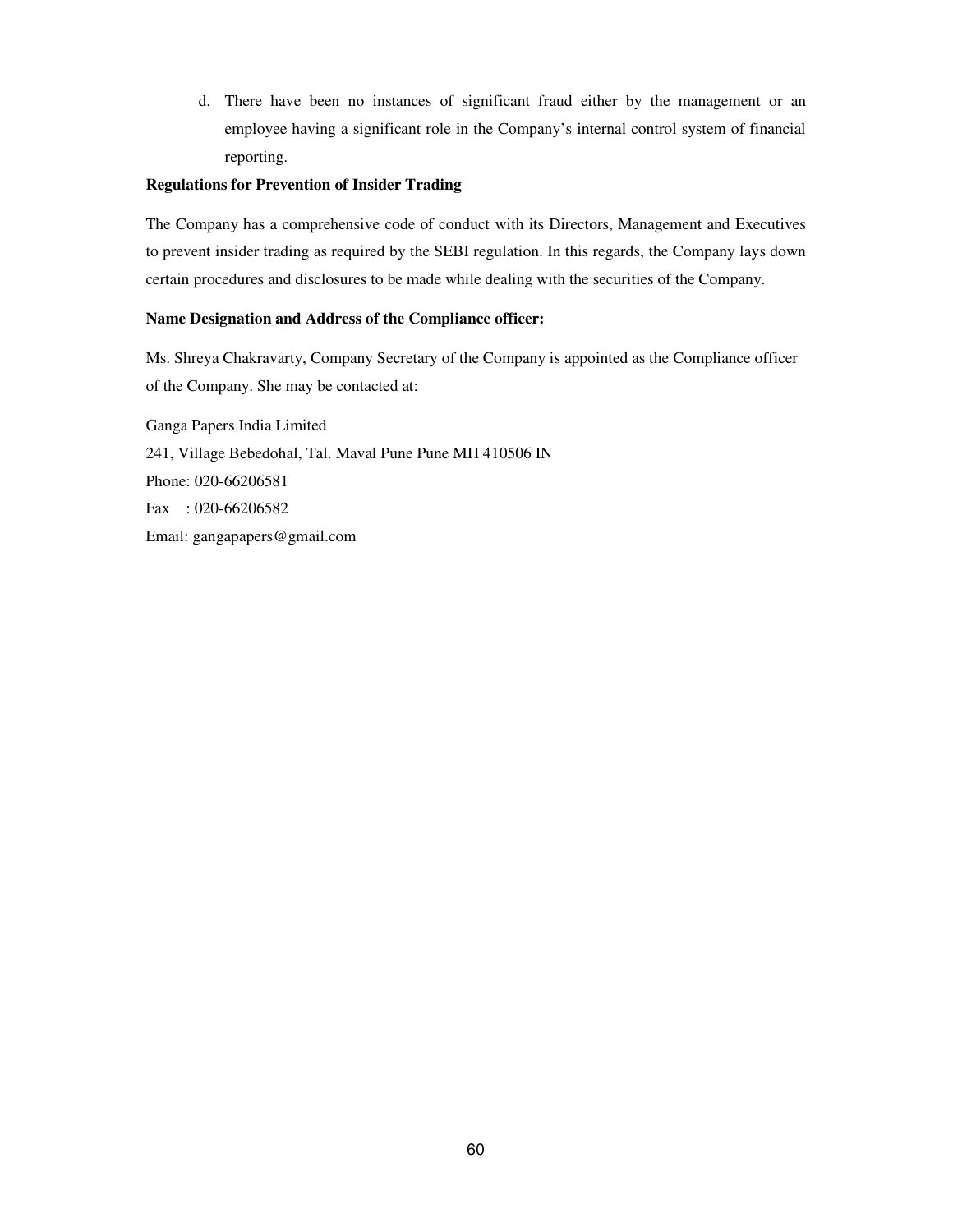#### **TO WHOMSOEVER IT MAY CONCERN**

I, Sandeep Kanoria, the Executive Director and Managing Director of the Company, do hereby declare that all the Board Members and Senior Management personnel of the Company have affirmed their compliance on an annual basis with the Code of Conduct as laid down by the Company pursuant to the requirements of para D of Schedule V of SEBI (Listing Obligations & Disclosure Requirements) Regulations, 2015.

Place: Pune Sandeep Kanoria<br>
Date: 26<sup>th</sup> August, 2016 (Managing Director) Date:  $26<sup>th</sup>$  August, 2016

Sd/-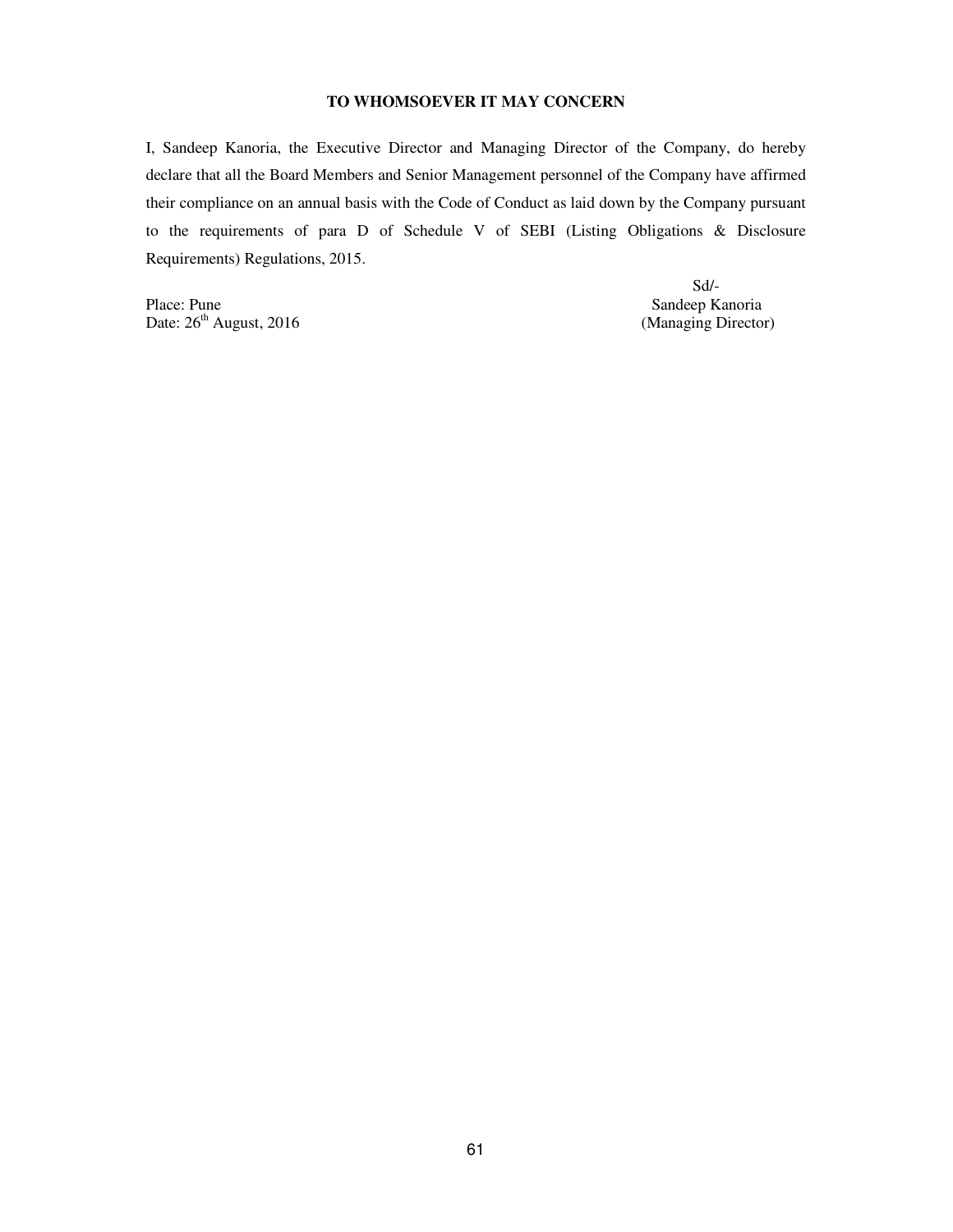#### **AUDITORS' CERTIFICATE ON CORPORATE GOVERNANCE**

#### **To the Members of Ganga Papers India Limited**

We have examined the compliance of conditions of Corporate Governance by Ganga Papers India Limited ("the Company"), for the year ended on  $31<sup>st</sup>$  March, 2016, as stipulated in Clause 49 of the Listing Agreement ("Listing Agreement") of the Company with the stock exchanges for the period  $1<sup>st</sup>$ April, 2015 to 30<sup>th</sup> November, 2015 and as per the relevant provisions of Securities and Exchange Board of India (Listing Obligations and Disclosure Requirements) Regulations, 2015 ("Listing Regulations") as referred to in Regulation 15(2) of the Listing Regulations for the period  $1<sup>st</sup>$  December, 2015 to 31<sup>st</sup> March, 2016.

The compliance of conditions of Corporate Governance is the responsibility of the Management. Our examination was limited to procedures and implementation thereof, adopted by the Company for ensuring the compliance of the conditions of Corporate Governance. It is neither an audit nor an expression of opinion on the financial statements of the Company.

In our opinion and to the best of our information and according to the explanations given to us, we certify that the Company has complied with the conditions of Corporate Governance as stipulated in the above-mentioned Listing Agreement**/**Listing Regulations, as applicable.

We further state that such compliance is neither an assurance as to the future viability of the Company nor the efficiency or effectiveness with which the management has conducted the affairs of the Company.

For Achal Srivastava & Co.

Chartered Accountants

Firm's Registration No.013385C

#### **Aadesh Kumar Agrawal**

Partner

Membership No. 410473

Place: Pune Date: August 26, 2016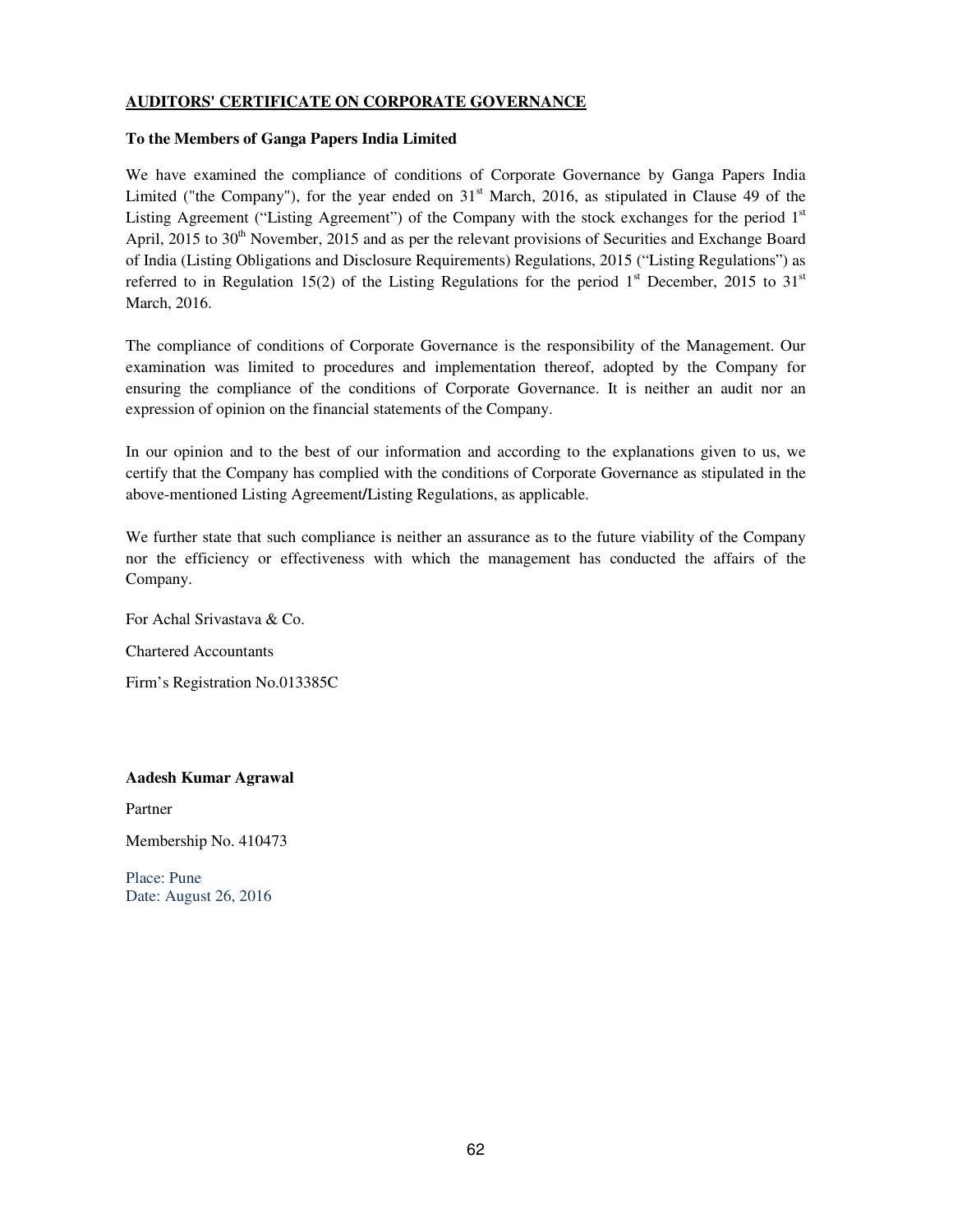#### **Annexure-7 to the Board Report**

#### **FORM NO. MR-3**

#### **SECRETARIAL AUDIT REPORT**

[Pursuant to Section 204(1) of the Companies Act, 2013 and Rule 9 of the Companies (Appointment and Remuneration Personnel) Rules, 2014]

#### **FOR THE PERIOD 01-04-2015 TO 31-03-2016**

To, The Members *GANGA PAPERS INDIA LIMITED 241, Village Bebedohal, Tal. Maval, Pune 410506.* 

We have conducted the Secretarial Audit of the compliance of applicable statutory provisions and the adherence to good corporate practices by **GANGA PAPERS INDIA LIMITED (CIN : L21012MH1985PTC035575)** (hereinafter called "the Company"). Secretarial Audit was conducted in a manner that provided us a reasonable basis forevaluating the corporate conducts/statutory compliances and expressing my opinion thereon.

Based on our verification of the **GANGA PAPERS INDIA LIMITED** books, papers, minute books, forms and returns filed and other records maintained by the company and also the information provided by the Company, its officers, agents and authorized representatives during the conduct of secretarial audit, We hereby report that in our opinion, the Company has, during the audit period 1<sup>st</sup> **April, 2015 to 31st March, 2016**("the reporting period") complied with the statutory provisions listed hereunder and also that the Company has proper Board processes and compliance mechanism in place to the extent, in the manner and subject to the reporting made hereinafter:

We have examined the books, papers, minute books, forms and returns filed and other records maintained by the Company for the period 1<sup>st</sup> April, 2015 to 31<sup>st</sup> March, 2016 according to the provisions of:

- (i) The Companies Act, 2013 ("the Act") and the rules made thereunder;
- (ii) The Securities Contracts (Regulation) Act, 1956 ('SCRA') and the rules made thereunder;
- (iii) The Depositories Act, 1996 and the Regulations and Bye-laws framed thereunder;
- (iv) Foreign Exchange Management Act,1999 and the Rules and Regulation made there under to the extent of Foreign Direct Investment, Overseas Direct Investment and External Commercial Borrowings; **(Not Applicable)**
- (v) The following Regulations and Guidelines prescribed under the Securities and Exchange Board of India Act, 1992 ('SEBI Act'):
	- **a.** The Securities and Exchange Board of India (Substantial Acquisition of Shares and Takeovers) Regulations, 2011
	- **b.** The Securities and Exchange Board of India (Prohibition of Insider Trading) Regulations, 1992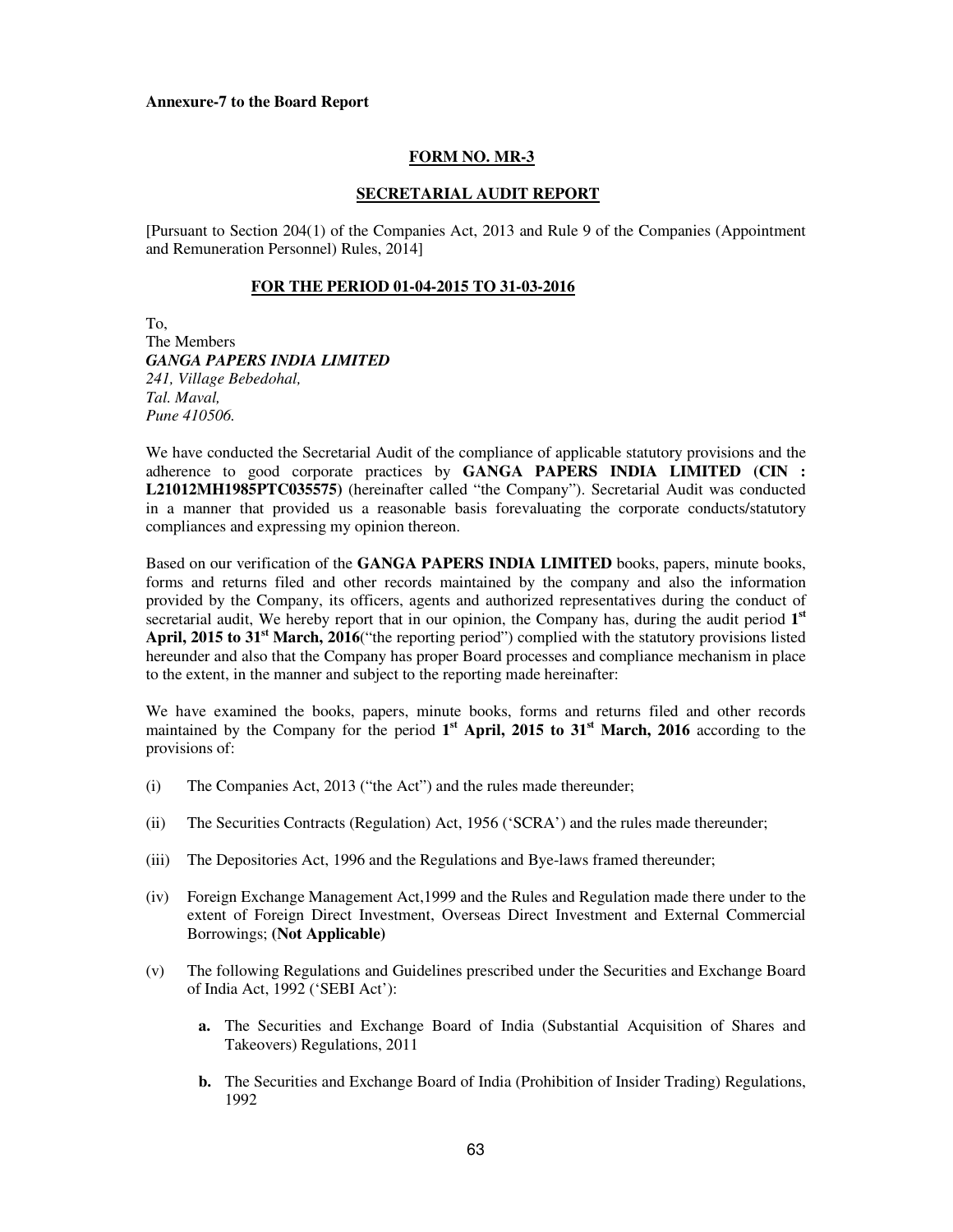- **c.** The Securities and Exchange Board of India (Issue of Capital and Disclosure Requirements) Regulations, 2009- **Not applicable as the Company did not issue any security during the financial year under review.**
- **d.** The Securities and Exchange Board of India (Employee Stock Option Scheme and Employee Stock Purchase Scheme) Guidelines, 1999- **Not applicable as the Company did not have any scheme for its employees during the financial year under review.**
- **e.** The Securities and Exchange Board of India (Issue and Listing of Debt Securities) Regulations, 2008- **Not applicable as the Company has not issued any debt securities during the financial year under review.**
- **f.** The securities and Exchange Board of India (Registrars to an Issue and Share Transfer Agents) Regulations, 1993 regarding the companies act and dealing with client;
- **g.** The Securities and Exchange Board of India (Delisting of Equity Shares) Regulations, 2009- **Not applicable as the Company has not delisted its Equity Shares from any stock exchange during the financial year under review.**
- **h.** Securities and Exchange Board of India (Buy Back of Securities) Regulations, 2009- **Not applicable as the Company has not bought back any of its securities during the financial year under review.**
- (vi) We have relied on the certificates obtained by the Company from the Management Committee/Function heads and based on the report received, there has been due compliance of all laws, orders, regulations and other legal requirements of the central, state and other Government and Legal Authorities concerning the business and affairs of the company.

We are of the opinion that the management has complied with the following laws specifically applicable to the Company:-

- 1. The Manufacture, Storage & Import of Hazardous Chemicals Rules,1989
- 2. Workmen's Compensation Act, 1923
- 3. FactoriesAct, 1948
- 4. Forest (Conservation) Act, 1980
- 5. Chemical Accidents (Emergency Planning, Preparedness and Response) Rules, 1996
- 6. Indian Boilers Act, 1923

We have also examined compliance with applicable clauses of the following:

- a) Secretarial Standards issued by The Institute of Company Secretaries of India.
- b) The Listing Agreements entered into by the Company with BSE Limited &Securities and Exchange Board of India (Listing Obligations and Disclosure Requirements) Regulations, 2015 (effective from December 1, 2015)

During the period under review the Company has complied with the provisions of the Act, Rules, Regulations, Guidelines, Standards, etc. mentioned above except to following observations.

*1. Compliance of observation as reproduced below, raised by Secretarial Auditor of the financial year 2014-2015,is yet not made by the Company.*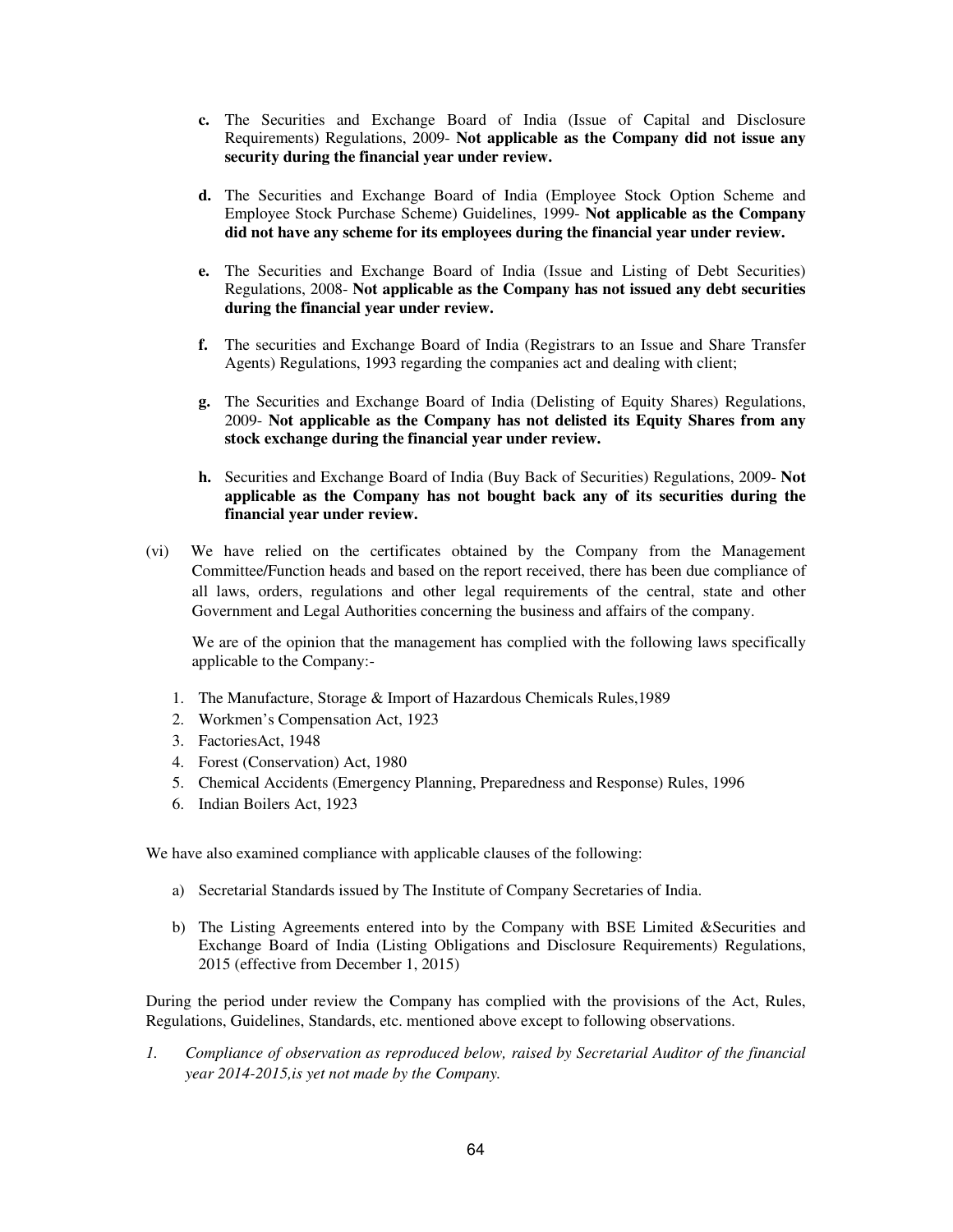*(A) The Company has not filed Form MGT- 14 as required u/s 179 of the Companies Act, 2013, for the board resolutions in respect of Approval of Quarterly Financial Results for the Quarter ended 31st March 2014, 30th June 2014 & 30th Sep 2014.* 

#### **We further report that:**

The Board of Directors of the Company is duly constituted with proper balance of Executive Directors, Non-Executive Directors and Independent Directors. The changes in the composition of the Board of Directors that took place during the period under review were carried out in compliance with the provisions of the Act.

Adequate notice is given to all directors to schedule the Board Meetings, agenda and detailed notes on agenda were sent at least seven days in advance and a system exists for seeking and obtaining further information and clarifications on the agenda items before the meeting and for meaningful participation at the meeting.

All decisions at Board meetings and Committee meetings are carried out unanimously as recorded in the Minutes of the meetings of the Board of directors or Committee of the Board as the case may be.

We further report thatas represented by the Company and relied upon by us, there are adequate systems and processes in the company commensurate with size and operations of the Company to monitor and ensure compliance with applicable laws, rules, regulation and guideline

We further report that

- 1. The Company was issued an interim order by the SEBI for non compliance of Minimum Public Shareholding (MPS) Norms As Stipulated In The Provisions Of Rule 19A Of The Securities Contracts (Regulation) Rules, 1957 And Clause 40A Of The Listing Agreement Read With Section 21 Of The Securities Contract (Regulation) Act, 1956. The Company Has Complied With The MPS Norms As The Offer For Sale Through Stock Exchange Was Made On November 12, 2014 Which Resulted In The Increase Of Public Shareholding In The Company From 5.36% To 25% Consequent Upon Relisting Of Securities With Stock Exchange, however matter is still under consideration before SEBI for final adjudication.
- 2. The Company is still covered under the provisions of Sick Industrial Companies Act, 1985.

Date: 13.08.2016

Place : Mumbai For Ragini Chokshi & Co

 Sd/- MakarandPatwardhan (Partner) C.P. No. 9031 FCS No. 11872

This report is to be read with our letter of even date which is annexed as **Annexure A** and forms an integral part of this report.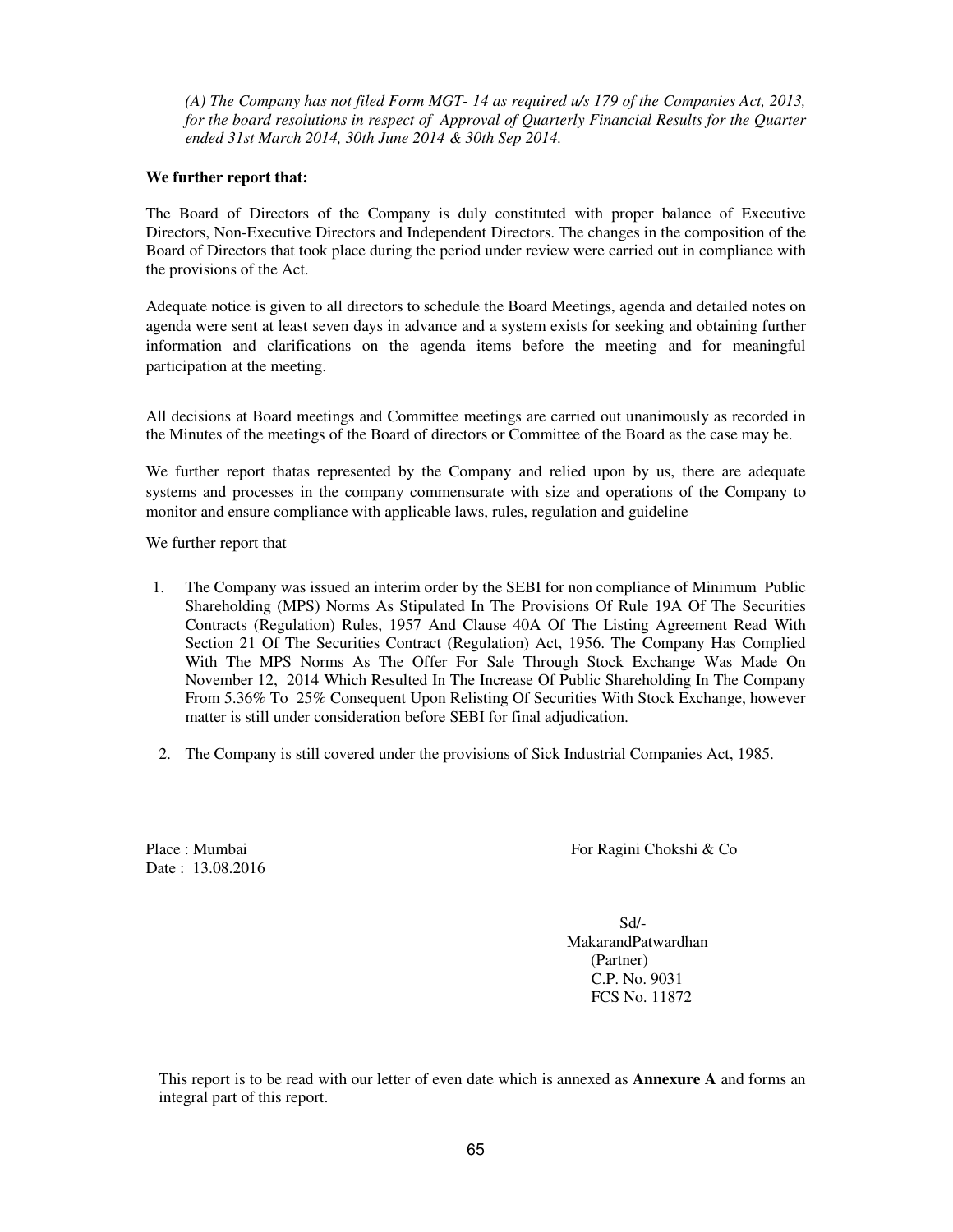#### To, The Members **GANGA PAPERS INDIA LIMITED**

Our report of even date is to be read along with this letter.

- 1. Maintenance of secretarial record is the responsibility of the management of the company. Our responsibility is to express an opinion on these secretarial records based on our audit.
- 2. We have followed the audit practices and processes as were appropriate to obtain reasonable assurance about the correctness of the contents of the Secretarial records. The verification was done on test basis to ensure that correct facts are reflected in secretarial records. We believe that the processes and practices, we followed provide a reasonable basis for our opinion.
- 3. We have not verified the correctness and appropriateness of financial records and Books of Accounts of the company.
- 4. Wherever required, we have obtained the Management representation about the compliance of laws, rules and regulations and happening of events etc.
- 5. The compliance of the provisions of Corporate and other applicable laws, rules, regulations, standards is the responsibility of management. Our examination was limited to the verification of procedures on test basis.
- 6. The Secretarial Audit report is neither an assurance as to the future viability of the company nor of the efficacy or effectiveness with which the management has conducted the affairs of the company.

Date : 13.08.2016

Place : Mumbai For Ragini Chokshi & Co

 Sd/- MakarandPatwardhan (Partner) C.P. No. 9031 FCS No. 11872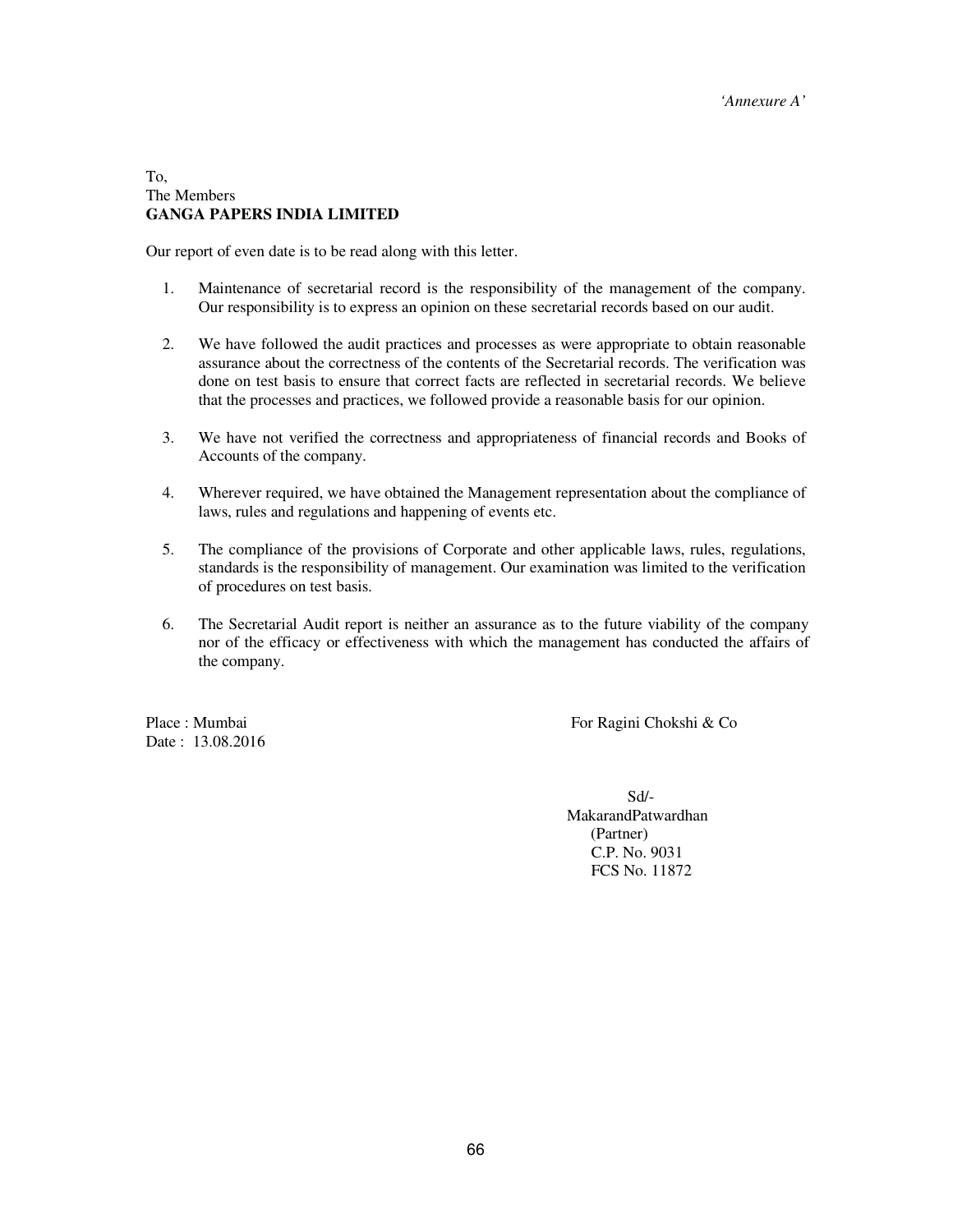

#### **INDEPENDENT AUDITORS' REPORT** Ī

## **To the Members of Ganga Papers India Limited**

## **Report on the Financial Statements**

We have audited the accompanying financial statements of **GANGA PAPERS INDIA LIMITED** (the 'Company'), which comprises the Balance Sheet as at 31<sup>st</sup> March, 2016, the Statement of Profit and Loss, the Cash Flow Statement for the year then ended, and a summary of significant accounting policies and other explanatory information.

## **Management's Responsibility for the Financial Statements**

The Company's Board of Directors is responsible for the matters stated in Section 134(5) of the Companies Act, 2013 ("the Act") with respect to the preparation and presentation of these financial statements that give a true and fair view of the financial position, financial performance and cash flows of the Company in accordance with the accounting principles generally accepted in India, including the Accounting Standards specified u/s.133 of the Act, read with Rule 7 of the Companies (Accounts) Rules, 2014. This responsibility also includes maintenance of adequate accounting records in accordance with the provisions of the Act for safeguarding the assets of the Company and for preventing and detecting frauds and other irregularities; selection and application of appropriate accounting policies; making judgments and estimates that are reasonable and prudent; and design, implementation and maintenance of adequate internal financial controls, that were operating effectively for ensuring the accuracy and completeness of the accounting records, relevant to the preparation and presentation of the financial statements that give a true and fair view and are free from material misstatement, whether due to fraud or error.

## **Auditors' Responsibility**

Our responsibility is to express an opinion on these financial statements based on our audit. We have taken into account the provisions of the Act, the accounting and auditing standards and matters which are required to be included in the audit report under the provisions of the Act and the Rules made thereunder.

We conducted our audit in accordance with the Standards on Auditing specified  $u/s.143(10)$  of the Act. Those Standards require that we comply with ethical requirements and plan and perform the audit to obtain reasonable assurance about whether the financial statements are free from material misstatement.

An audit involves performing procedures to obtain audit evidence about the amounts and the disclosures in the financial statements. The procedures selected depend on the auditor's judgment, including the assessment of the risks of material misstatement of the financial statements, whether due to fraud or error. In making those risk assessments, the auditor considers internal financial control relevant to the Company's preparation of the financial statements that give a true and fair view in order to design audit procedures that are appropriate in the circumstances. An audit also includes evaluating the appropriateness of the accounting policies used and the reasonableness of the accounting estimates made by the Company's Directors, as well as evaluating the overall presentation of the financial statements.

We believe that the audit evidence we have obtained is sufficient and appropriate to provide a basis for our audit opinion on the financial statements.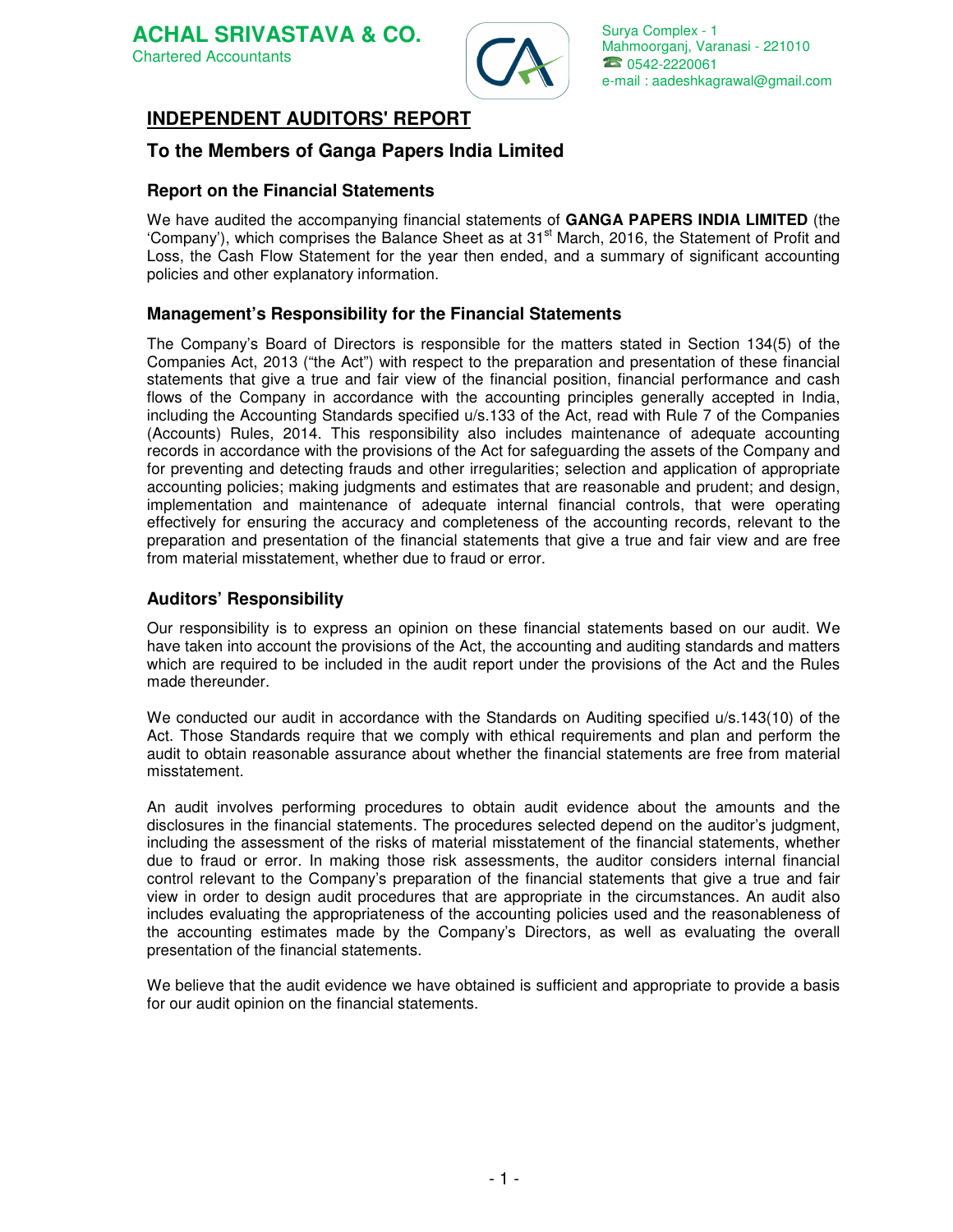# **Re. GANGA PAPERS INDIA LIMITED**

# **Independent Auditors' Report for 31st March, 2016 (Contd…)**

## **Opinion**

In our opinion and to the best of our information and according to the explanations given to us, the accompanying financial statements give the information required by the Act in the manner so required and give a true and fair view in conformity with the accounting principles generally accepted in India, of the state of affairs of the Company as at **31st March, 2016** and its profit and its cash flows for the year ended on that date.

## **Report on Other Legal and Regulatory Requirements**

- 1. As required by the Companies (Auditor's Report) Order, 2016 ("the Order") issued by the Central Government of India in terms of sub-section (11) of section 143 of the Act, we give in the 'Annexure-A,' a statement on the matters specified in the paragraph 3 and 4 of the Order.
- 2. As required by Section 143(3) of the Act, we report that:
	- (a) We have sought and obtained all the information and explanations which to the best of our knowledge and belief were necessary for the purposes of our audit;
	- (b) In our opinion, proper books of account as required by law have been kept by the Company so far as it appears from our examination of those books;
	- (c) The Balance Sheet, the Statement of Profit and Loss and the Cash Flow Statement dealt with by this Report are in agreement with the books of account;
	- (d) In our opinion, the aforesaid financial statements comply with the Accounting Standards specified  $u/s$ . 133 of the Act, read with Rule 7 of the Companies (Accounts) Rules, 2014;
	- (e) On the basis of the written representations received from the directors as on March 31, 2016 taken on record by the Board of Directors, none of the directors is disqualified as on March 31, 2016 from being appointed as a director in terms of Section 164 (2) of the Act;
	- (f) With respect to the adequacy of the internal financial controls over financial reporting of the Company and the operating effectiveness of such controls, refer to our separate Report in 'Annexure-B' to this report; and
	- (g) With respect to the other matters to be included in the Auditor's Report in accordance with Rule 11 of the Companies (Audit and Auditors) Rules, 2014, in our opinion and to the best of our information and according to the explanations given to us:
		- (i) The Company has disclosed the impact of pending litigations on its financial position in its financial statements – Refer Note 31 to the financial statements;
		- (ii) The Company has made provision, as required under the applicable law or accounting standards, for material foreseeable losses, if any, and as required on long-term contracts including derivative contracts.
		- (iii) No amount was required to be transferred to the Investor Education and Protection Fund by the Company.

For Achal Srivastava & Co. Chartered Accountants Firm's Registration No.013385C

**per Aadesh Kumar Agrawal**  Partner Membership No. 410473

Pune May 30, 2016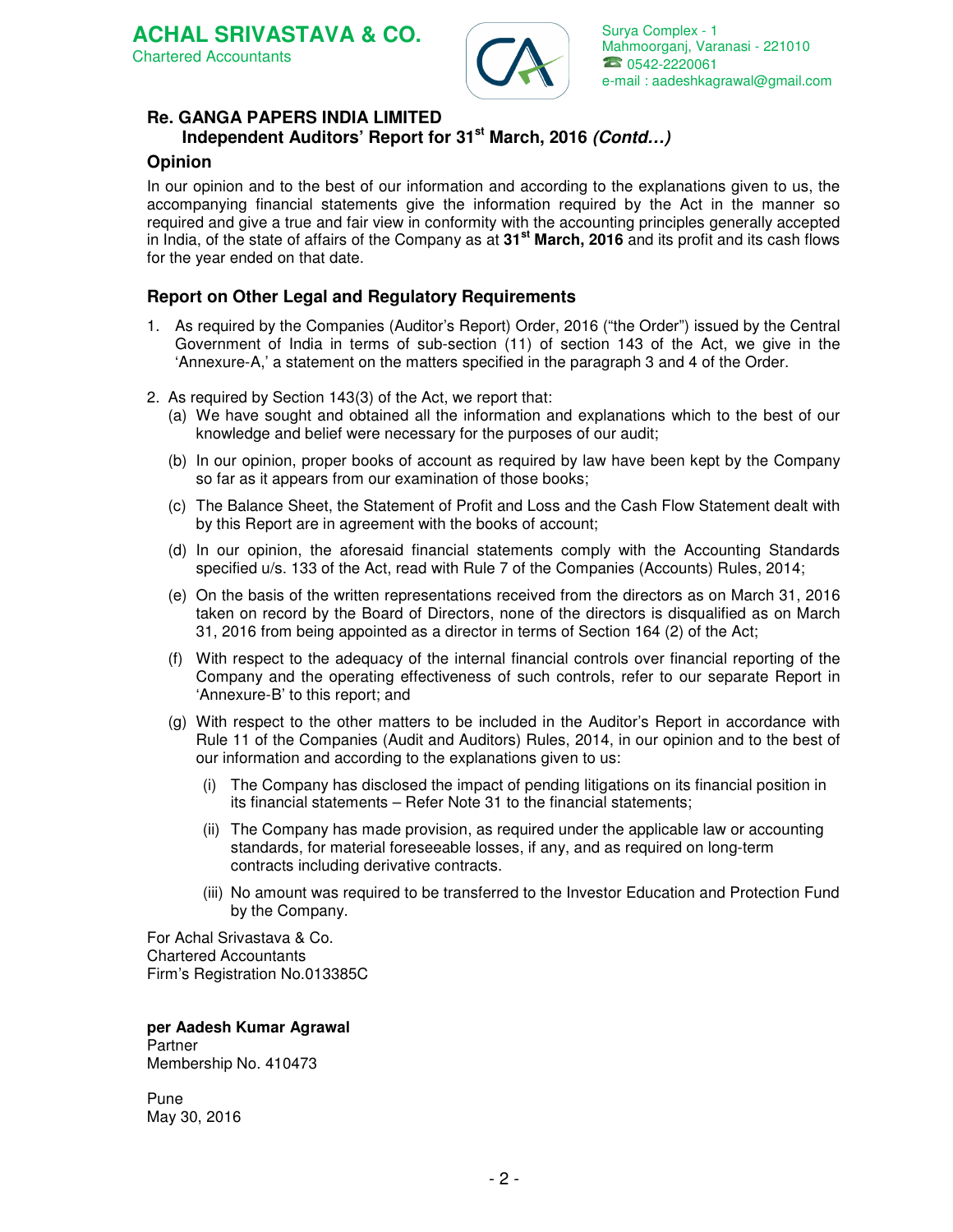

## **Re. GANGA PAPERS INDIA LIMITED**

## **Annexure-A to the Independent Auditors' Report**

The Annexure-A referred to in Paragraph 1 under the heading of "Report on Other Legal and Regulatory Requirements" of our report to the members of **GANGA PAPERS INDIA LIMITED** (the 'Company') for the year ended  $31<sup>st</sup>$  March, 2016. We report that:

(i)

- (a) The Company has maintained proper records showing full particulars, including quantitative details and situation of fixed assets.
- (b) The Company has a regular programme of physical verification of its fixed assets by which all fixed assets are verified in a phased manner over a period of three years. In our opinion, this periodicity of physical verification is reasonable having regard to the size of the Company and the nature of its assets. In accordance with this program, certain fixed assets were verified during the year and no material discrepancies were noticed on such verification.
- (c) According to the information and explanations given to us and on the basis of our examination of the records of the Company, the title deeds of immovable properties are held in the name of the Company.
- (ii) The management has conducted physical verification of inventory at reasonable intervals during the year. The Company is maintaining proper records of inventory and no material discrepancies were noticed on physical verification.
- (iii) According to the information and explanations given to us, the Company has not granted any loans, secured or unsecured to companies, firms, Limited Liability Partnerships or other parties covered in the register maintained under section 189 of the Companies Act, 2013. Accordingly, the provisions of clause 3(iii)(a), (b) and (c) of the Order are not applicable to the Company and hence not commented upon.
- (iv) In our opinion and according to the information and explanations given to us, the Company has complied with the provisions of section 185 and 186 of the Act, with respect to the loans and investments made.
- (v) The Company has not accepted any deposits from the public.
- (vi) We have broadly reviewed the books of account and records maintained by the Company relating to the products of the Company pursuant to the Rules made by the Central Government for the maintenance of cost records under sub-section (1) of Section 148 of the Companies Act and we are of the opinion that *prima facie* the prescribed accounts and records have been made and maintained. We have, however, not made a detailed examination of the records with a view to determining whether they are accurate or complete.

(vii)

(a) According to the information and explanations given to us and on the basis of our examination of the records of the Company, amounts deducted/accrued in the books of account in respect of undisputed statutory dues including Provident Fund, Employees' State Insurance, Income Tax, Sales Tax, Service Tax, Duty of Customs, Duty of Excise, Value Added Tax, Cess and other material statutory dues have generally been regularly deposited during the year by the Company with the appropriate authorities.

According to the information and explanations given to us, no undisputed amounts payable in respect of Provident Fund, Employees' State Insurance, Income Tax, Sales Tax, Service Tax, Duty of Customs, Duty of Excise, Value Added Tax, Cess and other material statutory dues were outstanding, at the year end, for a period of more than six months from the date they became payable.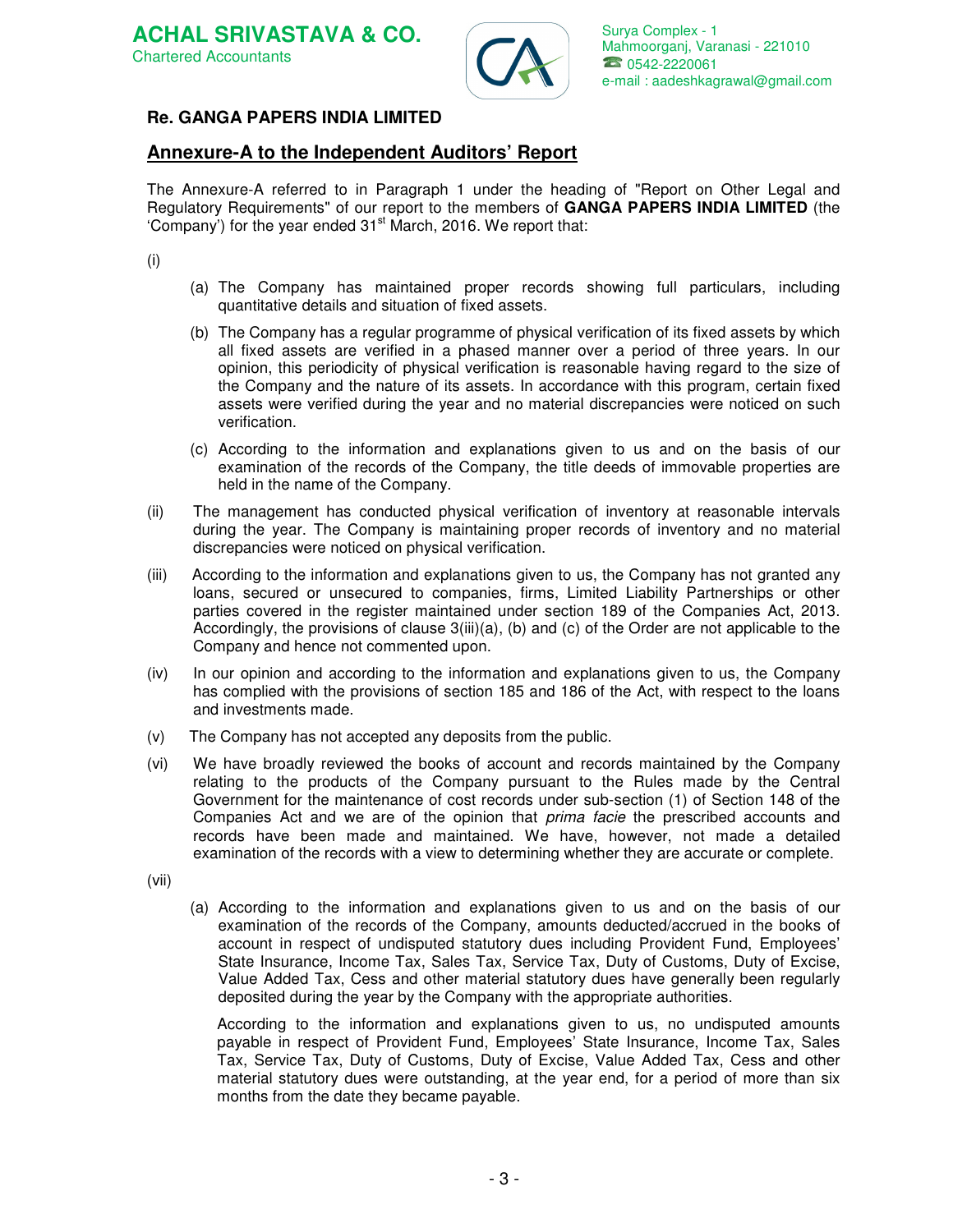**ACHAL SRIVASTAVA & CO.**  Chartered Accountants



Surya Complex - 1 Mahmoorganj, Varanasi - 221010 2 0542-2220061 e-mail : aadeshkagrawal@gmail.com

# **Re. GANGA PAPERS INDIA LIMITED**

## **Annexure-A to the Independent Auditors' Report for 31st March, 2016 (Contd…)**

(b) According to the information and explanations given to us, there are no material dues of Income Tax, Service Tax, Duty of Customs, Duty of Excise which have not been deposited with the appropriate authorities on account of any dispute. However, according to the information and explanations given to us, the following dues of Sales Tax and Value Added Tax have not been deposited by the Company on account of disputes:

| Name of the<br><b>Statute</b> | Nature of<br><b>Dues</b> | Amount    | <b>Period to which</b><br>the amount<br>relates | Forum where<br>dispute is<br>pending |
|-------------------------------|--------------------------|-----------|-------------------------------------------------|--------------------------------------|
| <b>MVAT Act, 2002</b>         | Value Added<br>Tax       |           | 1,25,61,104   From Financial<br>year 1993-94 to | Joint<br>Commissioner                |
| <b>CST Act, 1956</b>          | Sales Tax                | 61,57,523 | Financial year<br>2003-04                       | (Appeals) and<br><b>BIFR</b>         |

- (viii) In our opinion and according to the information and explanations given to us, the Company has not defaulted in repayment of loans or borrowing to financial institution, bank, Government or dues to debenture holders. However, the Company has outstanding liability of Deferred Sales Tax at Rs.5,83,35,891 as on 31<sup>st</sup> March, 2016.
- (ix) According to the information and explanations given by the management, the Company has not raised any money by way of initial public offer/ further public offer/ debt instruments and term loans during the year hence, reporting under clause (ix) is not applicable to the Company and hence not commented upon.
- (x) According to the information and explanations given to us, no fraud on or by the Company has been noticed or reported during the course of our audit.
- (xi) According to the information and explanations given to us, the managerial remuneration has been paid/ provided in accordance with the requisite approvals mandated by the provisions of section 197 read with Schedule V to the Companies Act, 2013.
- $(xii)$  In our opinion, the Company is not a Nidhi Company. Therefore, the provisions of clause  $3(xii)$ of the Order are not applicable to the Company and hence not commented upon.
- (xiii) According to the information and explanations given to us, transactions with the related parties are in compliance with sections 177 and 188 of Companies Act, 2013 where applicable and the details have been disclosed in the notes to the financial statements, as required by the applicable accounting standards.
- (xiv) According to the information and explanations given to us and on an overall examination of the records of the Company, the Company has not made any preferential allotment or private placement of shares or fully or partly convertible debentures during the year under review and hence, reporting requirements under clause  $3(xiv)$  are not applicable to the Company and hence not commented upon.
- (xv) According to the information and explanations given to us, the Company has not entered into any non-cash transactions with directors or persons connected with him as referred to in section 192 of Companies Act, 2013.
- (xvi) According to the information and explanations given to us, the provisions of section 45-IA of the Reserve Bank of India Act, 1934 are not applicable to the Company.

For Achal Srivastava & Co. Chartered Accountants Firm's Registration No.013385C

# **per Aadesh Kumar Agrawal**

Partner Membership No. 410473

Pune May 30, 2016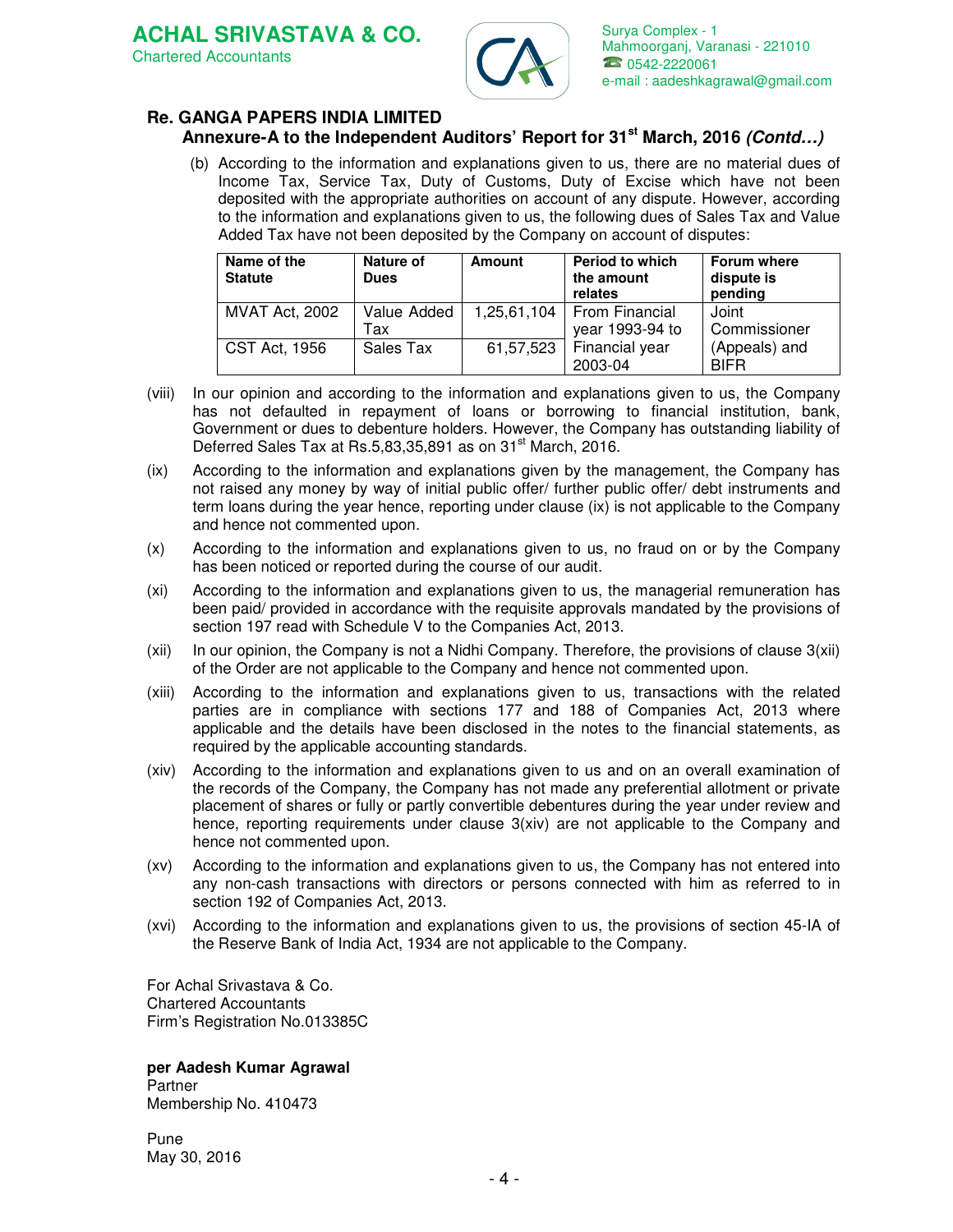

## **Re. GANGA PAPERS INDIA LIMITED**

# **Annexure-B to the Independent Auditors' Report**

#### **Report on the Internal Financial Controls under Clause (i) of sub-section 3 of Section 143 of the Companies Act, 2013 ("the Act")**

We have audited the internal financial controls over financial reporting of Ganga Papers India Limited ("the Company") as of  $31<sup>st</sup>$  March, 2016 in conjunction with our audit of the financial statements of the Company for the year ended on that date.

## **Management's Responsibility for Internal Financial Controls**

The Company's Management is responsible for establishing and maintaining internal financial controls based on the internal control over financial reporting criteria established by the Company considering the essential components of internal control stated in the Guidance Note on Audit of Internal Financial Controls over Financial Reporting issued by the Institute of Chartered Accountants of India. These responsibilities include the design, implementation and maintenance of adequate internal financial controls that were operating effectively for ensuring the orderly and efficient conduct of its business, including adherence to the Company's policies, the safeguarding of its assets, the prevention and detection of frauds and errors, the accuracy and completeness of the accounting records, and the timely preparation of reliable financial information, as required under the Companies Act, 2013.

## **Auditor's Responsibility**

Our responsibility is to express an opinion on the Company's internal financial controls over financial reporting based on our audit. We conducted our audit in accordance with the Guidance Note on Audit of Internal Financial Controls Over Financial Reporting (the "Guidance Note") and the Standards on Auditing as specified under section 143(10) of the Companies Act, 2013, to the extent applicable to an audit of internal financial controls, both applicable to an audit of Internal Financial Controls and, both issued by the Institute of Chartered Accountants of India. Those Standards and the Guidance Note require that we comply with ethical requirements and plan and perform the audit to obtain reasonable assurance about whether adequate internal financial controls over financial reporting was established and maintained and if such controls operated effectively in all material respects.

An audit involves performing procedures to obtain audit evidence about the adequacy of the internal financial controls system over financial reporting and their operating effectiveness. Our audit of internal financial controls over financial reporting included obtaining an understanding of internal financial controls over financial reporting, assessing the risk that a material weakness exists, and testing and evaluating the design and operating effectiveness of internal control based on the assessed risk. The procedures selected depend on the auditor's judgement, including the assessment of the risks of material misstatement of the financial statements, whether due to fraud or error.

We believe that the audit evidence we have obtained is sufficient and appropriate to provide a basis for our audit opinion on the Company's internal financial controls system over financial reporting.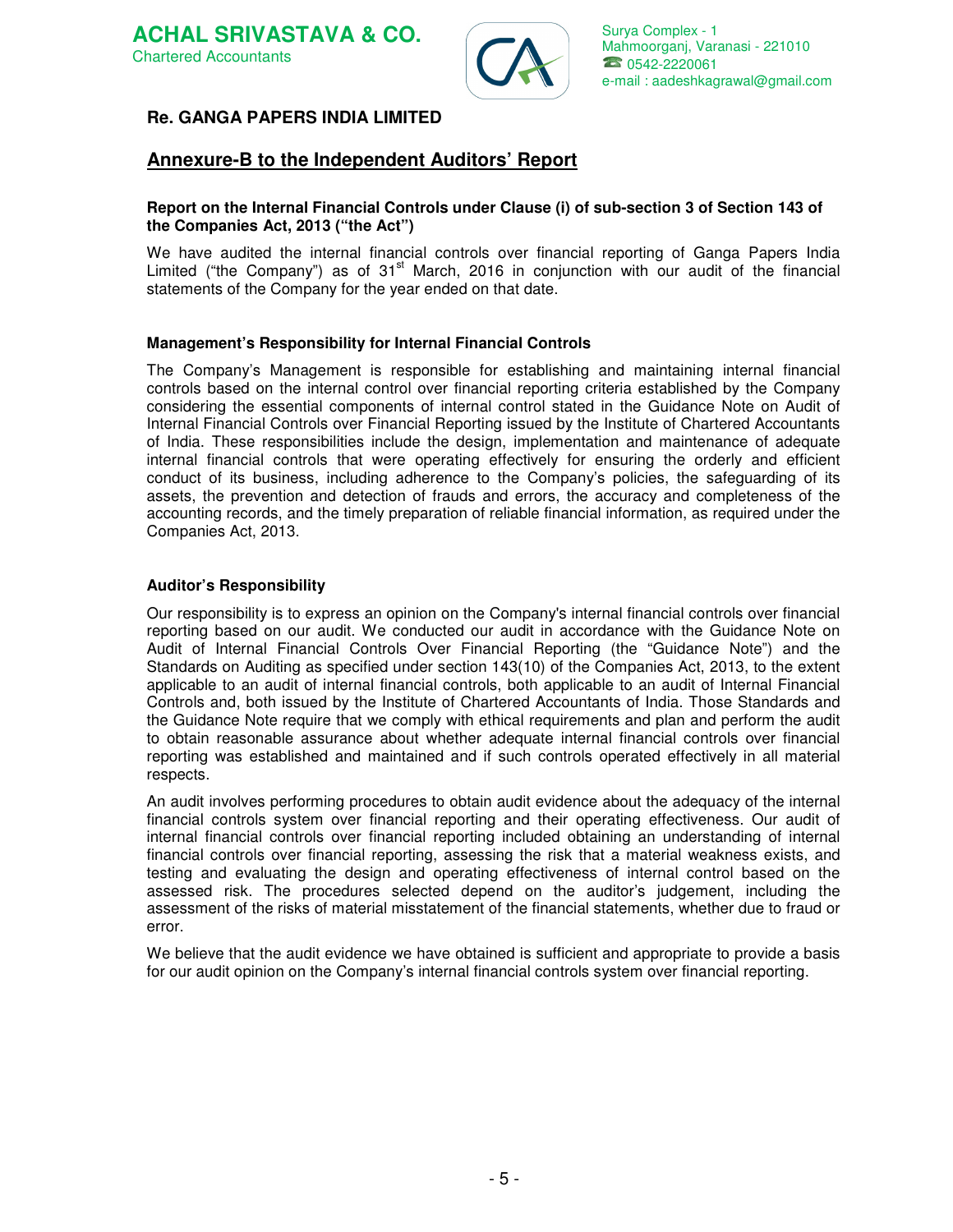



## **Re. GANGA PAPERS INDIA LIMITED**

# **Annexure-B to the Independent Auditors' Report for 31st March, 2016 (Contd…)**

## **Meaning of Internal Financial Controls over Financial Reporting**

A company's internal financial control over financial reporting is a process designed to provide reasonable assurance regarding the reliability of financial reporting and the preparation of financial statements for external purposes in accordance with generally accepted accounting principles. A company's internal financial control over financial reporting includes those policies and procedures that (1) pertain to the maintenance of records that, in reasonable detail, accurately and fairly reflect the transactions and dispositions of the assets of the company; (2) provide reasonable assurance that transactions are recorded as necessary to permit preparation of financial statements in accordance with generally accepted accounting principles, and that receipts and expenditures of the company are being made only in accordance with authorisations of management and directors of the company; and (3) provide reasonable assurance regarding prevention or timely detection of unauthorised acquisition, use, or disposition of the company's assets that could have a material effect on the financial statements.

#### **Inherent Limitations of Internal Financial Controls Over Financial Reporting**

Because of the inherent limitations of internal financial controls over financial reporting, including the possibility of collusion or improper management override of controls, material misstatements due to error or fraud may occur and not be detected. Also, projections of any evaluation of the internal financial controls over financial reporting to future periods are subject to the risk that the internal financial control over financial reporting may become inadequate because of changes in conditions, or that the degree of compliance with the policies or procedures may deteriorate.

#### **Opinion**

In our opinion, the Company has, in all material respects, an adequate internal financial controls system over financial reporting and such internal financial controls over financial reporting were operating effectively as at  $31<sup>st</sup>$  March, 2016, based on the internal control over financial reporting criteria established by the Company considering the essential components of internal control stated in the Guidance Note on Audit of Internal Financial Controls over Financial Reporting issued by the Institute of Chartered Accountants of India.

For Achal Srivastava & Co. Chartered Accountants Firm's Registration No.013385C

**per Aadesh Kumar Agrawal**  Partner Membership No. 410473

Pune May 30, 2016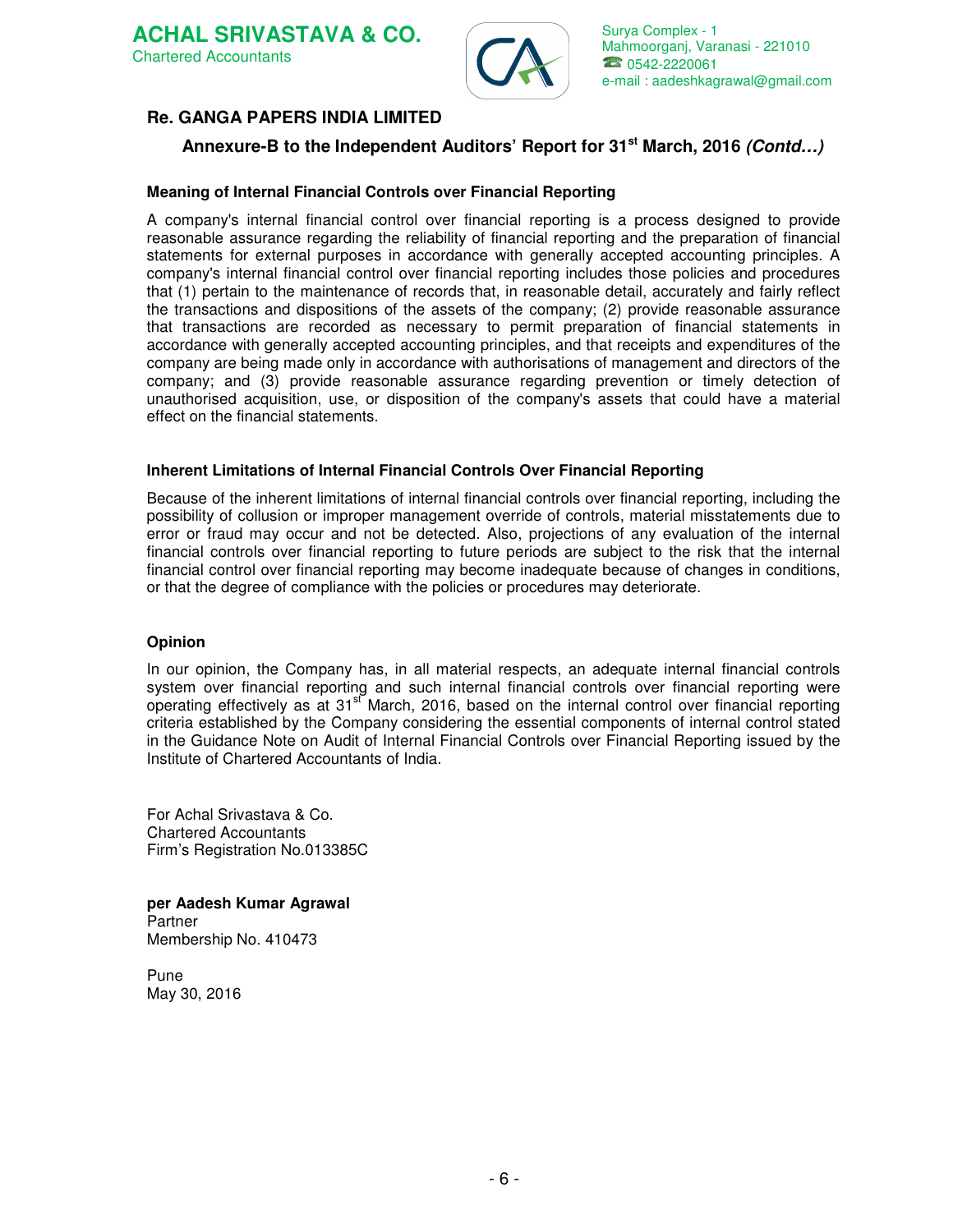| Balance Sheet as at 31st March, 2016                                     |                |                   |                 |
|--------------------------------------------------------------------------|----------------|-------------------|-----------------|
|                                                                          | <b>Notes</b>   | 31.3.2016         | 31.3.2015       |
|                                                                          |                | Ρ.<br>Rs.         | Ρ.<br>Rs.       |
| <b>EQUITY AND LIABILITIES</b>                                            |                |                   |                 |
| <b>Shareholders' Funds</b>                                               |                |                   |                 |
| (a) Share Capital                                                        | $\sqrt{2}$     | 107,888,860.00    | 107,888,860.00  |
| (b) Reserves and Surplus                                                 | 3              | (26, 402, 445.85) | (36,995,515.51) |
|                                                                          |                | 81,486,414.15     | 70,893,344.49   |
| <b>Non - Current Liabilites</b>                                          |                |                   |                 |
| Long-term Borrowings                                                     | 4              | 46,663,537.66     | 80,277,910.46   |
| Deferred Tax Liabilities (Net)                                           | 5              | 11,148,001.56     | 10,193,811.56   |
|                                                                          |                | 57,811,539.22     | 90,471,722.02   |
| <b>Current Liabilites</b><br>Short-term Borrowings                       | 6              | 132,944,243.77    | 142,905,671.70  |
| Trade Payables:                                                          | $\overline{7}$ |                   |                 |
| Total outstanding dues of Micro & Small Enterprises                      |                |                   |                 |
| Total outstanding dues of creditors other than Micro & Small Enterprises |                | 79,634,108.42     | 49,591,767.05   |
| <b>Other Current Liabilities</b>                                         | 8              | 14,198,475.01     | 6,375,004.95    |
| <b>Short Term Provisions</b>                                             | 9              | 8,659,601.00      | 7,813,601.00    |
|                                                                          |                | 235,436,428.20    | 206,686,044.70  |
|                                                                          | Total :        | 374,734,381.57    | 368,051,111.21  |
| <b>ASSETS</b>                                                            |                |                   |                 |
| <b>Non-Current Assets</b>                                                |                |                   |                 |
| <b>Fixed Assets</b>                                                      | 10             |                   |                 |
| - Tangible Assets                                                        |                | 82,951,473.40     | 87,762,624.52   |
| - Capital work-in-progress                                               |                | 33,948,479.27     | 19,531,951.47   |
|                                                                          |                | 116,899,952.67    | 107,294,575.99  |
| <b>Non-Current Investments</b>                                           | 11             | 154,750.00        | 154,750.00      |
| <b>Other Non-current Assets</b>                                          | 12             | 20,140,394.60     | 33,941,780.43   |
|                                                                          |                | 137, 195, 097. 27 | 141,391,106.42  |
| <b>Current Assets</b>                                                    |                |                   |                 |
| Inventories                                                              | 13             | 144,116,308.00    | 121,872,756.00  |
| <b>Trade Receivables</b>                                                 | 14             | 78,381,138.00     | 63,556,955.00   |
| Cash and Cash equivalents                                                | 15             | 258,691.38        | 33,645,295.27   |
| Short term Loans and Advances                                            | 16             | 10,923,376.37     | 3,730,671.50    |
| <b>Other Current Assets</b>                                              | 17             | 3,859,770.55      | 3,854,327.02    |
|                                                                          |                | 237,539,284.30    | 226,660,004.79  |
|                                                                          | Total :        | 374,734,381.57    | 368,051,111.21  |
| <b>Significant Accounting Policies</b>                                   | 1              |                   |                 |
|                                                                          |                |                   |                 |

The accompanying notes form an integral part of the financial statements As per our report of even date

For Achal Srivastava & Co Chartered Accountants Firm's Registration No.013385C For and on behalf of the Board of Directors

Partner Chairman Chairman Chairman Chief Financial Officer Membership No.410473

**per Aadesh Kumar Agrawal Ramesh Kumar Chaudhary Gautam Chaudhary**

Sandeep Kanoria **Shreya Chakravarty** Pune **Managing Director** Company Secretary Company Secretary

May 30, 2016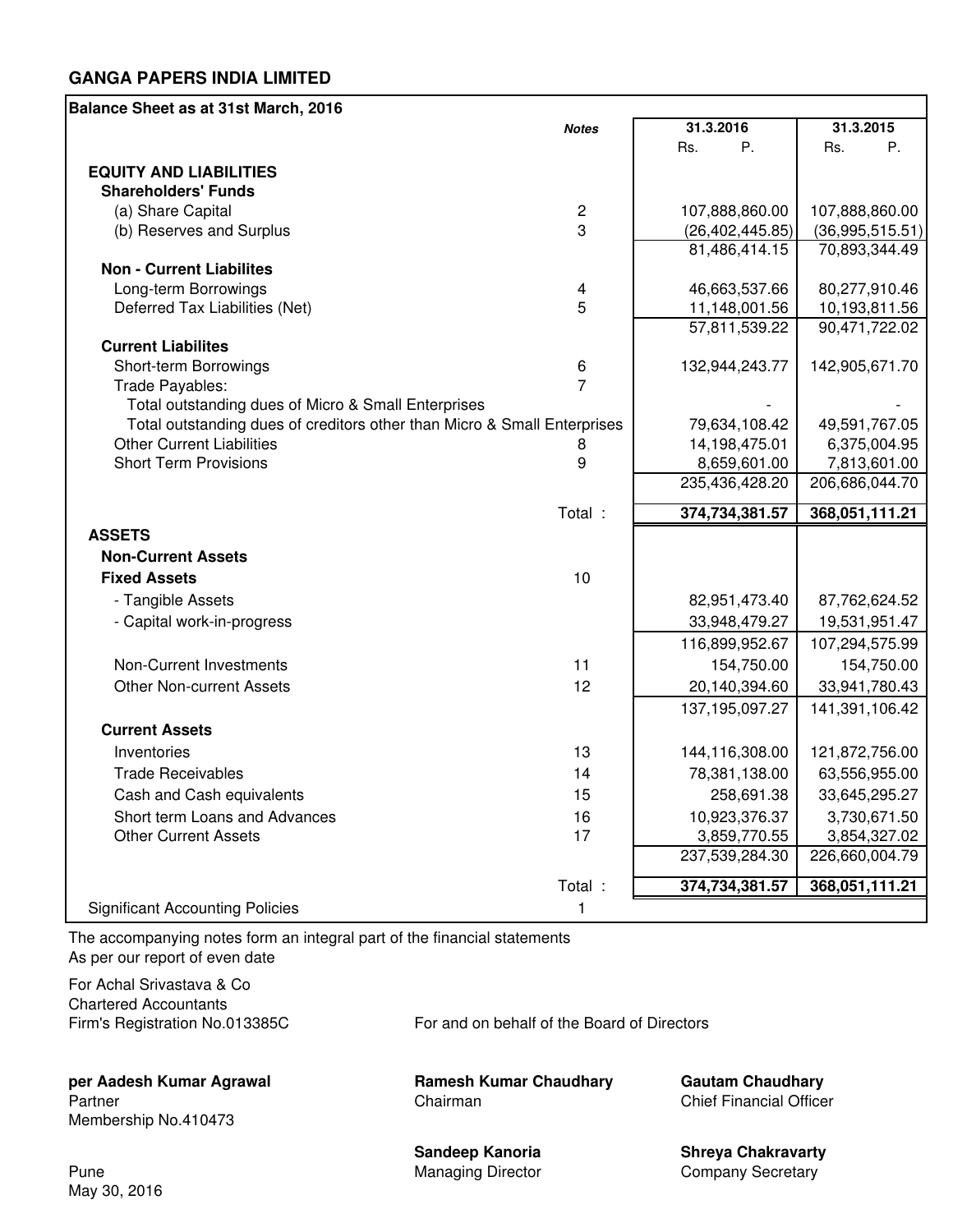|                                                                                  | <b>Notes</b>     | 31.3.2016      | 31.3.2015      |
|----------------------------------------------------------------------------------|------------------|----------------|----------------|
|                                                                                  |                  | Rs.<br>Ρ.      | Rs.<br>P.      |
| <b>REVENUE</b>                                                                   |                  |                |                |
| Revenue from Operations :                                                        | 18               |                |                |
| Gross Sales (Net of Discounts)                                                   |                  | 790,776,641.62 | 807,172,777.00 |
| Less: Excise Duty and VAT                                                        |                  | 50,145,309.62  | 62,095,464.50  |
|                                                                                  |                  | 740,631,332.00 | 745,077,312.50 |
| Add: Other Operating Revenue                                                     |                  | 1,412,883.70   | 1,295,259.25   |
|                                                                                  |                  | 742,044,215.70 | 746,372,571.75 |
| Other Income                                                                     | 19               | 1,370,424.95   | 3,956,419.83   |
|                                                                                  | Total Revenue:   | 743,414,640.65 | 750,328,991.58 |
| <b>EXPENSES</b>                                                                  |                  |                |                |
| <b>Cost of Materials Consumed</b>                                                | 20               | 501,722,566.47 | 543,503,700.67 |
| Changes in Inventories of finished goods,<br>work-in-progress and stock-in-trade | 21               | 7,536,852.00   | (5,663,570.00) |
| <b>Employee Benefits Expense</b>                                                 | 22               | 5,475,664.83   | 4,468,316.16   |
| <b>Finance Costs</b>                                                             | 23               | 16,717,486.20  | 16,735,312.95  |
| Depreciation and Amortisation Expenses                                           | 10               | 6,624,174.37   | 6,372,250.64   |
| Other Expenses                                                                   | 24               | 193,790,637.12 | 173,457,880.91 |
|                                                                                  | Total Expenses : | 731,867,380.99 | 738,873,891.33 |
| <b>PROFIT BEFORE TAX</b>                                                         |                  | 11,547,259.66  | 11,455,100.25  |
| Less: Tax Expenses:                                                              |                  |                |                |
| Deferred Tax                                                                     |                  | 954,190.00     | 1,301,851.00   |
| <b>PROFIT FOR THE YEAR</b>                                                       |                  | 10,593,069.66  | 10,153,249.25  |
| Earning per equity share of face value of Rs.10 each                             |                  |                |                |
| $(1)$ Basic                                                                      |                  | 0.98           | 0.94           |
| (2) Diluted                                                                      |                  | 0.98           | 0.94           |
| <b>Significant Accounting Policies</b>                                           | 1                |                |                |

The accompanying notes form an integral part of the financial statements As per our report of even date

For Achal Srivastava & Co Chartered Accountants Firm's Registration No.013385C For and on behalf of the Board of Directors **per Aadesh Kumar Agrawal Ramesh Kumar Chaudhary Gautam Chaudhary** Partner Chairman Chairman Chief Financial Officer Membership No.410473 **Sandeep Kanoria Shreya Chakravarty**

Managing Director **Company Secretary** 

Pune May 30, 2016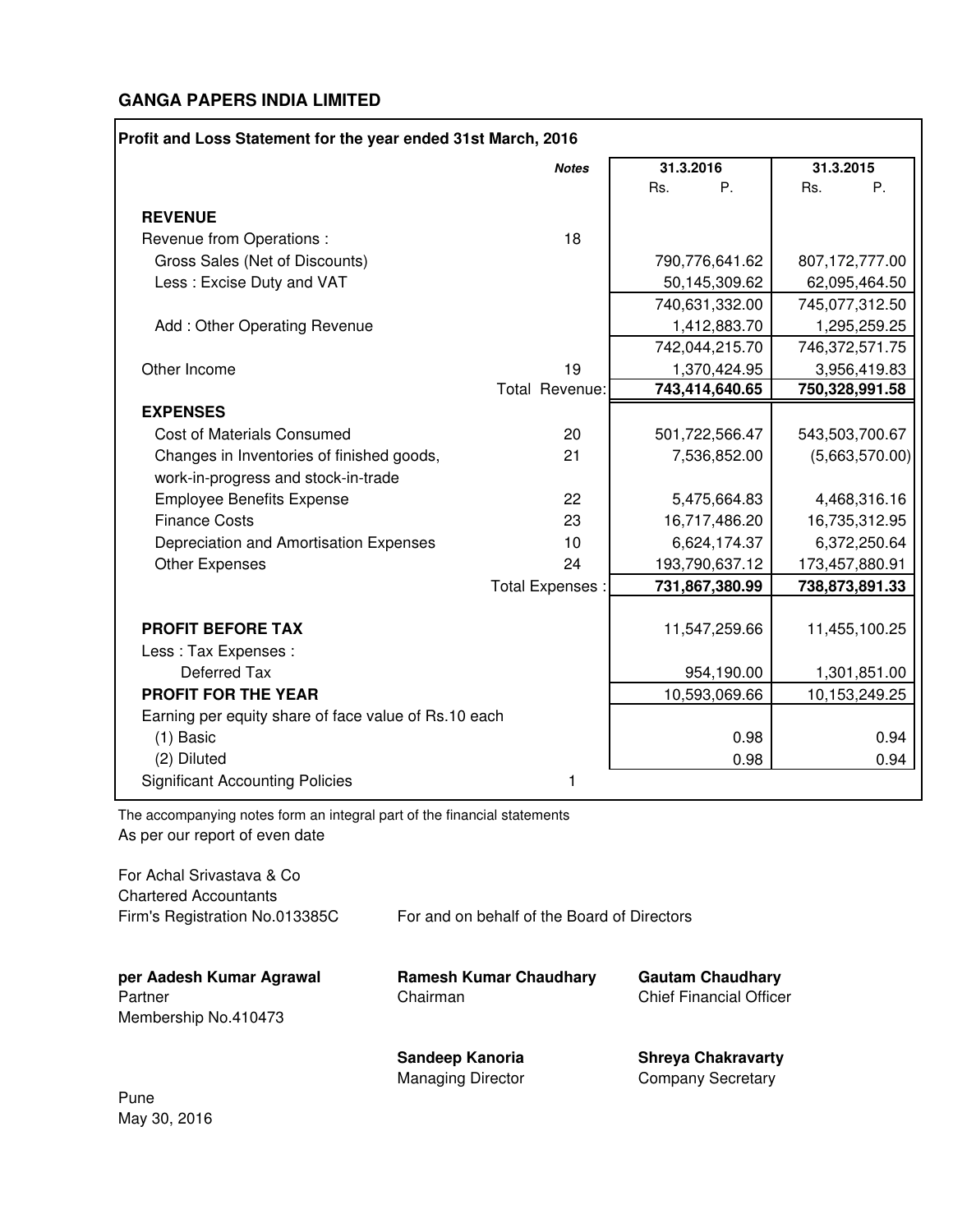| Notes to the Financial Statements for the year ended 31st March, 2016 |               |                        |                      |                        |
|-----------------------------------------------------------------------|---------------|------------------------|----------------------|------------------------|
|                                                                       |               |                        | 31.3.2016            | 31.3.2015              |
|                                                                       |               |                        | P.<br>Rs.            | Ρ.<br>Rs.              |
| 2. Share Capital                                                      |               |                        |                      |                        |
| Authorised:                                                           |               |                        |                      |                        |
| 1,10,00,000 Equity Shares of Rs. 10 each                              |               |                        | 110,000,000.00       | 110,000,000.00         |
|                                                                       |               | Total :                | 110,000,000.00       | 110,000,000.00         |
| Issued:                                                               |               |                        |                      |                        |
| 1,07,88,886 Equity Shares of Rs. 10 each                              |               |                        | 107,888,860.00       | 107,888,860.00         |
|                                                                       |               | Total :                | 107,888,860.00       | 107,888,860.00         |
| Subscribed & Paid up :                                                |               |                        |                      |                        |
| 1,07,88,886 Equity Shares of Rs. 10 each                              |               |                        | 107,888,860.00       | 107,888,860.00         |
|                                                                       |               | Total:                 | 107,888,860.00       | 107,888,860.00         |
| Other Information :                                                   |               |                        |                      |                        |
| (a) Reconciliation of number of shares outstanding :                  |               |                        |                      |                        |
|                                                                       |               |                        |                      |                        |
|                                                                       |               | As at 31st March, 2016 |                      | As at 31st March, 2015 |
| <b>Particulars</b>                                                    |               | <b>Equity Shares</b>   | <b>Equity Shares</b> |                        |
|                                                                       | <b>Number</b> | <b>Amount</b>          | <b>Number</b>        | <b>Amount</b>          |
| Shares outstanding at the beginning of the yr                         | 10,788,886    | 107,888,860            | 10,788,886           | 107,888,860            |
| Shares Issued during the yr                                           |               |                        |                      |                        |
| Shares bought back during the yr                                      |               |                        |                      |                        |
| Shares outstanding at the end of the yr                               | 10,788,886    | 107,888,860            | 10,788,886           | 107,888,860            |
|                                                                       |               |                        |                      |                        |
| (b) Details of shareholders holding more than 5% Shares               |               |                        |                      |                        |
|                                                                       |               | As at 31st March, 2016 |                      | As at 31st March, 2015 |
| <b>Name of Shareholder</b>                                            |               | <b>Equity Shares</b>   | <b>Equity Shares</b> |                        |
|                                                                       | <b>Number</b> | % held                 | <b>Number</b>        | % held                 |
| RAS Polytex Pvt. Ltd.                                                 | 3,119,163     | 28.91                  | 3,119,163            | 28.91                  |
| Ganga Pulp & Papers Pvt. Ltd.                                         | 4,672,500     | 43.31                  | 4,672,500            | 43.31                  |

# **(c) Right, preferences and restrictions attached to Shares**

The company has one class of equity shares having a par value of Rs.10 per share. Each shareholder is eligible for one vote per share held. In the event of liquidation of the Company, the holders of equity shares will be entitled to receive any of the remaining assets of the company, after distribution of all preferential amounts. The distribution will be in proportion to the number of equity shares held by the shareholders.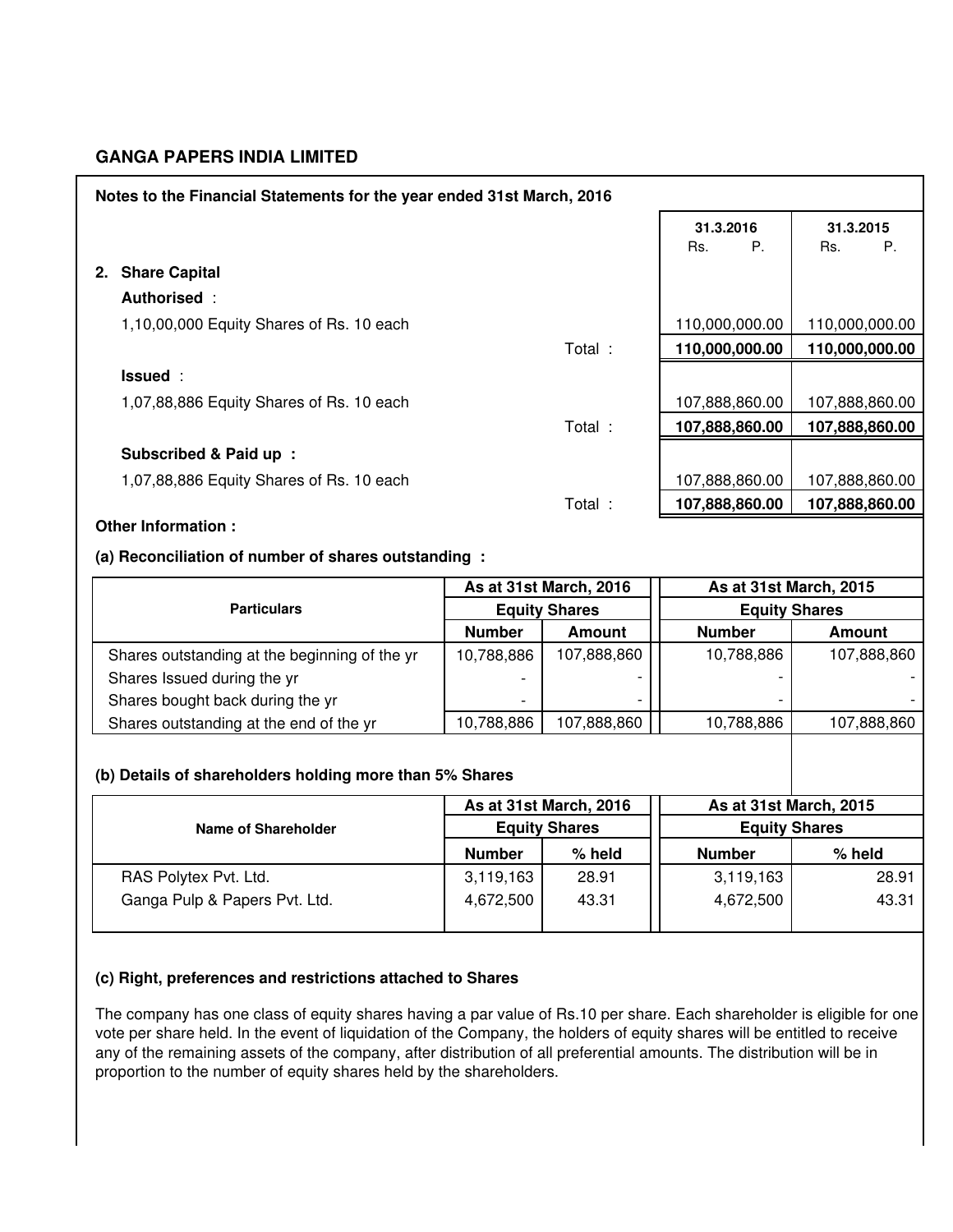| Notes to the Financial Statements for the year ended 31st March, 2016                                                                                         |                                                                                                                                                                      |                |                    |                    |                    |
|---------------------------------------------------------------------------------------------------------------------------------------------------------------|----------------------------------------------------------------------------------------------------------------------------------------------------------------------|----------------|--------------------|--------------------|--------------------|
|                                                                                                                                                               |                                                                                                                                                                      |                |                    | 31.3.2016          | 31.3.2015          |
|                                                                                                                                                               |                                                                                                                                                                      |                |                    | P.<br>Rs.          | Р.<br>Rs.          |
|                                                                                                                                                               | 3. Reserves & Surplus                                                                                                                                                |                |                    |                    |                    |
|                                                                                                                                                               | (a) Capital Reserve :                                                                                                                                                |                |                    |                    |                    |
|                                                                                                                                                               | As per last Balance Sheet<br>(it consists Rs.45.00 lacs received from SICOM, Rs.1038.01 lacs<br>against Capital Reduction A/c and balance for other Capital Reserve) | 114,327,472.72 | 114,327,472.72     |                    |                    |
|                                                                                                                                                               | (b) Securities Premium Reserve :                                                                                                                                     |                |                    |                    |                    |
|                                                                                                                                                               | As per last Balance Sheet                                                                                                                                            |                |                    | 29,830,200.00      | 29,830,200.00      |
|                                                                                                                                                               | (c) Profit and Loss Account :                                                                                                                                        |                |                    |                    |                    |
|                                                                                                                                                               | As per last Balance Sheet                                                                                                                                            |                |                    | (181, 153, 188.23) | (184,064,172.06)   |
|                                                                                                                                                               | Add: Profit for the year                                                                                                                                             |                |                    | 10,593,069.66      | 10,153,249.25      |
|                                                                                                                                                               | Less: Adjustment for Fixed Asset                                                                                                                                     |                |                    |                    | (7,242,265.42)     |
|                                                                                                                                                               | At the end of the reporting year                                                                                                                                     |                |                    | (170, 560, 118.57) | (181, 153, 188.23) |
|                                                                                                                                                               |                                                                                                                                                                      |                | Total $(a+b+c)$ :  | (26, 402, 445.85)  | (36, 995, 515.51)  |
|                                                                                                                                                               | 4. Long Term Borrowings                                                                                                                                              |                |                    |                    |                    |
|                                                                                                                                                               | (a) Secured :                                                                                                                                                        |                |                    |                    |                    |
|                                                                                                                                                               | Term Loan from Bank (secured against hypothecation of car)                                                                                                           |                | 315,752.80         | 1,020,907.10       |                    |
|                                                                                                                                                               |                                                                                                                                                                      |                |                    | 315,752.80         | 1,020,907.10       |
|                                                                                                                                                               | (b) Unsecured :                                                                                                                                                      |                |                    |                    |                    |
|                                                                                                                                                               | <b>Deferred Payment Liabilities</b>                                                                                                                                  |                |                    | 46,347,784.86      | 78,457,003.36      |
| (The company has opted for the deferred scheme of sales tax, which<br>is payable as per the scheme framed by the State Government read<br>with order of BIFR) |                                                                                                                                                                      |                |                    |                    |                    |
|                                                                                                                                                               | Loans and Advances from related parties                                                                                                                              |                |                    |                    | 800,000.00         |
|                                                                                                                                                               |                                                                                                                                                                      |                |                    | 46,347,784.86      | 79,257,003.36      |
|                                                                                                                                                               |                                                                                                                                                                      |                | Total $(a+b)$ :    | 46,663,537.66      | 80,277,910.46      |
|                                                                                                                                                               | <b>Other Information:</b>                                                                                                                                            |                |                    |                    |                    |
|                                                                                                                                                               | Maturity Profile of Secured Term Loan is set out below:                                                                                                              |                |                    |                    |                    |
|                                                                                                                                                               |                                                                                                                                                                      |                | <b>Non Current</b> |                    | <b>Current</b>     |
|                                                                                                                                                               |                                                                                                                                                                      | $6-12$ yrs     | $2-5$ yrs          | <b>Total</b>       | 1 year             |
|                                                                                                                                                               | Term Loan from Bank                                                                                                                                                  | Nil            | 315,752.80         | 315,752.80         | 705,154.30         |
|                                                                                                                                                               | 5. Deferred Tax Liabilities (Net)                                                                                                                                    |                |                    |                    |                    |
|                                                                                                                                                               | Timing difference on account of higher depreciation<br>claimed under tax laws                                                                                        |                |                    | 11,148,001.56      | 10,193,811.56      |
|                                                                                                                                                               |                                                                                                                                                                      |                | Total :            | 11,148,001.56      | 10,193,811.56      |
|                                                                                                                                                               |                                                                                                                                                                      |                |                    |                    |                    |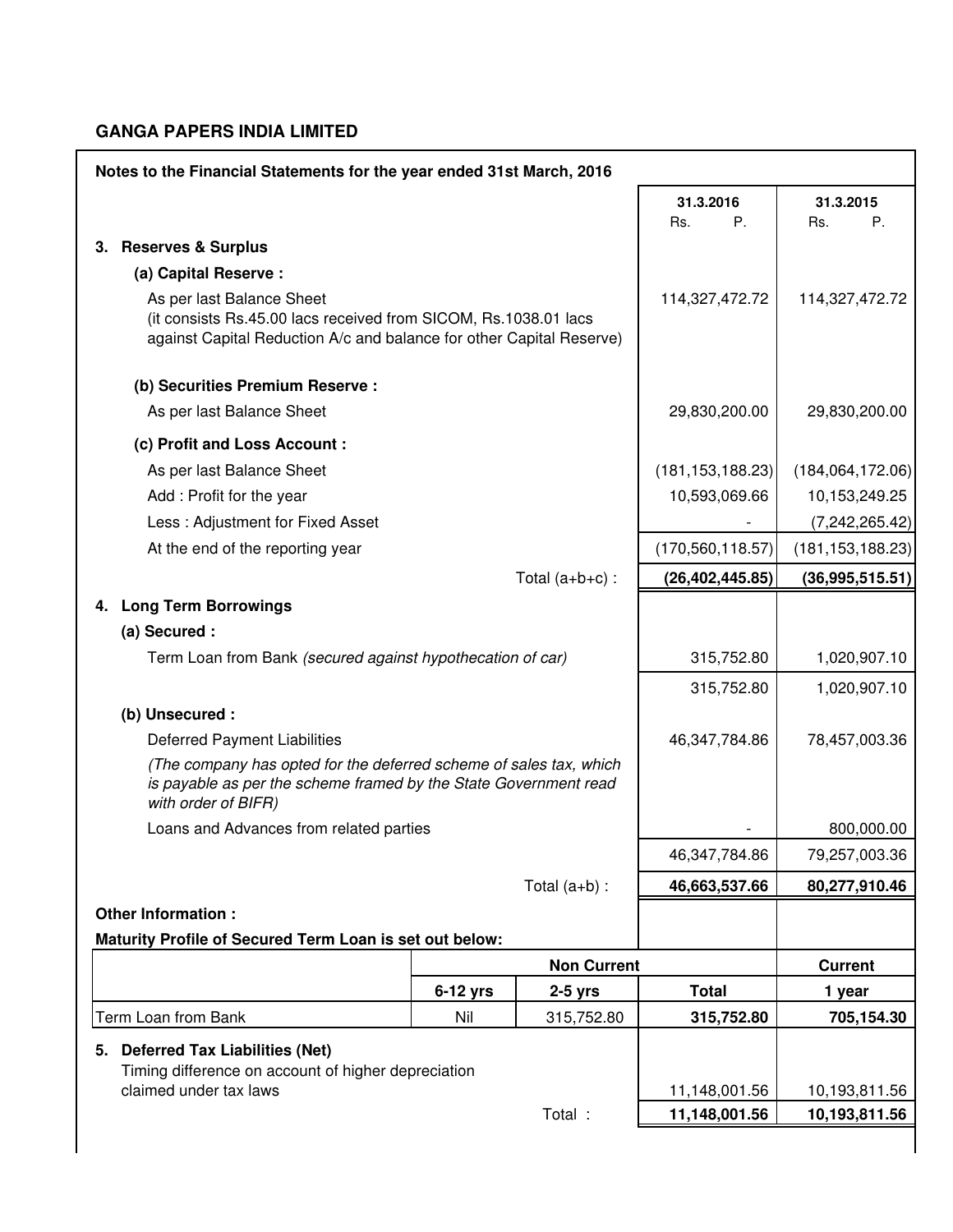| Notes to the Financial Statements for the year ended 31st March, 2016<br>31.3.2015<br>31.3.2016<br>Ρ.<br>Ρ.<br>Rs.<br>Rs.<br>6. Short Term Borrowings<br><b>Secured (from Bank):</b><br>Working Capital Loan from Bank<br>132,944,243.77<br>142,905,671.70<br>(secured against hypothecation of stock, book debts, movable<br>machines, vehicles either present of future and equitable mortgage of<br>freehold land along with structure and fixed plant thereon)<br>Total :<br>132,944,243.77<br>142,905,671.70<br><b>Trade Payables</b><br>7.<br>Total Oustanding dues of Micro & Small Enterprises<br>Total outstanding dues of creditors other than Micro & Small Enterprises<br>79,634,108.42<br>49,591,767.05<br>Total :<br>79,634,108.42<br>49,591,767.05<br>Other Information :<br>As at 31st March, 2016 there are no outstanding dues to micro and small enteprises (Nil as at 31st March, 2015).<br>There are no interests due or outstanding on the same.<br>31.3.2016<br>31.3.2015<br>Ρ.<br>Rs.<br>Rs.<br>Р.<br><b>Other Current Liabilities</b><br>8.<br>705,154.30<br>Current Maturities of Long-term debt<br>631,638.40<br><b>Current Maturities of Deferred Payment Liabilities</b><br>11,988,106.50<br>4,536,454.00<br>Interest accrued but not due on Borrowings<br>8,729.80<br>Other Payables: |
|---------------------------------------------------------------------------------------------------------------------------------------------------------------------------------------------------------------------------------------------------------------------------------------------------------------------------------------------------------------------------------------------------------------------------------------------------------------------------------------------------------------------------------------------------------------------------------------------------------------------------------------------------------------------------------------------------------------------------------------------------------------------------------------------------------------------------------------------------------------------------------------------------------------------------------------------------------------------------------------------------------------------------------------------------------------------------------------------------------------------------------------------------------------------------------------------------------------------------------------------------------------------------------------------------------------------|
|                                                                                                                                                                                                                                                                                                                                                                                                                                                                                                                                                                                                                                                                                                                                                                                                                                                                                                                                                                                                                                                                                                                                                                                                                                                                                                                     |
|                                                                                                                                                                                                                                                                                                                                                                                                                                                                                                                                                                                                                                                                                                                                                                                                                                                                                                                                                                                                                                                                                                                                                                                                                                                                                                                     |
|                                                                                                                                                                                                                                                                                                                                                                                                                                                                                                                                                                                                                                                                                                                                                                                                                                                                                                                                                                                                                                                                                                                                                                                                                                                                                                                     |
|                                                                                                                                                                                                                                                                                                                                                                                                                                                                                                                                                                                                                                                                                                                                                                                                                                                                                                                                                                                                                                                                                                                                                                                                                                                                                                                     |
|                                                                                                                                                                                                                                                                                                                                                                                                                                                                                                                                                                                                                                                                                                                                                                                                                                                                                                                                                                                                                                                                                                                                                                                                                                                                                                                     |
|                                                                                                                                                                                                                                                                                                                                                                                                                                                                                                                                                                                                                                                                                                                                                                                                                                                                                                                                                                                                                                                                                                                                                                                                                                                                                                                     |
|                                                                                                                                                                                                                                                                                                                                                                                                                                                                                                                                                                                                                                                                                                                                                                                                                                                                                                                                                                                                                                                                                                                                                                                                                                                                                                                     |
|                                                                                                                                                                                                                                                                                                                                                                                                                                                                                                                                                                                                                                                                                                                                                                                                                                                                                                                                                                                                                                                                                                                                                                                                                                                                                                                     |
|                                                                                                                                                                                                                                                                                                                                                                                                                                                                                                                                                                                                                                                                                                                                                                                                                                                                                                                                                                                                                                                                                                                                                                                                                                                                                                                     |
|                                                                                                                                                                                                                                                                                                                                                                                                                                                                                                                                                                                                                                                                                                                                                                                                                                                                                                                                                                                                                                                                                                                                                                                                                                                                                                                     |
|                                                                                                                                                                                                                                                                                                                                                                                                                                                                                                                                                                                                                                                                                                                                                                                                                                                                                                                                                                                                                                                                                                                                                                                                                                                                                                                     |
|                                                                                                                                                                                                                                                                                                                                                                                                                                                                                                                                                                                                                                                                                                                                                                                                                                                                                                                                                                                                                                                                                                                                                                                                                                                                                                                     |
|                                                                                                                                                                                                                                                                                                                                                                                                                                                                                                                                                                                                                                                                                                                                                                                                                                                                                                                                                                                                                                                                                                                                                                                                                                                                                                                     |
|                                                                                                                                                                                                                                                                                                                                                                                                                                                                                                                                                                                                                                                                                                                                                                                                                                                                                                                                                                                                                                                                                                                                                                                                                                                                                                                     |
|                                                                                                                                                                                                                                                                                                                                                                                                                                                                                                                                                                                                                                                                                                                                                                                                                                                                                                                                                                                                                                                                                                                                                                                                                                                                                                                     |
|                                                                                                                                                                                                                                                                                                                                                                                                                                                                                                                                                                                                                                                                                                                                                                                                                                                                                                                                                                                                                                                                                                                                                                                                                                                                                                                     |
|                                                                                                                                                                                                                                                                                                                                                                                                                                                                                                                                                                                                                                                                                                                                                                                                                                                                                                                                                                                                                                                                                                                                                                                                                                                                                                                     |
|                                                                                                                                                                                                                                                                                                                                                                                                                                                                                                                                                                                                                                                                                                                                                                                                                                                                                                                                                                                                                                                                                                                                                                                                                                                                                                                     |
|                                                                                                                                                                                                                                                                                                                                                                                                                                                                                                                                                                                                                                                                                                                                                                                                                                                                                                                                                                                                                                                                                                                                                                                                                                                                                                                     |
|                                                                                                                                                                                                                                                                                                                                                                                                                                                                                                                                                                                                                                                                                                                                                                                                                                                                                                                                                                                                                                                                                                                                                                                                                                                                                                                     |
|                                                                                                                                                                                                                                                                                                                                                                                                                                                                                                                                                                                                                                                                                                                                                                                                                                                                                                                                                                                                                                                                                                                                                                                                                                                                                                                     |
|                                                                                                                                                                                                                                                                                                                                                                                                                                                                                                                                                                                                                                                                                                                                                                                                                                                                                                                                                                                                                                                                                                                                                                                                                                                                                                                     |
|                                                                                                                                                                                                                                                                                                                                                                                                                                                                                                                                                                                                                                                                                                                                                                                                                                                                                                                                                                                                                                                                                                                                                                                                                                                                                                                     |
| <b>Statutory Dues Payable</b><br>1,254,203.41<br>574,512.55                                                                                                                                                                                                                                                                                                                                                                                                                                                                                                                                                                                                                                                                                                                                                                                                                                                                                                                                                                                                                                                                                                                                                                                                                                                         |
| <b>Advances from Customers</b><br>242,281.00<br>632,400.00                                                                                                                                                                                                                                                                                                                                                                                                                                                                                                                                                                                                                                                                                                                                                                                                                                                                                                                                                                                                                                                                                                                                                                                                                                                          |
| Total :<br>14,198,475.01<br>6,375,004.95                                                                                                                                                                                                                                                                                                                                                                                                                                                                                                                                                                                                                                                                                                                                                                                                                                                                                                                                                                                                                                                                                                                                                                                                                                                                            |
| <b>Short Term Provisions</b><br>9.                                                                                                                                                                                                                                                                                                                                                                                                                                                                                                                                                                                                                                                                                                                                                                                                                                                                                                                                                                                                                                                                                                                                                                                                                                                                                  |
|                                                                                                                                                                                                                                                                                                                                                                                                                                                                                                                                                                                                                                                                                                                                                                                                                                                                                                                                                                                                                                                                                                                                                                                                                                                                                                                     |
| 8,659,601.00<br>Provision for Expenses<br>7,813,601.00                                                                                                                                                                                                                                                                                                                                                                                                                                                                                                                                                                                                                                                                                                                                                                                                                                                                                                                                                                                                                                                                                                                                                                                                                                                              |
| Total :<br>8,659,601.00<br>7,813,601.00<br>11. Non-current Investments                                                                                                                                                                                                                                                                                                                                                                                                                                                                                                                                                                                                                                                                                                                                                                                                                                                                                                                                                                                                                                                                                                                                                                                                                                              |
| Unquoted Non-trade Investments (in equity shares)                                                                                                                                                                                                                                                                                                                                                                                                                                                                                                                                                                                                                                                                                                                                                                                                                                                                                                                                                                                                                                                                                                                                                                                                                                                                   |
| Shri Laxmi Krupa Urban Co-op. Bank Ltd.<br>50,000.00<br>50,000.00                                                                                                                                                                                                                                                                                                                                                                                                                                                                                                                                                                                                                                                                                                                                                                                                                                                                                                                                                                                                                                                                                                                                                                                                                                                   |
| (5,000 fully paid equity shares of Rs.10 each)                                                                                                                                                                                                                                                                                                                                                                                                                                                                                                                                                                                                                                                                                                                                                                                                                                                                                                                                                                                                                                                                                                                                                                                                                                                                      |
| Shri Sadguru Jangali Maharaj Bank Ltd.<br>99,750.00<br>99,750.00                                                                                                                                                                                                                                                                                                                                                                                                                                                                                                                                                                                                                                                                                                                                                                                                                                                                                                                                                                                                                                                                                                                                                                                                                                                    |
| (1,995 fully paid equity shares of Rs.50 each)                                                                                                                                                                                                                                                                                                                                                                                                                                                                                                                                                                                                                                                                                                                                                                                                                                                                                                                                                                                                                                                                                                                                                                                                                                                                      |
| Janta Sahakari Bank Ltd.<br>5,000.00<br>5,000.00<br>(50 fully paid equity shares of Rs.100 each)                                                                                                                                                                                                                                                                                                                                                                                                                                                                                                                                                                                                                                                                                                                                                                                                                                                                                                                                                                                                                                                                                                                                                                                                                    |
| 154,750.00<br>Total :<br>154,750.00                                                                                                                                                                                                                                                                                                                                                                                                                                                                                                                                                                                                                                                                                                                                                                                                                                                                                                                                                                                                                                                                                                                                                                                                                                                                                 |
| 12. Other Non-current Assets                                                                                                                                                                                                                                                                                                                                                                                                                                                                                                                                                                                                                                                                                                                                                                                                                                                                                                                                                                                                                                                                                                                                                                                                                                                                                        |
| <b>Balances with Revenue Authorities</b><br>9,795,763.60<br>9,076,448.43                                                                                                                                                                                                                                                                                                                                                                                                                                                                                                                                                                                                                                                                                                                                                                                                                                                                                                                                                                                                                                                                                                                                                                                                                                            |
| 1,625,802.00<br>Advance to Suppliers of Machinery<br>1,475,802.00                                                                                                                                                                                                                                                                                                                                                                                                                                                                                                                                                                                                                                                                                                                                                                                                                                                                                                                                                                                                                                                                                                                                                                                                                                                   |
| Fixed Deposits with Scheduled Banks<br>8,673,644.00<br>23,344,345.00                                                                                                                                                                                                                                                                                                                                                                                                                                                                                                                                                                                                                                                                                                                                                                                                                                                                                                                                                                                                                                                                                                                                                                                                                                                |
| <b>Security Depostis</b><br>45,185.00<br>45,185.00                                                                                                                                                                                                                                                                                                                                                                                                                                                                                                                                                                                                                                                                                                                                                                                                                                                                                                                                                                                                                                                                                                                                                                                                                                                                  |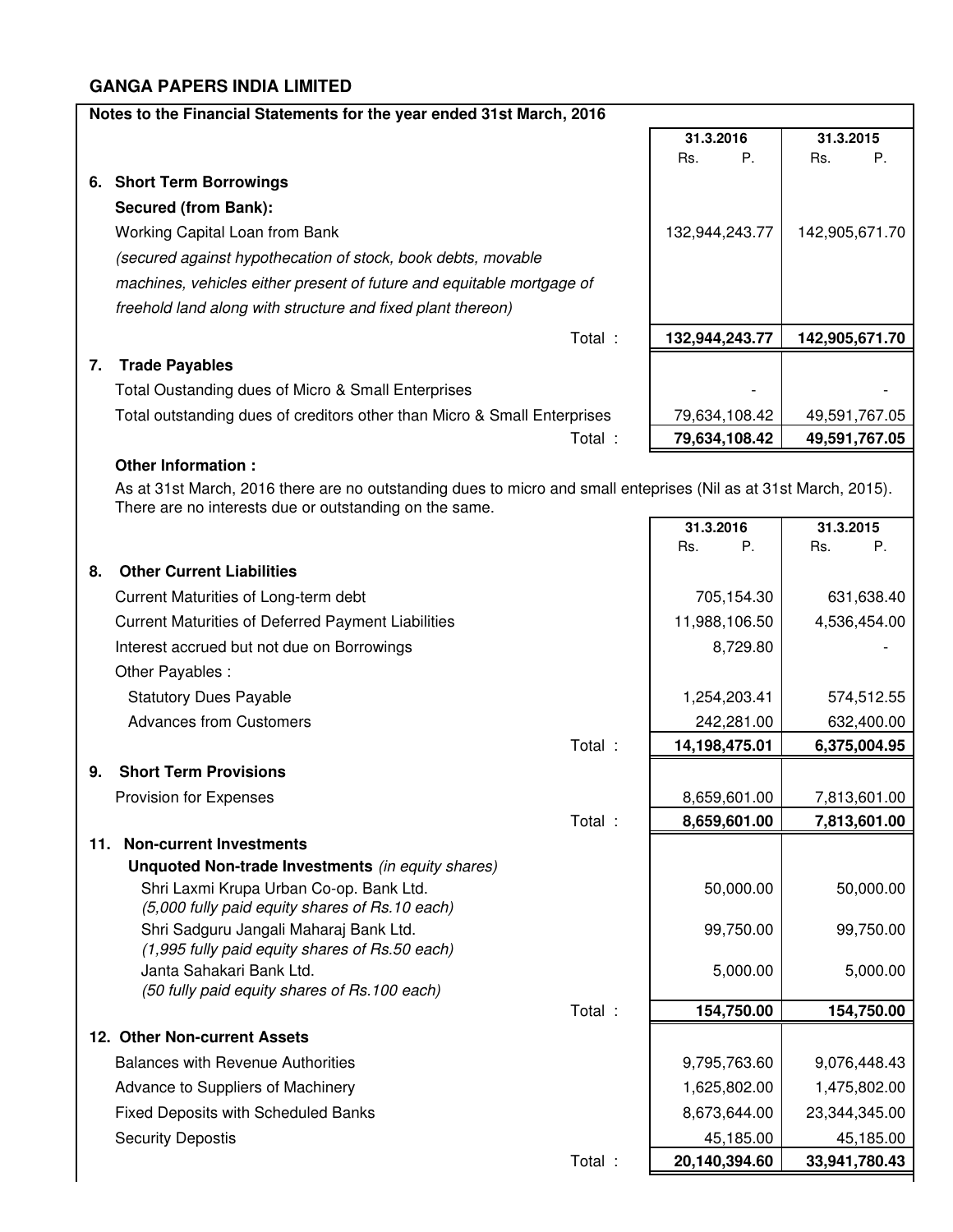**Notes to the Financial Statements for the year ended 31st March, 2016**

#### **10. Fixed Assets**

#### **(a) Tangible Assets**

|                                 |                | <b>Gross Block</b> |                          |                | Depreciation / Amortisation |                                  |                                             |                          |                |               |               |  | <b>Net Block</b> |
|---------------------------------|----------------|--------------------|--------------------------|----------------|-----------------------------|----------------------------------|---------------------------------------------|--------------------------|----------------|---------------|---------------|--|------------------|
|                                 | As at 1.4.2015 | <b>Addition</b>    | <b>Deductions</b>        | As at 31.3.16  | As at 1.4.2015              |                                  | For the year                                | Deduction/A<br>djustment | As at 31.3.16  | 31.3.2016     | 31.3.2015     |  |                  |
| <b>Description</b>              |                |                    |                          |                |                             | Charged to<br><b>P&amp;L A/c</b> | <b>Adjusted from</b><br>Retained<br>Earning |                          |                |               |               |  |                  |
|                                 | P.<br>Rs.      | Р.<br>Rs.          | P.<br>Rs.                | Ρ.<br>Rs.      | Ρ.<br>Rs.                   | Rs.<br>P.                        | Ρ.<br>Rs.                                   | P.<br>Rs.                | Ρ.<br>Rs.      | P.<br>Rs.     | Rs.<br>P.     |  |                  |
| <b>Own Assets</b>               |                |                    |                          |                |                             |                                  |                                             |                          |                |               |               |  |                  |
| Land - Freehold                 | 5,559,300.00   | $\sim$             | $\overline{\phantom{a}}$ | 5,559,300.00   |                             |                                  |                                             | $\blacksquare$           |                | 5,559,300.00  | 5,559,300     |  |                  |
| <b>Building</b>                 | 65,308,392.45  | $\sim$             | $\overline{\phantom{a}}$ | 65,308,392.45  | 39,570,829.02               | 1,728,626.42                     | $\sim$                                      | $\sim$                   | 41,299,455.44  | 24,008,937.01 | 25,737,563    |  |                  |
| Plant & Machinery               | 347,377,088.02 | 1,813,023.25       | $\overline{\phantom{a}}$ | 349,190,111.27 | 296,619,458.33              | 3,882,365.73                     | $\overline{\phantom{a}}$                    | $\overline{\phantom{a}}$ | 300,501,824.06 | 48,688,287.21 | 50,757,630    |  |                  |
| <b>Electrical Installations</b> | 8,053,827.87   | $\sim$             | $\blacksquare$           | 8,053,827.87   | 6,718,580.38                | 438,851.01                       | $\sim$                                      | $\sim$                   | 7,157,431.39   | 896,396.48    | 1,335,247     |  |                  |
| Furniture & Fittings            | 4,879,830.62   | $\sim$             | $\blacksquare$           | 4,879,830.62   | 4,807,169.46                | 25,197.41                        | ÷.                                          | $\overline{\phantom{a}}$ | 4,832,366.87   | 47,463.75     | 72,661        |  |                  |
| Tractor & Motor Car             | 4,631,179.00   | ÷.                 | $\blacksquare$           | 4,631,179.00   | 343,568.30                  | 546,419.34                       |                                             | $\sim$                   | 889,987.64     | 3,741,191.36  | 4,287,611     |  |                  |
| Motor Cycle                     | 35,635.00      | $\blacksquare$     | $\blacksquare$           | 35,635.00      | 29,102.95                   | 2,714.46                         | $\sim$                                      | $\blacksquare$           | 31,817.41      | 3,817.59      | 6,532         |  |                  |
| <b>Leased Asset</b>             |                |                    |                          |                |                             |                                  |                                             |                          |                |               |               |  |                  |
| Land - Leasehold                | 6,080.00       | $\sim$             | $\sim$                   | 6,080.00       |                             |                                  | $\sim$                                      | $\sim$                   |                | 6,080.00      | 6,080         |  |                  |
| <b>TOTAL</b>                    | 435,851,332.96 | 1,813,023.25       | $\blacksquare$           | 437,664,356.21 | 348,088,708.44              | 6,624,174.37                     |                                             | $\blacksquare$           | 354,712,882.81 | 82,951,473.40 | 87,762,625    |  |                  |
| Previous year                   | 433,053,315.96 | 3,626,894.00       | 828,877.00               | 435,851,332.96 | 334,817,720.46              | 6,372,250.64                     | 7,242,265.42                                | 343,528.08               | 348,088,708.44 | 87,762,624.52 | 98,235,595.50 |  |                  |
| (b) Capital work-in-progress    |                |                    |                          |                |                             |                                  | 33,948,479.27                               | 19,531,951.47            |                |               |               |  |                  |

Total : **19,531,951 33,948,479.27**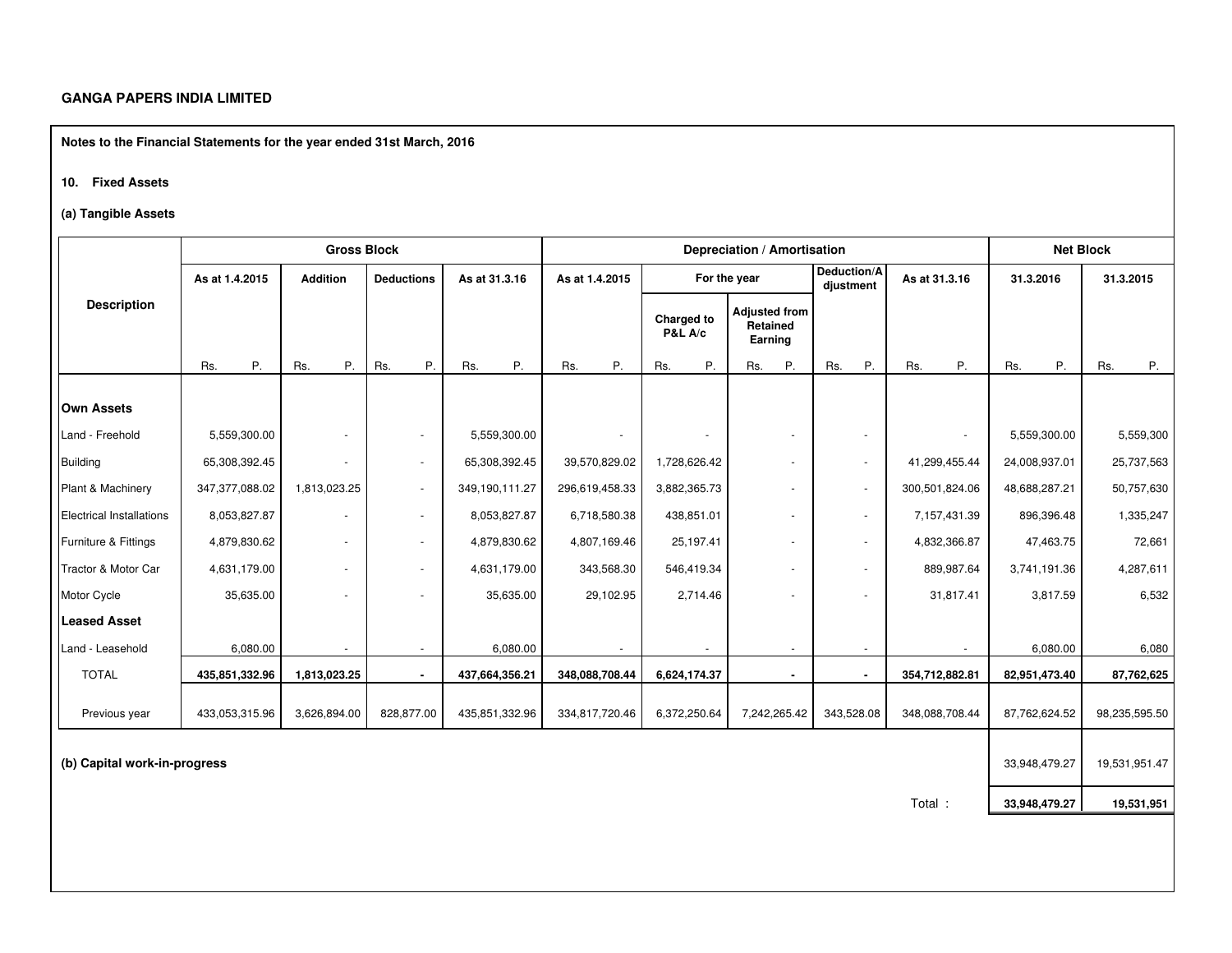| Notes to the Financial Statements for the year ended 31st March, 2016 |                |                |
|-----------------------------------------------------------------------|----------------|----------------|
|                                                                       | 31.3.2016      | 31.3.2015      |
|                                                                       | Rs.<br>P.      | P.<br>Rs.      |
| 13. Inventories                                                       |                |                |
| Raw Material (Waste Paper, Colour and Chemicals)                      | 81,933,462.00  | 47,263,709.00  |
| Work-in-progress                                                      | 1,558,230.00   | 1,173,374.00   |
| <b>Finished Goods</b>                                                 | 13,303,537.00  | 21,225,245.00  |
| Stores & Spares and Packing Materials                                 | 40,556,248.00  | 30,003,151.00  |
| Coal                                                                  | 6,764,831.00   | 22,207,277.00  |
| Total :                                                               | 144,116,308.00 | 121,872,756.00 |
| 14. Trade Receivables<br>(Unsecured and considered good)              |                |                |
| Outstanding for a period exceeding six months                         | 1,338,460.00   | 302,142.00     |
| Others                                                                | 77,042,678.00  | 63,254,813.00  |
| Total :                                                               | 78,381,138.00  | 63,556,955.00  |
| 15. Cash and Cash equivalents                                         |                |                |
| <b>Balances with Banks</b>                                            |                |                |
| - in Current Accounts                                                 | 109,724.98     | 30,266,276.87  |
| Cash on hand                                                          | 148,966.40     | 3,379,018.40   |
| Total :                                                               | 258,691.38     | 33,645,295.27  |
| 16. Short term Loans and Advances<br>(Unsecured and considered good)  |                |                |
| <b>Advances to Suppliers</b>                                          | 10,923,376.37  | 3,730,671.50   |
| Total :                                                               | 10,923,376.37  | 3,730,671.50   |
| 17. Other Current Assets                                              |                |                |
| <b>Balances with Revenue Authorities</b>                              | 3,091,859.55   | 3,289,355.02   |
| Others (includes primarily advances for expenses)                     | 767,911.00     | 564,972.00     |
| Total :                                                               | 3,859,770.55   | 3,854,327.02   |
| 18. Revenue from Operations                                           |                |                |
| Sale of Paper                                                         | 795,929,144.62 | 811,660,696.00 |
| Less : Discounts                                                      | 5,152,503.00   | 4,487,919.00   |
|                                                                       | 790,776,641.62 | 807,172,777.00 |
| Less: Excise Duty and VAT                                             | 50,145,309.62  | 62,095,464.50  |
| <b>Net Sales</b>                                                      | 740,631,332.00 | 745,077,312.50 |
| Insurance Charges Recovered                                           | 1,412,883.70   | 1,295,259.25   |
| Total :                                                               | 742,044,215.70 | 746,372,571.75 |
| 19. Other Income                                                      |                |                |
| Interest on FDR                                                       | 793,073.00     | 1,786,956.00   |
| Rebate and Discount                                                   | 577,351.95     | 554,152.75     |
| Profit on sale of fixed asset                                         |                | 44,651.08      |
| Foreign Exchange Fluctuation                                          |                | 1,570,660.00   |
| Total :                                                               | 1,370,424.95   | 3,956,419.83   |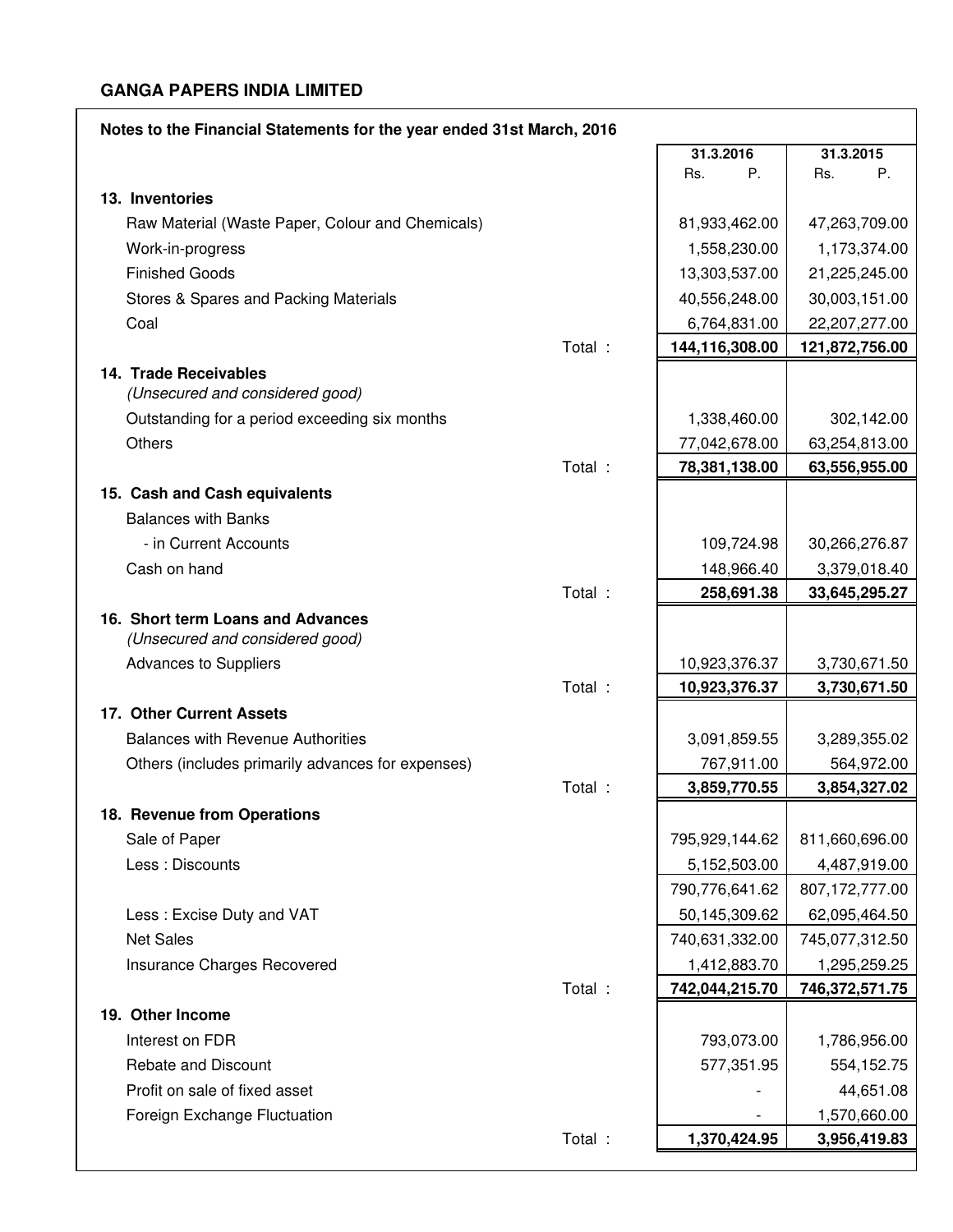| Notes to the Financial Statements for the year ended 31st March, 2016 |                    |                    |
|-----------------------------------------------------------------------|--------------------|--------------------|
|                                                                       | 31.3.2016          | 31.3.2015          |
|                                                                       | $P_{\cdot}$<br>Rs. | Rs.<br>$P_{\cdot}$ |
| 20. Cost of Materials Consumed                                        |                    |                    |
| (a) Waste Paper, Colour and Chemicals                                 |                    |                    |
| Stock at the beginning of the year                                    | 47,263,709.00      | 67,490,968.00      |
| Add: Purchases                                                        | 514,643,688.98     | 486,376,008.89     |
| Less: Stock at the end of the year                                    | 81,933,462.00      | 47,263,709.00      |
|                                                                       | 479,973,935.98     | 506,603,267.89     |
| (b) Packing Material                                                  |                    |                    |
| Stock at the beginning of the year                                    | 640,900.00         | 495,000.00         |
| Add: Purchases                                                        | 6,209,434.08       | 9,414,681.00       |
| Less: Stock at the end of the year                                    | 910,290.00         | 640,900.00         |
|                                                                       | 5,940,044.08       | 9,268,781.00       |
| (c) Consumable Stores                                                 |                    |                    |
| Stock at the beginning of the year                                    | 29,362,251.00      | 3,856,290.00       |
| Add: Purchases                                                        | 26,092,293.41      | 53, 137, 612. 78   |
| Less: Stock at the end of the year                                    | 39,645,958.00      | 29,362,251.00      |
|                                                                       | 15,808,586.41      | 27,631,651.78      |
| Total $(a+b+c)$ :                                                     | 501,722,566.47     | 543,503,700.67     |
|                                                                       |                    |                    |

# **Total Value of Imported & Indegenous Raw Material and Stores Consumed**

|                                                               |             | 2015-16            | 2014-15       |                    |
|---------------------------------------------------------------|-------------|--------------------|---------------|--------------------|
| <b>Particulars</b>                                            |             | $%$ of             |               | $%$ of             |
|                                                               | Rs.         | <b>Consumption</b> | Rs.           | <b>Consumption</b> |
| <b>Raw Materials:</b>                                         |             |                    |               |                    |
| Imported                                                      | 166,190,475 | 34.62              | 95,488,839    | 18.85              |
| Indigenous                                                    | 313,783,461 | 65.38              | 411,114,429   | 81.15              |
| Total:                                                        | 479,973,936 | 100.00             | 506,603,268   | 100.00             |
| <b>Stores and Packing Materials:</b>                          |             |                    |               |                    |
| Imported                                                      |             |                    | 1,380,959     |                    |
| Indigenous                                                    | 21,748,630  | 100.00             | 35,519,474    | 100.00             |
| Total:                                                        | 21,748,630  | 100.00             | 36,900,433    | 100.00             |
|                                                               |             |                    | 31.3.2016     | 31.3.2015          |
|                                                               |             |                    | Ρ.<br>Rs.     | Rs.<br>Р.          |
| 21. Change in Inventories of Finished Goods, Work-in-progress |             |                    |               |                    |
| and Stock-in-trade                                            |             |                    |               |                    |
| (a) Inventories at the beginnig of the year                   |             |                    |               |                    |
|                                                               |             |                    |               |                    |
| <b>Finished Goods</b>                                         |             |                    | 21,225,245.00 | 16,022,867.00      |
| Work-in-progress                                              |             |                    | 1,173,374.00  | 712,182.00         |
|                                                               |             |                    | 22,398,619.00 | 16,735,049.00      |
| (b) Inventories at the end of the year                        |             |                    |               |                    |
| <b>Finished Goods</b>                                         |             |                    | 13,303,537.00 | 21,225,245.00      |
| Work-in-progress                                              |             |                    | 1,558,230.00  | 1,173,374.00       |
|                                                               |             |                    | 14,861,767.00 | 22,398,619.00      |
|                                                               |             | Total (a-b) :      | 7,536,852.00  | (5,663,570.00)     |
| 22. Employee Benefits Expenses                                |             |                    |               |                    |
| <b>Salaries and Bonus</b>                                     |             |                    | 3,550,381.83  | 2,927,168.16       |
| Contribution to Provident Fund and Other Funds                |             |                    | 1,925,283.00  | 1,541,148.00       |
|                                                               |             | Total :            | 5,475,664.83  | 4,468,316.16       |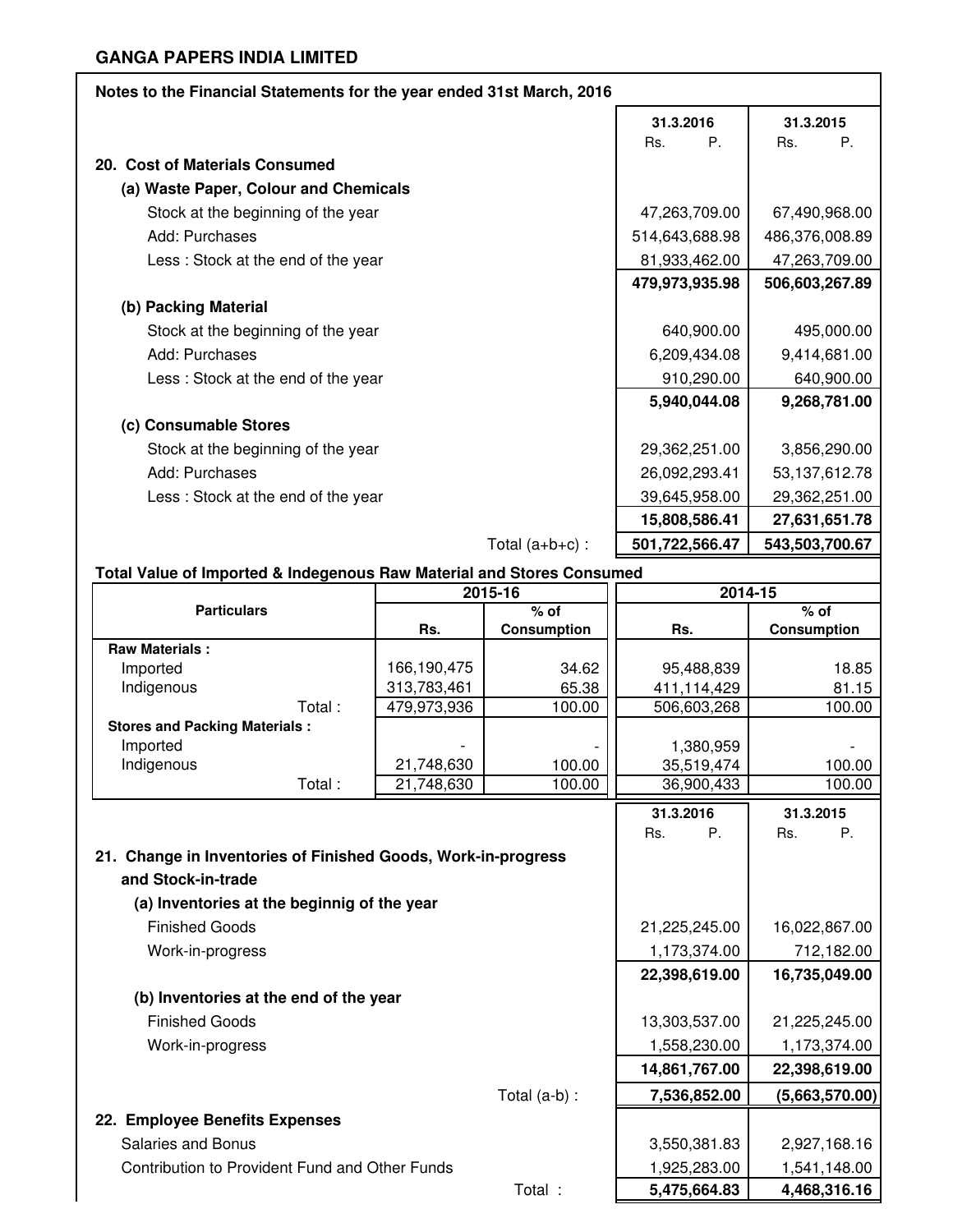| Notes to the Financial Statements for the year ended 31st March, 2016 |                   |                |                   |  |  |  |
|-----------------------------------------------------------------------|-------------------|----------------|-------------------|--|--|--|
|                                                                       |                   | 31.3.2016      | 31.3.2015         |  |  |  |
|                                                                       |                   | P.<br>Rs.      | Rs.<br>Ρ.         |  |  |  |
| 23. Finance Costs                                                     |                   |                |                   |  |  |  |
| <b>Interest Expenses</b>                                              |                   | 15,588,696.40  | 15,638,406.50     |  |  |  |
| <b>Bank Charges</b>                                                   |                   | 1,128,789.80   | 1,096,906.45      |  |  |  |
|                                                                       | Total :           | 16,717,486.20  | 16,735,312.95     |  |  |  |
| 24. Other Expenses                                                    |                   |                |                   |  |  |  |
| (a) Manufacturing Expenses                                            |                   |                |                   |  |  |  |
| Wages and Labour Charges                                              |                   | 6,275,490.27   | 5,590,227.26      |  |  |  |
| <b>Contract Labour Expenses</b>                                       |                   | 3,958,549.00   | 3,888,936.00      |  |  |  |
| <b>Water Charges</b>                                                  |                   | 1,006,183.00   | 2,228,964.00      |  |  |  |
| Power & Fuel:                                                         |                   |                |                   |  |  |  |
| Opening Stock of Coal                                                 | 22,207,277.00     |                | 24,543,500.00     |  |  |  |
| Add: Purchases from WCL                                               | 43,761,918.97     |                |                   |  |  |  |
| Add: Purchases other than WCL                                         | 20,496,893.12     |                | 65,540,681.00     |  |  |  |
| Less: Closing Stock of Coal                                           | 6,764,831.00      |                | (22, 207, 277.00) |  |  |  |
|                                                                       | 79,701,258.09     |                |                   |  |  |  |
| Add: Electricity Charges                                              | 89,127,810.00     | 168,829,068.09 | 77,404,612.00     |  |  |  |
| Machinery Repairs & Maintenance                                       |                   | 3,412,291.35   | 2,873,564.00      |  |  |  |
| <b>Building Repairs &amp; Maintenance</b>                             |                   | 597,931.00     | 1,325,125.00      |  |  |  |
|                                                                       |                   | 184,079,512.71 | 161, 188, 332. 26 |  |  |  |
| (b) Selling and Distribution Expenses                                 |                   |                |                   |  |  |  |
| <b>Commission on Sales</b>                                            |                   | 1,150,401.00   | 1,734,687.00      |  |  |  |
| Rebate & Discount                                                     |                   | 3,230,261.00   | 2,628,925.00      |  |  |  |
| <b>Freight Outward</b>                                                |                   | 381,500.00     | 207,966.00        |  |  |  |
| <b>Advertisement Expenses</b>                                         |                   | 210,128.48     | 230,701.00        |  |  |  |
|                                                                       |                   | 4,972,290.48   | 4,802,279.00      |  |  |  |
| (c) Establishment Expenses                                            |                   |                |                   |  |  |  |
| <b>Security Service Charges</b>                                       |                   | 1,193,128.08   | 1,220,600.00      |  |  |  |
| <b>Printing &amp; Stationery</b>                                      |                   | 138,149.86     | 87,160.00         |  |  |  |
| Rates & Taxes                                                         |                   | 1,722,820.01   | 1,817,456.42      |  |  |  |
| Telephone & Postage Expenses                                          |                   | 250,299.76     | 296,898.14        |  |  |  |
| Insurance<br>Legal and Professional Charges                           |                   | 239,345.00     | 208,012.21        |  |  |  |
|                                                                       |                   | 377,176.00     | 762,395.60        |  |  |  |
| Travelling & Conveyance                                               |                   | 447,331.00     | 488,748.00        |  |  |  |
| Listing and Filing Fees                                               |                   | 258,880.00     | 2,469,095.00      |  |  |  |
| <b>Interest on Duties &amp; Taxes</b>                                 |                   | 2,643.00       | 3,186.00          |  |  |  |
| <b>Auditors' Remuneration</b>                                         |                   | 75,000.00      | 30,000.00         |  |  |  |
| Miscellaneous Expenses                                                |                   | 34,061.22      | 83,718.28         |  |  |  |
|                                                                       |                   | 4,738,833.93   | 7,467,269.65      |  |  |  |
|                                                                       | Total $(a+b+c)$ : | 193,790,637.12 | 173,457,880.91    |  |  |  |

 $\overline{\phantom{a}}$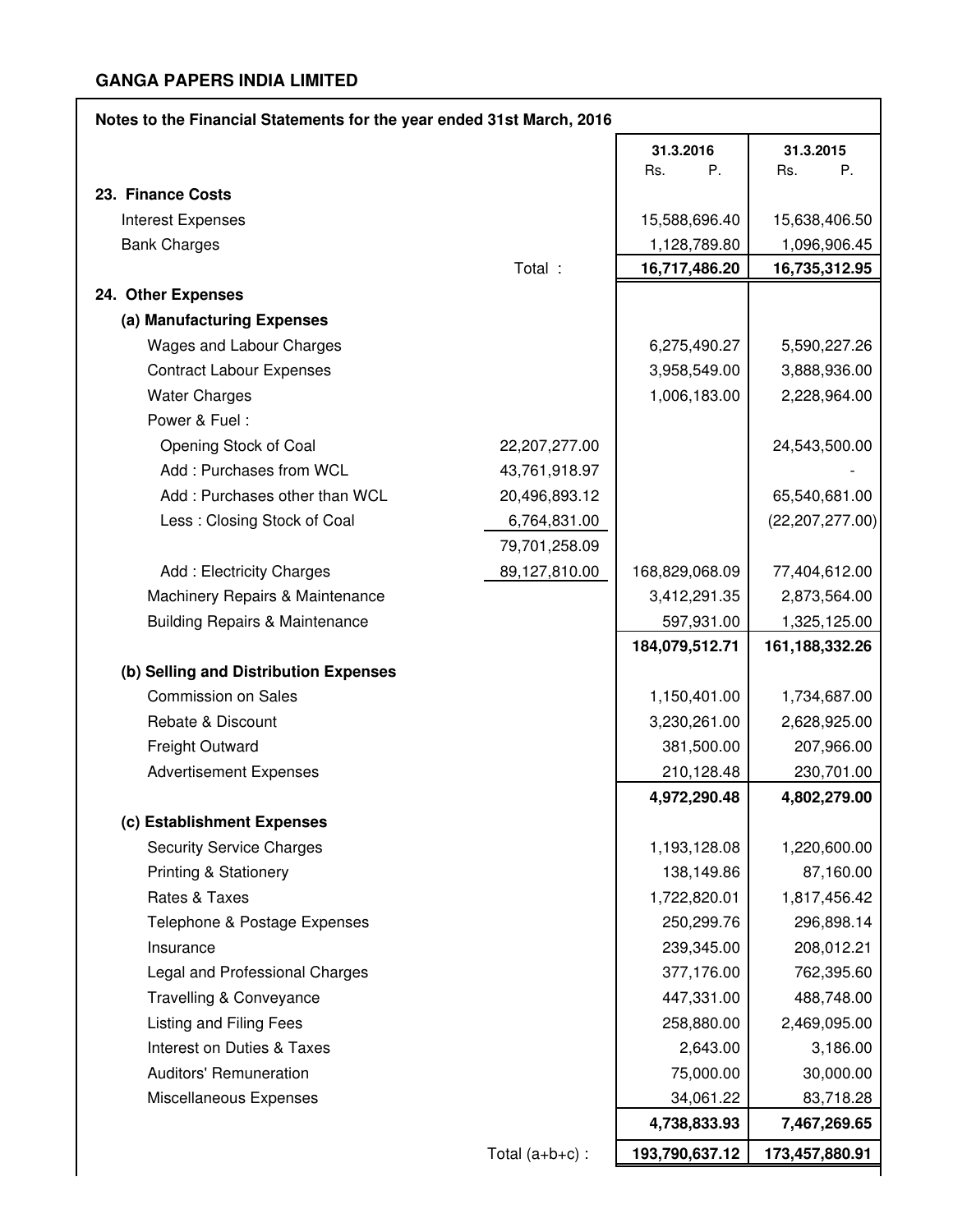| Notes to the Financial Statements for the year ended 31st March, 2016                                                                                                                                                                                                                                                                                                                            |                          |                          |
|--------------------------------------------------------------------------------------------------------------------------------------------------------------------------------------------------------------------------------------------------------------------------------------------------------------------------------------------------------------------------------------------------|--------------------------|--------------------------|
| <b>Other Information:</b>                                                                                                                                                                                                                                                                                                                                                                        |                          |                          |
| Break-up of Auditors' Remuneration is as under:                                                                                                                                                                                                                                                                                                                                                  |                          |                          |
| <b>Particulars</b>                                                                                                                                                                                                                                                                                                                                                                               | 31.3.2016                | 31.3.2015                |
| <b>Statutory Audit Fees</b>                                                                                                                                                                                                                                                                                                                                                                      | 50,000                   | 30,000                   |
| <b>Tax Audit Fees</b>                                                                                                                                                                                                                                                                                                                                                                            | 25,000                   | Nil                      |
| Total:                                                                                                                                                                                                                                                                                                                                                                                           | 75,000                   | 30,000                   |
| 25. As per Accounting Standard 15 "Employee benefits", the disclosures as defined in the<br><b>Accounting Standard are given below</b><br>Contribution to Defined Contribution Plans, recognized as expense for the year is as under:                                                                                                                                                            |                          |                          |
| <b>Particulars</b>                                                                                                                                                                                                                                                                                                                                                                               | 31.3.2016                | 31.3.2015                |
| Employer's Contribution to Provident Fund                                                                                                                                                                                                                                                                                                                                                        | 9,67,092                 | 7,23,370                 |
| <b>Employer's Contribution to Gratuity Fund</b>                                                                                                                                                                                                                                                                                                                                                  | 8,00,000                 | 2,12,000                 |
| Total:                                                                                                                                                                                                                                                                                                                                                                                           | 17,67,092                | 9,35,370                 |
| 26. Value of Import on CIF Basis                                                                                                                                                                                                                                                                                                                                                                 |                          |                          |
| <b>Particulars</b>                                                                                                                                                                                                                                                                                                                                                                               | 31.3.2016                | 31.3.2015                |
| <b>Raw Materials</b>                                                                                                                                                                                                                                                                                                                                                                             | 12,67,30,680             | 9,08,24,318              |
| Stores and Spares                                                                                                                                                                                                                                                                                                                                                                                | Nil                      | 13,80,959                |
| <b>Capital Goods</b>                                                                                                                                                                                                                                                                                                                                                                             | Nil                      | Nil                      |
|                                                                                                                                                                                                                                                                                                                                                                                                  |                          |                          |
| 27. Earning in Foreign Exchange                                                                                                                                                                                                                                                                                                                                                                  |                          |                          |
| <b>Particulars</b>                                                                                                                                                                                                                                                                                                                                                                               | 31.3.2016                | 31.3.2015                |
| Earnings                                                                                                                                                                                                                                                                                                                                                                                         | Nil                      | Nil                      |
| Total:                                                                                                                                                                                                                                                                                                                                                                                           | Nil                      | Nil                      |
| 28. Earnings per Share (EPS)                                                                                                                                                                                                                                                                                                                                                                     |                          |                          |
| <b>Particulars</b>                                                                                                                                                                                                                                                                                                                                                                               | 31.3.2016                | 31.3.2015                |
| (a) Net Profit after tax as per Profit & Loss Statement<br>attributable to Equity Shareholders                                                                                                                                                                                                                                                                                                   | 1,05,93,070              | 1,01,53,249              |
| (b) Weighted Average number of Eq. shares used as<br>denominator for calculating EPS                                                                                                                                                                                                                                                                                                             | 1,07,88,886              | 1,07,88,886              |
| (c) Basic and Diluted Earnings per Share                                                                                                                                                                                                                                                                                                                                                         | 0.98                     | 0.94                     |
| (d) Face Value per Equity Share                                                                                                                                                                                                                                                                                                                                                                  | 10.00                    | 10.00                    |
| 29. Payable to Micro, Small and Medium Enterprises<br>The Company called for the information from creditors regarding their status as to small scale<br>undertaking, in order to make the required disclosure. Due to non receipt of the same, it is assumed that<br>they are not covered under the definition of Micro, Small and Medium Enterprises and thus, there is no<br>such outstanding. |                          |                          |
| 30. Segment Reporting<br>There is only one segment, therefore no separate disclosure required.                                                                                                                                                                                                                                                                                                   |                          |                          |
| 31. Contingent Liabilities and Commitments (to the extent not provided for)                                                                                                                                                                                                                                                                                                                      |                          |                          |
| (a) Outstanding Guarantees and counter guarantees to<br>various banks, in respect of the guarantees given by those<br>banks in favour of various government authorities and<br>others                                                                                                                                                                                                            | 31.3.2016<br>1,00,85,087 | 31.3.2015<br>1,46,26,734 |
| (b) Claim against the Company not acknowledged as debt<br>(Refer Note below)                                                                                                                                                                                                                                                                                                                     | 1,87,18,627              | 1,87,18,627              |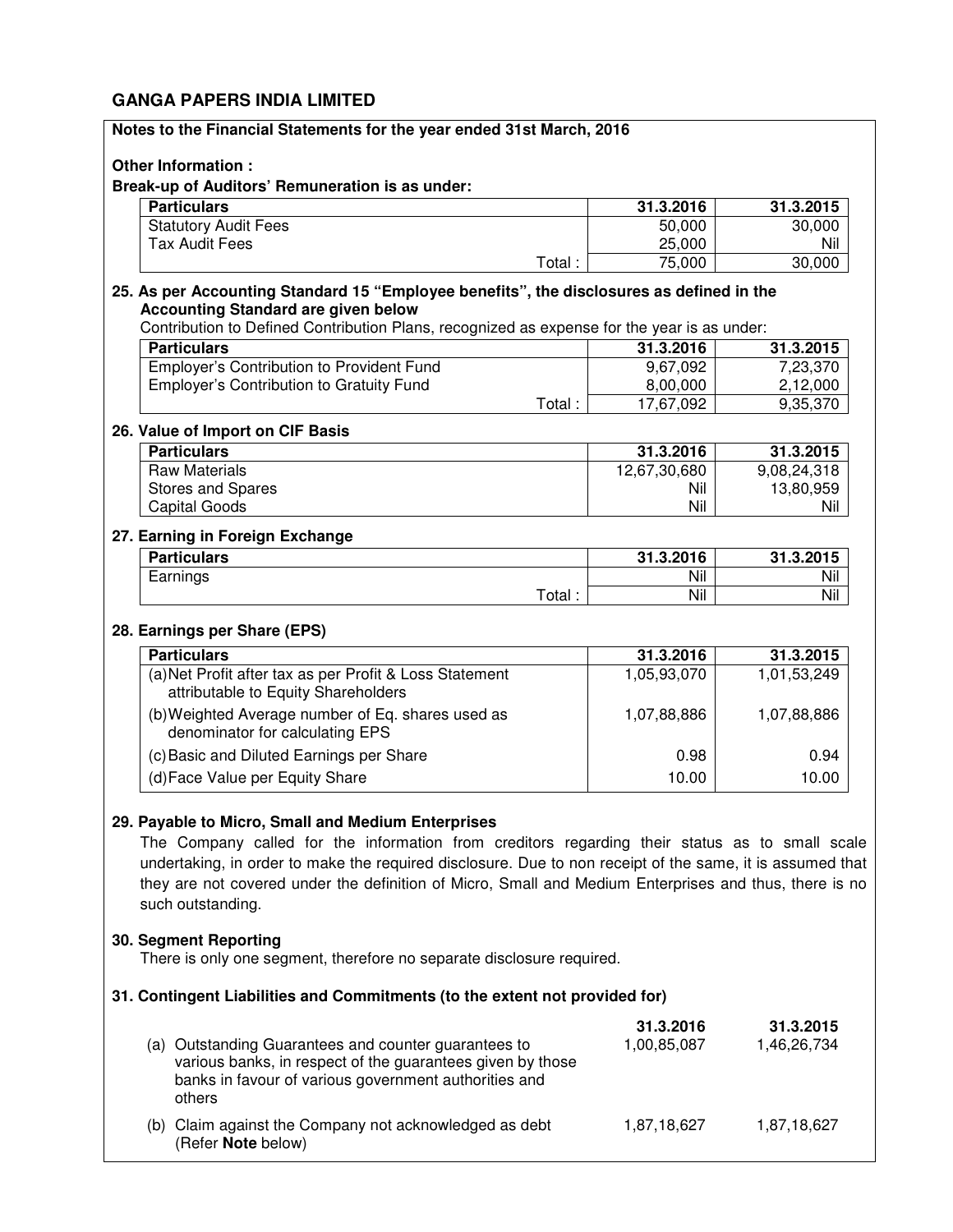#### **Notes to the Financial Statements for the year ended 31st March, 2016**

Note : Claim against the Company not acknowledged as debt for the year ended 31<sup>st</sup> March, 2016 represents Maharashtra Value Added Tax Demand of Rs.1,25,61,104 and Central Sales Tax Demand of Rs.61,57,523 pertaining to period 1993-94 to 2003-04 totalling Rs.1,87,18,627, out of which Rs.1,32,34,262 pertains to financial year 2002-03 and 2003-04 against which the Company is in appeal. However, the matter was pending before BIFR and sales tax department has been directed by BIFR to take liberal view in the case of the Company. Also, the Company has filed application for Amnesty Scheme. The Company is contesting the demand and the Management including its tax advisors believe that its position will likely be upheld in the appellate process. The Management believes that the ultimate outcome of these proceedings will not have a material adverse effect on the Company's financial position and results of operation.

# **32. Related Party Disclosures**

As per Accounting standards 18, the disclosure of transaction with the related parties are given below:

(i) List of related parties where control exists and related parties with whom transactions have taken place and relationships:

| SI.<br>No. | Name of the Related Party             | <b>Relationship</b>      |
|------------|---------------------------------------|--------------------------|
|            | Sadhana Kanoria, Managing Director    |                          |
| 2          | Shreya Chakravarty, Company Secretary | Key Managerial Personnel |
| 3          | Nitesh Anand, ex-Company Secretary    |                          |

#### (ii) Transaction during the year with related parties:

| SI.<br>No. | <b>Nature of transactions</b> | Kev<br><b>Managerial</b><br><b>Personnel</b> | Outstanding<br>as on<br>31.3.2016 |
|------------|-------------------------------|----------------------------------------------|-----------------------------------|
|            | Unsecured Loan repaid         | 8,00,000                                     | Nil                               |
|            | Salary debited                | 1.44.000                                     | Nil                               |

# **33. Others**

- i) In the opinion of the Board of Directors, all assets other than fixed assets and non-current investment are realizable in the ordinary course of business at the value at which they are stated in the Financial Statement.
- ii) Accounts with certain financial institutions, banks and companies are subject to reconciliation, however, in the opinion of management these will not have any significant impact on the profit for the year and the net worth of the Company as on the Balance Sheet date.
- iii) One of the Bank account of the Company held with Bank of Baroda was seized by the sales tax authorities having debit balance of Rs.10,675.

#### **34. Reclassification**

The previous year figures have been regrouped / reclassified, wherever necessary to conform to the current year's presentation/disclosure.

As per our report of even date

| For Achal Srivastava & Co.<br><b>Chartered Accountants</b><br>Firm's Registration No.013385C |                                             | For and on behalf of the Board of Directors               |  |
|----------------------------------------------------------------------------------------------|---------------------------------------------|-----------------------------------------------------------|--|
| Per Aadesh Kumar Agrawal<br>Partner<br>Membership No.410473                                  | <b>Ramesh Kumar Chaudhary</b><br>Chairman   | <b>Gautam Chaudhary</b><br><b>Chief Financial Officer</b> |  |
| Pune<br>May 30, 2016                                                                         | Sandeep Kanoria<br><b>Managing Director</b> | <b>Shreya Chakravarty</b><br><b>Company Secretary</b>     |  |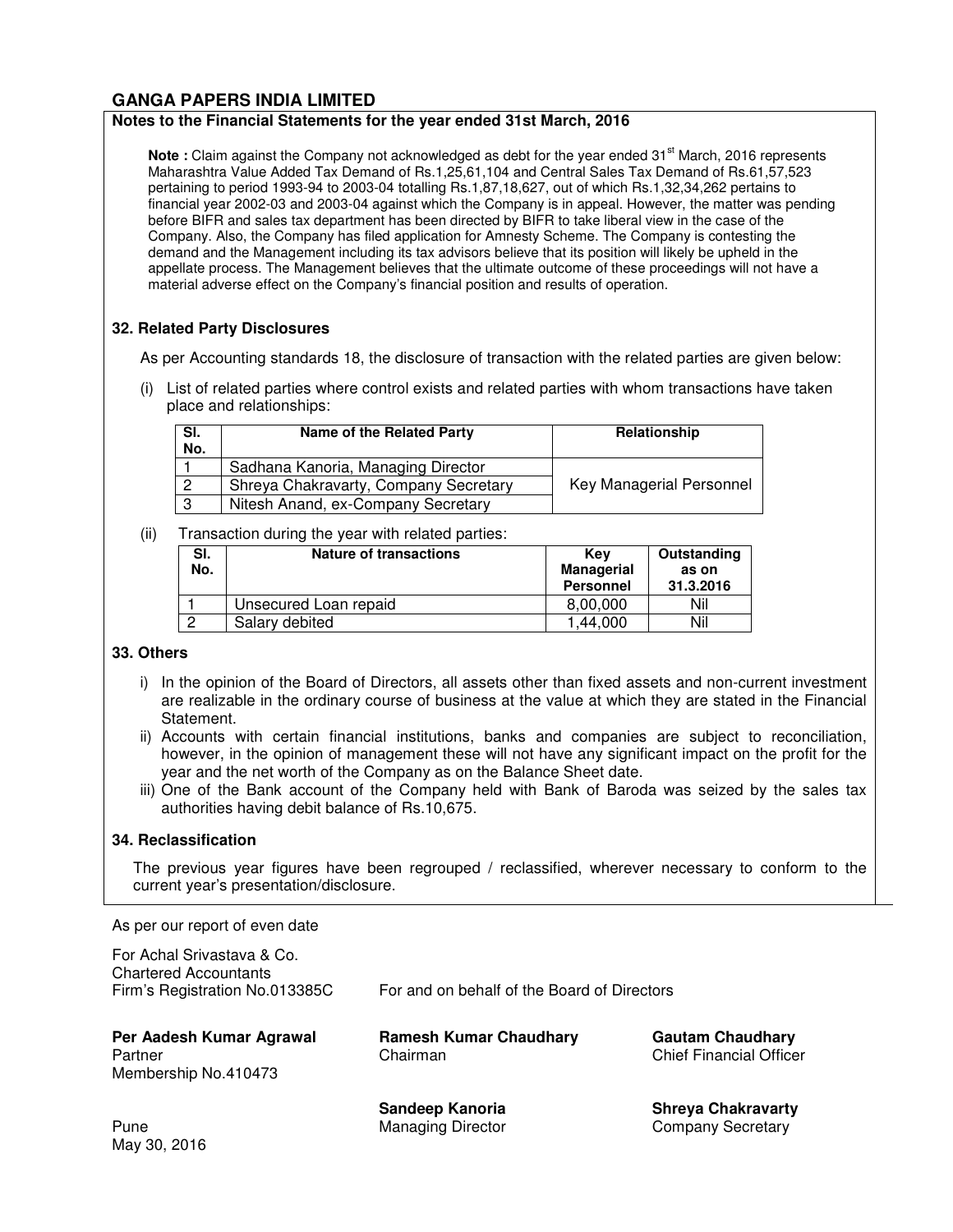## **Notes to the Financial Statements for the year ended 31st March, 2016**

### **COMPANY OVERVIEW**

Ganga Papers India Limited (hereinafter referred to as **'the Company'**), a public limited company is engaged primarily in the business of manufacturing of Newsprint and Kraft papers, pulp and paper products. The Company has its registered office at Pune, Maharashtra, India. The Company has its listing on BSE Limited.

### **1. Significant Accounting Policies**

#### **(a) Basis of Preparation of Financial Statements**

The financial statements of Ganga Papers India Limited ('the Company') have been prepared and presented under the historical cost convention on the accrual basis of accounting, unless stated otherwise and comply in all material aspects with the Accounting Standards ('AS') notified under section 133 of the Companies Act, 2013, read together with rule 7 of the Companies (Accounts) Rules, 2014 and other accounting principles generally accepted in India. The accounting policies adopted in the preparation of the financial statements are consistent with those of the previous year.

#### **(b) Use of Estimates**

The preparation of Financial Statements requires estimates and assumptions to be made that affect the reported amount of assets and liabilities as at the date of the Financial Statements and the reported amount of revenues and expenses during the reporting year. The differences between the actual results and estimates are recognised in the year in which the results are known/materialise. All assets and liabilities have been classified as current or non-current as per the Company's normal operating cycle and other criteria set out in the Schedule III to the Companies Act, 2013. Based on the nature of products and the time between the acquisition of assets for processing and their realisation in cash and cash equivalents, the Company has ascertained its operating cycle as 12 months for the purpose of current – non-current classification of assets and liabilities.

#### **(c) Fixed Assets and Capital Work-in-Progress**

- i) Tangible Assets are stated at cost net of recoverable taxes, trade discounts and rebates less accumulated depreciation and impairment loss, if any. The cost of Tangible Assets comprises its purchase price, borrowing cost and any cost directly attributable to bringing the asset to its working condition for its intended use.
- ii) Subsequent expenditures related to an item of Tangible Asset are added to its book value only if they increase the future benefits from the existing asset beyond its previously assessed standard of performance.
- iii) Projects under which assets are not ready for their intended use are disclosed under Capital Work-in-Progress.

#### **(d) Depreciation**

- i) Depreciation on Fixed Assets is provided to the extent of depreciable amount on the Straight Line Method (SLM) Method. Depreciation is provided based on useful life of the assets as prescribed in Schedule II to the Companies Act, 2013.
- ii) In respect of additions or extensions forming an integral part of existing assets, depreciation is provided as aforesaid over the residual life of the respective assets.

#### **(e) Impairment**

The Management periodically assesses, using external and internal sources, whether there is an indication that an asset may be impaired. An impairment loss is recognised wherever the carrying value of an asset exceeds its recoverable amount. The recoverable amount is the higher of the asset's net selling price or value in use, which means the present value of future cash flows expected to arise from the continuing use of the asset and its eventual disposal. An impairment loss for an asset is reversed if, and only if, the reversal can be related objectively to an event occurring after the impairment loss was recognized. The carrying amount of an asset is increased to its revised recoverable amount, provided that this amount does not exceed the carrying amount that would have been determined (net of any accumulated amortization or depreciation) had no impairment loss been recognized for the assets in prior years.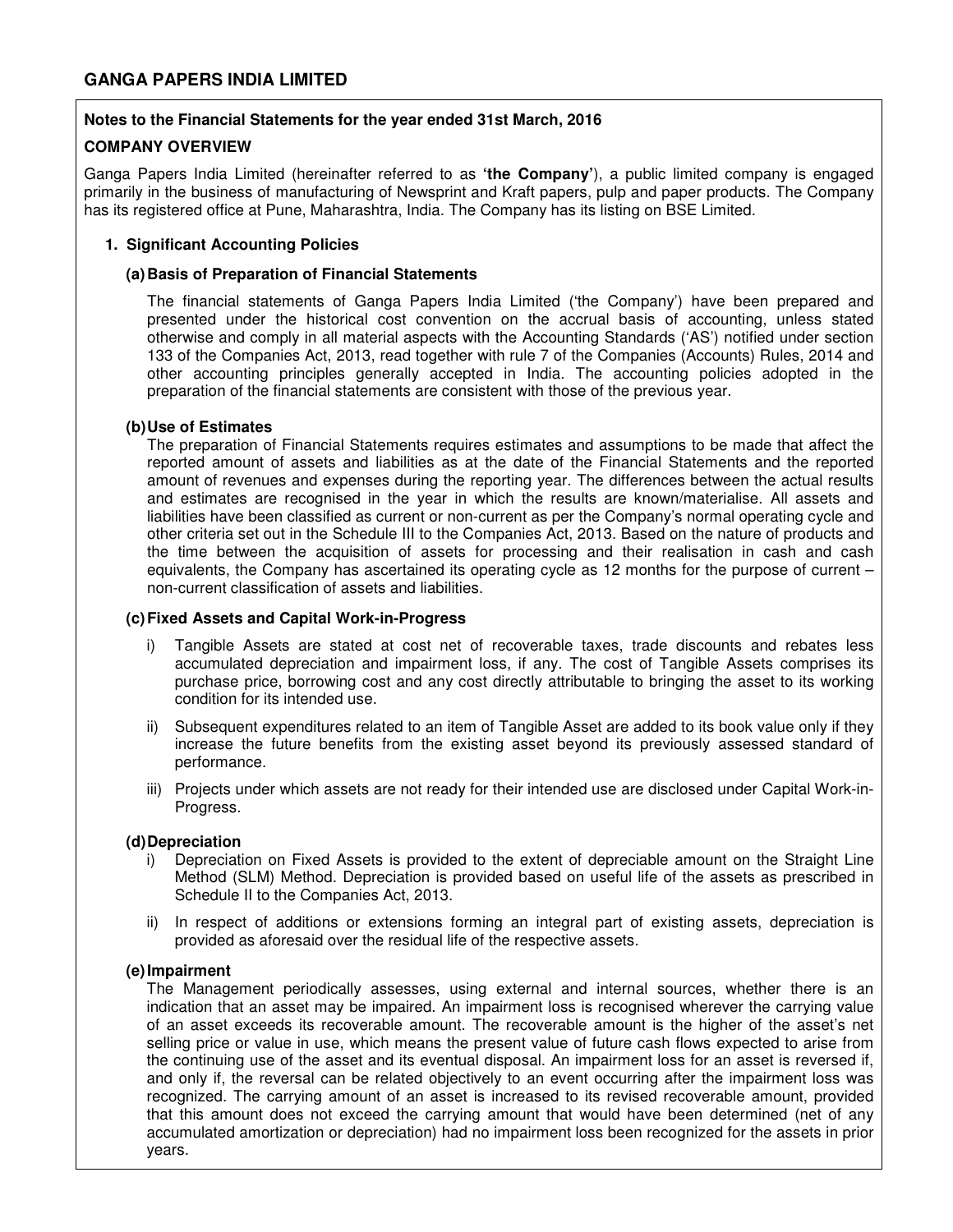#### **Notes to the Financial Statements for the year ended 31st March, 2016**

#### **(f) Foreign Currency Transactions**

- i) **Initial Recognition** : Foreign currency transaction are recorded in Indian rupees being the reporting currency, by applying to the foreign currency amount, the exchange rate between the reporting currency and the foreign currency at the respective dates of the transaction.
- ii) **Conversion** : Foreign currency monetary items are reported using the closing rate as at the year end. Non-monetary items which are carried in terms of historical cost denominated in a foreign currency are reported using the exchange rate at the date of the transaction.
- iii) **Exchange Differences** : Exchange differences arising on the settlement of monetary items or on reporting the company's monetary items at rates different from those at which they were initially recorded during the financial year are recognized as income or as expenses in the financial year in which they arise.

#### **(g) Inventories**

Items of inventories are measured at lower of cost and net realisable value after providing for obsolescence, if any. Cost of inventories comprises of cost of purchase, cost of conversion and other costs including manufacturing overheads incurred in bringing them to their respective present location and condition.

### **(h) Revenue Recognition**

Revenue is recognised to the extent that it is probable that the economic benefits will flow to the Company and the revenue can be reliably measured.

- **Sales** : Revenue are recognised when the substantial risks and rewards of ownership in the goods are transferred to the buyer as per the terms of the contract and are recognised net of trade discounts, rebates and sales taxes.
- ii) **Interest Income** : Interest income is recognised on a time proportion basis taking into account the amount outstanding and the interest rate applicable.

# **(i) Employee Benefits**

- i) **Short Term Employee Benefits** : The undiscounted amount of short term employee benefits expected to be paid in exchange for the services rendered by employees are recognised as an expense during the period when the employees render the services.
- ii) **Post-Employment Benefits (Defined Contribution Plans)** : A defined contribution plan is a postemployment benefit plan under which the Company pays specified contributions to a separate entity. The Company makes specified monthly contributions towards Provident Fund. The Company's contribution is recognised as an expense in the Profit and Loss Statement during the period in which the employee renders the related service. A Separate trust has been established covering gratuity liability of staff. The Trust has taken a policy under Group Gratuity Insurance Scheme of LIC. The Company makes contribution to this Trust and recognizes such contribution as an expense in the Profit and Loss Statement.

# **(j) Cash Flow Statement**

- i) Cash flows are reported using the Indirect Method, whereby profit/ (loss) before tax is adjusted for the effects of transactions of non-cash nature and any deferrals or accruals of past or future cash receipts or payments.
- ii) Cash and cash equivalents comprise cash and cash on deposit with banks and corporations. The Company considers all highly liquid investments with a remaining maturity at the date of purchase of three months or less and that are readily convertible to known amounts of cash to be cash equivalents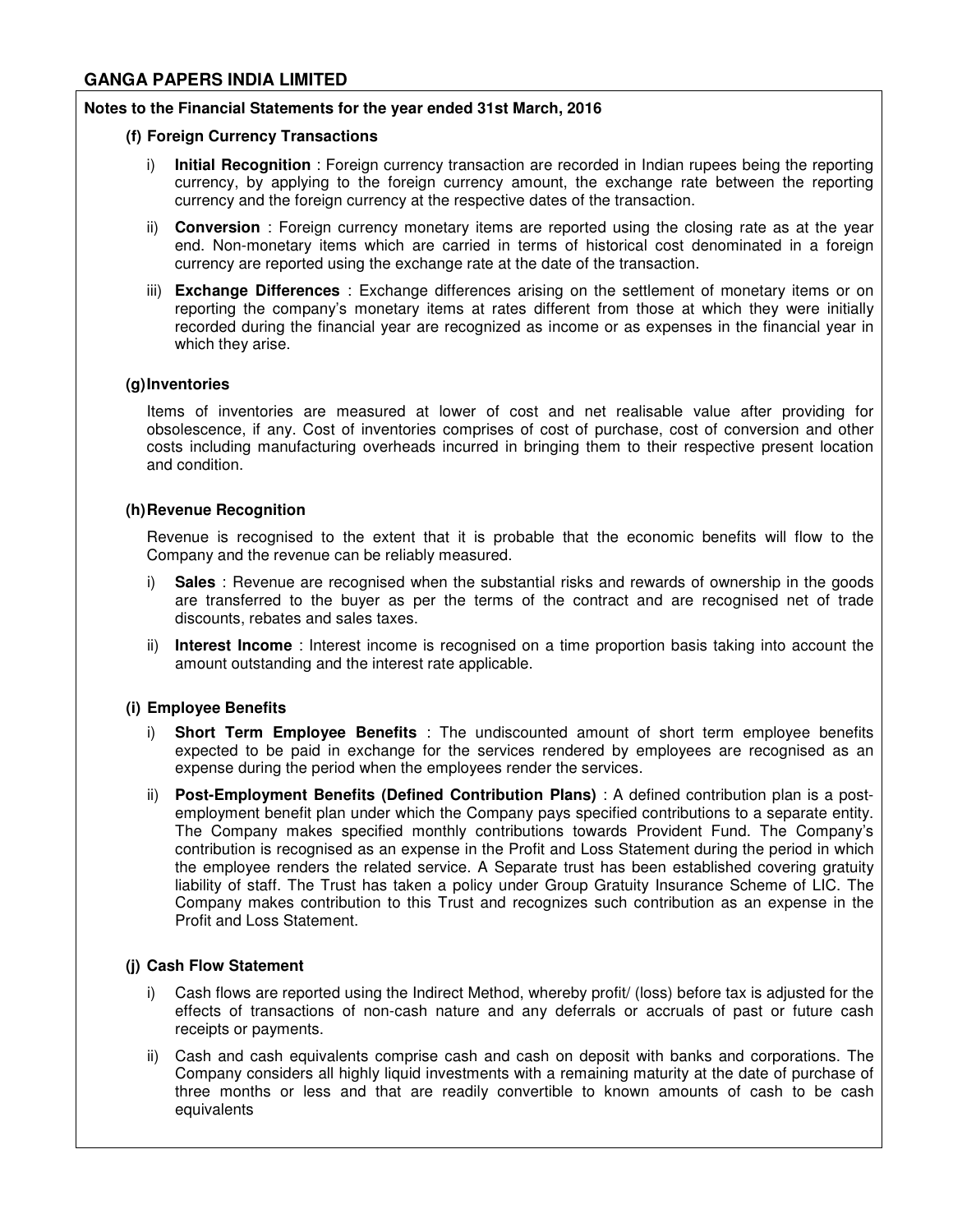# **Notes to the Financial Statements for the year ended 31st March, 2016**

### **(k)Borrowing Costs**

Borrowing costs that are attributable to the acquisition or construction of qualifying assets are capitalised as part of the cost of such assets. A qualifying asset is one that necessarily takes substantial period of time to get ready for intended use. All other borrowing costs are charged to Profit and Loss Statement.

## **(l) Tax Expenses**

- i) Tax expense comprises of current tax and deferred tax. Current tax is measured at the amount expected to be paid to the tax authorities, using the applicable tax rates.
- ii) The differences that result between the profit considered for income taxes and the profit as per the financial statements are identified, and thereafter, a deferred tax asset or deferred tax liability is recorded for timing differences, namely the differences that originate in one accounting period and reverse in another, based on the tax effect of the aggregate amount of timing difference. The tax effect is calculated on the accumulated timing differences at the end of an accounting period based on enacted or substantively enacted regulations. Deferred tax assets in situation where unabsorbed depreciation and carry forward business loss exist, are recognized only if there is virtual certainty supported by convincing evidence that sufficient future taxable income will be available against which such deferred tax asset can be realized. Deferred tax assets, other than in situation of unabsorbed depreciation and carry forward business loss, are recognized only if there is reasonable certainty that they will be realized.Deferred tax assets are reviewed for the appropriateness of their respective carrying values at each reporting date.
- iii) Deferred tax assets and deferred tax liabilities have been offset wherever the Company has a legally enforceable right to set off current tax assets against current tax liabilities and where the deferred tax assets and deferred tax liabilities relate to income taxes levied by the same taxation authority.

#### **(m) Provisions, Contingent Liabilities, Congingent Assets**

- i) Provision is recognised in the accounts when there is a present obligation as a result of past event(s) and it is probable that an outflow of resources will be required to settle the obligation and a reliable estimate can be made. Provisions are not discounted to their present value and are determined based on the best estimate required to settle the obligation at the reporting date. These estimates are reviewed at each reporting date and adjusted to reflect the current best estimates.
- ii) A contingent liability is a possible obligation that arises from past events whose existence will be confirmed by the occurrence or non-occurrence of one or more uncertain future events beyond the control of the company or a present obligation that is not recognized because it is not probable that an outflow of resources will be required to settle the obligation. A contingent liability also arises in extremely rare cases where there is a liability that cannot be recognized because it cannot be measured reliably. The company does not recognize a contingent liability but discloses its existence in the financial statements.
- iii) Contingent assets are neither recognised nor disclosed in the financial statements.

## **(n)Investments**

Investments made by the Company in various securities are primarily meant to be held over a long-term period. Non Current investments are stated at cost. Provision for diminution in the value of Non Current investments is made only if such a decline is other than temporary.

#### **(o)Earnings Per Share**